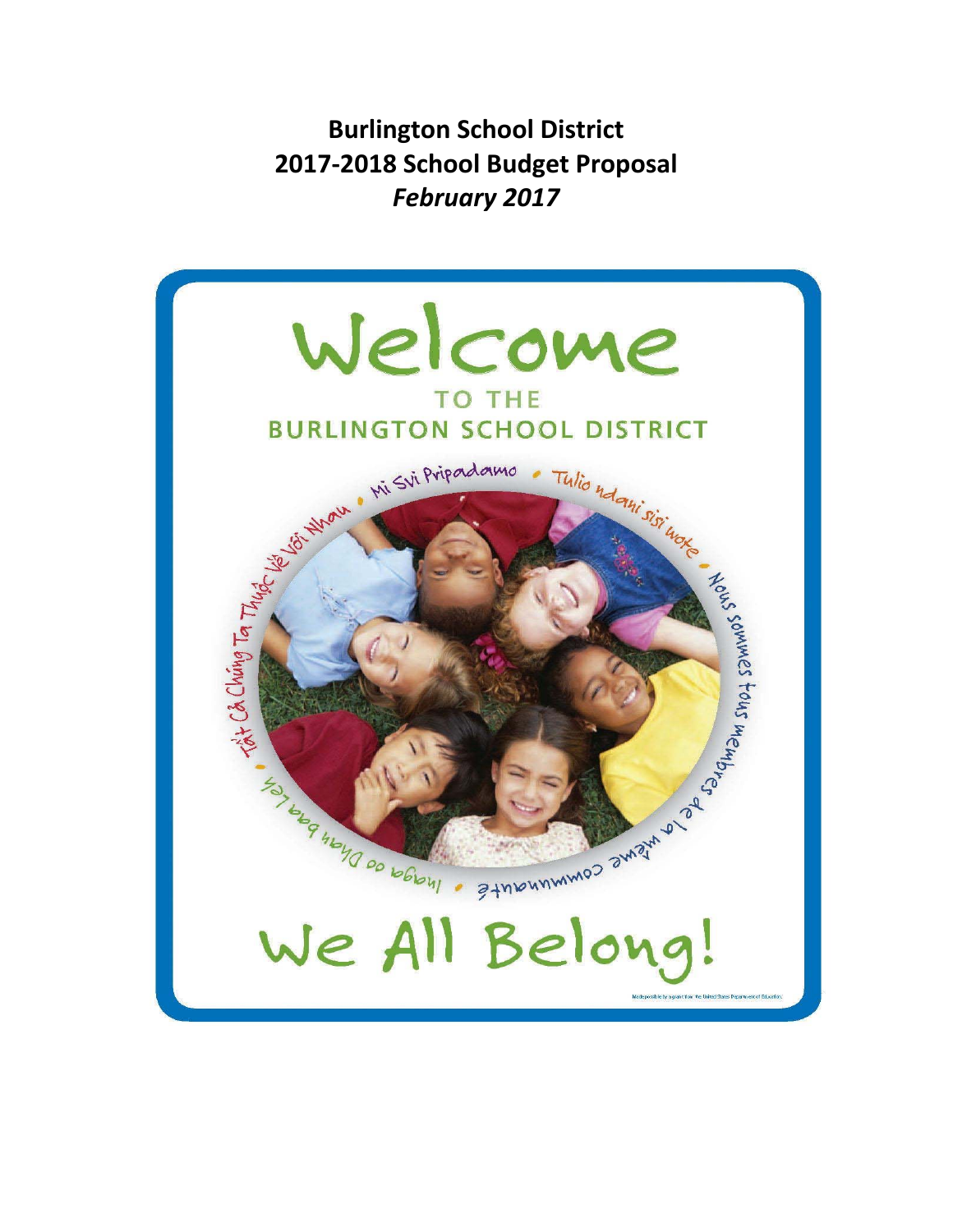## **Town Meeting Day**

March 7, 2017

Voting Information: www.burlingtonvt.gov/CT/Elections

Where to vote:

Ward 1: Mater Christi, 100 Mansfield Avenue

Ward 2: Integrated Arts Academy at H.O. Wheeler, 6 Archibald St.

Ward 3: Sustainability Academy at Lawrence Barnes, 123 North St.

Ward 4: St. Mark's Youth Center, 1271 North Ave.

Ward 5: Burlington Electric Department, 585 Pine St.

Ward 6: Edmunds Middle School Gym, 275 Main St.

Ward 7: Robert Miller Community and Recreation Center, 130 Gosse Court

Ward 8: Fletcher Free Library Community Room, 235 College St.

### To register to vote in Burlington:

Deadline: Same day Voter Registration will be available for the March 7, 2017 Annual City Election.

Voters are encouraged to register at the Clerk/Treasurer's Office or online at http://olvr.sec.state.vt.us in advance of Election Day.

# Absentee ballots:

Deadline to request ballot mailed to you: Friday, March 3. Call the City Clerk's Office at 865‐7000, or request online at http://mvp.sec.state.vt.us.

Deadline to vote absentee by coming to City Hall: Monday, March 6. Office open until 5:00 p.m.

## Voting Early:

Beginning Wednesday, February 15 Special hours on Saturday, March 4 at the City Clerk's Office from 9 a.m. to noon.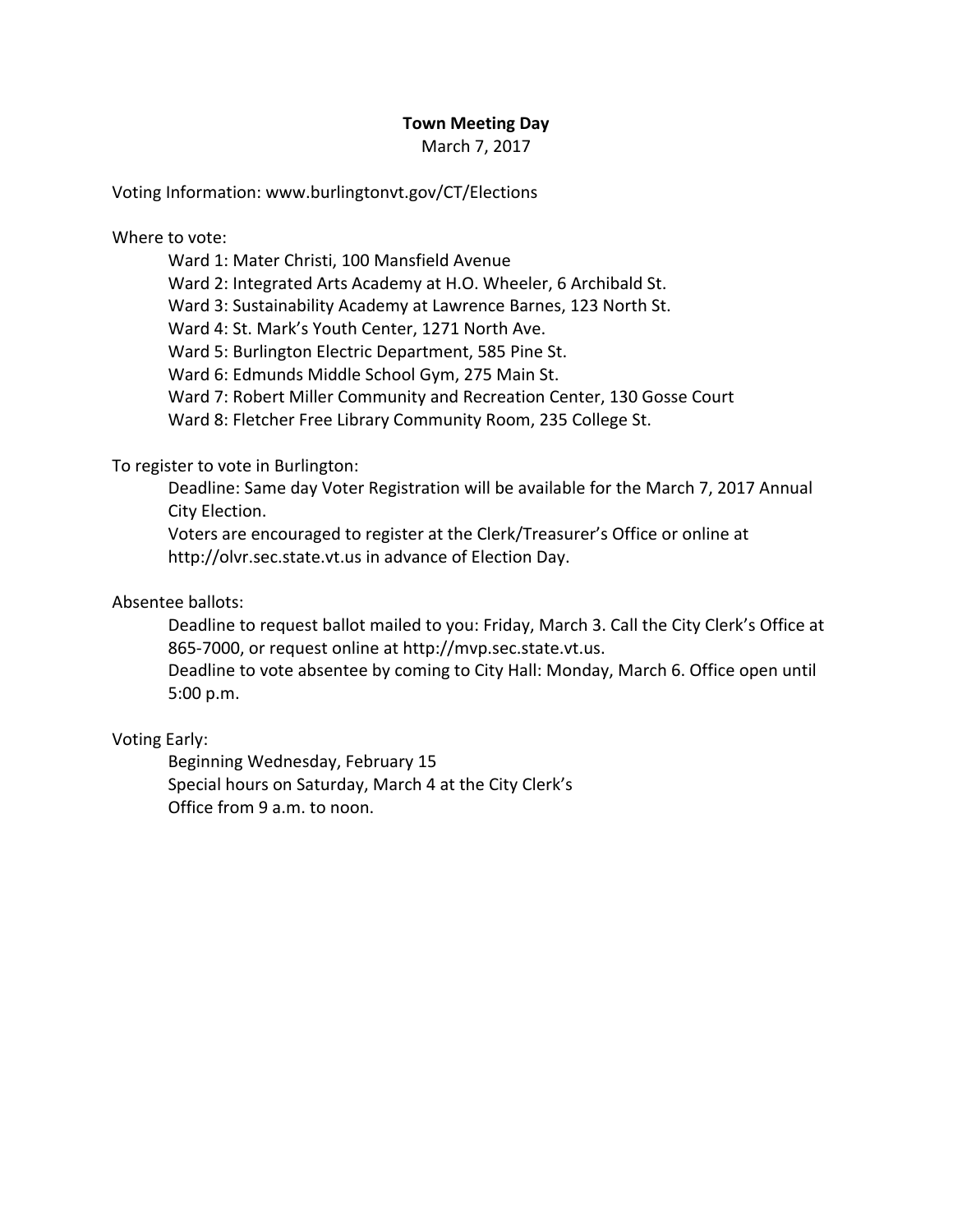# Contents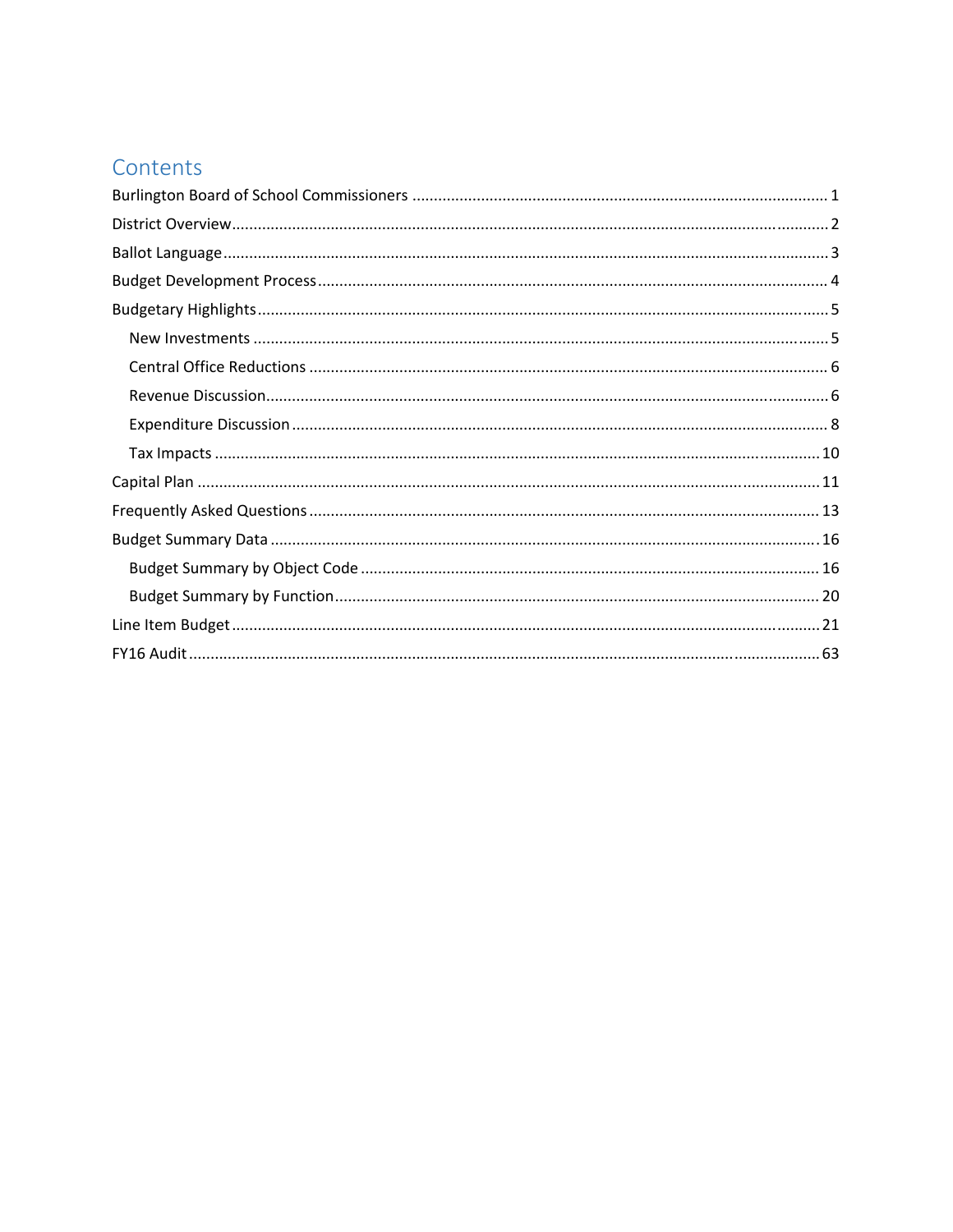# Burlington Board of School Commissioners

76 Brookes Avenue 36 Blondin Circle, 05408 Liz Curry Phone: 878‐6666 Phone: 862‐8216 Phone: 878‐666 Stephanie Sequino Term ends: 2018 Term Ends: 2018 David Kirk Email: mporter@bsdvt.org Email: dkirk@bsdvt.org Mark Barlow

Term ends: 2018 Term ends: 2018

Liz Curry Brian Cina Brian Cina Term ends: 2018 Term ends: 2017

Anne Judson **Kathy Olwell** Anne Judson **Anne Judson** 119 Oakcrest Drive 136 No Prospect Street Phone: 999-8783 Phone: 802-660-4910 **Curriculum Committee**  Email: ajudson@bsdvt.org Email: kolwell@bsdvt.org Lauren Berrizbeitia

Susanmarie Harrington Mark Barlow 88 Linden Terrace 25 Holly Lane **Planning Committee**  Phone: 540-0776 Phone: 549-4433 Mark Porter Term ends: 2018 Term ends: 2017 Brian Cina Email: sharrington@bsdvt.org Email: mbarlow@bsdvt.org Liz Curry

Stephanie Seguino **Miriam Stoll Stephanie Seguino** Miriam Stoll Susanmarie Harrington 865 So. Prospect Street 37 Scarff Avenue Term ends: 2018 Term ends: 2017 Anne Judson Email: sseguino@bsdvt.org Email: mstoll@bsdvt.org Brian Cina

#### **Student Reps**

Jacob Bucci **Isabella Weston** 

#### **Superintendent**

Yaw Obeng yobeng@bsdvt.org

#### **Chair: Mark Porter Vice Chair: Stephanie Sequino Clerk: Liz Curry Ward 1 Ward 7 - HMS & Smith Finance Committee**

Mark Porter **National Community Contract Community** David Kirk **Brian Chair** Brian Cina, Chair

Kat Kleman Lauren Berrizbeitia Liz Curry, Chair 299 Manhattan Drive, Apt A 16 Orchard Terrace #1 Anne Judson Phone: 802-222-1259 Phone: 922-0025 Phone: 922-0025

#### **Ward 3 - SA CONTERN 2008 CONTRACTED BEEF DESCRIPTION DISTRICT DESCRIPTION DESCRIPTION OF DESCRIPTION DESCRIPTION OF DESCRIPTION OF DESCRIPTION OF DESCRIPTION OF DESCRIPTION OF DESCRIPTION OF DESCRIPTION OF DESCRIPTION OF**

16 Crowley Street 12 1/2 Isham Street Kat Kleman Phone: 864-5067 Phone: Miriam Stoll

#### **Ward 4 - Flynn Comparent Construct East - EMS & EES** Mark Barlow

#### Ward 5 - Champlain **District North - Flynn, Smith & HMS** Kat Kleman

#### **Ward 6- EMS & Champlain District South - Champlain** David Kirk

buccij@bsdvt.org westoni@bsdvt.org

#### **Ward 2 - IAA Ward 8 - EES Governance, Policy & Advocacy Committee**

#### Email: kkleman@bsdvt.org Email: lberrizbeitia@bsdvt.org **Diversity & Equity Committee**

Stephanie Seguino, Chair

#### Email: lcurry@bsdvt.org Email: bcina@bsdvt.org **Infrastructure & Technology Committee**

David Kirk, Chair

Term ends: 2018 Term ends: 2017 Susanmarie Harrington, Chair Mark Barlow

Stephanie Seguino

#### Phone: 660-0972 Phone: 598-6604 **Ad Hoc Superintendent Evaluation Committee**

Susanmarie Harrington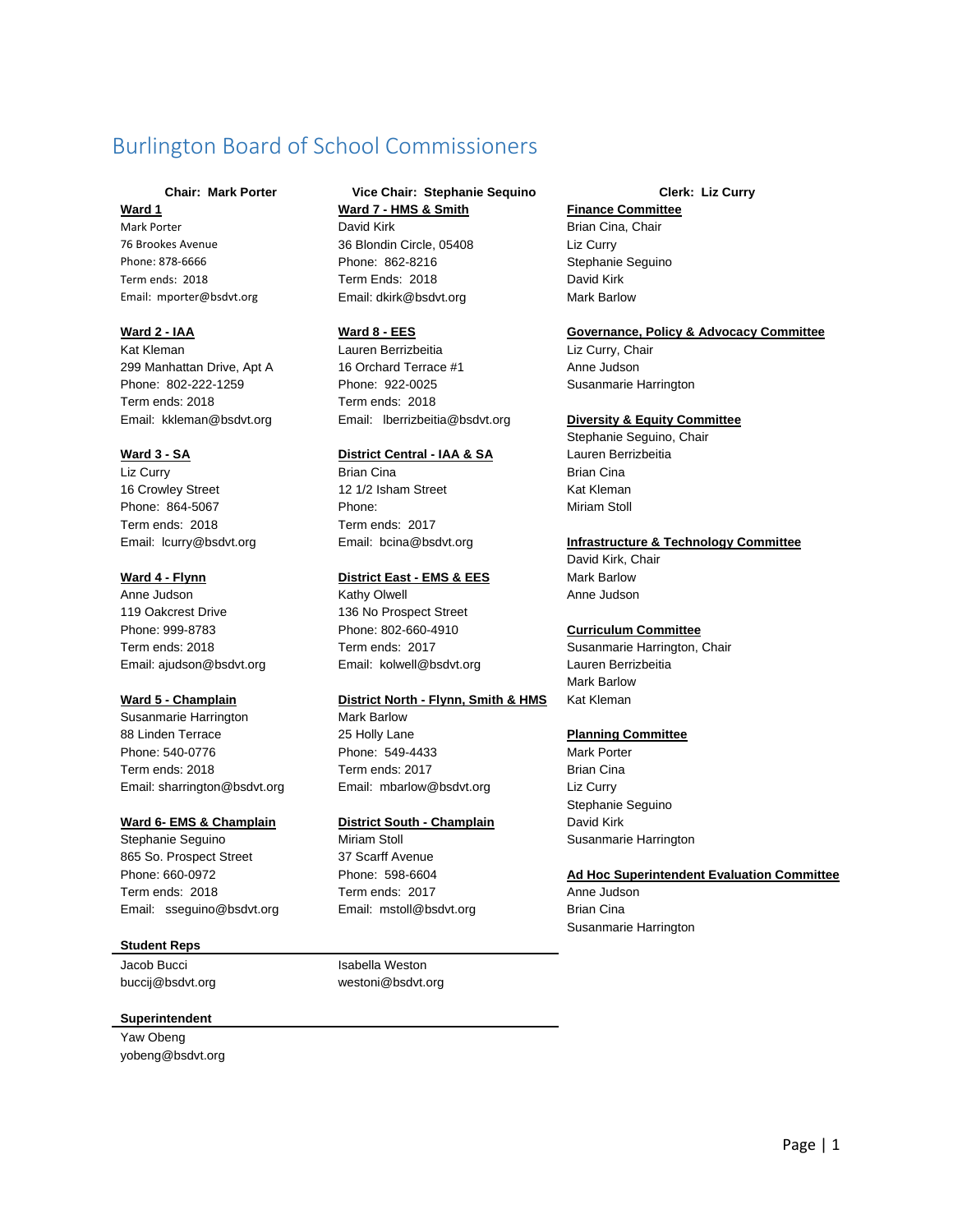# District Overview

## *From Superintendent Yaw Obeng*

Burlington Schools serve nearly 4,000 students, pre-k to grade 12, across 10 campuses. Our mission is to prepare all students for success in college, careers, and citizenship through access to challenging core academic instruction, enriched arts, math, sciences, wellness experiences and opportunities to develop 21st Century skills.

Burlington is home to the largest, most diverse school district in the state of Vermont. As such, we offer our students a unique opportunity to learn how to become productive citizens in a truly global society.

Burlington School District's recent audit revealed that the District is deficit‐free for the second consecutive year. The strong financial progress signals a shift from deficit spending towards consistent budget oversight. This pattern of increased financial stability over the past two years has the District poised to make exciting new investments in its students and programs.

The disciplined financial management exhibited by the Board and District will assist in laying the foundation for the multi‐year Strategic Planning already underway.

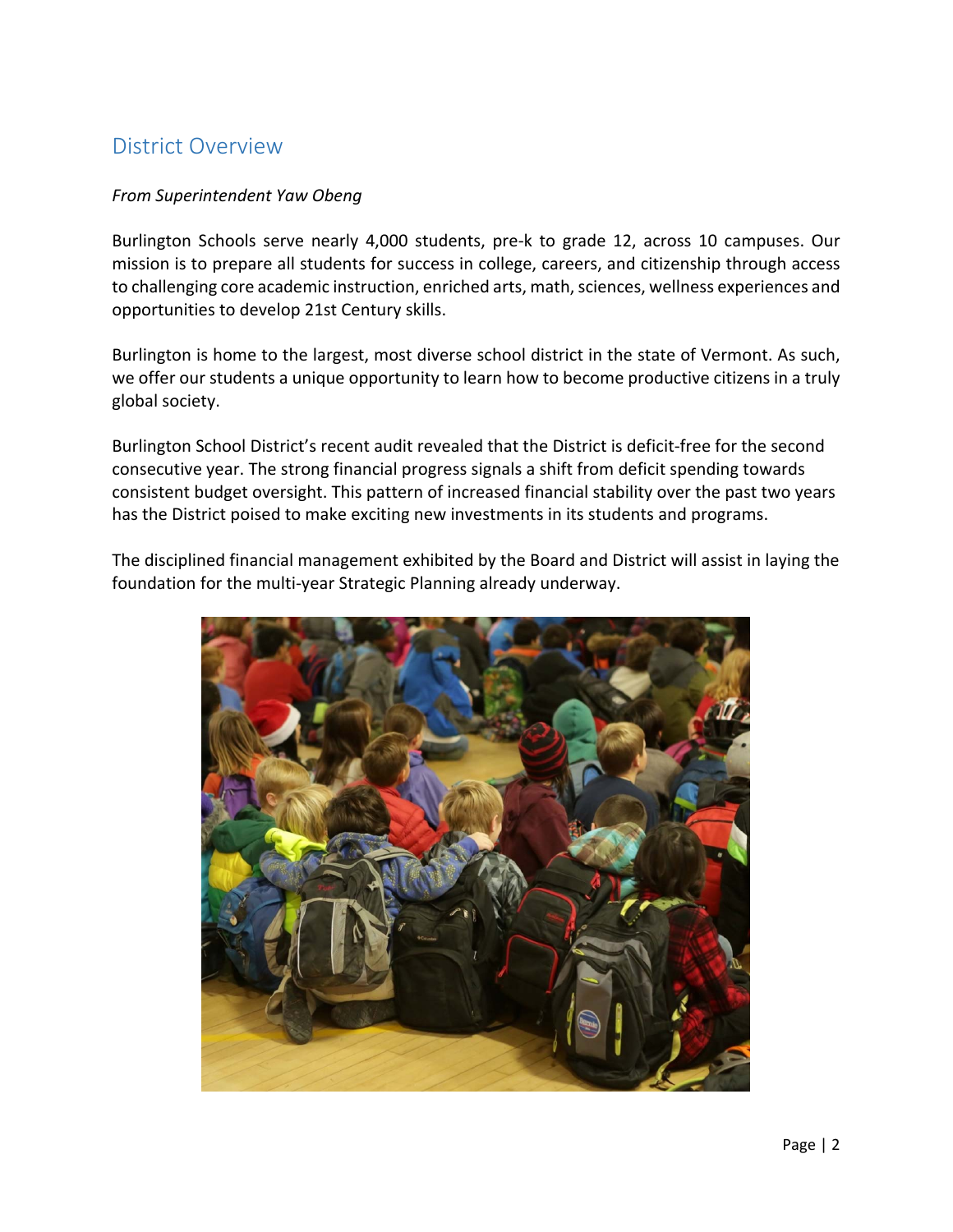# Ballot Language

This year, Burlington voters will be asked two question related to school finances. One question will be the annual request for approval of the school budget for the next school year. The other question will be a request for approval of borrowing to address deferred maintenance needs in schools across the district.

# **Budget Question**

*Shall the voters of the Burlington School District approve the fiscal year 2018 budget as approved by the School Board for the expenditure of \$85,544,586, which is the amount the School Board has determined to be necessary for the ensuing fiscal year?* 

*It is estimated that this proposed budget, if approved, will result in education spending of \$15,066.96 per equalized pupil. This projected spending per equalized pupil is 6.61% higher than spending for the current year.*

*Spending at this level could produce a property tax rate increase of 5.25%.*

# **Bond Question**

*Shall Burlington's voters authorize the City Council to issue general obligation bonds or notes in an amount not to exceed \$19 million for the purpose of accomplishing capital improvements at each of the school district's buildings in order to eliminate or substantially reduce the deferred maintenance of such buildings in order to preserve their value for future educational use?*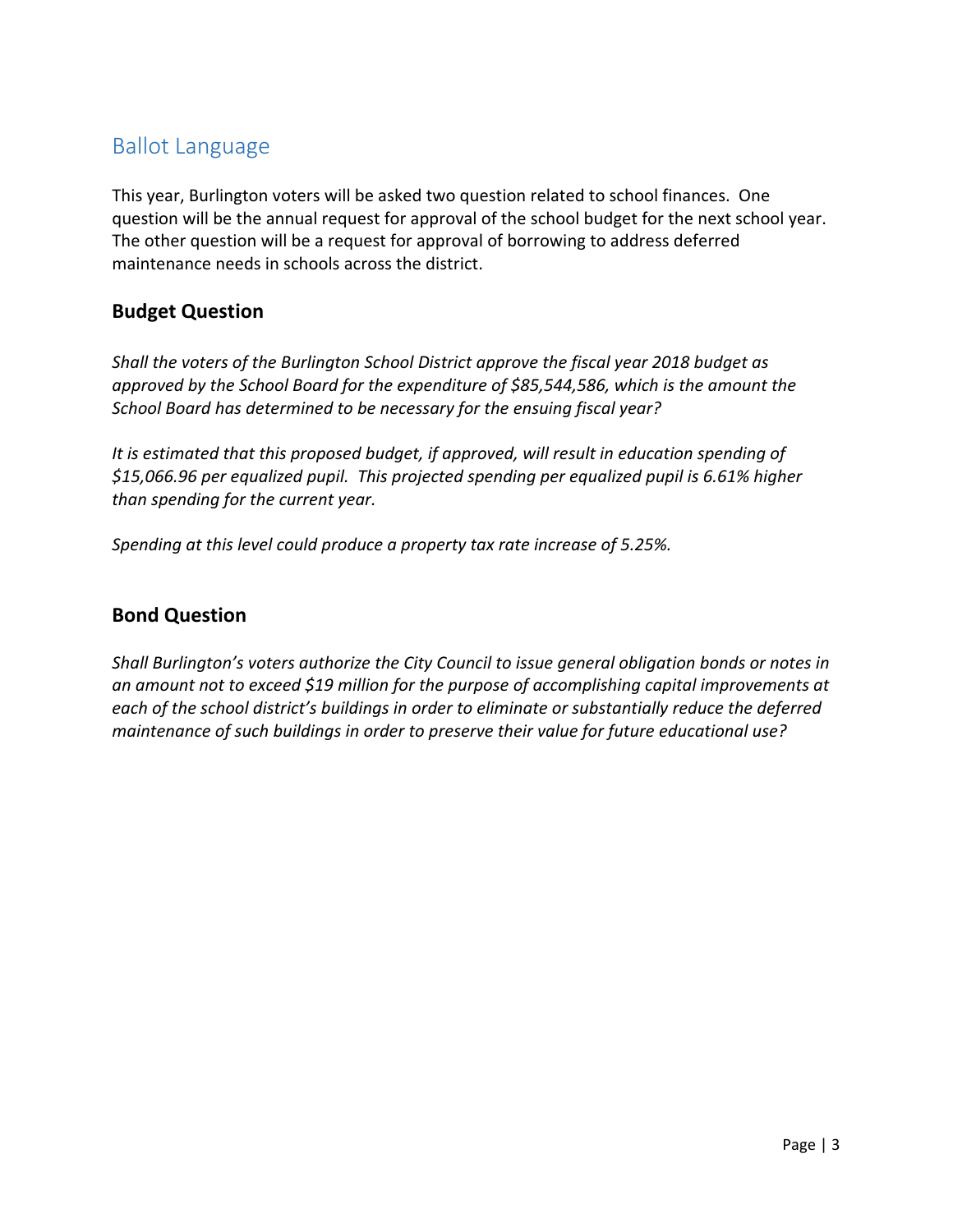# Budget Development Process

The Burlington School District's Board of School Commissioners has proposed a budget of \$85,544,586 for the 2017 – 2018 school year, hereafter referred to as Fiscal Year 2018 (FY18). Development of the budget was informed by the Board's core beliefs that:

- Every child can succeed,
- Diversity and inclusion promote strong schools and communities,
- A welcoming, supportive climate fosters learning,
- Self-reflection and accountability improve our practices,
- Families and community are partners in educating our children.

To align the budget with these beliefs, the Board has engaged in a strategic planning process intended to align expenditures with the District's strategic objectives. The strategic planning objectives are:

- Sustainable Finance and Facilities
- Equitable Climate and Culture
- Inclusive Teaching and Learning

From August through early December of 2016, the District engaged in a process of soliciting stakeholder feedback on potential additions and reductions to the budget, and other budget‐ related input. The stakeholder input process engaged School Board members, principals, teachers and school staff, parents, and other community stakeholders. Input was received at numerous board and subcommittee meetings, at community forums, via a staff advisory group, through the District's website, and numerous other informal channels, such as emails and conversations.

Input from the stakeholder input process was reviewed and the list of possible new programmatic investments was narrowed to those investments that aligned with the District's strategic plan and could reasonably be implemented in the coming year. Cost estimates were produced, at which time the list of possible new investments was further winnowed to a level at which the costs of the proposed new investments could be sustained. The result of this process yielded \$1.76 million of new programmatic investments. These investments are detailed in the New Investments section.

In addition to new programmatic investments, the School Board also increased spending by \$1.53 million in response to rising costs and other non‐discretionary expenses, while reducing non‐instructional administrative budgets by \$150,000 and allocating \$750,000 to raises for employees.

Additional information related to the budget development process can be found by visiting www.bsdvt.org and selecting the Budget.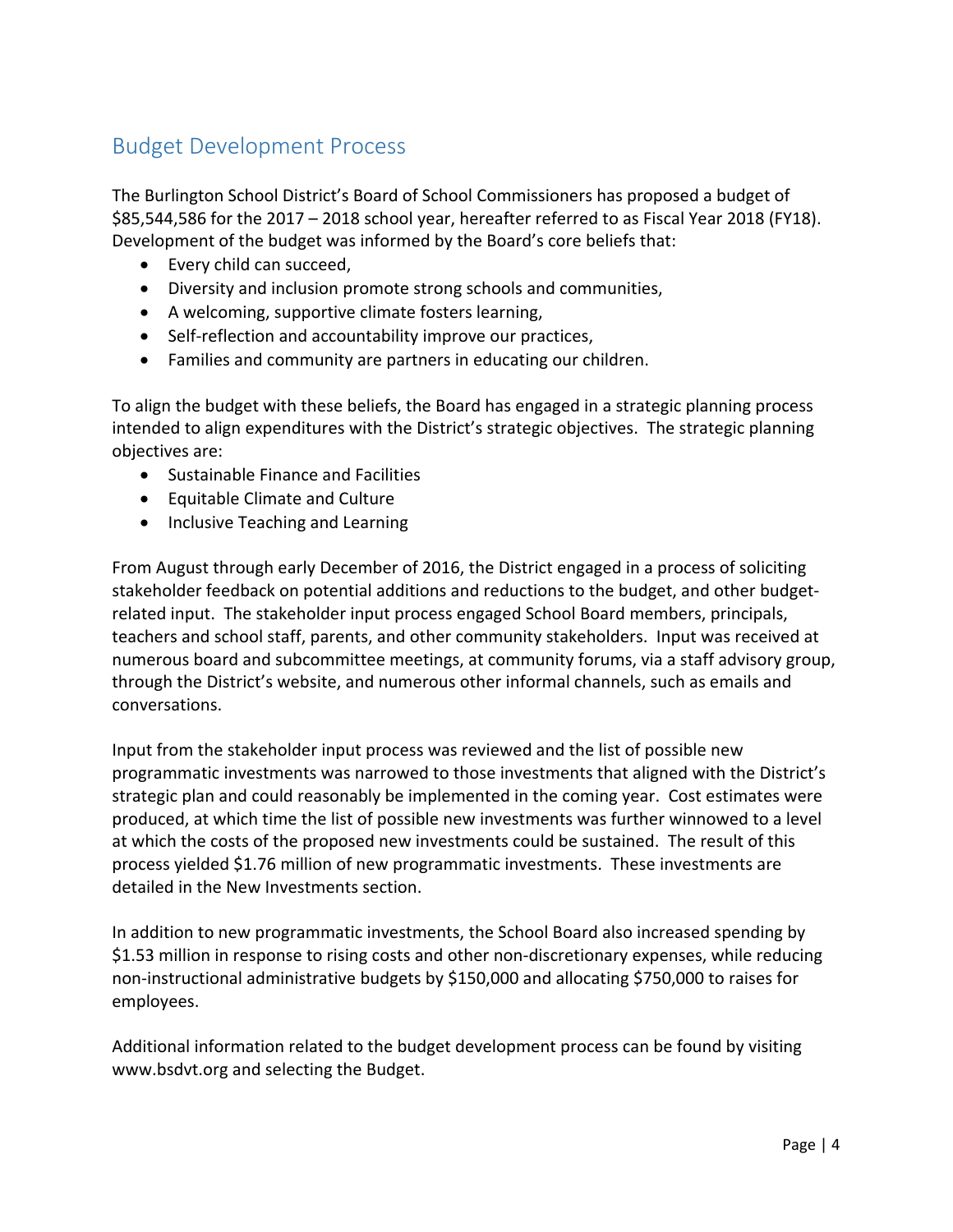# Budgetary Highlights

# New Investments

The proposed budget for Fiscal Year 2018 includes \$1.76 million of new investments intended to move the District toward achievement of its strategic improvement priorities. The following list identifies each new investment under the strategic priority it is intended to address. Cost estimates are included for each new investment.

| <b>Inclusive Teaching and Learning</b>             |           |  |  |
|----------------------------------------------------|-----------|--|--|
| Preschool Expansion (Universal Preschool)          | \$300,000 |  |  |
| Librarian interventionists                         | \$130,000 |  |  |
| <b>BHS</b> academic interventionists               | \$90,000  |  |  |
| BHS elective teaching staff                        | \$45,000  |  |  |
| Middle school teaching staff                       | \$90,000  |  |  |
| Multilingual liaison staff (formerly grant funded) | \$60,000  |  |  |
| Achievement gap projects                           | \$30,000  |  |  |
| Planning room staff                                | \$21,000  |  |  |
| Elementary and middle school supplies              | \$16,000  |  |  |
| Supervisions and monitoring staff                  | \$3,000   |  |  |

New investments in Inclusive Teaching and Learning range across all instructional levels. The large new investment in preschool programming is needed to meet the requirements of the State of Vermont's Universal Prekindergarten law (Act 166 of 2014). Academic interventions are additional instruction and supports that supplement the general curriculum (regular classroom instruction) and are necessary to improve academic performance for students. A successful academic intervention process includes providing quality instruction with interventions matched to student need, and monitoring progress frequently to make decisions about changes in instruction and appropriate interventions.

| <b>Equitable Climate and Culture</b>       |           |  |
|--------------------------------------------|-----------|--|
| Special education supports                 | \$140,000 |  |
| Social workers                             | \$90,000  |  |
| Preschool/special education bus driver     | \$75,000  |  |
| Preschool administrative support           | \$35,000  |  |
| Equity & restorative practices initiatives | \$34,000  |  |
| Inclusive strategies conference            | \$8,000   |  |
| <b>Mediation services</b>                  | \$5,000   |  |
| Principal equity training                  | \$3,000   |  |

Most of the major new investments in the Equitable Climate and Culture area are designed to meet the behavioral and emotional needs of students through additional early interventions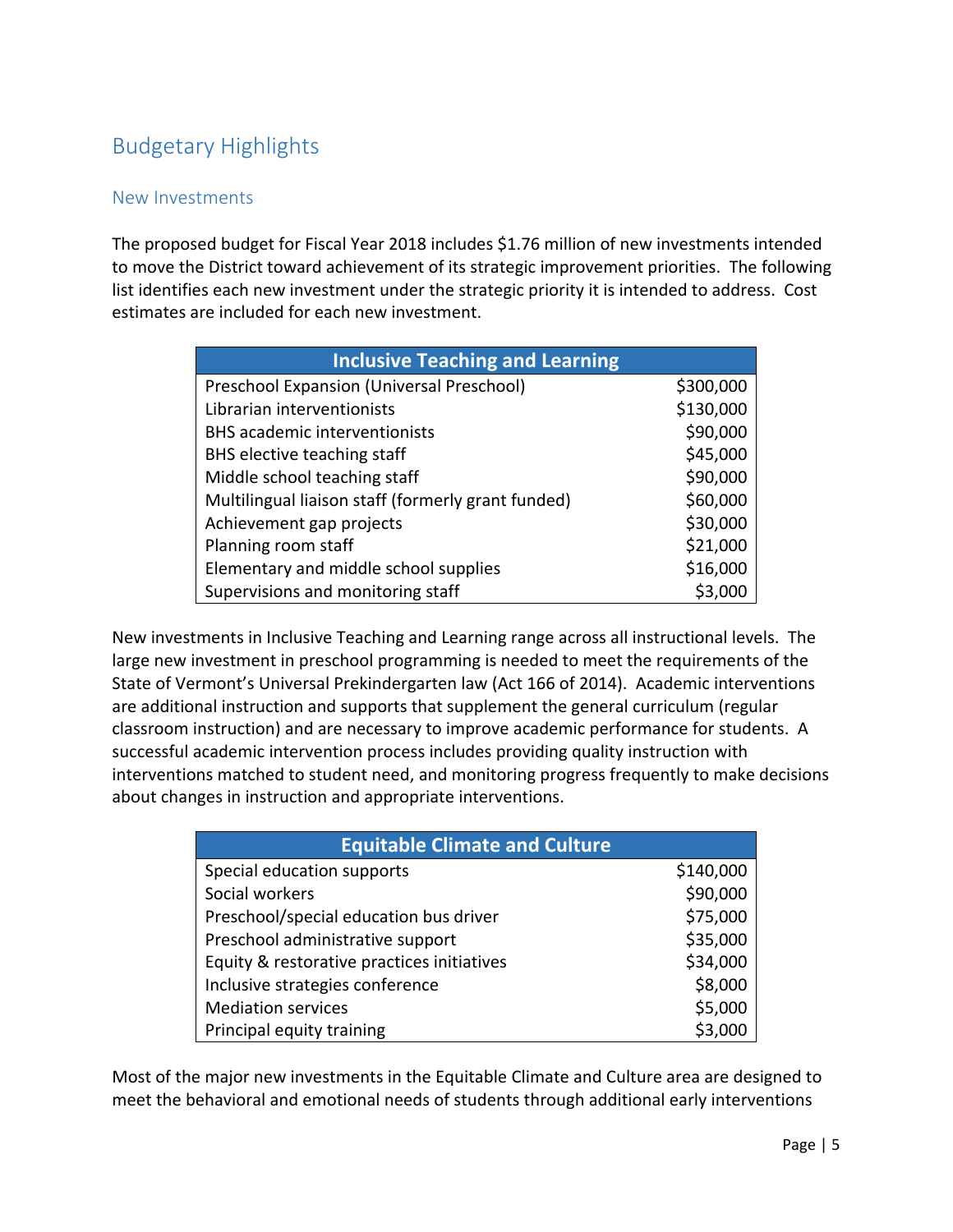and augmented instruction. Other investments are intended to improve school climate and build staff capacity to meet the needs of all students.

| <b>Sustainable Finance and Facilities</b> |           |  |  |
|-------------------------------------------|-----------|--|--|
| Contingency                               | \$335,000 |  |  |
| Debt service on new capital plan debt     | \$100,000 |  |  |
| School bus replacement                    | \$80,000  |  |  |
| Website redesign                          | \$30,000  |  |  |
| Time clock system                         | \$22,000  |  |  |
| School projection equipment               | \$15,000  |  |  |

The majority of new investment spending in the Sustainable Finance and Facilities area is allocated toward the establishment of a budgetary contingency to reduce the likelihood of a District budget deficit and allow for unanticipated or emergency needs to be met without requiring cuts to programs or staff. Unspent contingency funds will reduce budget pressure in subsequent years. Additional investments target overdue investments in school facilities and equipment. Debt service spending represents the repayment of borrowed funds; the FY18 budget increases debt service spending under the assumption that the District will begin borrowing additional monies to support the capital plan (see the Capital Plan section).

# Central Office Reductions

The FY18 budget incorporates approximately \$150,000 of reductions to central administrative functions, coming primarily from decreased use of professional services and lower lease payments. These reductions offset, to a small degree, the new investments and reduce the pressure on tax rates.

# Revenue Discussion

The Burlington School District receives revenues from a variety of sources; the most significant of which is the state Education Fund. Revenues from the state Education Fund are projected to total \$61,484,183 in Fiscal Year 2018. Tax rates are based on the amount of money a school district needs from the state Education Fund; this need is calculated by looking at total district spending and subtracting all other revenues available to pay for this spending. The remaining spending that is not covered by alternative sources of revenue is raised by the state Education Fund (primarily through education taxes on property and income). Unlike state Education Fund revenues, most other revenues (such as federal grants) can only be spent on specific activities, and thus the School Board has relatively little discretion when considering how to spend these other sources of revenue.

The following table reflects the anticipated breakdown of revenues for the FY18 budget. It is important to note that many figures represent estimated receipts from grants or other operations that can be highly variable.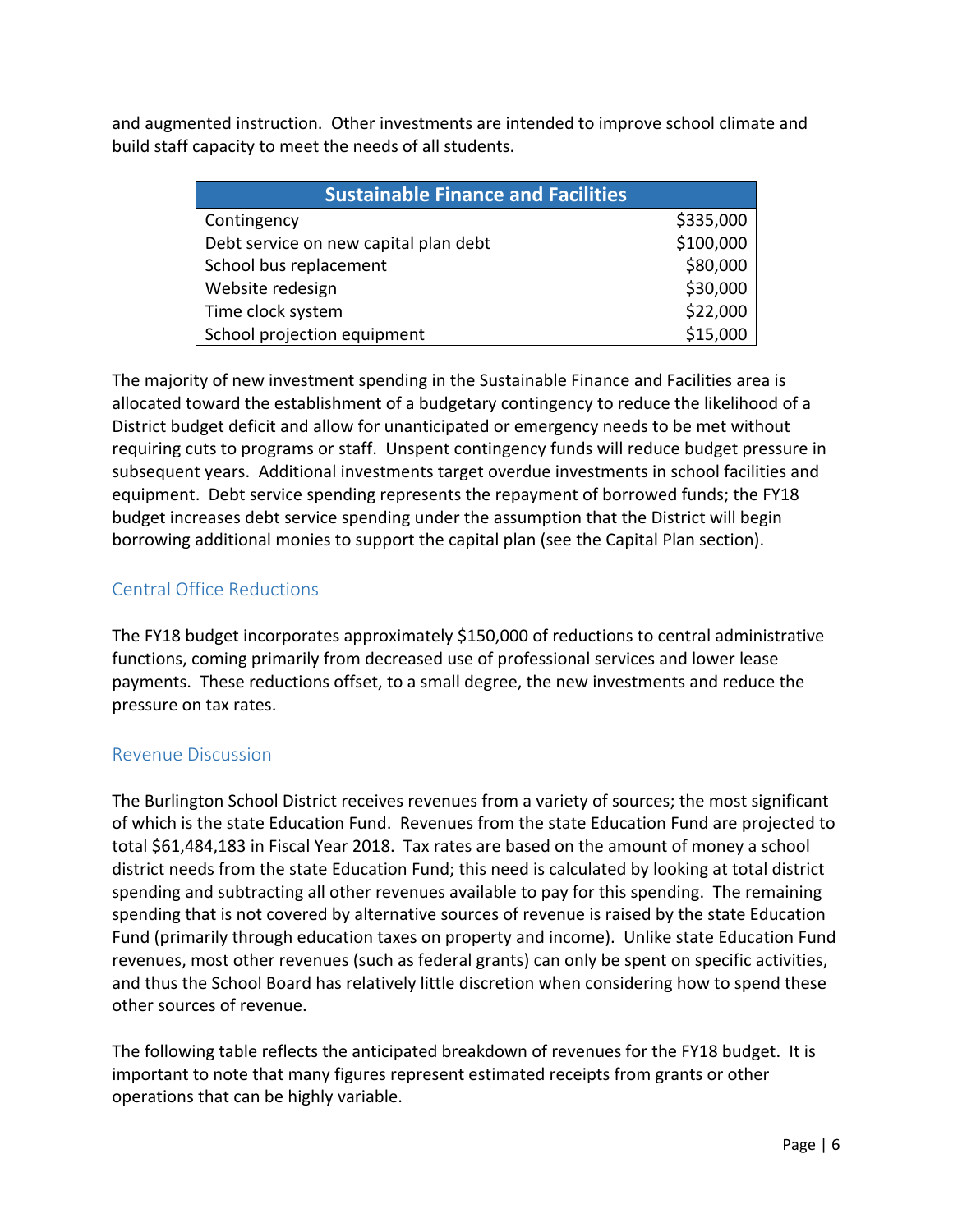| <b>FY18 Funding Sources</b>        |              |  |  |
|------------------------------------|--------------|--|--|
| <b>Total Expenditures</b>          | \$85,544,586 |  |  |
| <b>Funding Sources</b>             |              |  |  |
| <b>State Education Fund</b>        | \$61,484,183 |  |  |
| <b>Other General Fund Revenues</b> | \$11,138,938 |  |  |
| Prior Year Surplus (FY15 & FY16)   | \$1,131,879  |  |  |
| <b>Special/Dedicated Revenues</b>  | \$11,789,586 |  |  |
| <b>Total Funding Sources</b>       | \$85,544,586 |  |  |

Other General Fund Revenues include over \$9 million of anticipated special education revenue, the majority of which is received on a reimbursement basis and as such, is subject to significant variation on an annual basis. Special/Dedicated Revenues include approximately \$7 million of Federal grant revenues, as well as other grants and donations, and tuition to the Burlington Technical Center.

In addition to anticipated operating revenues, the FY18 budget also includes the use of \$1.1 million of surplus funds to balance the budget without adding more pressure to the tax rate. This surplus is a combination of two consecutive years in which the District was able to generate General Fund surpluses of over \$500,000 per year. Prior to this period, the District routinely engaged in deficit spending, which put additional pressure on taxpayers and school programs. Improved financial controls and careful stewardship of public dollars has allowed the District to operate within established budget parameters.



# **FY18 Funding Sources**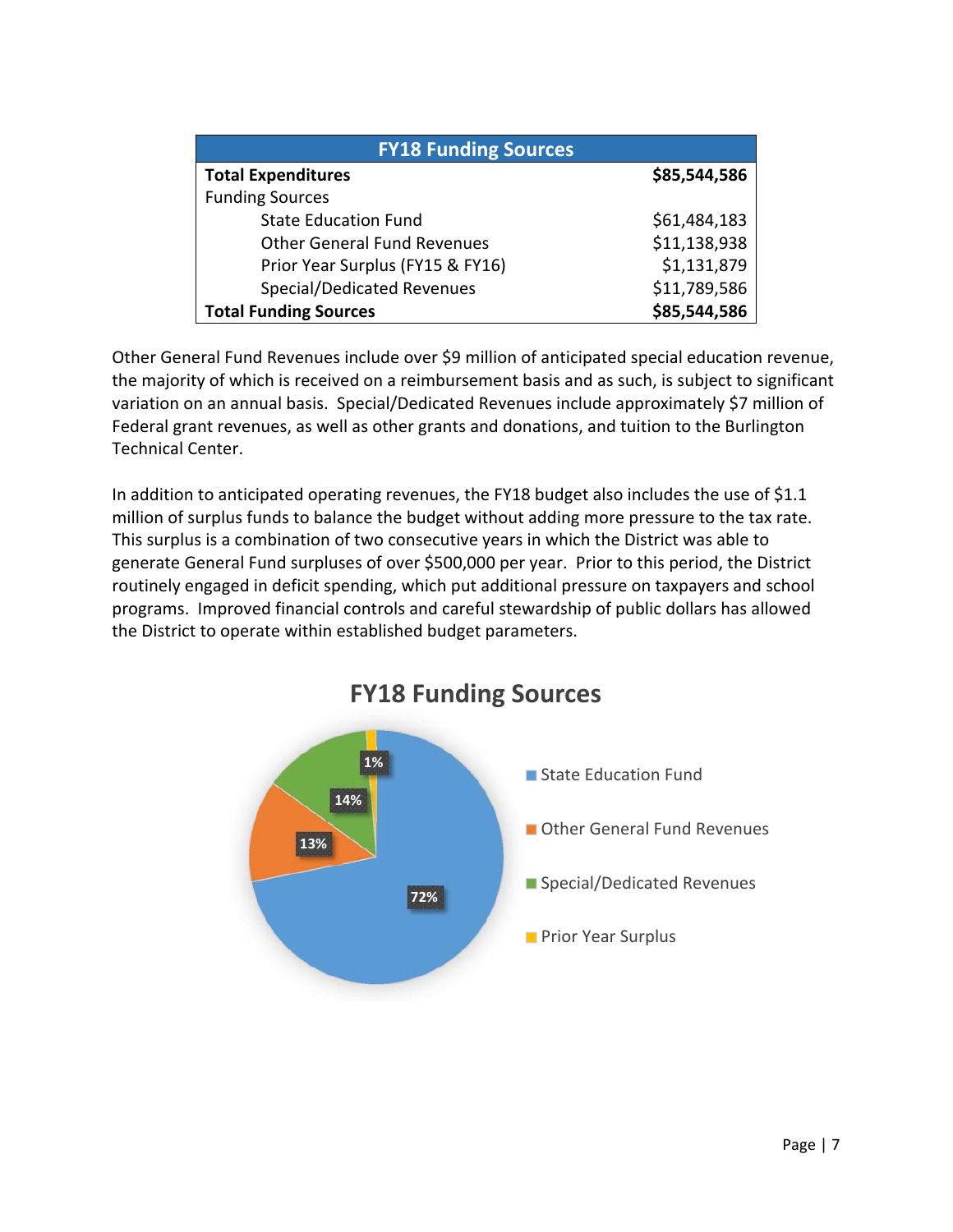# Expenditure Discussion

The proposed budget for Fiscal Year 2018 is \$85,544,586. This total includes not only proposed spending resulting from tax revenues, but also the spending of grant funds and other funds dedicated to the support of particular projects or initiatives.

FY18 includes two types of expenditures identified as separate from all other categories: Contingency and Contract Settlements.

Contract settlement costs (\$750,000) represent funding set aside for the purpose of providing increased salaries and/or benefits to employees. All of the District's collective bargaining agreements are being renegotiated at this time. Once settlements are reached with each bargaining unit, these funds will be reallocated to the appropriate wage and benefits lines throughout the budget.

Contingency funds (\$335,000) represents funds set aside the School Board for use in addressing unanticipated needs that arise during the school year; these funds are intended to allow the District to respond to unforeseen fiscal pressures (such as a reduction in grant revenue or an emergency repair) that could otherwise result in a budget deficit. To the extent that these funds are utilized, they will be reallocated to the appropriate expenditure lines throughout the budget.

The following chart illustrates the broad categories into which expenditures fall. More detailed expenditure data is provided in the Budget Summary Data section and the Line Item Budget section of this document.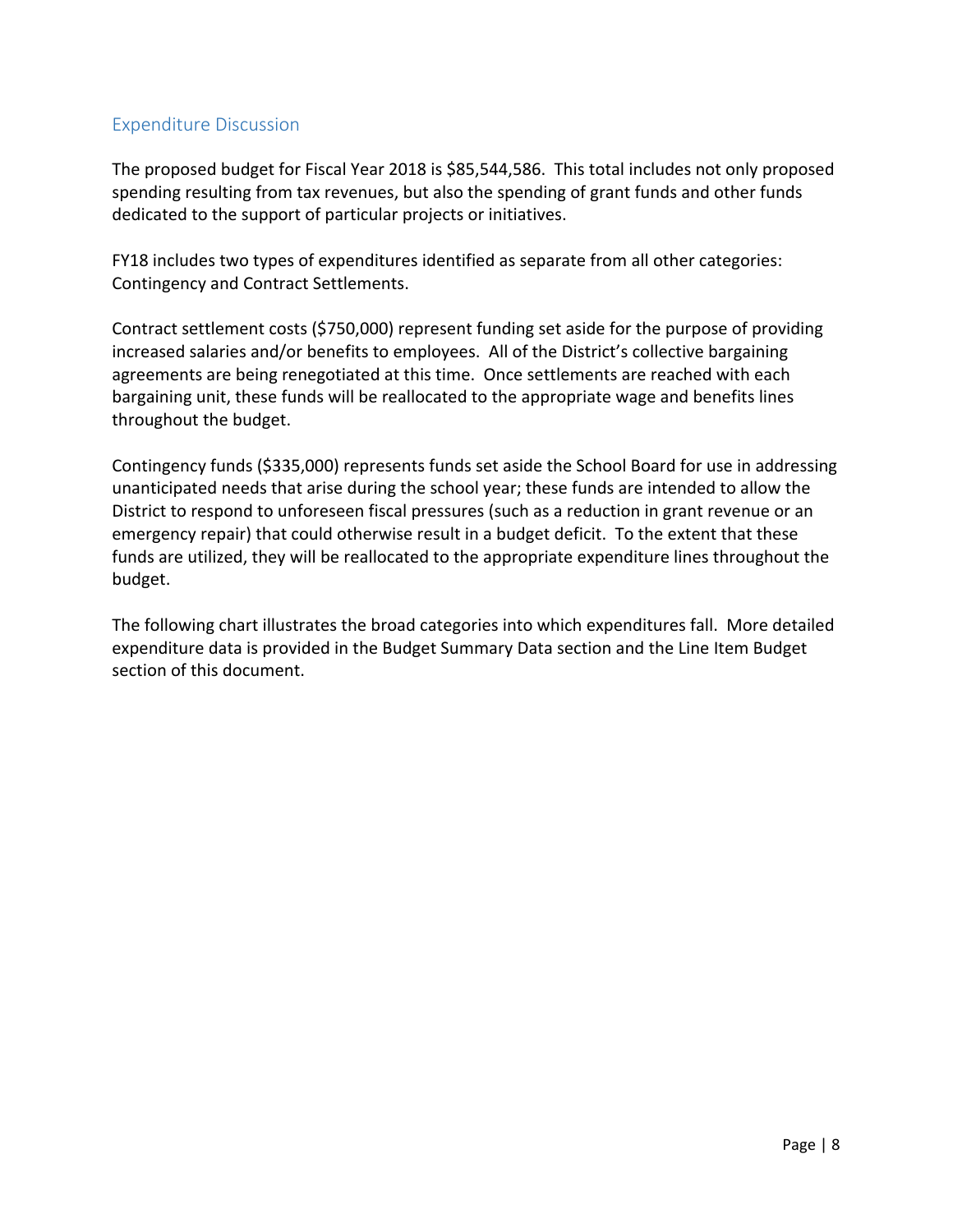# FY18 Expenditure Budget

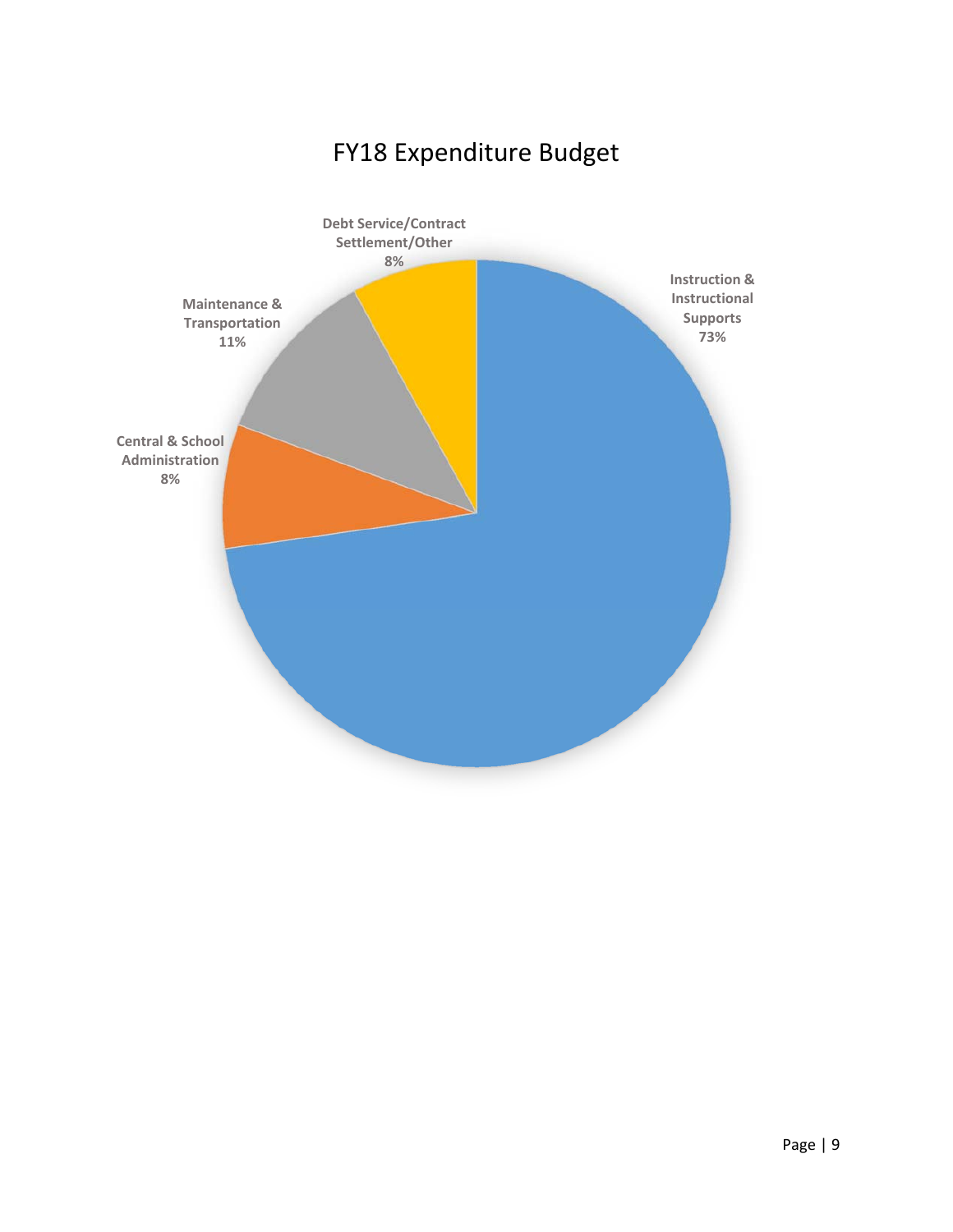## Tax Impacts

The FY18 budget is projected to increase education property taxes by 5.25% and decrease education income taxes by 2.4%.

Taxpayers in Vermont pay their education taxes either on the basis of the value of their homestead property or on the basis of their income (an option known as income sensitivity). Education property tax rates are a function of local school spending decisions, state law, and local property assessments. Eligibility for payment on the basis of income is established in state law and is subject to change. Below are two hypothetical scenarios.

The first scenario estimates the impact on a taxpayer who pays on the basis of his or her property. Using a hypothetical home value of \$231,500, this taxpayer will pay about \$210 more as a result of the proposed budget. Higher or lower value homesteads would experience higher or lower tax impacts, respectively; but in all cases, the estimated impact is a 5.25% increase from the prior year.

| <b>Hypothetical Tax Scenario - Property Tax Payer</b> |          |  |
|-------------------------------------------------------|----------|--|
| Estimated Tax Rate per \$100 of Assessed Value        | \$1.8143 |  |
| Difference from FY17 (\$1.7237)                       | \$0.0906 |  |
| Tax on \$231,500 Homestead                            | \$4,200  |  |
| Tax Difference from FY17                              | \$210    |  |
| Tax Increase                                          | 5.25%    |  |

The tax rate on residential property needed to fund the FY18 budget is \$1.8143 per hundred dollars of assessed value, an increase of 5.25%. It is important to note that this is an estimated rate, based on estimates from the State of Vermont and subject to change as a result of legislative action. The tax rate increase is a product of several variables. Some of these variables put upward pressure on the tax rate, while other variables put downward pressure on the tax rate. In general, school boards control the variables related to spending, while other variables, such as those related to enrollment or local property assessments, are not controlled by the school board. Additionally, legislative action can change the tax rate impact, even after the budget has been adopted by voters.

| <b>Hypothetical Tax Scenario - Income Tax Payer</b> |         |
|-----------------------------------------------------|---------|
| Income Cap Percentage                               | 2.54%   |
| Difference from FY17 (2.60%)                        | $-0.06$ |
| Tax on \$50,000 Household Income                    | \$1,269 |
| Tax Difference from FY17                            | $-531$  |
| Tax Decrease                                        | $-2.4%$ |

The second scenario estimates the impact on a taxpayer who pays on the basis of his or her income. Using a hypothetical income of \$50,000, this taxpayer will pay about \$31 less as a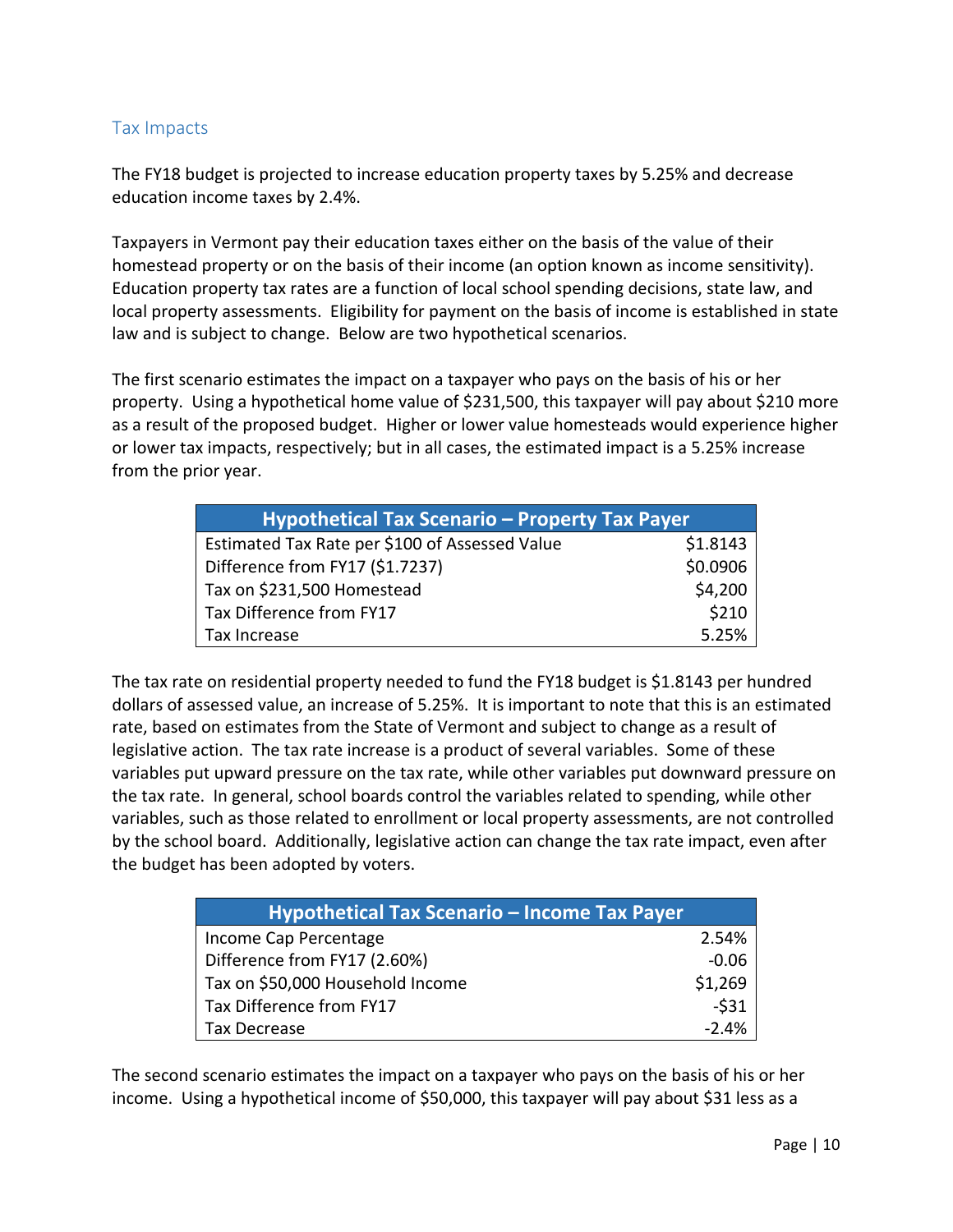result of the proposed budget. Among those taxpayers eligible for income sensitivity, higher or lower income earners would experience higher or lower tax impacts; but in all cases, the estimated impact is a 2.4% decrease unless a taxpayer's income level falls to a level at which additional tax relief is available, or rises to a level at which the taxpayer is no longer eligible to pay on the basis of income.

A comparison to other towns is provided in the Questions and Answers section of this document.

# Capital Plan

Voters are being asked to consider a request for an additional \$19 million of capital funds to address facility needs at all District properties. What follows is a brief summary of the capital planning process. Additional information, including the results of the facility condition assessment, public presentations, and a short video, can be found by visiting www.bsdvt.org and selecting the Capital Planning link.

Last year, the School Board undertook the challenge of developing a plan to address the long range capital improvement needs of the Burlington School District. Work on this project was undertaken with the goals of:

- ensuring our facilities can adequately support the provision of high quality instructional opportunities for all students,
- addressing deferred and preventative maintenance needs at all facilities,
- balancing the District's facility needs with the ability of taxpayers to pay for improvements.

The development of the capital plan included a review of enrollment trends and projections, meetings with principals and district administrators to identify space needs for instructional programs, identification of capacity and space constraints at each school, and a facilities condition assessment of the School District buildings.

The facilities condition assessment identified needed improvements to every building. Examples of the types of needs identified include:

| Accessibility                            | Sprinkler systems        |
|------------------------------------------|--------------------------|
| Security cameras and access control      | Roofs                    |
| 911 compliant digital phone systems      | Elevators                |
| Window and door                          | Flooring and stair tread |
| Mechanical, plumbing and electric system | Playground equipment     |
| Sidewalks                                | Parking lots             |

Meeting these needs will require additional borrowing of \$19 million over current projections. To meet this need, Burlington voters are being asked to consider authorization of \$19 million in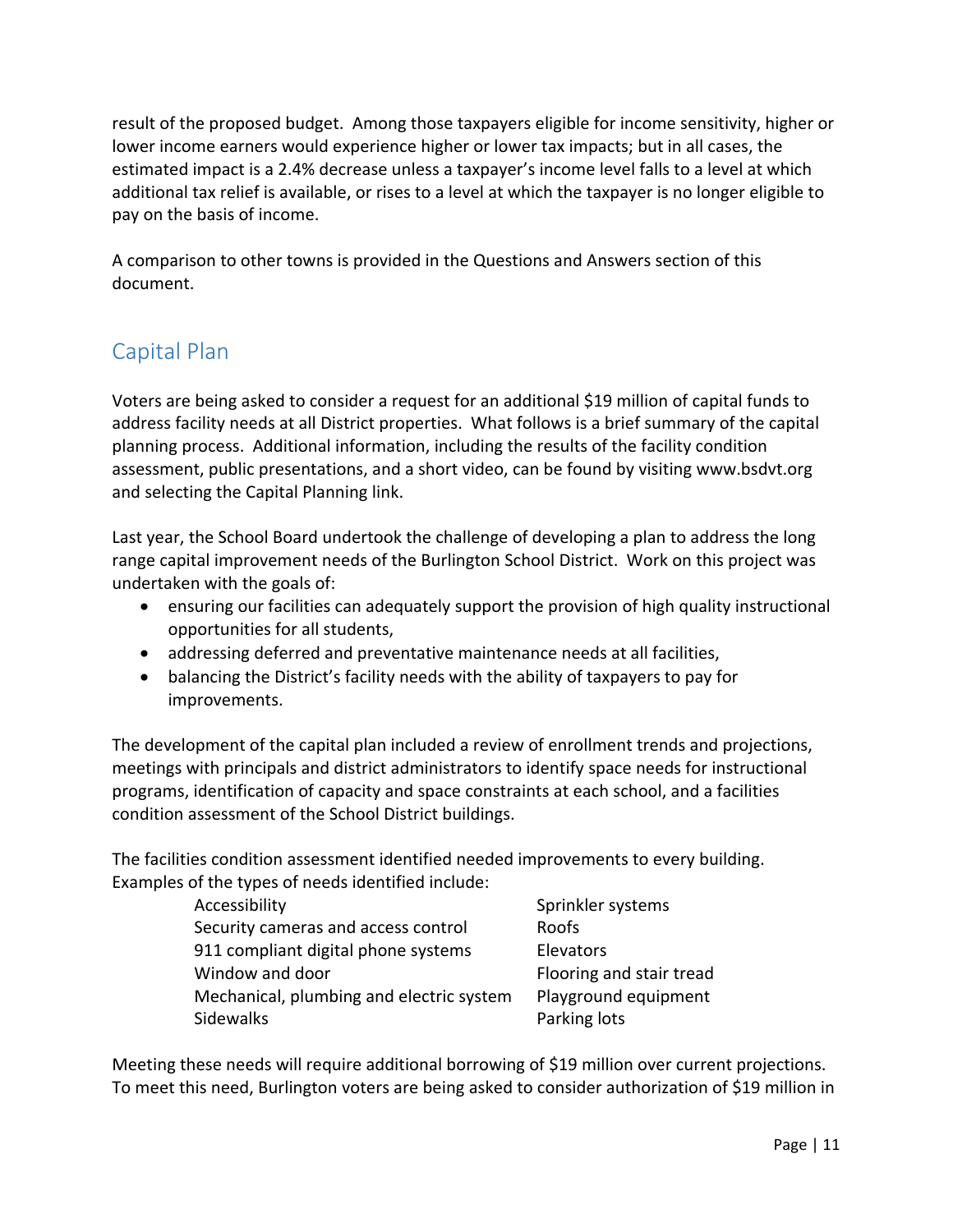capital bonding on behalf of the School District. If authorized, the School District will not borrow \$19 million immediately, but will instead phase-in this borrowing over approximately 5 years to accommodate the process of design and the timing of construction. The following table displays the estimated tax impact of the first year of borrowing (FY18) and the total impact on tax rates once the full \$19 million has been borrowed.

> **Tax Impact of Borrowing on Hypothetical Payer Year 1 impact**  $\left\{53.24 \text{ annually}\right\}$ Note: The tax impact of this borrowing (\$3.24) is incorporated into the tax estimates found in the Tax Impact section. **Full \$19 million impact** \$91 annually or about \$8 per month

Note: Hypothetical impact on the owner of a \$231,500 homestead who pays education taxes on the basis of property value.

The future of Burlington High School will be the subject of an additional review and community input process aimed at addressing the long-term instructional and maintenance needs of that facility.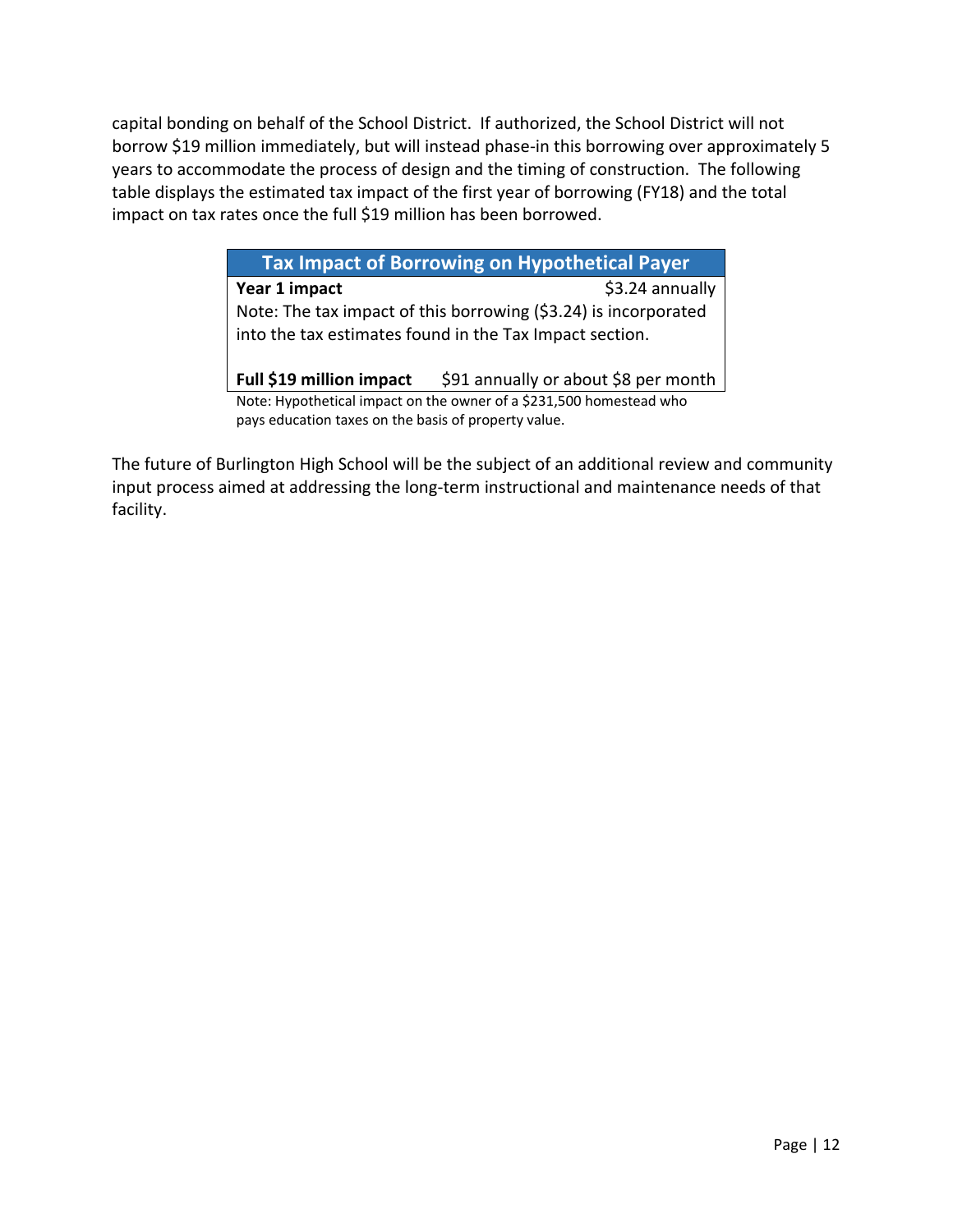# Frequently Asked Questions

# **What do the numbers in the ballot question mean?**

In 2015, Vermont law changed the format of the ballot question. The new format, now in its second year of use, provides the voters with a variety of information.

*expenditure of \$85,544,586* – This information reflects the total estimated expenditures of the Burlington School District in FY18, after deducting estimated capital project expenditures and enterprise fund expenditures (such as Food Service). This figure is an estimate because BSD receives federal, state and private grant awards every year, but during the budget development process, the availability and magnitude of these awards is not known; therefore an estimate is required. If more grant funds become available, the total budget will increase; if less grant funds are awarded, the total budget will decrease.

*education spending of \$15,066.96 per equalized pupil* – This is the amount of money BSD spends per student that is directly supported by education taxes. All else constant, high Education Spending per Equalized Pupil results in higher taxes, and lower Education Spending per Equalized Pupil results in lower taxes. Note that this figure does not include spending that is the result of grants or other special revenues because those revenues do not impact tax rates.

*spending per equalized pupil is 6.61% higher than spending for the current year* – This is a comparison of proposed Education Spending per equalized pupil to the current level of spending. When this figure increases, it puts upward pressure on the tax rate.

*Spending at this level could produce a property tax rate increase of 5.25%* ‐ This statement is provided to put the proposed spending change into context for voters.

# **What are equalized pupils and why do they matter?**

Equalized pupils are a weighted measure of enrollment. This count has a direct role in the calculation of tax rates because the State of Vermont divides the amount of Education Fund revenue a district requests by the number of equalized pupils in the district to generate a figure called Education Spending per Equalized Pupil. When the amount of Education Spending per Equalized Pupil increases, it puts upward pressure on tax rates. The Agency of Education calculates equalized pupils using a two‐year enrollment average that is weighted for students by grade level, poverty, and primary language.

| <b>Five Year Equalized Pupil Count History</b> |         |             |             |          |                  |
|------------------------------------------------|---------|-------------|-------------|----------|------------------|
| <b>FY14</b>                                    | FY15    | <b>FY16</b> | <b>FY17</b> | FY18     | Change from FY14 |
| 4,080.79                                       | 4.104.3 | 4.190.48    | 4.124.30    | 4.080.73 | 0%               |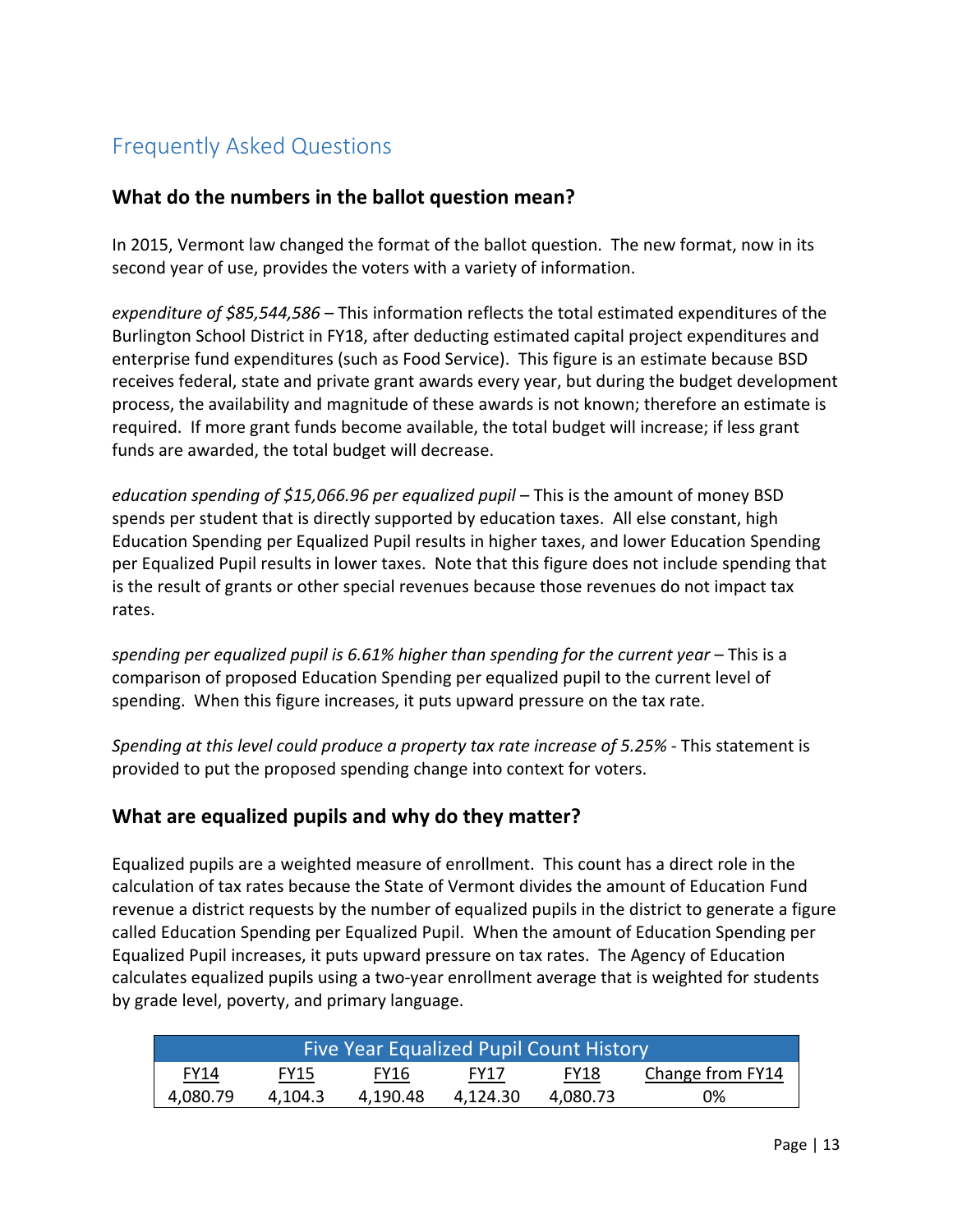# **What is the impact of the Common Level of Appraisal on education property tax rates?**

The Common Level of Appraisal (CLA) is a measure of the degree to which Burlington's *assessed* property values differ from *market* values. Because education taxes are a state tax, not a local tax, the State of Vermont applies a CLA adjustment to ensure that taxpayers with homesteads of the same *market* value are taxed on that value, even if their local municipality has a different *assessed* value. In Burlington's case, the estimated Common Level of Appraisal is just 82.42%. This means that property in Burlington is, in aggregate, assessed at only an estimated 82.42% of market value. Consequently, the State adjusts Burlington's tax rate UP significantly to make up for the under‐valued property.

Application of the CLA makes it difficult to compare actual homestead tax rates among communities. Two communities that would otherwise have the same tax rate can differ simply because one community's property values are more closely reflective of actual market values. In order to control for this variable, which does not reflect any action or spending decision by a school district, it is useful to compare equalized tax rates; doing so controls for the distortion cause by different CLAs and is a better tool to see the connection between Spending per Equalized Pupil and tax rates.

One of the challenges Burlington has faced is that its CLA figure continues to decline as property values in the community become further removed from market values. As a result, Burlington residents are facing a steeper CLA adjustment (and thus tax increase) than neighboring communities.

To illustrate the impact of the CLA adjustment on actual tax rates, the charts below juxtaposes the Actual Homestead Tax Rate that appears on property tax bill with the Equalized Homestead Tax Rate that controls for variations in the CLA.

| <b>Fiscal Year</b>               | <b>Equalized Tax Rate Increase</b> | <b>Actual Homestead Tax Rate Increase</b> |  |
|----------------------------------|------------------------------------|-------------------------------------------|--|
| <b>FY14</b>                      | 8.74%                              | 6.68%                                     |  |
| <b>FY15</b>                      | 5.38%                              | 7.22%                                     |  |
| <b>FY16</b>                      | 0.44%                              | 1.14%                                     |  |
| <b>FY17</b>                      | 0.59%                              | 4.19%                                     |  |
| <b>FY18</b>                      | 2.64%                              | 5.25%                                     |  |
| Note: FY18 figures are estimates |                                    |                                           |  |

This chart demonstrates that for the past three years, a substantial portion of the actual tax rate increase experienced by Burlington homeowners has been driven by the fact that Burlington property values are not assessed at market rates. If Burlington's property were assessed at market rates (a CLA of 100%), the FY18 proposed budget would result in a tax rate decrease over 13%.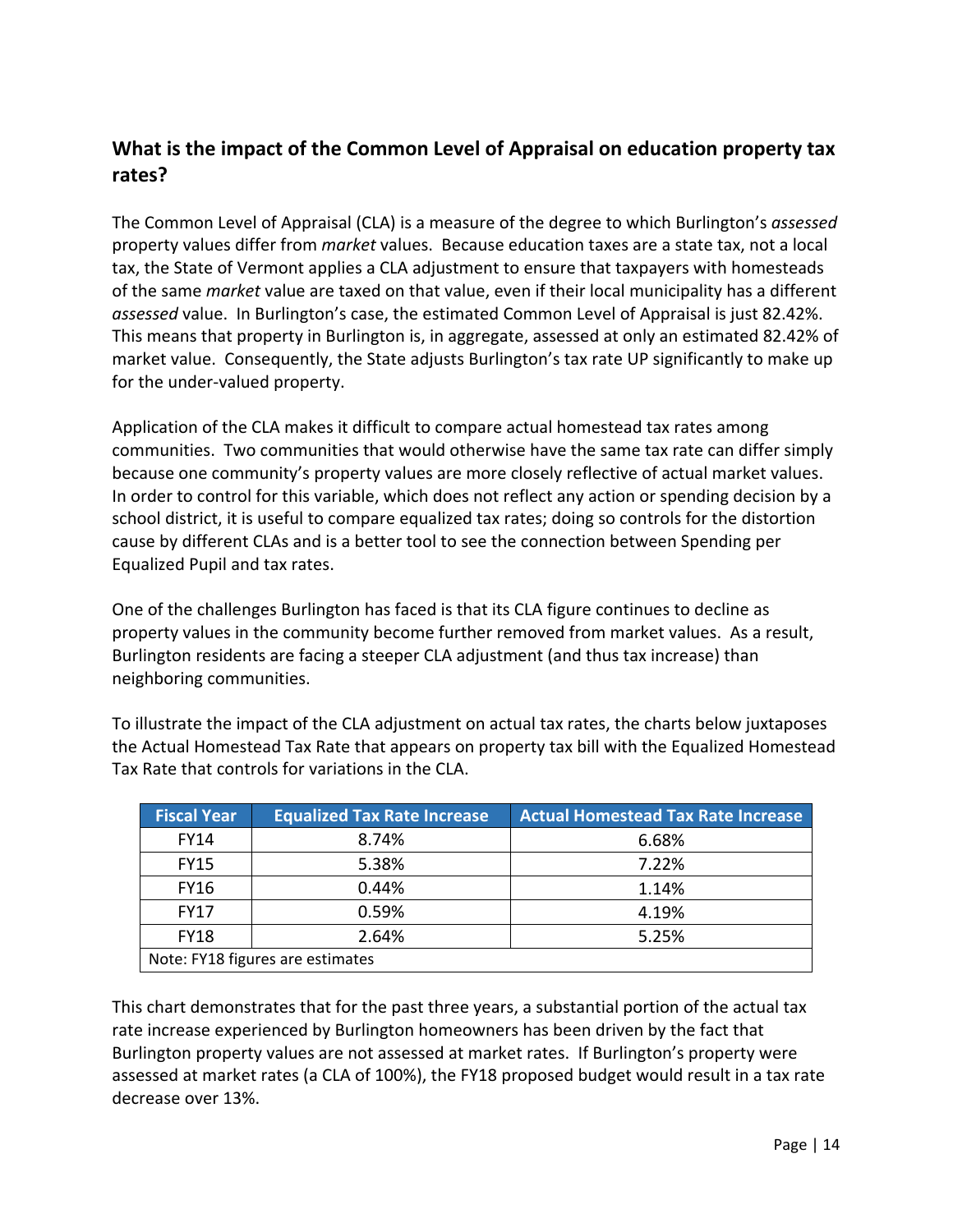# **How does Burlington's Education Property Tax rate compare to neighboring towns?**

One of the challenges created by Vermont's unique education property tax system is comparing tax rates to other school districts. The difficulty arises from the fact that cities and towns assess their properties at different times, creating a divergence between assessed values and market values. The Common Level of Appraisal (CLA) is used to correct for this occurrence (for more information on the CLA, see "What is the impact of the Common Level of Appraisal on education property tax rates?"). To compare education property taxes, it is necessary to control for the impact of the CLA adjustment by backing out the increase/decrease resulting from the CLA adjustment, thereby allowing for the comparison of Equalized Education Property Tax Rates. The following comparison relies on tax rates for the current year (Fiscal Year 2017) since comparative information for FY18 is not readily available until all towns have set their FY18 school budgets.



Note: The chart compares rates for the current year, not the proposed budget year (FY18) because the data for such a comparison is not readily available.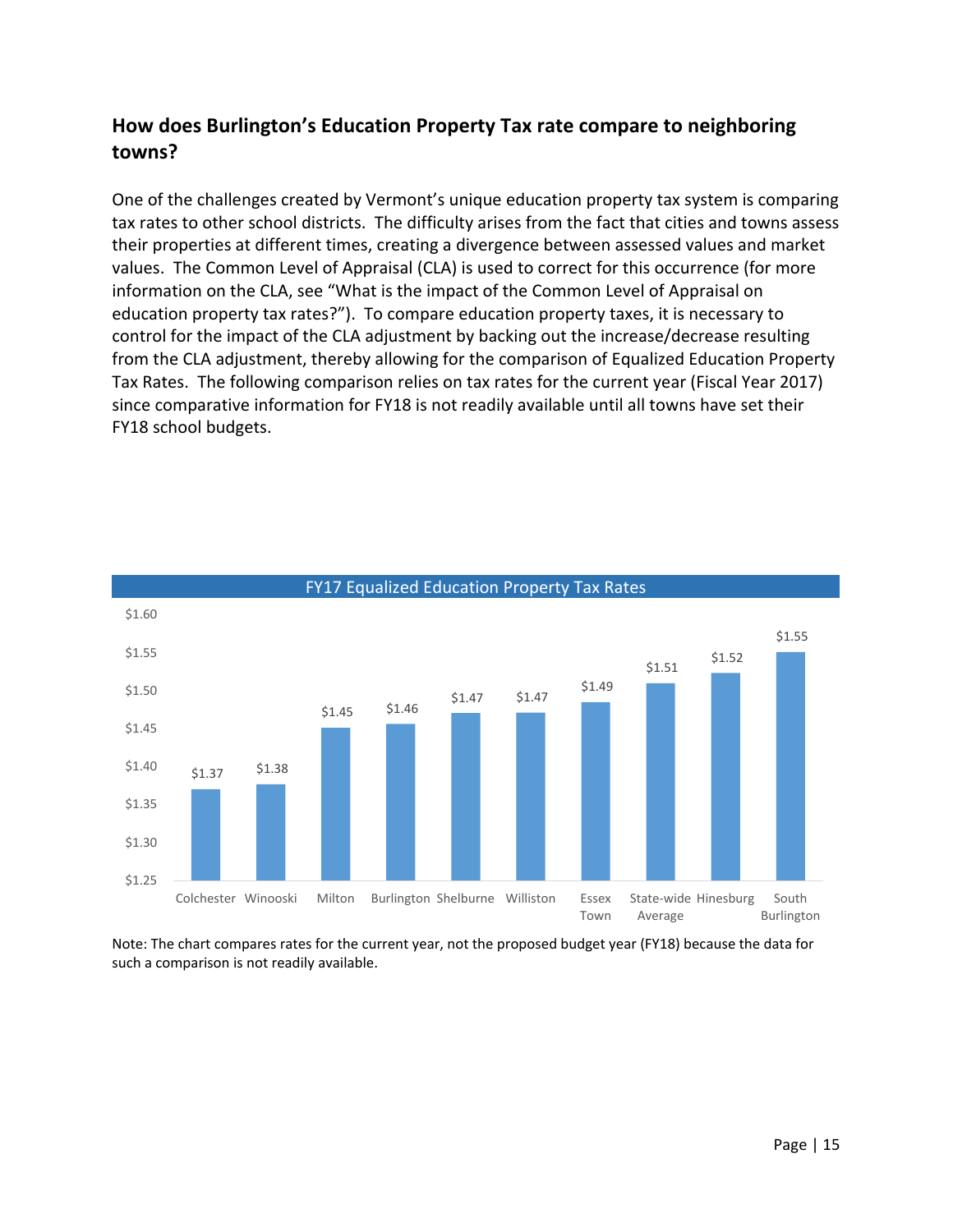# Budget Summary Data

The following two tables present FY18 budget summary data. The first table reflects spending on the basis of object code, that is, the type of goods or services being purchased. The second table reflects spending on the basis of functional area, that is, the general purpose of the expenditure.

# Budget Summary by Object Code

|      | <b>BUDGET SUMMARY BY OBJECT CODE</b> |                    |                    |                      |
|------|--------------------------------------|--------------------|--------------------|----------------------|
| Code | <b>Object Name</b>                   | <b>FY16 Actual</b> | <b>FY17 Budget</b> | <b>FY18 Proposed</b> |
| 0100 | <b>SALARY - PERSONAL SVC</b>         | 2,759,750          | 2,876,232          | 3,239,186            |
| 0101 | SALARY - TEACHERS                    | 27,655,225         | 27,894,650         | 28,178,002           |
| 0102 | <b>SALARY - AIDES</b>                | 3,530,076          | 3,637,205          | 3,647,690            |
| 0103 | <b>SALARY - SUBSTITUTES</b>          | 144,206            | 262,460            | 434,243              |
| 0104 | <b>SALARY - TUTORS</b>               | 90,471             | 83,829             | 88,280               |
| 0105 | SALARY - TRANSLATORS                 | 0                  | 2,696              | 8,000                |
| 0108 | <b>SALARY - LIAISONS</b>             | 202,667            | 204,489            | 220,103              |
| 0109 | SALARY - COACHES                     | 304,039            | 316,063            | 325,544              |
| 0110 | <b>SALARY - REGULAR EMPLOYEES</b>    | 22,292             | 0                  | 0                    |
| 0111 | SALARY - ADMIN/DIRECTOR              | 3,418,942          | 3,299,295          | 3,328,346            |
| 0112 | SALARY - ADMIN ASSISTANT             | 1,208,824          | 1,312,508          | 1,339,897            |
| 0114 | <b>SALARY - MAINTENANCE</b>          | 852,508            | 853,147            | 926,099              |
| 0115 | SALARY - CUSTODIAN                   | 1,197,539          | 1,241,326          | 1,338,007            |
| 0116 | <b>SALARY - DRIVER</b>               | 389,389            | 410,923            | 506,704              |
| 0117 | SALARY - FOOD SERVICE                | 0                  | 0                  | 0                    |
| 0120 | <b>TEMPORARY EMPLOYEE</b>            | 1,384,084          | 1,474,437          | 1,465,113            |
| 0121 | TEMP SALARY TEACHERS                 | 0                  | 0                  | 0                    |
| 0122 | <b>TEMP SALARY AIDES</b>             | 0                  | 0                  | 2,500                |
| 0130 | SALARY - OVERTIME                    | 66,975             | 122,114            | 121,800              |
| 0131 | SALARY - MAINT OT                    | 97,025             | 84,351             | 91,000               |
| 0132 | SALARY - SECURITY OT                 | 1,096              | 8,785              | 9,000                |
| 0133 | SALARY - CUSTODIAN/RENTAL OT         | 0                  | 6                  | 0                    |
| 0135 | <b>SALARY - EXTRA HOURS</b>          | 2,166              | 2,786              | 2,806                |
| 0140 | 20-20 RETIRED TEACHERS               | $\mathbf 0$        | 0                  | 0                    |
| 0151 | <b>STIPENDS</b>                      | 225,603            | 232,025            | 238,158              |
| 0160 | SALARY - GOLDEN HANDSHAKE            | 262,568            | 285,000            | 325,000              |
| 0201 | DENTAL INSURANCE                     | 542,286            | 557,473            | 582,304              |
| 0202 | <b>DENTAL INS - AIDES</b>            | 0                  | 0                  | 0                    |
| 0205 | LIFE INSURANCE                       | 93,646             | 90,081             | 112,514              |
| 0211 | HEALTH INSURANCE                     | 7,967,362          | 8,268,803          | 8,894,535            |
| 0212 | <b>HEALTH INS - AIDES</b>            | 0                  | 0                  | 0                    |

Page | 16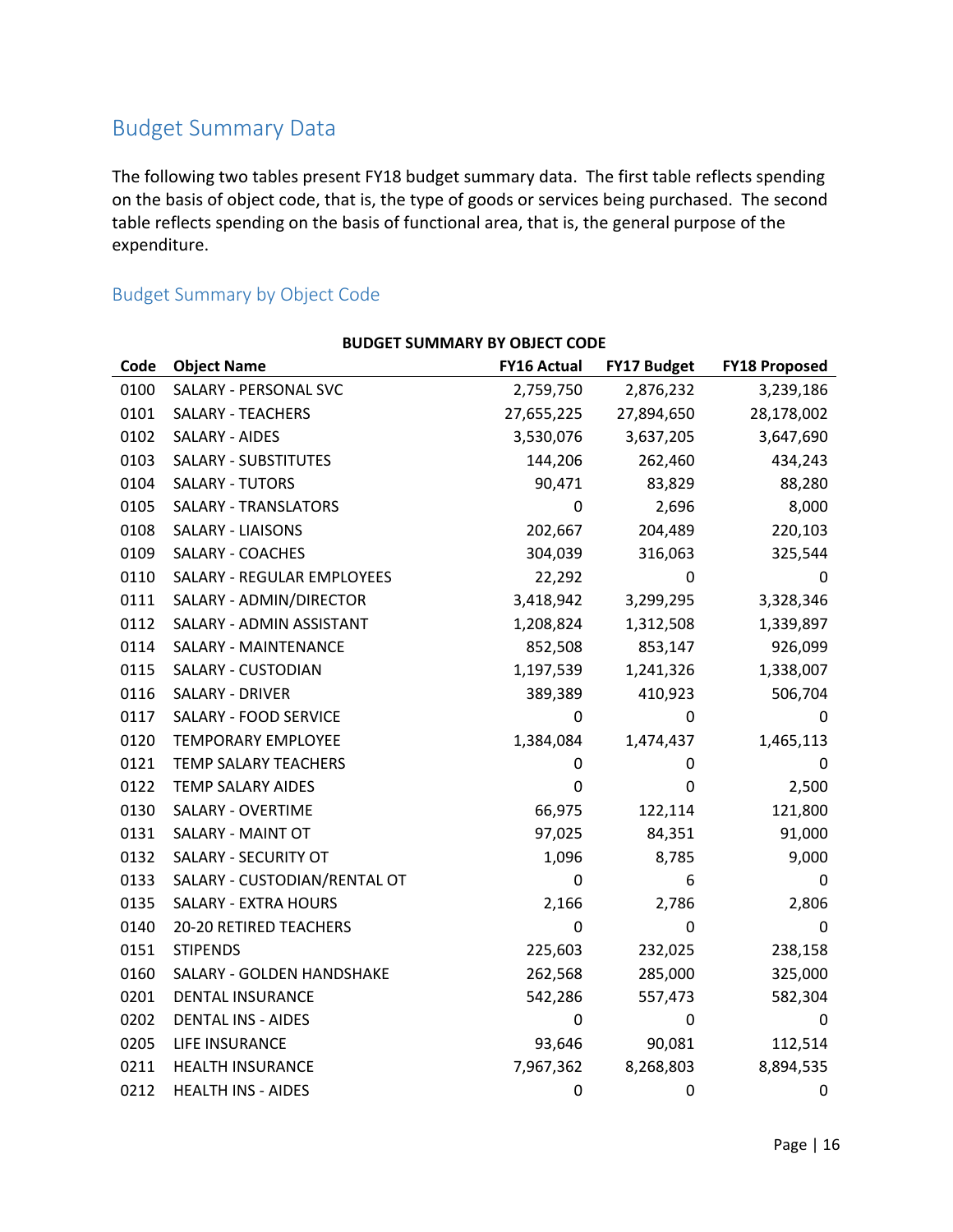### **BUDGET SUMMARY BY OBJECT CODE**

| Code | <b>Object Name</b>                    | <b>FY16 Actual</b> | <b>FY17 Budget</b> | <b>FY18 Proposed</b> |
|------|---------------------------------------|--------------------|--------------------|----------------------|
| 0214 | HEALTH INS - OTHER EMPL               | 0                  | $\Omega$           | 0                    |
| 0215 | HEALTH INS-EARLY RETIRE               | 21,921             | 25,000             | 25,000               |
| 0220 | SOCIAL SECURITY                       | 3,260,833          | 3,339,326          | 3,540,022            |
| 0230 | RETIREMENT CONTRIBUTIONS              | 579                | 1,874              | 1,600                |
| 0231 | <b>VSTRS CONTRIBUTIONS</b>            | 126,576            | 123,114            | 123,053              |
| 0232 | OPEB ASSESSMENT                       | 26,328             | 36,475             | 74,512               |
| 0240 | <b>CITY RETIREMENT PENSION</b>        | 1,171,974          | 1,218,366          | 1,468,941            |
| 0250 | <b>TUITION REIMBURSEMENT</b>          | 274,355            | 326,920            | 283,208              |
| 0260 | UNEMPLOYMENT COMPENSATION             | 48,272             | 99,951             | 78,003               |
| 0270 | <b>WORKERS COMPENSATION</b>           | 482,030            | 630,158            | 661,429              |
| 0290 | <b>HEALTH PAYBACK</b>                 | 395,117            | 366,216            | 398,685              |
| 0291 | <b>GOLDEN HANDSHAKE</b>               | 69,409             | 0                  | 0                    |
| 0292 | <b>CATAMOUNT HEALTH FEES</b>          | 0                  | 0                  | 24,000               |
| 0300 | PROFESSIONAL/TECH SERVICES            | 1,110,921          | 1,206,415          | 1,279,600            |
| 0310 | <b>ADMINISTRATIVE SERVICES - S125</b> | 0                  | 0                  | 13,400               |
| 0320 | PROFESSIONAL-EDUCATION                | 835,712            | 1,189,866          | 1,351,795            |
| 0321 | <b>KELLY SUB SERVICES</b>             | 784,305            | 766,120            | 556,256              |
| 0330 | <b>OTHER PROF SERVICES</b>            | 1,893,238          | 2,887,847          | 2,619,461            |
| 0340 | TECH SERV/PROF TECH SERV              | 3,055              | 14,263             | 40,613               |
| 0341 | <b>AUDIT SERVICES</b>                 | 37,200             | 45,000             | 45,000               |
| 0342 | ARCHITECTURE & ENGINEERING SVC        | 97,657             | 48,000             | 50,000               |
| 0343 | <b>CONSTRUCTION SVCS</b>              | 411,072            | 0                  | 0                    |
| 0360 | <b>LEGAL SERVICES</b>                 | 0                  | 0                  | 215,000              |
| 0400 | PURCH PROP/SERVICES                   | 0                  | 0                  | 0                    |
| 0411 | WATER/SEWAGE                          | 121,933            | 127,275            | 130,594              |
| 0415 | <b>OUTSIDE LIGHTING</b>               | 13,408             | 22,195             | 22,195               |
| 0421 | <b>DISPOSAL SERVICES</b>              | 86,876             | 82,570             | 86,090               |
| 0422 | SNOW PLOWING SERVICE                  | 0                  | 0                  | 0                    |
| 0424 | <b>DUST MOP SERVICE</b>               | 17,296             | 20,000             | 20,000               |
| 0425 | <b>UNIFORMS</b>                       | 0                  | 594                | 100                  |
| 0426 | <b>TREE REMOVAL</b>                   | $\mathbf 0$        | 0                  | 5,000                |
| 0427 | <b>PAVING SERVICE</b>                 | $\mathbf 0$        | 8,450              | 5,000                |
| 0430 | <b>CONT REP/MAINT SERV</b>            | 847,386            | 1,984,824          | 1,248,277            |
| 0431 | <b>ELEVATOR MAINTENANCE</b>           | 28,403             | 35,000             | 35,000               |
| 0433 | <b>FIRE ALARMS</b>                    | 12,781             | 20,089             | 16,519               |
| 0434 | SPRINKLER MAINTENANCE                 | 3,973              | 4,000              | 4,000                |
| 0435 | <b>GLASS REPLACEMENT</b>              | 8,917              | 10,000             | 10,000               |
| 0436 | <b>ROOF REPAIRS</b>                   | 7,239              | 10,000             | 10,000               |
| 0437 | <b>HVAC EQUIPMENT MAINT</b>           | 1,735              | 25,000             | 17,000               |
| 0439 | FIRE EXTINQUISHER MAINT               | 4,674              | 10,078             | 7,078                |
| 0440 | <b>RENTALS</b>                        | 50,803             | 125,575            | 126,105              |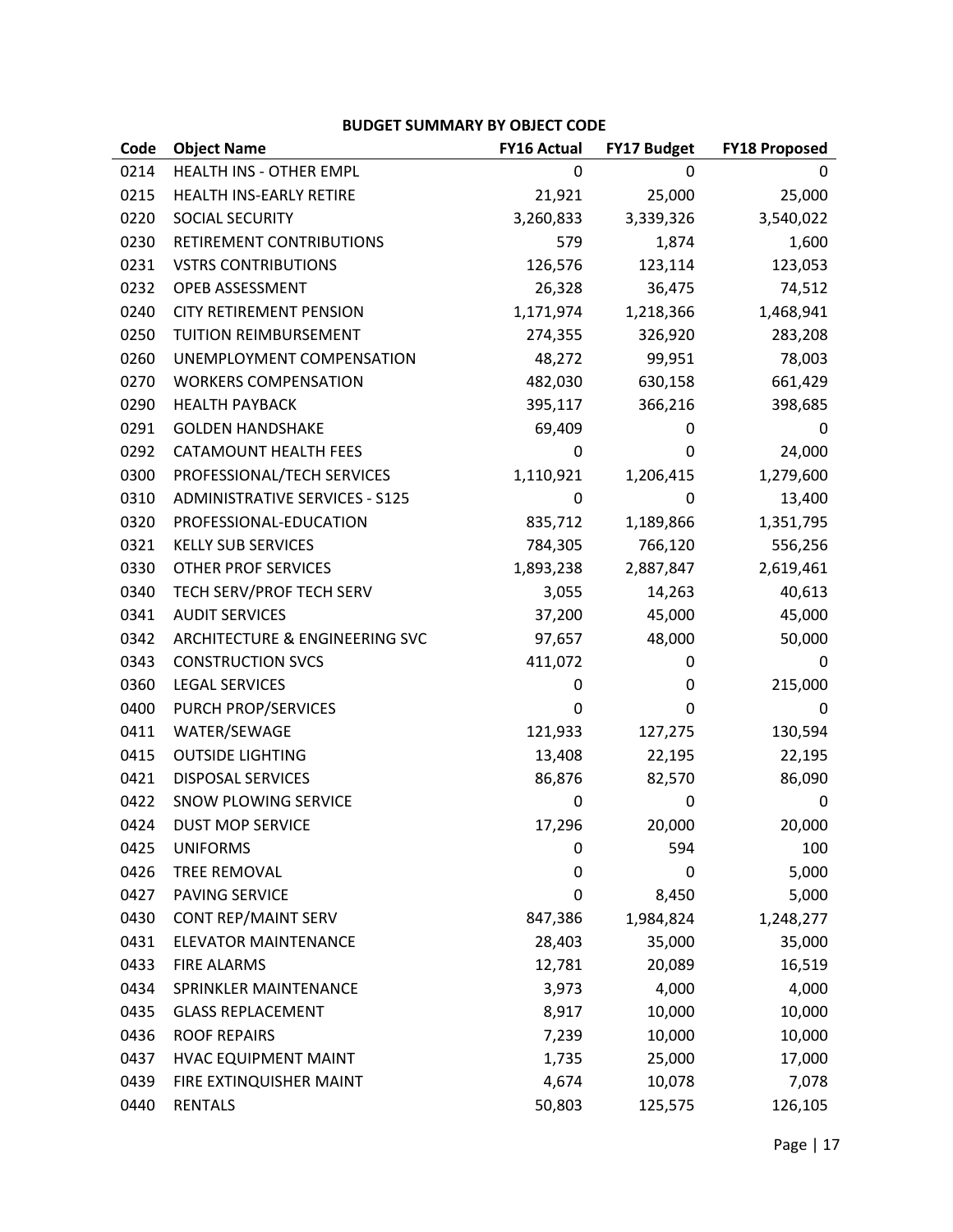### **BUDGET SUMMARY BY OBJECT CODE**

| Code | <b>Object Name</b>             | <b>FY16 Actual</b> | FY17 Budget | <b>FY18 Proposed</b> |
|------|--------------------------------|--------------------|-------------|----------------------|
| 0442 | EQUIPMENT-LEASE/RENTAL         | 102,133            | 132,897     | 99,153               |
| 0461 | <b>SALT &amp; SAND</b>         | 0                  | 0           | 20,000               |
| 0462 | <b>SEED</b>                    | 4,338              | 5,000       | 10,000               |
| 0464 | <b>FENCING MATERIALS</b>       | 3,153              | 6,000       | 5,000                |
| 0465 | <b>LOAM</b>                    | 0                  | 0           | 0                    |
| 0466 | FILL/GRAVEL/STONE              | 643                | 9,000       | 5,000                |
| 0469 | <b>MISCELLANEOUS</b>           | 0                  | 0           | 0                    |
| 0500 | OTHER PURCHASED SERVICE        | 17,429             | 3,400       | 1,400                |
| 0510 | <b>TRANSPORTATION</b>          | 231,614            | 335,643     | 297,595              |
| 0511 | TRANSPORTATION - PUBLIC VT LEA | 113,208            | 117,557     | 121,442              |
| 0518 | <b>STUDENT BUS TICKETS</b>     | 132,531            | 150,000     | 150,000              |
| 0521 | PROPERTY INSURANCE             | 137,618            | 140,631     | 144,850              |
| 0522 | <b>LIABILITY INSURANCE</b>     | 123,523            | 122,598     | 129,485              |
| 0530 | <b>POSTAGE</b>                 | 33,089             | 46,745      | 45,462               |
| 0531 | <b>TELEPHONE</b>               | 169,028            | 188,391     | 196,848              |
| 0539 | <b>ENERGY MANAGEMENT</b>       | 7,440              | 8,000       | 0                    |
| 0540 | ADVERTISING                    | 18,656             | 30,103      | 28,403               |
| 0550 | PRINTING/BINDING               | 33,633             | 42,860      | 40,716               |
| 0560 | TUITION SCHOOL CHOICE          | 22,704             | 45,000      | 45,000               |
| 0561 | <b>TUITION IN STATE</b>        | 0                  | 0           | 0                    |
| 0566 | TUITION INDEPENDENT SCHOOLS    | 2,039,166          | 2,277,656   | 2,050,000            |
| 0568 | TECH CTR TUIT PD BY STATE      | 653,383            | 604,379     | 590,447              |
| 0569 | <b>TECH CTR TUITION</b>        | 751,054            | 759,858     | 742,357              |
| 0580 | TRAVEL/CONF                    | 155,499            | 204,582     | 195,431              |
| 0590 | MISCELLANEOUS PURCH SERV       | 7,962              | 11,780      | 11,233               |
| 0600 | SUPPLIES/MATERIALS             | 780,213            | 945,339     | 951,408              |
| 0602 | <b>UNIFORMS</b>                | 7,155              | 10,000      | 10,000               |
| 0610 | <b>MISC SUPPLIES</b>           | 1,272              | 799         | 799                  |
| 0611 | <b>CUSTODIAL SUPPLIES</b>      | 130,067            | 115,702     | 130,000              |
| 0612 | <b>BUILDING MATERIALS</b>      | 14,490             | 20,000      | 18,000               |
| 0613 | PLUMBING SUPPLIES              | 42,883             | 40,000      | 40,000               |
| 0614 | <b>ELECTRICAL MATERIALS</b>    | 39,247             | 39,490      | 40,000               |
| 0615 | HARDWARE MATERIALS             | 24,082             | 37,500      | 30,000               |
| 0616 | PAINT MATERIALS                | 7,085              | 12,000      | 10,000               |
| 0617 | <b>HVAC MATERIALS</b>          | 60,013             | 62,500      | 60,000               |
| 0618 | <b>LAMPING LIGHT BULBS</b>     | 6,666              | 4,710       | 5,200                |
| 0619 | <b>REPAIR PARTS</b>            | 44,610             | 50,373      | 55,000               |
| 0621 | <b>JET FUEL</b>                | $\mathbf 0$        | 500         | 500                  |
| 0622 | <b>ELECTRICITY</b>             | 670,044            | 813,171     | 748,950              |
| 0623 | NATURAL GAS CONCESSION         | 1,325              | 9,270       | 5,000                |
| 0625 | <b>BOILER TREATMENT</b>        | 5,800              | 7,210       | 7,000                |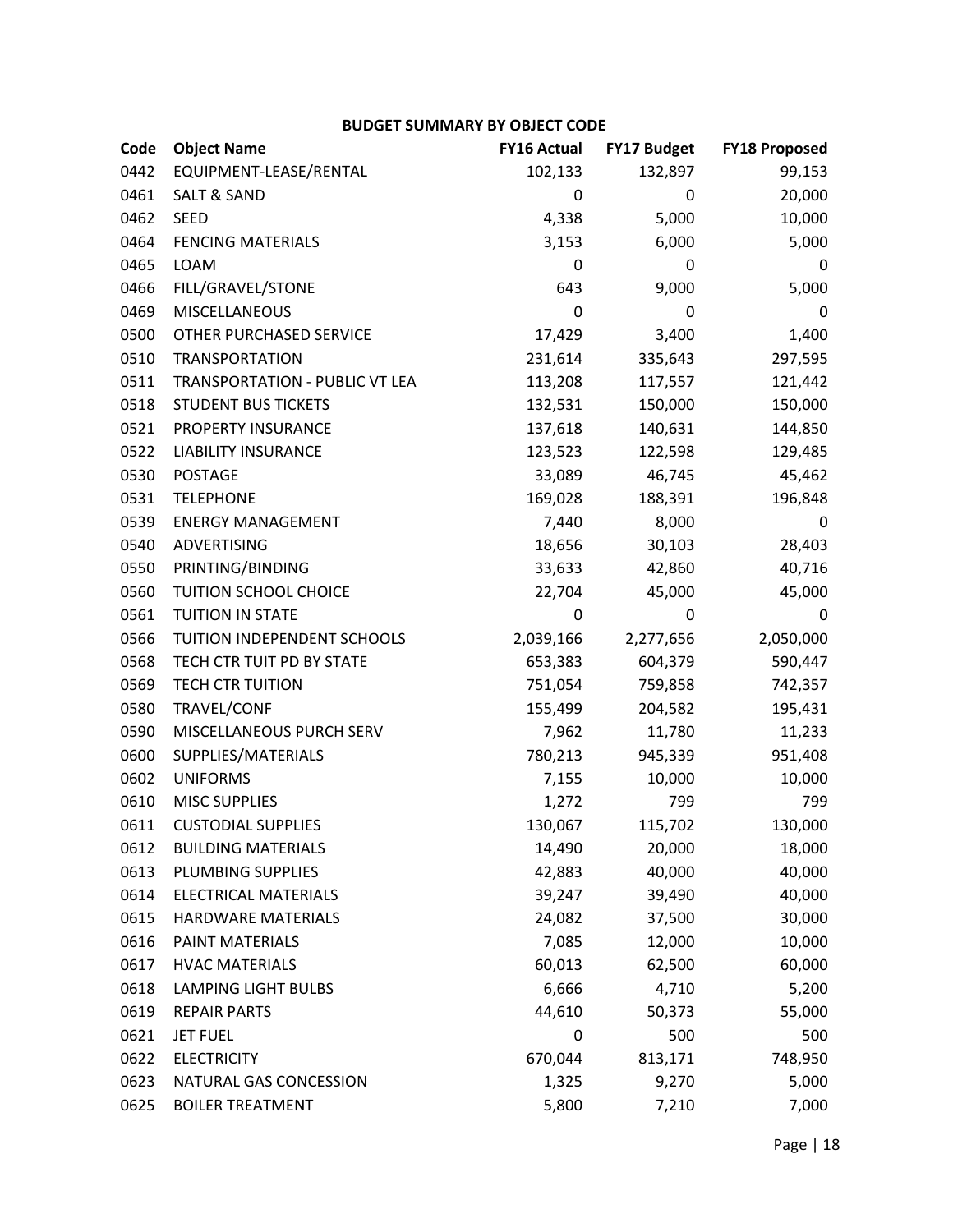### **BUDGET SUMMARY BY OBJECT CODE**

| Code | <b>Object Name</b>              | <b>FY16 Actual</b> | FY17 Budget | <b>FY18 Proposed</b> |
|------|---------------------------------|--------------------|-------------|----------------------|
| 0626 | <b>GASOLINE</b>                 | 24,208             | 55,219      | 43,800               |
| 0627 | <b>DIESEL FUEL</b>              | 17,628             | 31,328      | 29,164               |
| 0628 | <b>WOOD CHIPS</b>               | 55,620             | 94,522      | 86,400               |
| 0629 | NATURAL GAS HEAT                | 268,792            | 349,238     | 361,387              |
| 0630 | <b>FOOD</b>                     | 105,721            | 137,890     | 136,846              |
| 0640 | <b>BOOKS/PERIODICALS</b>        | 134,221            | 155,124     | 150,243              |
| 0650 | <b>AUDIOVISUAL MATERIALS</b>    | 55,352             | 42,566      | 54,033               |
| 0660 | <b>MANIPULATIVE DEVICES</b>     | 2,656              | 4,833       | 4,123                |
| 0670 | <b>COMPUTER SOFTWARE</b>        | 88,090             | 110,468     | 120,436              |
| 0673 | <b>SMALL EQUIPMENT</b>          | 865,568            | 645,192     | 645,144              |
| 0674 | <b>EQUIPMENT REPAIR</b>         | 682                | 10,200      | 11,825               |
| 0679 | <b>FLOORING MATERIALS</b>       | 11,281             | 20,000      | 18,000               |
| 0690 | <b>OTHER SUPPLIES MATERIALS</b> | 12,090             | 19,713      | 15,000               |
| 0720 | <b>REPAIRS</b>                  | 0                  | 0           | 0                    |
| 0730 | <b>EQUIPMENT</b>                | 151,591            | 158,675     | 261,170              |
| 0731 | <b>MACHINERY</b>                | 20,690             | 25,057      | 25,000               |
| 0733 | <b>FURNITURE &amp; FIXTURES</b> | 41,056             | 23,935      | 15,000               |
| 0810 | <b>DUES &amp; FEES</b>          | 185,524            | 238,831     | 230,520              |
| 0830 | <b>INTEREST</b>                 | 1,464,937          | 1,549,457   | 1,638,281            |
| 0833 | <b>BOND ISSUANCE COST</b>       | 3,714              | 20,000      | 20,000               |
| 0890 | <b>MISCELLANEOUS</b>            | 1,756              | 70          | 70                   |
| 0900 | TRANSFER TO FOOD SVC            | 0                  | 0           | $\Omega$             |
| 0910 | REDEMP OF PRINCIPAL             | 1,766,286          | 1,822,143   | 1,724,796            |
| 0920 | <b>FUND TRANSFERS</b>           | 3,283,857          | 2,242,820   | 1,729,216            |
| 0930 | REPAYMENTS TO FUNDING SOURCE    | 14,446             | 0           | 0                    |
| 0940 | TFER TO OTHER ORGANIZATIONS     | 0                  | 0           | 0                    |
| 0980 | PRIOR YEAR ADJUSTMENTS          | 27,745             | 11,357      | 115                  |
| 0990 | <b>ADMIN COST REIMB</b>         | 0                  | 79,967      | 79,967               |
| 5220 | PAYMENTS BACK TO THE STATE      | 89                 | 0           | $\mathbf 0$          |
|      | <b>CONTINGENCY</b>              |                    |             | 335,000              |
|      | <b>CONTACT SETTLEMENTS</b>      |                    |             | 750,000              |
|      | <b>TOTAL</b>                    | 79,871,070         | 83,590,494  | 85,544,586           |
|      |                                 |                    |             |                      |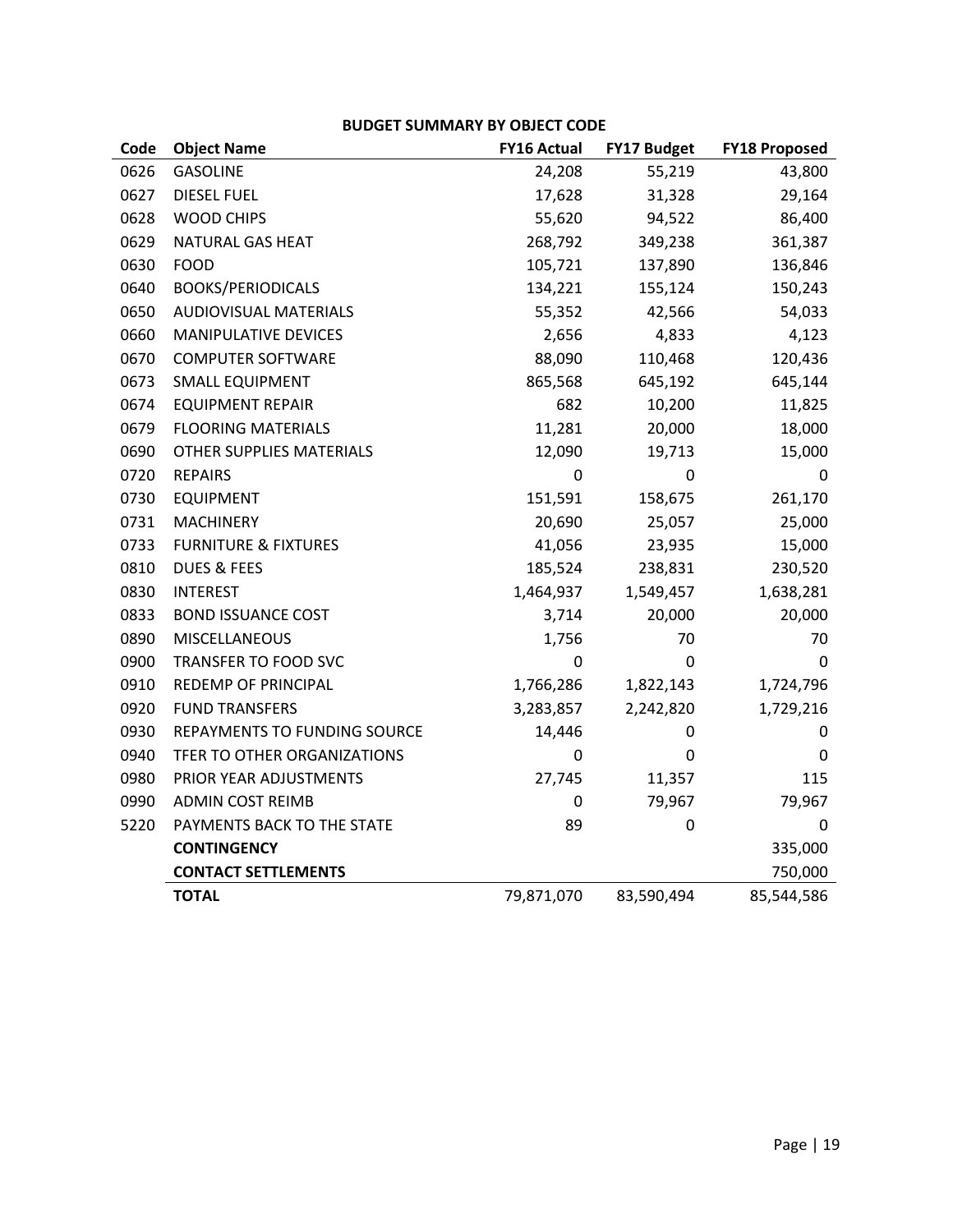# Budget Summary by Function

| Code | <b>Function Name</b>             | <b>FY16 Actual</b> | <b>FY17 Budget</b> | <b>FY18 Proposed</b> |
|------|----------------------------------|--------------------|--------------------|----------------------|
| 1100 | <b>Regular Instruction</b>       | 29,628,515         | 29,695,317         | 30,021,500           |
| 1200 | Special Ed. Instruction          | 12,447,798         | 14,272,669         | 14,434,935           |
| 1250 | <b>Title I Instruction</b>       | 1,511,231          | 1,442,397          | 1,374,047            |
| 1300 | <b>Technical Ed Instruction</b>  | 2,205,486          | 2,138,631          | 2,065,918            |
| 1410 | Co-Curricular Instruction        | 134,496            | 144,946            | 153,290              |
| 1420 | Athletics Instruction            | 606,393            | 608,353            | 647,115              |
| 1450 | <b>Afterschool Programs</b>      | 1,496,836          | 1,565,484          | 1,705,316            |
| 1600 | <b>Continuing Education</b>      | 45,843             | 18,550             | 18,550               |
| 1700 | Summer School                    | 319,903            | 238,819            | 239,025              |
| 2100 | <b>Student Support Services</b>  | 433,457            | 684,370            | 761,249              |
| 2110 | <b>Attendance Services</b>       | 171,348            | 184,238            | 182,835              |
| 2113 | <b>Social Work Services</b>      | 309,496            | 410,932            | 501,352              |
| 2120 | Guidance                         | 1,567,919          | 1,665,046          | 1,707,397            |
| 2121 | Diversity & Equity               | 261,818            | 201,425            | 188,817              |
| 2123 | <b>Assessment Services</b>       | 1,643              | 1,643              | 1,643                |
| 2130 | <b>Health Services</b>           | 891,704            | 980,094            | 985,279              |
| 2140 | <b>Psychological Services</b>    | 710,249            | 732,976            | 850,182              |
| 2150 | Speech & Language Services       | 1,457,340          | 1,445,266          | 1,770,894            |
| 2160 | <b>Occupational Therapy</b>      | 188,399            | 196,414            | 278,096              |
| 2190 | Physical Therapy                 | 86,042             | 85,702             | 112,421              |
| 2200 | <b>Instructional Supports</b>    | 158,663            | 88,061             | 89,583               |
| 2210 | <b>Curriculum/Staff Training</b> | 1,434,545          | 1,642,293          | 1,638,987            |
| 2220 | Library/Media                    | 1,100,400          | 970,305            | 1,115,838            |
| 2223 | <b>Audio Visual Services</b>     | 100,424            | 148,149            | 218,510              |
| 2225 | <b>Computer Instruction</b>      | 888,953            | 820,960            | 943,307              |
| 2229 | <b>Technology Supports</b>       | 172,526            | 181,406            | 187,326              |
| 2310 | <b>School Board</b>              | 396,128            | 448,008            | 71,173               |
| 2315 | <b>Legal Services</b>            | 0                  | 0                  | 215,000              |
| 2317 | <b>Audit Services</b>            | 0                  | 0                  | 45,000               |
| 2320 | Superintendent Office            | 337,398            | 398,828            | 380,051              |
| 2322 | <b>Community Relations</b>       | 25,000             | 42,500             | 12,500               |
| 2410 | <b>School Building Admin</b>     | 2,994,141          | 3,134,756          | 3,197,185            |
| 2420 | Special Ed Admin                 | 550,836            | 534,052            | 644,838              |
| 2490 | OTHER SUPPORT SERVICES           | 70,206             | 91,819             | 80,073               |
| 2510 | <b>Fiscal Services</b>           | 670,307            | 800,152            | 834,799              |
| 2570 | Human Resources                  | 609,657            | 696,132            | 748,473              |
| 2580 | <b>Technology Services</b>       | 303,797            | 300,989            | 333,214              |
| 2590 | <b>Grants Department</b>         | 180,261            | 199,072            | 214,285              |
| 2600 | Plant Operations & Maintenance   | 67,921             | 600,844            | 602,696              |

### **BUDGET SUMMARY BY FUNCTION**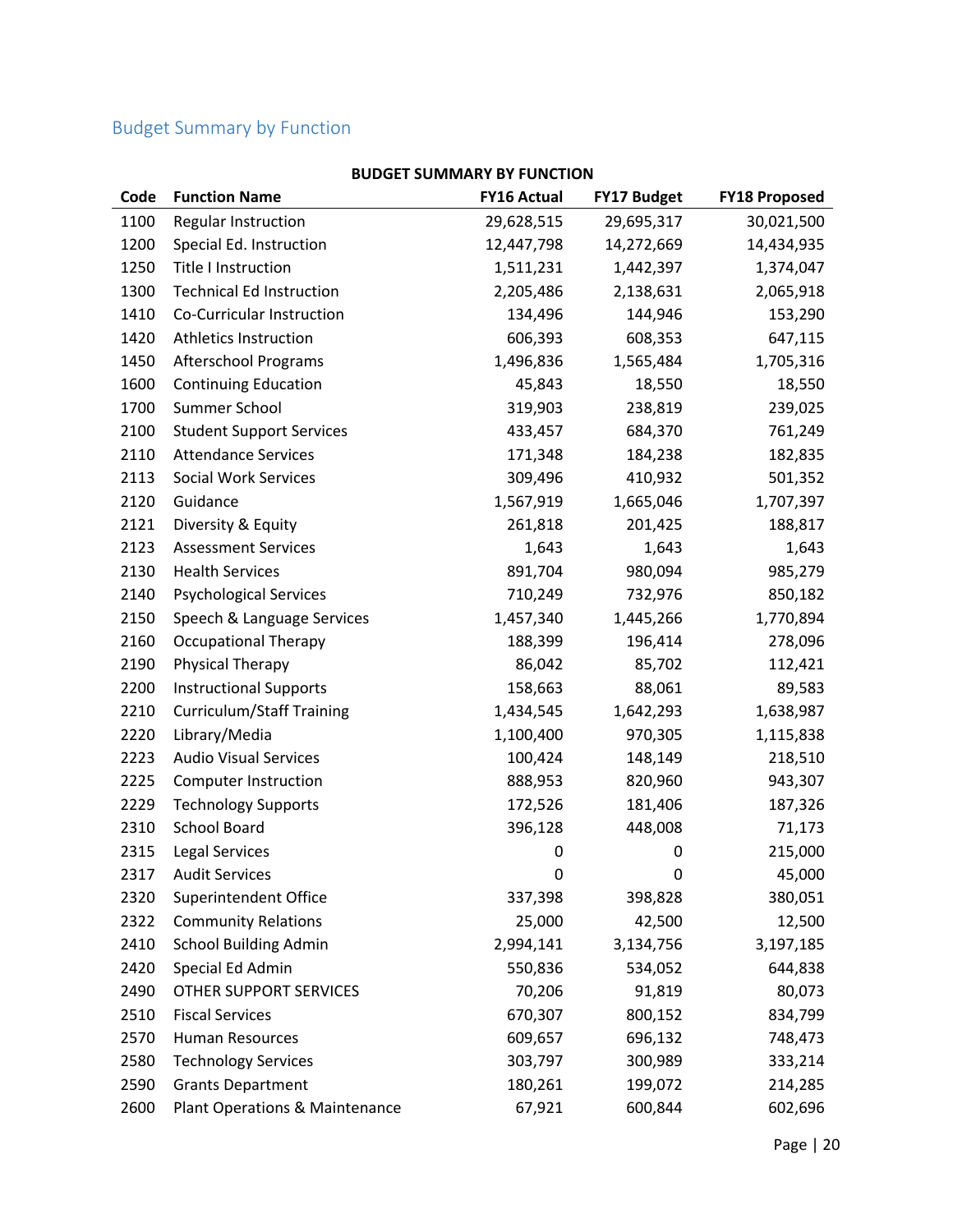| <b>BUDGET SUMMARY BY FUNCTION</b> |  |
|-----------------------------------|--|
|-----------------------------------|--|

| Code | <b>Function Name</b>            | <b>FY16 Actual</b> | FY17 Budget | <b>FY18 Proposed</b> |
|------|---------------------------------|--------------------|-------------|----------------------|
| 2610 | <b>Building Operations</b>      | 452,379            | 510,071     | 611,551              |
| 2620 | <b>Building Care/Upkeep</b>     | 5,635,773          | 6,631,630   | 6,059,990            |
| 2630 | Grounds Care/Upkeep             | 115,536            | 131,648     | 150,000              |
| 2650 | Vehicle Maintenance             | 223,038            | 288,239     | 248,527              |
| 2660 | Security                        | 11,230             | 22,391      | 25,407               |
| 2690 | <b>Preventive Maintenance</b>   | 248,380            | 330,356     | 315,960              |
| 2710 | <b>Pupil Transportation Svc</b> | 984,646            | 1,246,750   | 1,288,802            |
| 2720 | Co-Curricular Transportation    | 112,845            | 177,720     | 196,615              |
| 2740 | <b>Bus Maintenance</b>          | 8,882              | 102,760     | 165,183              |
| 2760 | Safety                          | 0                  | 39,386      | 44,265               |
| 2900 | <b>Other Employee Benefits</b>  | 478,868            | 513,366     | 523,210              |
| 3100 | <b>School Food Projects</b>     | 112,470            | 164,844     | 157,084              |
| 4700 | <b>Building Improvements</b>    | 411,072            | 0           | 0                    |
| 5100 | Debt Service                    | 3,234,888          | 3,376,600   | 3,371,078            |
| 5200 | Repayments                      | 14,446             | 0           | 0                    |
| 5210 | Prior Year Adjustments          | 6,632              | 313         | 0                    |
| 5310 | <b>Fund Transfers</b>           | 3,282,907          | 2,242,820   | 1,079,216            |
| 5390 | <b>BTC Overhead Transfer</b>    | 0                  | 0           | 650,000              |
|      | <b>CONTINGENCY</b>              |                    |             | 335,000              |
|      | <b>CONTACT SETTLEMENTS</b>      |                    |             | 750,000              |
|      | <b>TOTAL</b>                    | 79,871,070         | 83,590,494  | 85,544,586           |

# Line Item Budget

| <b>GENERAL FUND LINE ITEMS</b> |                                  |             |               |             |
|--------------------------------|----------------------------------|-------------|---------------|-------------|
|                                |                                  | <b>FY16</b> | <b>FY17</b>   | <b>FY18</b> |
| Code                           | <b>Object</b>                    | Actual      | <b>Budget</b> | Proposed    |
| 1100                           | <b>TOTAL REGULAR INSTRUCTION</b> | 28,248,172  | 28,370,965    | 29,251,683  |
| 0100                           | SALARY - PERSONAL SVC            | 127,531     | 110,742       | 244,131     |
| 0101                           | <b>SALARY - TEACHERS</b>         | 17,825,953  | 17,659,716    | 17,984,590  |
| 0102                           | <b>SALARY - AIDES</b>            | 351,971     | 252,312       | 258,096     |
| 0103                           | <b>SALARY - SUBSTITUTES</b>      | 15,775      | 91,251        | 263,834     |
| 0104                           | <b>SALARY - TUTORS</b>           | 21,429      | 29,341        | 29,141      |
| 0108                           | SALARY - LIAISONS                | 40          | 0             | 0           |
| 0110                           | SALARY - REGULAR EMPLOYEES       | 22,292      | 0             | 0           |
| 0112                           | SALARY - ADMIN ASSISTANT         | 0           | 0             | $\Omega$    |
| 0120                           | <b>TEMPORARY EMPLOYEE</b>        | 100,905     | 100,387       | 161,038     |
| 0135                           | SALARY - EXTRA HOURS             | 180         | 48            | 180         |
| 0151                           | <b>STIPENDS</b>                  | 525         | 480           | 400         |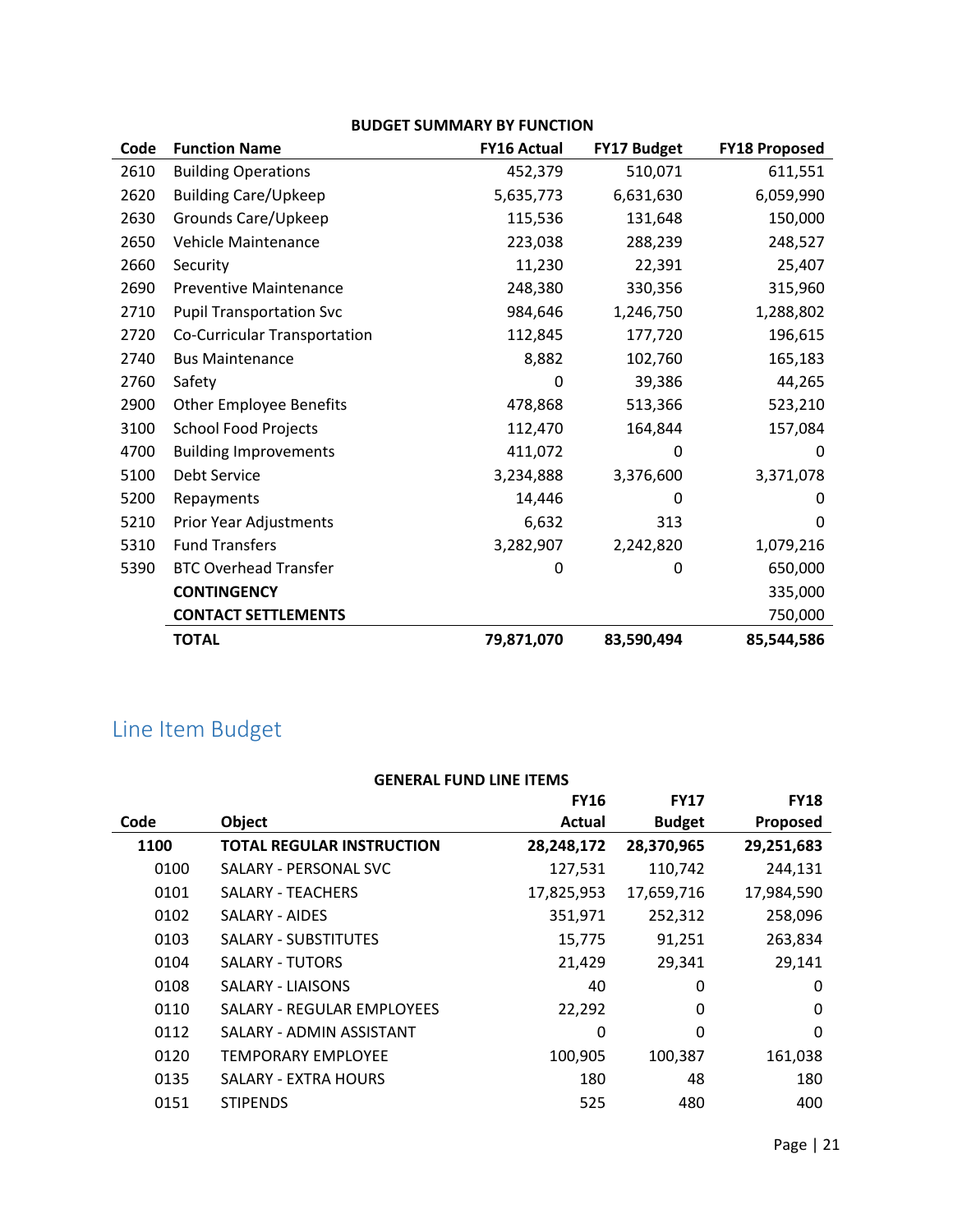|      |                                       | <b>FY16</b>   | <b>FY17</b>   | <b>FY18</b> |
|------|---------------------------------------|---------------|---------------|-------------|
| Code | Object                                | <b>Actual</b> | <b>Budget</b> | Proposed    |
| 0201 | <b>DENTAL INSURANCE</b>               | 242,214       | 231,237       | 246,805     |
| 0205 | LIFE INSURANCE                        | 39,106        | 36,743        | 40,522      |
| 0211 | <b>HEALTH INSURANCE</b>               | 3,534,818     | 3,593,474     | 3,604,857   |
| 0220 | SOCIAL SECURITY                       | 1,368,021     | 1,382,937     | 1,462,835   |
| 0232 | OPEB ASSESSMENT                       | 14,261        | 17,717        | 25,298      |
| 0240 | <b>CITY RETIREMENT PENSION</b>        | 62,451        | 66,889        | 55,637      |
| 0250 | TUITION REIMBURSEMENT                 | 167,879       | 161,231       | 154,330     |
| 0270 | <b>WORKERS COMPENSATION</b>           | 226,581       | 155,852       | 287,711     |
| 0290 | <b>HEALTH PAYBACK</b>                 | 158,622       | 135,968       | 146,425     |
| 0300 | PROFESSIONAL/TECH SERVICES            | 198,704       | 219,836       | 220,336     |
| 0310 | <b>ADMINISTRATIVE SERVICES - S125</b> | $\mathbf 0$   | 0             | 0           |
| 0320 | PROFESSIONAL-EDUCATION                | 735,663       | 1,099,103     | 1,252,273   |
| 0321 | <b>KELLY SUB SERVICES</b>             | 503,490       | 549,230       | 394,304     |
| 0330 | <b>OTHER PROF SERVICES</b>            | 4,797         | 55,975        | 10,975      |
| 0340 | TECH SERV/PROF TECH SERV              | 1,555         | 1,413         | 1,613       |
| 0421 | <b>DISPOSAL SERVICES</b>              | 0             | 80            | 0           |
| 0430 | CONT REP/MAINT SERV                   | 143,558       | 154,412       | 161,562     |
| 0440 | <b>RENTALS</b>                        | 612           | 228           | 8,223       |
| 0442 | EQUIPMENT-LEASE/RENTAL                | 0             | 0             | 0           |
| 0510 | <b>TRANSPORTATION</b>                 | 381           | 751           | 751         |
| 0518 | <b>STUDENT BUS TICKETS</b>            | $\mathbf 0$   | 0             | 0           |
| 0531 | <b>TELEPHONE</b>                      | 0             | 0             | 800         |
| 0550 | PRINTING/BINDING                      | 14,869        | 16,983        | 17,983      |
| 0560 | TUITION SCHOOL CHOICE                 | 22,704        | 45,000        | 45,000      |
| 0561 | <b>TUITION IN STATE</b>               | $\mathbf 0$   | 0             | 0           |
| 0566 | TUITION INDEPENDENT SCHOOLS           | 0             | 0             | 0           |
| 0568 | TECH CTR TUIT PD BY STATE             | 653,383       | 604,379       | 590,447     |
| 0569 | <b>TECH CTR TUITION</b>               | 751,054       | 759,858       | 742,357     |
| 0580 | TRAVEL/CONF                           | 2,446         | 2,906         | 4,306       |
| 0590 | MISCELLANEOUS PURCH SERV              | 775           | 2,023         | 2,023       |
| 0600 | SUPPLIES/MATERIALS                    | 271,861       | 289,928       | 305,999     |
| 0610 | <b>MISC SUPPLIES</b>                  | 219           | 239           | 239         |
| 0626 | <b>GASOLINE</b>                       | 0             | 0             | 2,500       |
| 0630 | <b>FOOD</b>                           | 88            | 0             | 2,596       |
| 0640 | <b>BOOKS/PERIODICALS</b>              | 33,709        | 47,856        | 48,071      |
| 0650 | <b>AUDIOVISUAL MATERIALS</b>          | 18,969        | 23,229        | 22,964      |
| 0660 | MANIPULATIVE DEVICES                  | 1,346         | 1,797         | 1,813       |
| 0670 | <b>COMPUTER SOFTWARE</b>              | 17,674        | 22,121        | 23,621      |
| 0673 | <b>SMALL EQUIPMENT</b>                | 558,412       | 434,591       | 413,826     |
| 0730 | <b>EQUIPMENT</b>                      | 3,842         | 0             | 0           |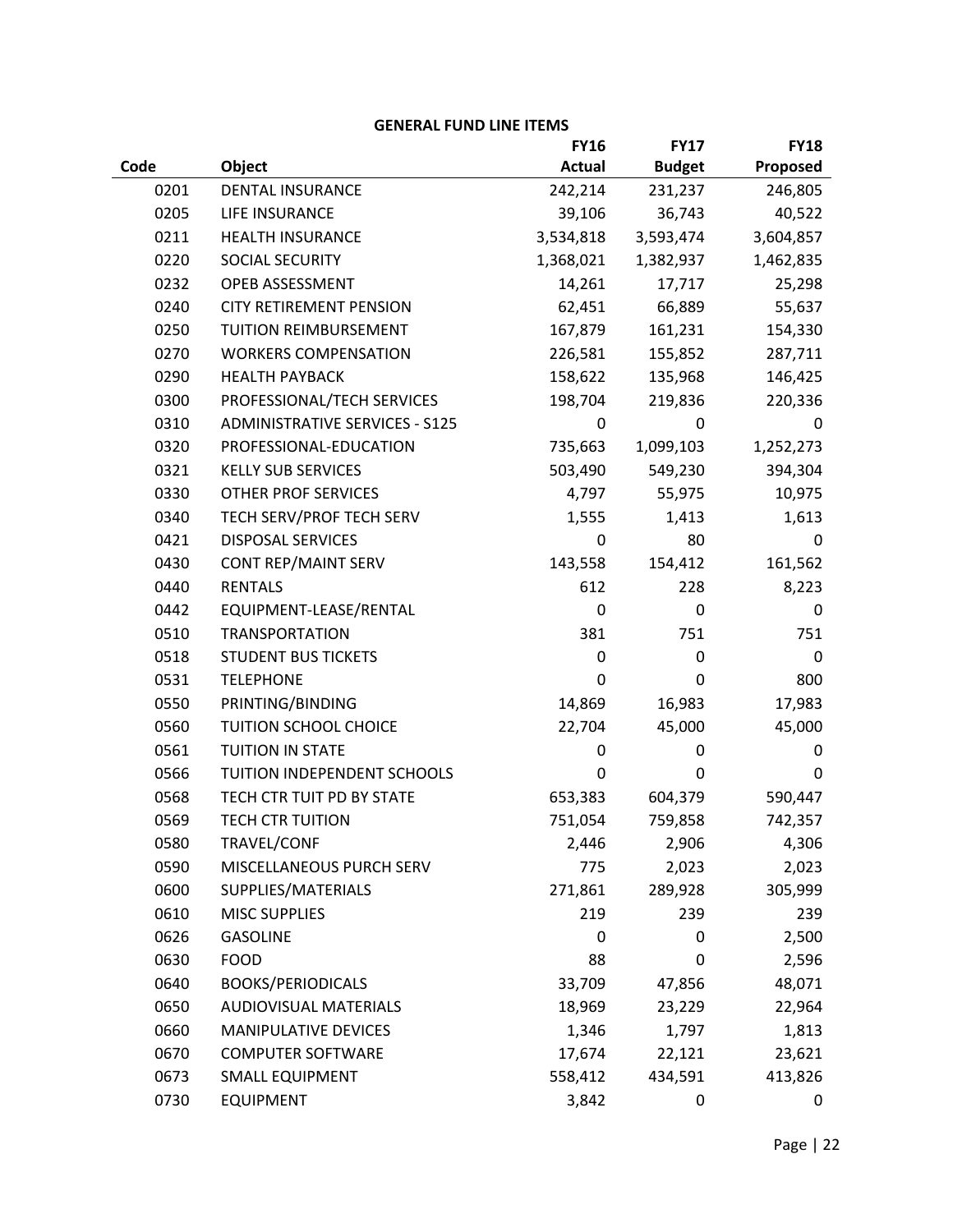|      |                                      | <b>FY16</b>   | <b>FY17</b>   | <b>FY18</b> |
|------|--------------------------------------|---------------|---------------|-------------|
| Code | Object                               | <b>Actual</b> | <b>Budget</b> | Proposed    |
| 0733 | <b>FURNITURE &amp; FIXTURES</b>      | 19,160        | 257           | 0           |
| 0810 | <b>DUES &amp; FEES</b>               | 8,216         | 6,188         | 11,270      |
| 0980 | PRIOR YEAR ADJUSTMENTS               | 130           | 6,258         | 0           |
| 1200 | <b>TOTAL SPECIAL ED. INSTRUCTION</b> | 10,977,235    | 12,209,440    | 13,419,671  |
| 0100 | SALARY - PERSONAL SVC                | 111,977       | 233,224       | 286,780     |
| 0101 | <b>SALARY - TEACHERS</b>             | 3,099,126     | 3,461,045     | 3,943,262   |
| 0102 | <b>SALARY - AIDES</b>                | 2,497,165     | 2,616,646     | 2,782,160   |
| 0103 | <b>SALARY - SUBSTITUTES</b>          | 24,241        | 29,804        | 30,425      |
| 0104 | SALARY - TUTORS                      | 15,315        | 13,860        | 24,860      |
| 0105 | <b>SALARY - TRANSLATORS</b>          | 0             | 2,696         | 8,000       |
| 0108 | <b>SALARY - LIAISONS</b>             | 0             | 3,000         | 3,000       |
| 0110 | <b>SALARY - REGULAR EMPLOYEES</b>    | 0             | 0             | 0           |
| 0111 | SALARY - ADMIN/DIRECTOR              | $\mathbf 0$   | 0             | 0           |
| 0120 | <b>TEMPORARY EMPLOYEE</b>            | 8,412         | 11,048        | 11,050      |
| 0130 | <b>SALARY - OVERTIME</b>             | 139           | 0             | 0           |
| 0135 | <b>SALARY - EXTRA HOURS</b>          | 1,431         | 1,761         | 1,626       |
| 0140 | 20-20 RETIRED TEACHERS               | 0             | 0             | 0           |
| 0151 | <b>STIPENDS</b>                      | 0             | 0             | 0           |
| 0201 | <b>DENTAL INSURANCE</b>              | 73,763        | 71,245        | 98,140      |
| 0205 | LIFE INSURANCE                       | 14,667        | 15,206        | 20,174      |
| 0211 | <b>HEALTH INSURANCE</b>              | 1,210,757     | 1,287,986     | 1,633,676   |
| 0220 | SOCIAL SECURITY                      | 426,475       | 483,915       | 545,894     |
| 0230 | RETIREMENT CONTRIBUTIONS             | 0             | 274           | 0           |
| 0232 | OPEB ASSESSMENT                      | 1,097         | 4,498         | 8,723       |
| 0240 | <b>CITY RETIREMENT PENSION</b>       | 52,863        | 124,164       | 78,574      |
| 0250 | <b>TUITION REIMBURSEMENT</b>         | 26,915        | 45,798        | 35,717      |
| 0270 | <b>WORKERS COMPENSATION</b>          | 69,929        | 54,481        | 107,008     |
| 0290 | <b>HEALTH PAYBACK</b>                | 64,684        | 75,948        | 87,597      |
| 0300 | PROFESSIONAL/TECH SERVICES           | 0             | 0             | 0           |
| 0321 | <b>KELLY SUB SERVICES</b>            | 162,814       | 172,258       | 107,745     |
| 0330 | OTHER PROF SERVICES                  | 982,764       | 1,416,466     | 1,484,710   |
| 0400 | PURCH PROP/SERVICES                  | 0             | 0             | 0           |
| 0421 | <b>DISPOSAL SERVICES</b>             | 0             | 50            | 50          |
| 0430 | CONT REP/MAINT SERV                  | 0             | 0             | 0           |
| 0510 | <b>TRANSPORTATION</b>                | 44,252        | 0             | 0           |
| 0530 | <b>POSTAGE</b>                       | 0             | 0             | 103         |
| 0566 | TUITION INDEPENDENT SCHOOLS          | 2,039,166     | 2,047,656     | 2,050,000   |
| 0580 | TRAVEL/CONF                          | 5,591         | 3,305         | 6,305       |
| 0590 | MISCELLANEOUS PURCH SERV             | 0             | 0             | 0           |
| 0600 | SUPPLIES/MATERIALS                   | 17,273        | 25,097        | 40,777      |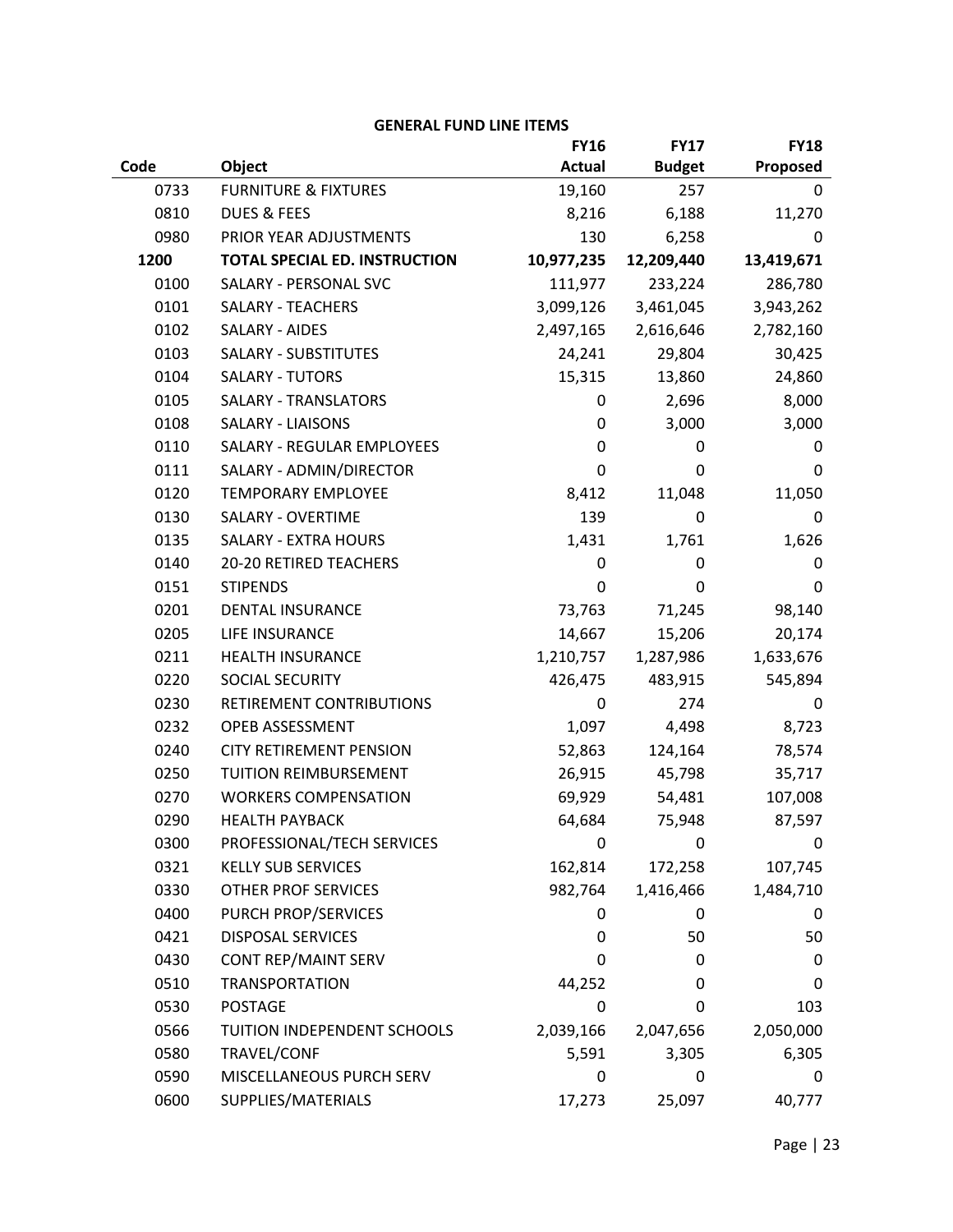|      |                                        | <b>FY16</b>   | <b>FY17</b>   | <b>FY18</b> |
|------|----------------------------------------|---------------|---------------|-------------|
| Code | Object                                 | <b>Actual</b> | <b>Budget</b> | Proposed    |
| 0610 | <b>MISC SUPPLIES</b>                   | 0             | 0             | 0           |
| 0630 | <b>FOOD</b>                            | 0             | $\mathbf 0$   | 1,550       |
| 0640 | <b>BOOKS/PERIODICALS</b>               | 217           | 0             | 932         |
| 0660 | <b>MANIPULATIVE DEVICES</b>            | 0             | 0             | 2,310       |
| 0670 | <b>COMPUTER SOFTWARE</b>               | 1,638         | 5,019         | 5,080       |
| 0673 | <b>SMALL EQUIPMENT</b>                 | 1,304         | 1,500         | 10,893      |
| 0730 | <b>EQUIPMENT</b>                       | 5,357         | 0             | 0           |
| 0733 | <b>FURNITURE &amp; FIXTURES</b>        | 0             | 1,325         | 0           |
| 0810 | <b>DUES &amp; FEES</b>                 | 0             | 100           | 2,550       |
| 0980 | PRIOR YEAR ADJUSTMENTS                 | 17,903        | 65            | 0           |
| 1300 | <b>TOTAL TECH ED INSTRUCTION</b>       | 10,578        | 11,000        | 11,330      |
| 0510 | <b>TRANSPORTATION</b>                  | 10,578        | 11,000        | 11,330      |
| 1410 | <b>TOTAL CO-CURRICULAR INSTRUCTION</b> | 134,496       | 144,946       | 153,290     |
| 0120 | <b>TEMPORARY EMPLOYEE</b>              | 118,207       | 123,114       | 131,424     |
| 0151 | <b>STIPENDS</b>                        | 0             | $\pmb{0}$     | 0           |
| 0205 | LIFE INSURANCE                         | 0             | 0             | 74          |
| 0211 | <b>HEALTH INSURANCE</b>                | 0             | 0             | 0           |
| 0220 | <b>SOCIAL SECURITY</b>                 | 8,749         | 9,238         | 10,054      |
| 0270 | <b>WORKERS COMPENSATION</b>            | 1,452         | 1,057         | 85          |
| 0300 | PROFESSIONAL/TECH SERVICES             | 0             | 3,888         | 3,900       |
| 0320 | PROFESSIONAL-EDUCATION                 | 0             | 0             | 0           |
| 0330 | <b>OTHER PROF SERVICES</b>             | 0             | 393           | 393         |
| 0425 | <b>UNIFORMS</b>                        | 0             | 94            | 100         |
| 0430 | CONT REP/MAINT SERV                    | 0             | 0             | 0           |
| 0442 | EQUIPMENT-LEASE/RENTAL                 | 0             | 0             | 0           |
| 0510 | <b>TRANSPORTATION</b>                  | 867           | 1,442         | 1,485       |
| 0550 | PRINTING/BINDING                       | 0             | $\mathbf 0$   | 0           |
| 0590 | MISCELLANEOUS PURCH SERV               | 0             | $\mathbf 0$   | 0           |
| 0600 | SUPPLIES/MATERIALS                     | 282           | 859           | 900         |
| 0673 | <b>SMALL EQUIPMENT</b>                 | 3,606         | 4,021         | 4,000       |
| 0730 | <b>EQUIPMENT</b>                       | 0             | 0             | 0           |
| 0810 | <b>DUES &amp; FEES</b>                 | 1,335         | 840           | 875         |
| 1420 | <b>TOTAL ATHLETICS INSTRUCTION</b>     | 606,393       | 608,353       | 647,115     |
| 0109 | <b>SALARY - COACHES</b>                | 304,039       | 316,063       | 325,544     |
| 0111 | SALARY - ADMIN/DIRECTOR                | 64,201        | 65,485        | 65,485      |
| 0120 | <b>TEMPORARY EMPLOYEE</b>              | 21,853        | 24,520        | 25,256      |
| 0151 | <b>STIPENDS</b>                        | 0             | $\mathbf 0$   | 0           |
| 0201 | DENTAL INSURANCE                       | 461           | 461           | 475         |
| 0205 | LIFE INSURANCE                         | 147           | 147           | 147         |
| 0211 | <b>HEALTH INSURANCE</b>                | 7,115         | 7,675         | 7,828       |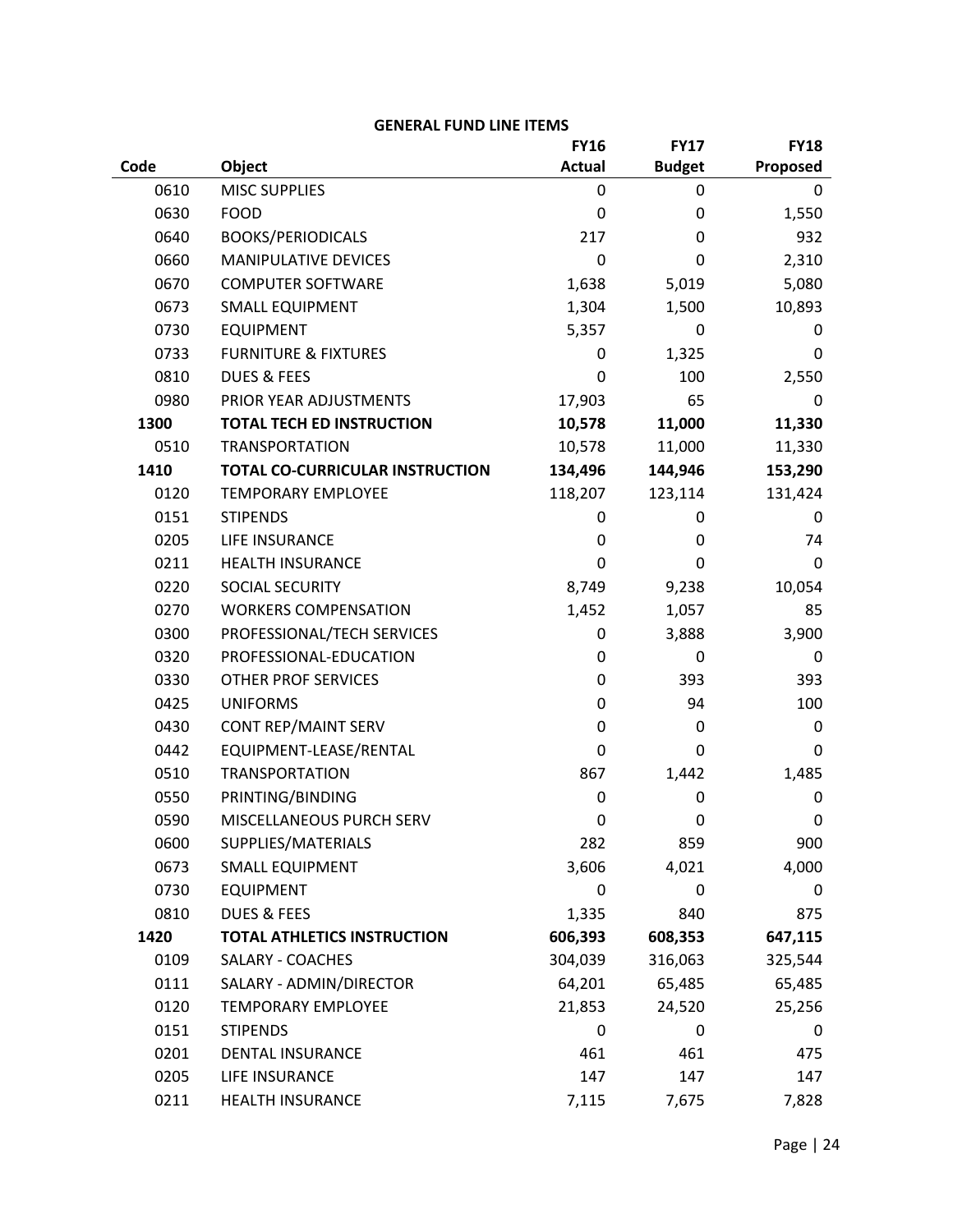|      |                                       | <b>FY16</b>   | <b>FY17</b>   | <b>FY18</b> |
|------|---------------------------------------|---------------|---------------|-------------|
| Code | Object                                | <b>Actual</b> | <b>Budget</b> | Proposed    |
| 0220 | SOCIAL SECURITY                       | 29,746        | 31,008        | 31,846      |
| 0240 | <b>CITY RETIREMENT PENSION</b>        | 12,312        | 11,071        | 12,573      |
| 0270 | <b>WORKERS COMPENSATION</b>           | 4,790         | 3,160         | 1,015       |
| 0300 | PROFESSIONAL/TECH SERVICES            | 62,309        | 56,181        | 57,866      |
| 0321 | <b>KELLY SUB SERVICES</b>             | 0             | 0             | 0           |
| 0330 | <b>OTHER PROF SERVICES</b>            | 250           | 0             | 250         |
| 0425 | <b>UNIFORMS</b>                       | $\mathbf 0$   | 0             | 0           |
| 0430 | <b>CONT REP/MAINT SERV</b>            | 6,999         | 7,560         | 7,776       |
| 0440 | <b>RENTALS</b>                        | 19,761        | 20,560        | 22,000      |
| 0442 | EQUIPMENT-LEASE/RENTAL                | 0             | 0             | 0           |
| 0510 | <b>TRANSPORTATION</b>                 | 0             | 0             | 0           |
| 0511 | <b>TRANSPORTATION - PUBLIC VT LEA</b> | 8,606         | 0             | 0           |
| 0531 | <b>TELEPHONE</b>                      | 40            | 240           | 240         |
| 0580 | TRAVEL/CONF                           | 1,357         | 1,503         | 1,548       |
| 0590 | MISCELLANEOUS PURCH SERV              | 4,275         | 5,665         | 5,600       |
| 0600 | SUPPLIES/MATERIALS                    | 33,025        | 34,068        | 34,968      |
| 0640 | <b>BOOKS/PERIODICALS</b>              | 0             | 0             | 0           |
| 0670 | <b>COMPUTER SOFTWARE</b>              | 0             | 0             | 0           |
| 0673 | <b>SMALL EQUIPMENT</b>                | 2,215         | 211           | 3,101       |
| 0720 | <b>REPAIRS</b>                        | 0             | 0             | 0           |
| 0730 | <b>EQUIPMENT</b>                      | $\mathbf 0$   | $\mathbf 0$   | 20,000      |
| 0810 | <b>DUES &amp; FEES</b>                | 22,893        | 22,776        | 23,598      |
| 1450 | <b>TOTAL AFTERSCHOOL PROGRAMS</b>     | 119,683       | 32,580        | 32,955      |
| 0100 | <b>SALARY - PERSONAL SVC</b>          | 35,277        | 0             | 0           |
| 0101 | <b>SALARY - TEACHERS</b>              | 0             | 0             | 0           |
| 0110 | <b>SALARY - REGULAR EMPLOYEES</b>     | 0             | 0             | 0           |
| 0111 | SALARY - ADMIN/DIRECTOR               | 0             | 0             | $\mathbf 0$ |
| 0112 | SALARY - ADMIN ASSISTANT              | (2)           | 0             | $\mathbf 0$ |
| 0120 | <b>TEMPORARY EMPLOYEE</b>             | 42,199        | 0             | 0           |
| 0121 | <b>TEMP SALARY TEACHERS</b>           | 0             | 0             | 0           |
| 0151 | <b>STIPENDS</b>                       | 0             | 0             | $\mathbf 0$ |
| 0201 | <b>DENTAL INSURANCE</b>               | 806           | 0             | 0           |
| 0205 | <b>LIFE INSURANCE</b>                 | 263           | 0             | 0           |
| 0211 | <b>HEALTH INSURANCE</b>               | 10,611        | 0             | 0           |
| 0212 | <b>HEALTH INS - AIDES</b>             | 0             | 0             | 0           |
| 0220 | SOCIAL SECURITY                       | 5,877         | 0             | 0           |
| 0240 | <b>CITY RETIREMENT PENSION</b>        | 0             | 0             | 0           |
| 0250 | <b>TUITION REIMBURSEMENT</b>          | 125           | 0             | 375         |
| 0260 | UNEMPLOYMENT COMPENSATION             | 0             | 0             | 0           |
| 0270 | <b>WORKERS COMPENSATION</b>           | 41            | 0             | 0           |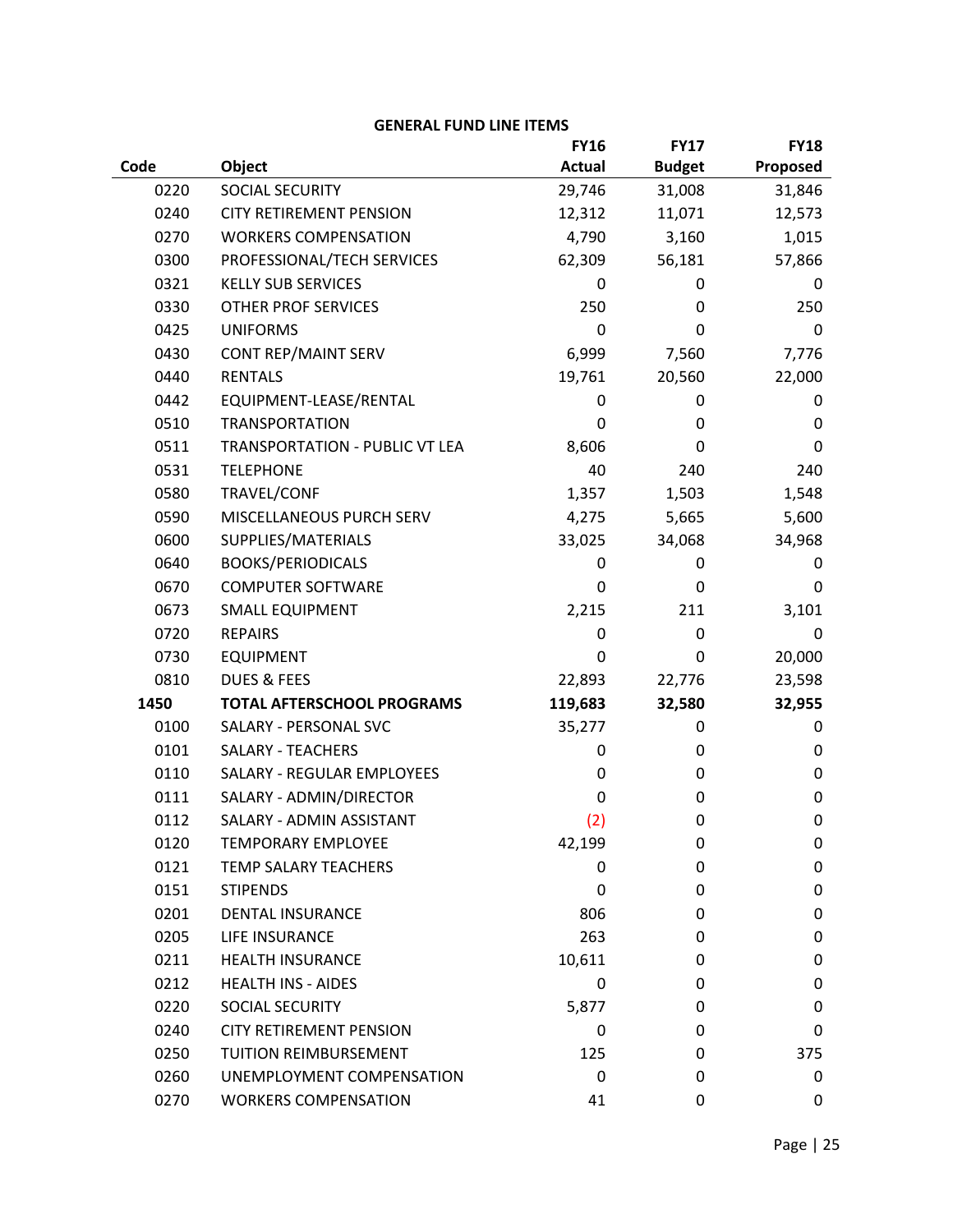| <b>GENERAL FUND LINE ITEMS</b> |  |  |
|--------------------------------|--|--|
|--------------------------------|--|--|

|      |                                       | <b>FY16</b>   | <b>FY17</b>   | <b>FY18</b> |
|------|---------------------------------------|---------------|---------------|-------------|
| Code | Object                                | <b>Actual</b> | <b>Budget</b> | Proposed    |
| 0290 | <b>HEALTH PAYBACK</b>                 | 0             | 0             | 0           |
| 0300 | PROFESSIONAL/TECH SERVICES            | 0             | 0             | 0           |
| 0330 | <b>OTHER PROF SERVICES</b>            | 0             | 0             | 0           |
| 0440 | <b>RENTALS</b>                        | 210           | 90            | 90          |
| 0510 | <b>TRANSPORTATION</b>                 | 1,864         | $\Omega$      | $\Omega$    |
| 0530 | <b>POSTAGE</b>                        | 70            | 175           | 175         |
| 0531 | <b>TELEPHONE</b>                      | 5,684         | 7,000         | 7,000       |
| 0540 | <b>ADVERTISING</b>                    | 0             | 320           | 320         |
| 0550 | PRINTING/BINDING                      | 227           | 865           | 565         |
| 0560 | <b>TUITION SCHOOL CHOICE</b>          | 0             | 0             | 0           |
| 0580 | TRAVEL/CONF                           | 177           | 177           | 177         |
| 0600 | SUPPLIES/MATERIALS                    | 9,851         | 16,391        | 16,671      |
| 0630 | <b>FOOD</b>                           | 0             | 0             | 0           |
| 0640 | <b>BOOKS/PERIODICALS</b>              | $\mathbf 0$   | 0             | 0           |
| 0670 | <b>COMPUTER SOFTWARE</b>              | 4,529         | 5,970         | 6,500       |
| 0673 | <b>SMALL EQUIPMENT</b>                | 1,204         | 680           | 680         |
| 0730 | <b>EQUIPMENT</b>                      | 0             | 0             | 0           |
| 0810 | <b>DUES &amp; FEES</b>                | 230           | 912           | 402         |
| 0980 | PRIOR YEAR ADJUSTMENTS                | 440           | 0             | 0           |
| 1700 | <b>TOTAL SUMMER SCHOOL</b>            | 700           | 0             | 0           |
| 0100 | SALARY - PERSONAL SVC                 | 0             | 0             | 0           |
| 0101 | <b>SALARY - TEACHERS</b>              | 0             | 0             | 0           |
| 0108 | <b>SALARY - LIAISONS</b>              | 0             | 0             | 0           |
| 0120 | <b>TEMPORARY EMPLOYEE</b>             | 78            | 0             | 0           |
| 0220 | SOCIAL SECURITY                       | 6             | 0             | 0           |
| 0270 | <b>WORKERS COMPENSATION</b>           | 1             | 0             | 0           |
| 0518 | <b>STUDENT BUS TICKETS</b>            | 615           | 0             | 0           |
| 0580 | TRAVEL/CONF                           | 0             | 0             | 0           |
| 2100 | <b>TOTAL STUDENT SUPPORT SERVICES</b> | 225,315       | 302,850       | 376,290     |
| 0100 | SALARY - PERSONAL SVC                 | 81,836        | 35,525        | 51,850      |
| 0101 | <b>SALARY - TEACHERS</b>              | 0             | 111,630       | 111,735     |
| 0104 | <b>SALARY - TUTORS</b>                | 9,778         | 0             | 0           |
| 0108 | <b>SALARY - LIAISONS</b>              | 20,583        | 19,022        | 63,014      |
| 0120 | <b>TEMPORARY EMPLOYEE</b>             | 30,102        | 24,913        | 30,000      |
| 0135 | <b>SALARY - EXTRA HOURS</b>           | 0             | 96            | 0           |
| 0151 | <b>STIPENDS</b>                       | 0             | 1,092         | 1,092       |
| 0201 | <b>DENTAL INSURANCE</b>               | 517           | 11,309        | 3,777       |
| 0205 | LIFE INSURANCE                        | 143           | 298           | 813         |
| 0211 | HEALTH INSURANCE                      | 7,988         | 21,494        | 21,447      |
| 0220 | SOCIAL SECURITY                       | 10,237        | 14,355        | 19,713      |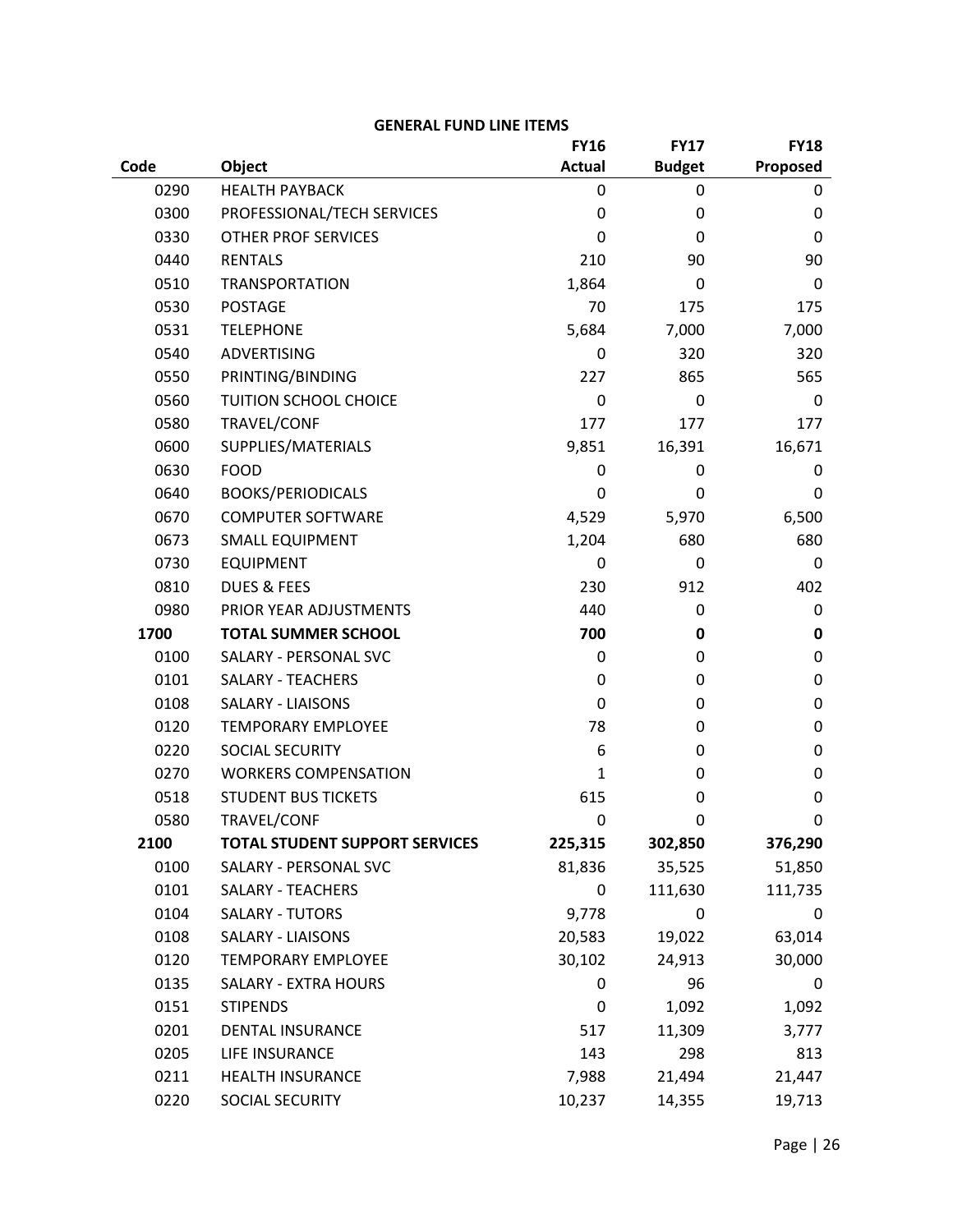|      |                                   | <b>FY16</b>   | <b>FY17</b>   | <b>FY18</b> |
|------|-----------------------------------|---------------|---------------|-------------|
| Code | Object                            | <b>Actual</b> | <b>Budget</b> | Proposed    |
| 0240 | <b>CITY RETIREMENT PENSION</b>    | 10,434        | 10,574        | 18,562      |
| 0250 | TUITION REIMBURSEMENT             | 0             | 815           | 0           |
| 0270 | <b>WORKERS COMPENSATION</b>       | 1,242         | 701           | 3,445       |
| 0300 | PROFESSIONAL/TECH SERVICES        | 0             | $\mathbf 0$   | 0           |
| 0320 | PROFESSIONAL-EDUCATION            | $\mathbf 0$   | 220           | 220         |
| 0321 | <b>KELLY SUB SERVICES</b>         | 0             | 0             | $\mathbf 0$ |
| 0330 | <b>OTHER PROF SERVICES</b>        | 168           | 10,088        | 5,000       |
| 0531 | <b>TELEPHONE</b>                  | 7,949         | 8,000         | 8,000       |
| 0550 | PRINTING/BINDING                  | $\mathbf 0$   | $\pmb{0}$     | $\mathbf 0$ |
| 0580 | TRAVEL/CONF                       | 595           | 3,000         | 3,000       |
| 0600 | SUPPLIES/MATERIALS                | 43,229        | 29,208        | 34,108      |
| 0640 | <b>BOOKS/PERIODICALS</b>          | 516           | 243           | 243         |
| 0673 | <b>SMALL EQUIPMENT</b>            | $\mathbf 0$   | 270           | 270         |
| 2110 | <b>TOTAL ATTENDANCE SERVICES</b>  | 116,150       | 107,372       | 113,218     |
| 0100 | SALARY - PERSONAL SVC             | 73,906        | 66,672        | 69,027      |
| 0201 | <b>DENTAL INSURANCE</b>           | 1,412         | 1,412         | 1,454       |
| 0205 | LIFE INSURANCE                    | 150           | 150           | 221         |
| 0211 | <b>HEALTH INSURANCE</b>           | 18,748        | 20,223        | 20,628      |
| 0220 | SOCIAL SECURITY                   | 5,520         | 5,099         | 5,443       |
| 0240 | <b>CITY RETIREMENT PENSION</b>    | 12,630        | 11,147        | 13,253      |
| 0270 | <b>WORKERS COMPENSATION</b>       | 809           | 548           | 1,070       |
| 0290 | <b>HEALTH PAYBACK</b>             | 1,967         | 2,122         | 2,122       |
| 0531 | <b>TELEPHONE</b>                  | 1,008         | 0             | 0           |
| 2113 | <b>TOTAL SOCIAL WORK SERVICES</b> | 0             | 44,000        | 134,000     |
| 0300 | PROFESSIONAL/TECH SERVICES        | 0             | 44,000        | 134,000     |
| 2120 | <b>TOTAL GUIDANCE</b>             | 1,435,904     | 1,537,081     | 1,576,188   |
| 0101 | <b>SALARY - TEACHERS</b>          | 921,876       | 937,412       | 942,279     |
| 0103 | <b>SALARY - SUBSTITUTES</b>       | 13,553        | 20,800        | 20,800      |
| 0111 | SALARY - ADMIN/DIRECTOR           | 0             | 60,450        | 55,670      |
| 0112 | SALARY - ADMIN ASSISTANT          | 160,324       | 142,740       | 148,125     |
| 0151 | <b>STIPENDS</b>                   | 0             | $\mathbf 0$   | 0           |
| 0201 | <b>DENTAL INSURANCE</b>           | 8,083         | 9,450         | 11,388      |
| 0205 | LIFE INSURANCE                    | 2,086         | 2,226         | 2,499       |
| 0211 | <b>HEALTH INSURANCE</b>           | 173,242       | 203,087       | 220,475     |
| 0220 | SOCIAL SECURITY                   | 82,295        | 88,947        | 90,681      |
| 0232 | OPEB ASSESSMENT                   | $\mathbf 0$   | 1,097         | 1,710       |
| 0240 | <b>CITY RETIREMENT PENSION</b>    | 25,141        | 21,599        | 25,926      |
| 0250 | TUITION REIMBURSEMENT             | 7,972         | 9,166         | 7,226       |
| 0270 | <b>WORKERS COMPENSATION</b>       | 13,456        | 9,563         | 17,693      |
| 0290 | <b>HEALTH PAYBACK</b>             | 19,119        | 18,493        | 18,493      |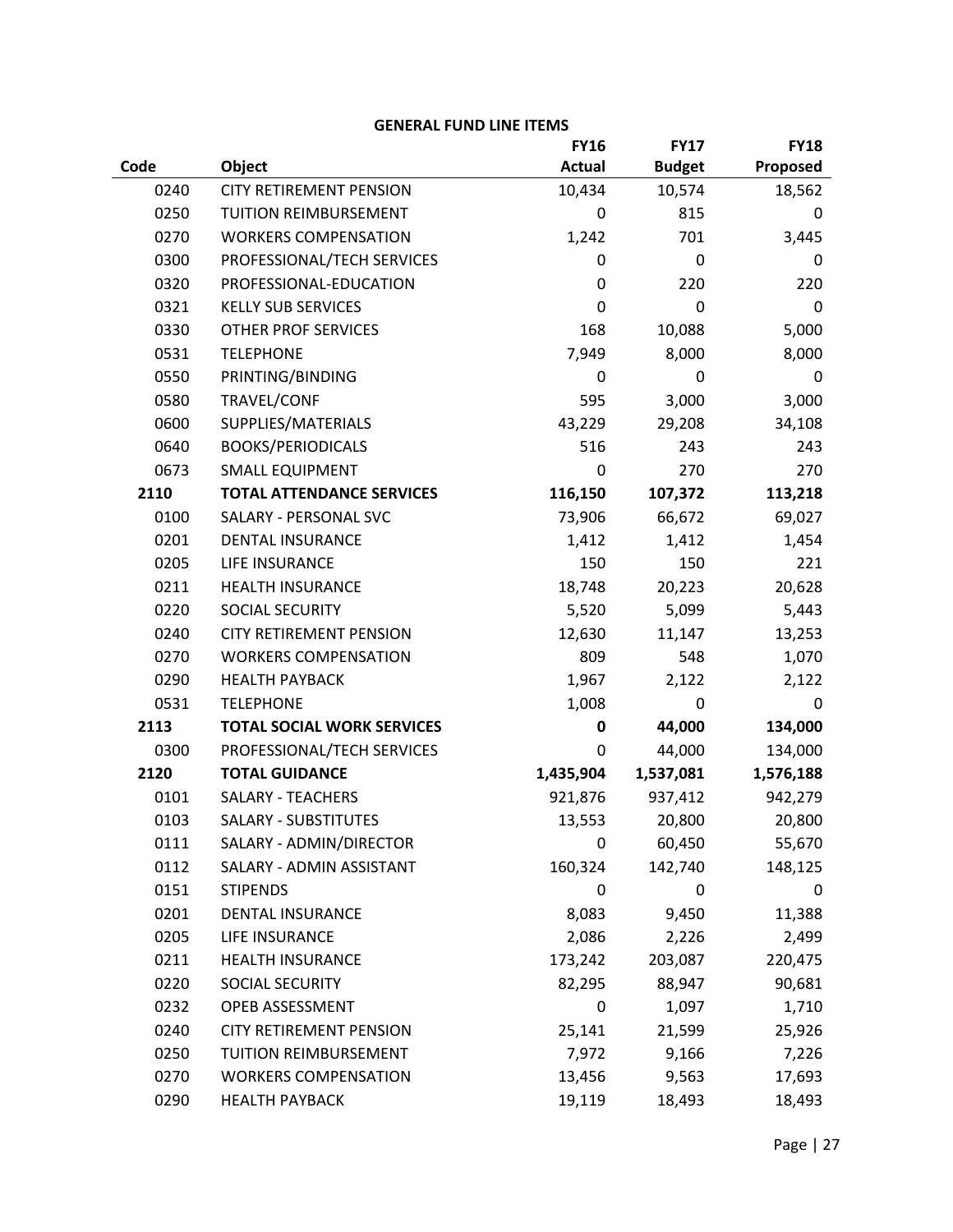|      |                                     | <b>FY16</b>   | <b>FY17</b>   | <b>FY18</b> |
|------|-------------------------------------|---------------|---------------|-------------|
| Code | Object                              | <b>Actual</b> | <b>Budget</b> | Proposed    |
| 0320 | PROFESSIONAL-EDUCATION              | 0             | 100           | 100         |
| 0580 | TRAVEL/CONF                         | 110           | 610           | 610         |
| 0590 | MISCELLANEOUS PURCH SERV            | 100           | 208           | 208         |
| 0600 | SUPPLIES/MATERIALS                  | 5,365         | 8,218         | 8,347       |
| 0640 | <b>BOOKS/PERIODICALS</b>            | 1,247         | 1,026         | 2,199       |
| 0670 | <b>COMPUTER SOFTWARE</b>            | 0             | 525           | 525         |
| 0673 | <b>SMALL EQUIPMENT</b>              | 0             | 0             | 0           |
| 0810 | <b>DUES &amp; FEES</b>              | 1,933         | 1,363         | 1,234       |
| 2121 | <b>TOTAL DIVERSITY &amp; EQUITY</b> | 261,818       | 201,425       | 188,817     |
| 0100 | SALARY - PERSONAL SVC               | 0             | 0             | 0           |
| 0111 | SALARY - ADMIN/DIRECTOR             | 164,706       | 91,178        | 91,178      |
| 0120 | <b>TEMPORARY EMPLOYEE</b>           | 700           | 250           | 0           |
| 0151 | <b>STIPENDS</b>                     | $\mathbf 0$   | 0             | 14,000      |
| 0201 | <b>DENTAL INSURANCE</b>             | 1,757         | 1,411         | 1,454       |
| 0205 | LIFE INSURANCE                      | 245           | 147           | 147         |
| 0211 | <b>HEALTH INSURANCE</b>             | 12,451        | 7,675         | 7,828       |
| 0220 | SOCIAL SECURITY                     | 12,554        | 6,916         | 8,046       |
| 0240 | <b>CITY RETIREMENT PENSION</b>      | 17,143        | 30,313        | 17,506      |
| 0250 | TUITION REIMBURSEMENT               | 0             | 2,300         | 1,944       |
| 0270 | <b>WORKERS COMPENSATION</b>         | 2,031         | 1,556         | 1,413       |
| 0300 | PROFESSIONAL/TECH SERVICES          | 34,728        | 41,100        | 0           |
| 0320 | PROFESSIONAL-EDUCATION              | $\mathbf 0$   | 3,000         | 22,000      |
| 0321 | <b>KELLY SUB SERVICES</b>           | 2,836         | 3,500         | 7,500       |
| 0469 | <b>MISCELLANEOUS</b>                | 0             | 0             | 0           |
| 0531 | <b>TELEPHONE</b>                    | 2,793         | 2,500         | 2,500       |
| 0540 | <b>ADVERTISING</b>                  | 395           | 0             | 0           |
| 0580 | TRAVEL/CONF                         | 2,138         | 3,080         | 2,800       |
| 0600 | SUPPLIES/MATERIALS                  | 3,692         | 1,000         | 5,000       |
| 0670 | <b>COMPUTER SOFTWARE</b>            | 0             | 0             | 0           |
| 0673 | <b>SMALL EQUIPMENT</b>              | 705           | 2,500         | 2,500       |
| 0810 | <b>DUES &amp; FEES</b>              | 2,945         | 3,000         | 3,000       |
| 2123 | <b>TOTAL ASSESSMENT SERVICES</b>    | 1,643         | 1,643         | 1,643       |
| 0120 | <b>TEMPORARY EMPLOYEE</b>           | 0             | 0             | 0           |
| 0220 | <b>SOCIAL SECURITY</b>              | 0             | 0             | 0           |
| 0270 | <b>WORKERS COMPENSATION</b>         | 0             | $\Omega$      | 0           |
| 0600 | SUPPLIES/MATERIALS                  | 1,643         | 1,643         | 1,643       |
| 2130 | <b>TOTAL HEALTH SERVICES</b>        | 878,190       | 955,537       | 962,689     |
| 0100 | SALARY - PERSONAL SVC               | 0             | 27,177        | 25,995      |
| 0101 | <b>SALARY - TEACHERS</b>            | 596,159       | 640,110       | 640,405     |
| 0103 | <b>SALARY - SUBSTITUTES</b>         | 44,323        | 39,024        | 39,024      |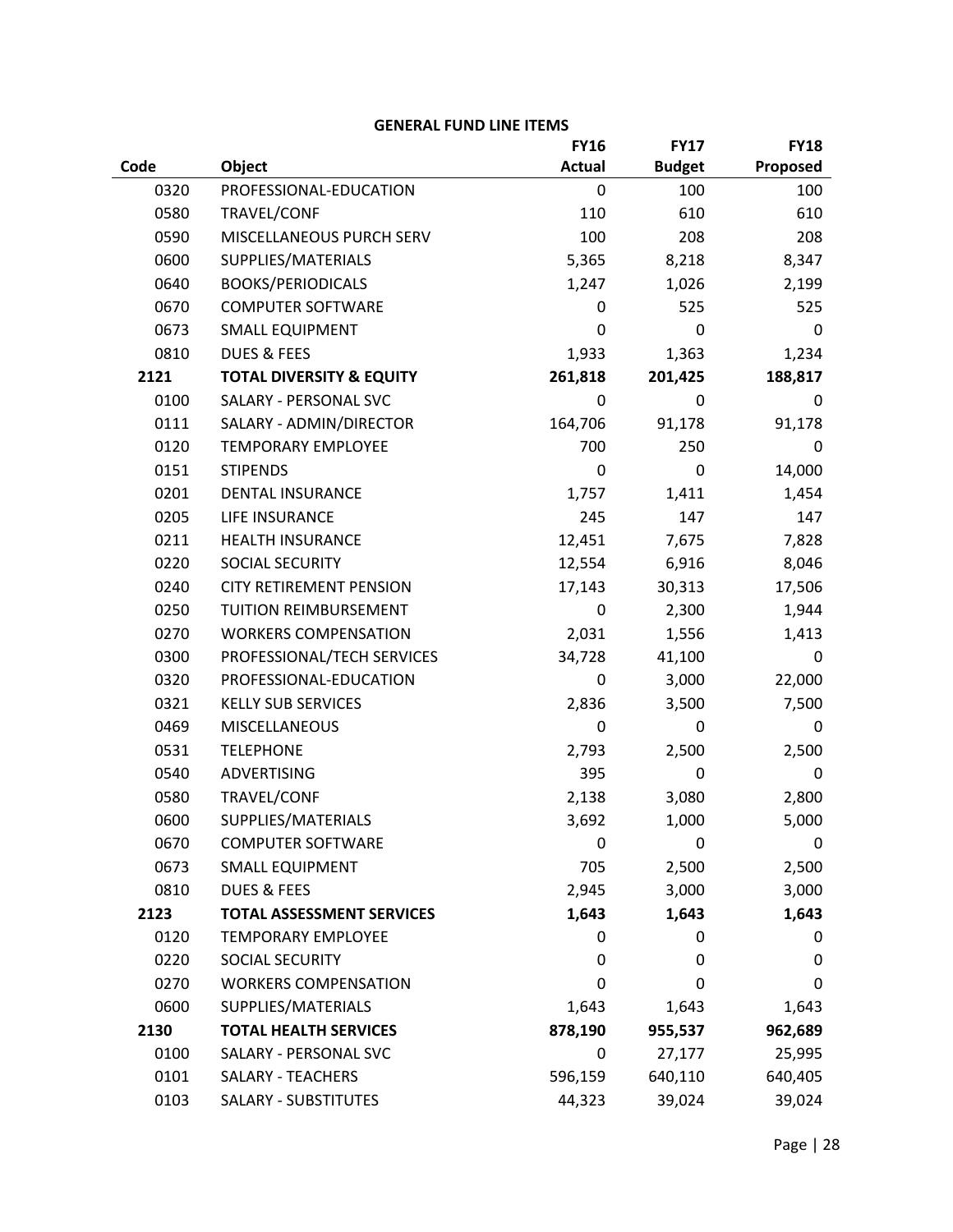|      |                                             | <b>FY16</b>   | <b>FY17</b>   | <b>FY18</b> |
|------|---------------------------------------------|---------------|---------------|-------------|
| Code | Object                                      | <b>Actual</b> | <b>Budget</b> | Proposed    |
| 0120 | <b>TEMPORARY EMPLOYEE</b>                   | 1,770         | 3,000         | 3,000       |
| 0151 | <b>STIPENDS</b>                             | 1,500         | 0             | 2,500       |
| 0201 | <b>DENTAL INSURANCE</b>                     | 10,872        | 9,462         | 8,480       |
| 0205 | LIFE INSURANCE                              | 1,197         | 1,330         | 2,058       |
| 0211 | <b>HEALTH INSURANCE</b>                     | 111,031       | 100,558       | 110,882     |
| 0220 | SOCIAL SECURITY                             | 47,027        | 53,916        | 55,296      |
| 0232 | OPEB ASSESSMENT                             | 1,097         | 1,097         | 1,710       |
| 0240 | <b>CITY RETIREMENT PENSION</b>              | 0             | $\mathbf 0$   | 4,991       |
| 0250 | TUITION REIMBURSEMENT                       | 8,293         | 9,721         | 6,322       |
| 0270 | <b>WORKERS COMPENSATION</b>                 | 7,887         | 4,929         | 10,329      |
| 0290 | <b>HEALTH PAYBACK</b>                       | 6,993         | 9,874         | 11,905      |
| 0300 | PROFESSIONAL/TECH SERVICES                  | 33,448        | 38,823        | 23,287      |
| 0320 | PROFESSIONAL-EDUCATION                      | 0             | 0             | 0           |
| 0330 | <b>OTHER PROF SERVICES</b>                  | 0             | $\pmb{0}$     | 0           |
| 0580 | TRAVEL/CONF                                 | 0             | 0             | 0           |
| 0600 | SUPPLIES/MATERIALS                          | 6,593         | 15,724        | 15,710      |
| 0640 | <b>BOOKS/PERIODICALS</b>                    | 0             | 58            | 58          |
| 0673 | <b>SMALL EQUIPMENT</b>                      | 0             | 736           | 736         |
| 0674 | <b>EQUIPMENT REPAIR</b>                     | 0             | $\mathbf 0$   | 0           |
| 0730 | <b>EQUIPMENT</b>                            | 0             | 0             | 0           |
| 2140 | <b>TOTAL PSYCHOLOGICAL SERVICES</b>         | 710,249       | 732,976       | 850,182     |
| 0100 | SALARY - PERSONAL SVC                       | 0             | $\mathbf 0$   | 0           |
| 0101 | <b>SALARY - TEACHERS</b>                    | 547,247       | 565,994       | 636,985     |
| 0103 | <b>SALARY - SUBSTITUTES</b>                 | 0             | 0             | 0           |
| 0111 | SALARY - ADMIN/DIRECTOR                     | 0             | 0             | 0           |
| 0201 | <b>DENTAL INSURANCE</b>                     | 6,921         | 6,300         | 7,712       |
| 0205 | LIFE INSURANCE                              | 1,180         | 1,035         | 1,470       |
| 0211 | <b>HEALTH INSURANCE</b>                     | 95,977        | 102,405       | 133,226     |
| 0220 | <b>SOCIAL SECURITY</b>                      | 40,050        | 42,720        | 48,729      |
| 0232 | OPEB ASSESSMENT                             | 3,291         | 4,388         | 10,262      |
| 0250 | TUITION REIMBURSEMENT                       | 7,886         | 4,520         | 639         |
| 0270 | <b>WORKERS COMPENSATION</b>                 | 6,720         | 2,253         | 9,799       |
| 0300 | PROFESSIONAL/TECH SERVICES                  | 0             | 0             | 0           |
| 0320 | PROFESSIONAL-EDUCATION                      | 0             | 0             | 0           |
| 0330 | <b>OTHER PROF SERVICES</b>                  | 0             | 0             | 0           |
| 0531 | <b>TELEPHONE</b>                            | 977           | 1,360         | 1,360       |
| 0600 | SUPPLIES/MATERIALS                          | 0             | 2,000         | 0           |
| 2150 | <b>TOTAL SPEECH &amp; LANGUAGE SERVICES</b> | 1,413,446     | 1,373,884     | 1,731,594   |
| 0100 | SALARY - PERSONAL SVC                       | 84,585        | 93,834        | 93,431      |
| 0101 | <b>SALARY - TEACHERS</b>                    | 967,204       | 819,908       | 1,024,331   |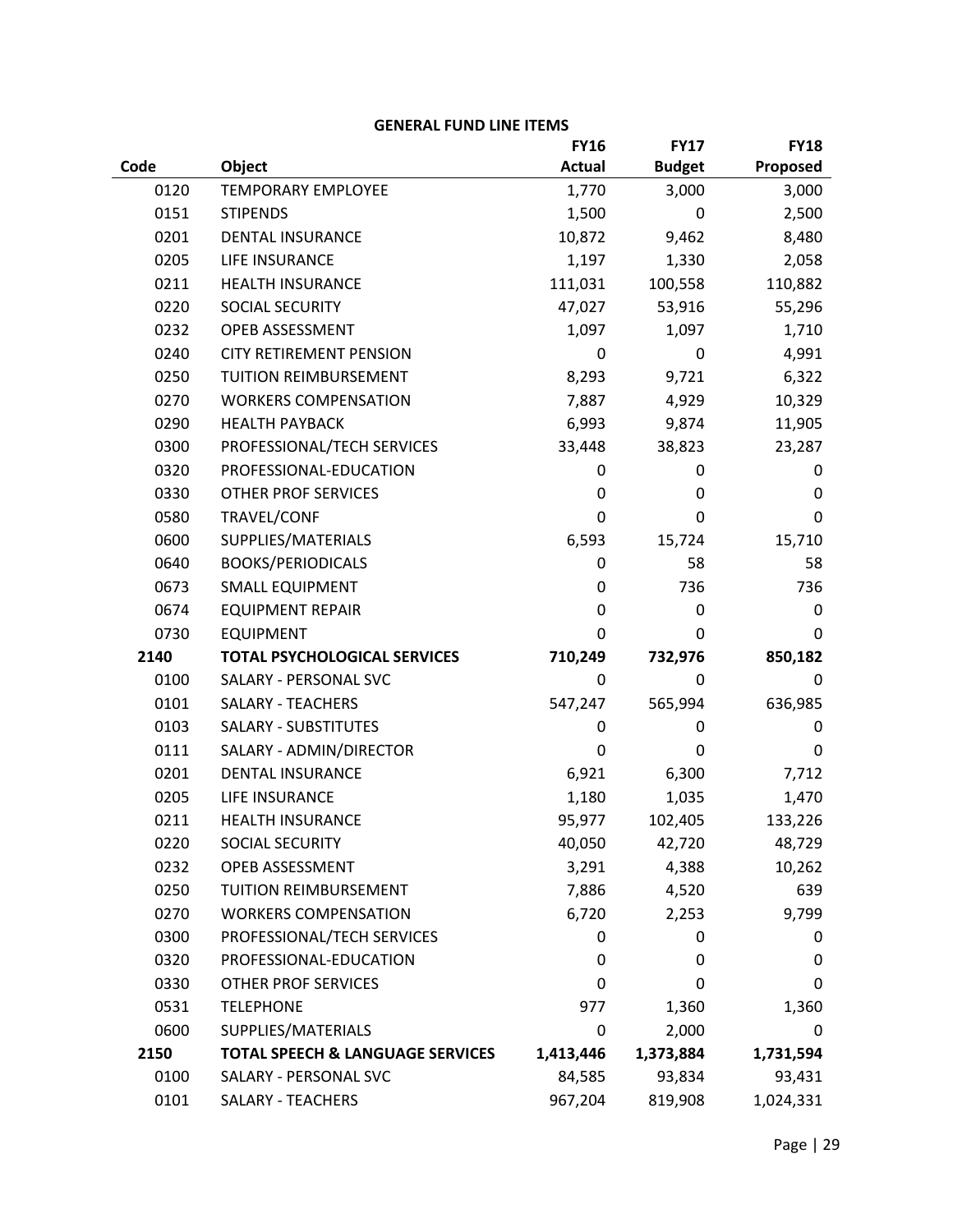|      |                                | <b>FY16</b>      | <b>FY17</b>   | <b>FY18</b> |
|------|--------------------------------|------------------|---------------|-------------|
| Code | Object                         | <b>Actual</b>    | <b>Budget</b> | Proposed    |
| 0102 | <b>SALARY - AIDES</b>          | 0                | 0             | 0           |
| 0103 | <b>SALARY - SUBSTITUTES</b>    | $\mathbf 0$      | 15,621        | 15,600      |
| 0120 | <b>TEMPORARY EMPLOYEE</b>      | $\boldsymbol{0}$ | 0             | 0           |
| 0201 | <b>DENTAL INSURANCE</b>        | 13,801           | 10,226        | 15,235      |
| 0205 | LIFE INSURANCE                 | 2,496            | 1,950         | 2,940       |
| 0211 | <b>HEALTH INSURANCE</b>        | 177,041          | 136,529       | 244,378     |
| 0220 | <b>SOCIAL SECURITY</b>         | 77,896           | 70,911        | 87,537      |
| 0232 | OPEB ASSESSMENT                | 3,291            | 5,485         | 11,843      |
| 0240 | <b>CITY RETIREMENT PENSION</b> | 16,127           | 7,175         | 11,113      |
| 0250 | TUITION REIMBURSEMENT          | 10,858           | 11,080        | 9,368       |
| 0270 | <b>WORKERS COMPENSATION</b>    | 12,916           | 4,470         | 17,093      |
| 0290 | <b>HEALTH PAYBACK</b>          | 11,338           | 8,887         | 10,919      |
| 0300 | PROFESSIONAL/TECH SERVICES     | 26,398           | 20,750        | 20,750      |
| 0321 | <b>KELLY SUB SERVICES</b>      | $\mathbf 0$      | $\pmb{0}$     | 0           |
| 0330 | <b>OTHER PROF SERVICES</b>     | 0                | 155,000       | 155,000     |
| 0430 | <b>CONT REP/MAINT SERV</b>     | $\pmb{0}$        | 0             | 0           |
| 0580 | TRAVEL/CONF                    | 1,498            | 673           | 673         |
| 0600 | SUPPLIES/MATERIALS             | 4,440            | 9,084         | 9,084       |
| 0673 | <b>SMALL EQUIPMENT</b>         | 2,293            | 2,300         | 2,300       |
| 0730 | <b>EQUIPMENT</b>               | $\mathbf 0$      | 0             | 0           |
| 0980 | PRIOR YEAR ADJUSTMENTS         | 1,265            | 0             | 0           |
| 2160 | TOTAL OCCUPATIONAL THERAPY     | 121,420          | 126,791       | 210,191     |
| 0100 | SALARY - PERSONAL SVC          | 76,458           | 81,532        | 125,950     |
| 0101 | <b>SALARY - TEACHERS</b>       | 2,700            | 1,800         | 2,800       |
| 0201 | <b>DENTAL INSURANCE</b>        | 1,412            | 1,476         | 2,908       |
| 0205 | LIFE INSURANCE                 | 127              | 133           | 294         |
| 0211 | <b>HEALTH INSURANCE</b>        | 18,737           | 21,142        | 41,255      |
| 0220 | SOCIAL SECURITY                | 5,793            | 6,231         | 9,849       |
| 0240 | <b>CITY RETIREMENT PENSION</b> | 14,663           | 12,841        | 24,182      |
| 0270 | <b>WORKERS COMPENSATION</b>    | 972              | 637           | 1,952       |
| 0580 | TRAVEL/CONF                    | 558              | 1,000         | 1,000       |
| 0600 | SUPPLIES/MATERIALS             | $\boldsymbol{0}$ | $\mathbf 0$   | 0           |
| 2190 | <b>TOTAL PHYSICAL THERAPY</b>  | 65,002           | 63,779        | 91,379      |
| 0100 | SALARY - PERSONAL SVC          | 44,704           | 47,670        | 65,661      |
| 0101 | <b>SALARY - TEACHERS</b>       | 461              | 810           | 810         |
| 0201 | <b>DENTAL INSURANCE</b>        | 1,059            | 1,107         | 1,178       |
| 0205 | LIFE INSURANCE                 | 95               | 100           | 119         |
| 0211 | <b>HEALTH INSURANCE</b>        | 14,053           | 9,398         | 16,708      |
| 0220 | SOCIAL SECURITY                | 3,262            | 3,494         | 5,085       |
| 0240 | <b>CITY RETIREMENT PENSION</b> | 0                | 0             | 0           |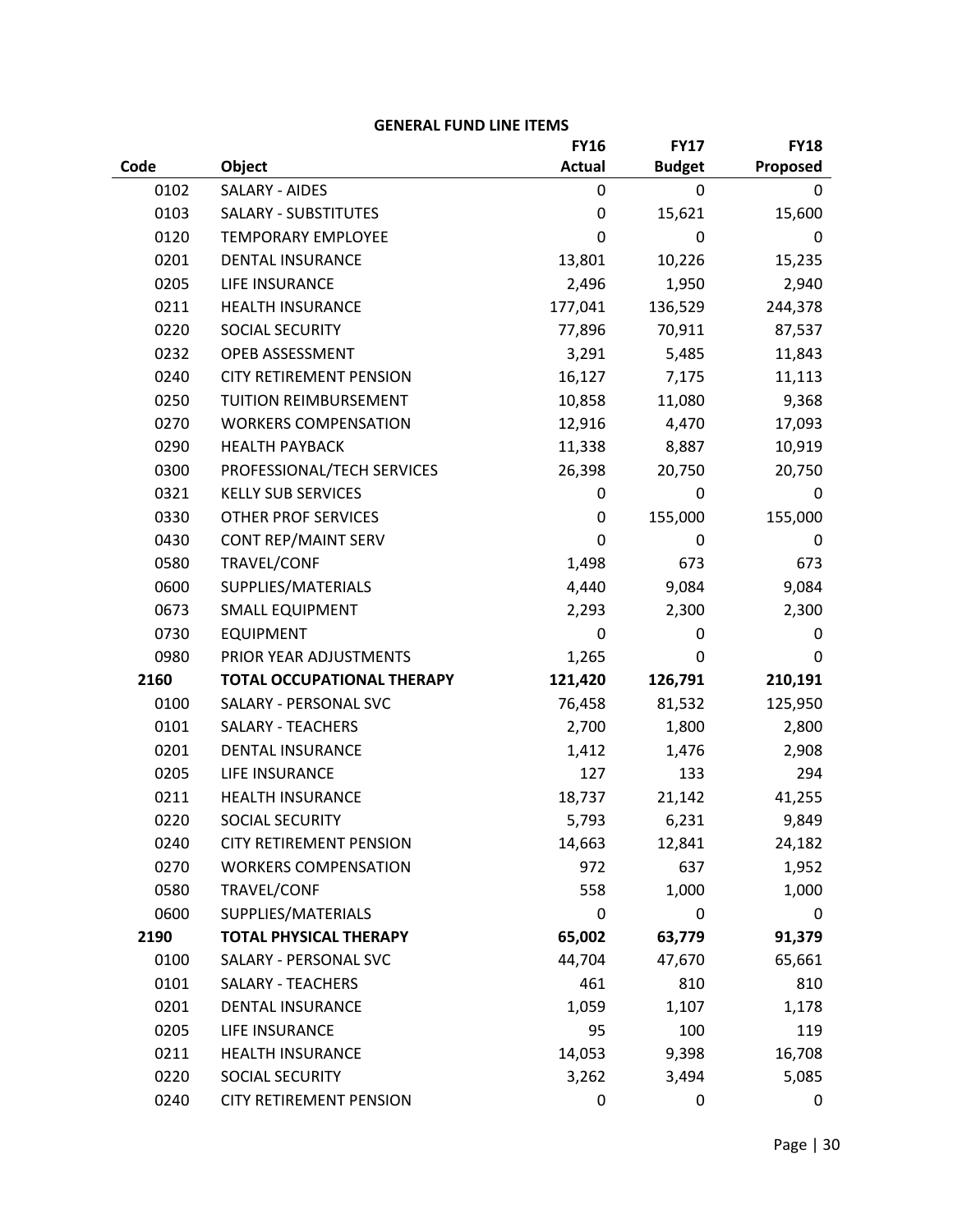## **Code Object FY16 Actual FY17 Budget FY18 Proposed** 0270 WORKERS COMPENSATION 555 401 1.018 0580 TRAVEL/CONF 634 300 300 300 0600 SUPPLIES/MATERIALS 180 500 500 500 **2200 TOTAL INSTRUCTIONAL SUPPORTS 2,812 2,000 3,600** 0103 SALARY - SUBSTITUTES 15 0 0 0 0205 LIFE INSURANCE 0 0 0 0220 SOCIAL SECURITY 1 0 0 0 0270 WORKERS COMPENSATION 0 0 0 0320 PROFESSIONAL-EDUCATION 1,260 0 0 0600 SUPPLIES/MATERIALS 1,535 2,000 3,600 **2210 TOTAL CURRICULUM/STAFF TRAINING 830,946 960,763 1,026,388** 0100 SALARY - PERSONAL SVC 0 24.677 24.676 0101 SALARY - TEACHERS 39,069 116,616 116,616 0109 SALARY - COACHES 0 0 0 0 0 0111 SALARY - ADMIN/DIRECTOR 206.521 197.380 197.380 0112 SALARY - ADMIN ASSISTANT 50,909 52,436 52,436 0120 TEMPORARY EMPLOYEE 24,330 20,000 20,000 0151 STIPENDS 89,943 67,509 74,209 0201 DENTAL INSURANCE 4,658 6,223 6,410 0205 LIFE INSURANCE 488 685 676 0211 HEALTH INSURANCE 0 0 34.221 33.843 0220 SOCIAL SECURITY 29,596 37,897 38,815 0240 CITY RETIREMENT PENSION 22,804 7,107 30,786 0250 TUITION REIMBURSEMENT 0 0 0 0270 WORKERS COMPENSATION 3,985 2,302 5,405 0290 HEALTH PAYBACK 7,030 22,065 22,065 0300 PROFESSIONAL/TECH SERVICES 63,252 52,850 80,125 0320 PROFESSIONAL-EDUCATION 69,689 61,887 61,202 0321 KELLY SUB SERVICES 21,243 14,305 14,305 0330 OTHER PROF SERVICES 65,968 97,942 97,942 0430 CONT REP/MAINT SERV 0 0 0 0 0 0440 RENTALS 0 925 800 0530 POSTAGE 175 175 175 175 0531 TELEPHONE 2,019 2,250 2,250 0550 PRINTING/BINDING 1,088 1,245 1,245 0580 TRAVEL/CONF 13,591 16,115 16,200 0600 SUPPLIES/MATERIALS 43,256 39,998 44,347 0640 BOOKS/PERIODICALS 40,968 48,800 48,800 0670 COMPUTER SOFTWARE 8,049 8,049 8,775 0673 SMALL EQUIPMENT 8,958 6,989 6,989 6,989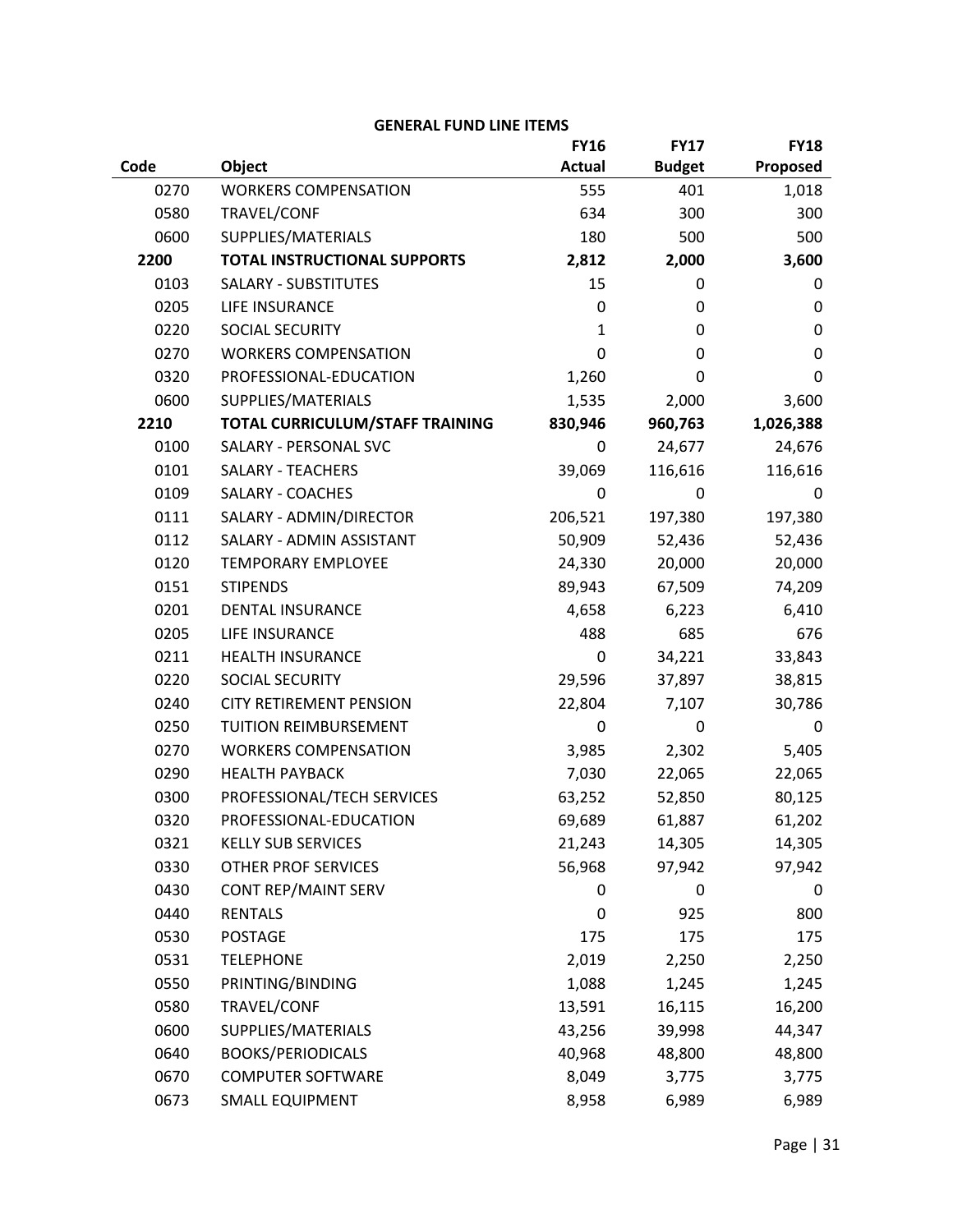|      |                                   | <b>FY16</b>   | <b>FY17</b>   | <b>FY18</b> |
|------|-----------------------------------|---------------|---------------|-------------|
| Code | Object                            | <b>Actual</b> | <b>Budget</b> | Proposed    |
| 0730 | <b>EQUIPMENT</b>                  | 0             | 0             | 0           |
| 0733 | <b>FURNITURE &amp; FIXTURES</b>   | $\mathbf 0$   | $\mathbf 0$   | 0           |
| 0810 | <b>DUES &amp; FEES</b>            | 22,356        | 24,391        | 24,916      |
| 2220 | <b>TOTAL LIBRARY/MEDIA</b>        | 1,099,651     | 970,305       | 1,115,838   |
| 0100 | SALARY - PERSONAL SVC             | 0             | 0             | 0           |
| 0101 | <b>SALARY - TEACHERS</b>          | 649,567       | 554,886       | 654,272     |
| 0102 | SALARY - AIDES                    | 131,844       | 130,680       | 129,245     |
| 0103 | <b>SALARY - SUBSTITUTES</b>       | 290           | 160           | 210         |
| 0201 | <b>DENTAL INSURANCE</b>           | 9,561         | 7,160         | 9,429       |
| 0205 | LIFE INSURANCE                    | 1,926         | 1,710         | 1,767       |
| 0211 | <b>HEALTH INSURANCE</b>           | 139,852       | 107,393       | 141,157     |
| 0220 | SOCIAL SECURITY                   | 58,414        | 52,960        | 61,197      |
| 0240 | <b>CITY RETIREMENT PENSION</b>    | 13,780        | 11,418        | 13,599      |
| 0250 | TUITION REIMBURSEMENT             | 3,451         | 3,444         | 2,376       |
| 0270 | <b>WORKERS COMPENSATION</b>       | 9,599         | 6,340         | 12,145      |
| 0290 | <b>HEALTH PAYBACK</b>             | 14,127        | 18,245        | 16,239      |
| 0321 | <b>KELLY SUB SERVICES</b>         | 106           | 106           | 106         |
| 0330 | <b>OTHER PROF SERVICES</b>        | $\mathbf 0$   | 450           | 250         |
| 0430 | <b>CONT REP/MAINT SERV</b>        | 11,280        | 13,843        | 12,453      |
| 0580 | TRAVEL/CONF                       | 0             | 43            | 0           |
| 0590 | MISCELLANEOUS PURCH SERV          | 207           | 220           | 220         |
| 0600 | SUPPLIES/MATERIALS                | 7,178         | 11,594        | 12,060      |
| 0610 | <b>MISC SUPPLIES</b>              | 542           | 560           | 560         |
| 0640 | <b>BOOKS/PERIODICALS</b>          | 41,808        | 42,713        | 42,247      |
| 0650 | <b>AUDIOVISUAL MATERIALS</b>      | 5,574         | 5,168         | 5,094       |
| 0670 | <b>COMPUTER SOFTWARE</b>          | 544           | 1,015         | 1,015       |
| 0730 | <b>EQUIPMENT</b>                  | 0             | $\mathbf 0$   | 0           |
| 0810 | <b>DUES &amp; FEES</b>            | $\mathbf 0$   | 195           | 195         |
| 2223 | <b>TOTAL AUDIO VISUAL</b>         | 100,424       | 148,149       | 218,510     |
| 0100 | <b>SALARY - PERSONAL SVC</b>      | 64,191        | 98,477        | 135,400     |
| 0201 | <b>DENTAL INSURANCE</b>           | 1,303         | 2,009         | 2,908       |
| 0205 | LIFE INSURANCE                    | 138           | 213           | 294         |
| 0211 | <b>HEALTH INSURANCE</b>           | 17,306        | 28,779        | 41,255      |
| 0220 | <b>SOCIAL SECURITY</b>            | 4,266         | 7,267         | 10,358      |
| 0240 | <b>CITY RETIREMENT PENSION</b>    | 12,310        | 10,675        | 25,997      |
| 0270 | <b>WORKERS COMPENSATION</b>       | 788           | 530           | 2,099       |
| 0618 | <b>LAMPING LIGHT BULBS</b>        | 121           | 200           | 200         |
| 2225 | <b>TOTAL COMPUTER INSTRUCTION</b> | 878,846       | 762,870       | 858,307     |
| 0100 | SALARY - PERSONAL SVC             | 516,759       | 442,720       | 502,781     |
| 0103 | <b>SALARY - SUBSTITUTES</b>       | 0             | 0             | 0           |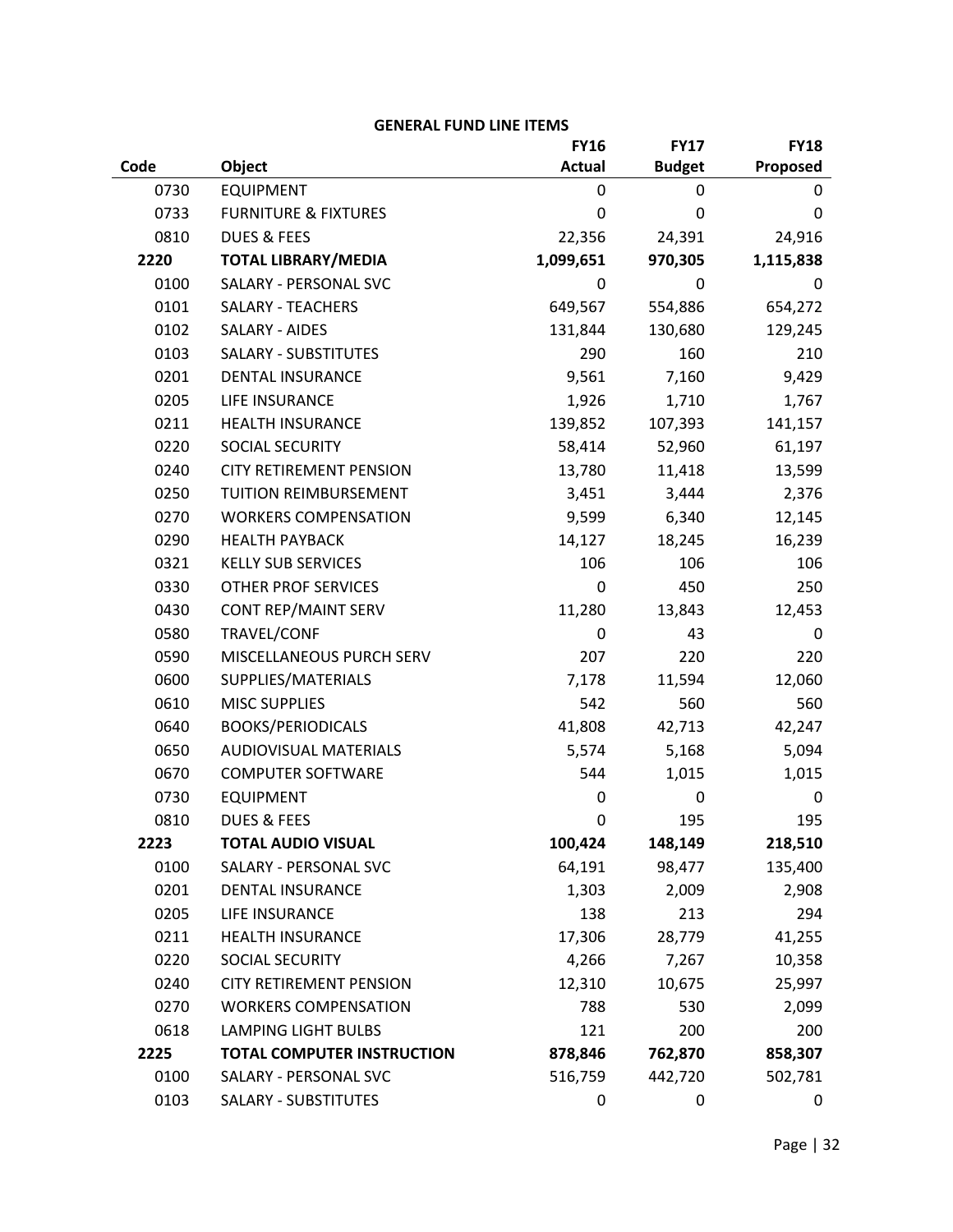|      |                                  | <b>FY16</b>   | <b>FY17</b>   | <b>FY18</b> |
|------|----------------------------------|---------------|---------------|-------------|
| Code | Object                           | <b>Actual</b> | <b>Budget</b> | Proposed    |
| 0120 | <b>TEMPORARY EMPLOYEE</b>        | 0             | 2,432         | 0           |
| 0151 | <b>STIPENDS</b>                  | 0             | 517           | 0           |
| 0201 | <b>DENTAL INSURANCE</b>          | 6,187         | 2,847         | 3,827       |
| 0205 | LIFE INSURANCE                   | 1,402         | 714           | 1,470       |
| 0211 | <b>HEALTH INSURANCE</b>          | 74,484        | 54,119        | 66,413      |
| 0220 | SOCIAL SECURITY                  | 39,069        | 33,777        | 38,744      |
| 0240 | <b>CITY RETIREMENT PENSION</b>   | 99,091        | 90,350        | 96,534      |
| 0270 | <b>WORKERS COMPENSATION</b>      | 6,346         | 4,618         | 7,793       |
| 0290 | <b>HEALTH PAYBACK</b>            | 11,679        | 3,683         | 3,683       |
| 0320 | PROFESSIONAL-EDUCATION           | 11,745        | 12,000        | 13,000      |
| 0321 | <b>KELLY SUB SERVICES</b>        | 0             | 0             | 0           |
| 0340 | TECH SERV/PROF TECH SERV         | 0             | 0             | 0           |
| 0430 | CONT REP/MAINT SERV              | 39,910        | 47,380        | 37,000      |
| 0530 | <b>POSTAGE</b>                   | 0             | 0             | 0           |
| 0600 | SUPPLIES/MATERIALS               | 5,940         | 12,213        | 8,963       |
| 0640 | <b>BOOKS/PERIODICALS</b>         | 321           | 500           | 500         |
| 0650 | <b>AUDIOVISUAL MATERIALS</b>     | 27,363        | 14,000        | 25,975      |
| 0670 | <b>COMPUTER SOFTWARE</b>         | 23,997        | 25,000        | 34,800      |
| 0674 | <b>EQUIPMENT REPAIR</b>          | 682           | 9,000         | 11,825      |
| 0730 | <b>EQUIPMENT</b>                 | 9,549         | 0             | 0           |
| 0810 | <b>DUES &amp; FEES</b>           | 4,323         | 7,000         | 5,000       |
| 2229 | <b>TOTAL TECHNOLOGY SUPPORTS</b> | 172,526       | 181,406       | 187,326     |
| 0100 | SALARY - PERSONAL SVC            | 0             | 0             | 0           |
| 0111 | SALARY - ADMIN/DIRECTOR          | 111,910       | 114,148       | 114,148     |
| 0120 | <b>TEMPORARY EMPLOYEE</b>        | 0             | 0             | 0           |
| 0151 | <b>STIPENDS</b>                  | 0             | $\mathbf 0$   | 0           |
| 0201 | DENTAL INSURANCE                 | 1,411         | 1,411         | 898         |
| 0205 | LIFE INSURANCE                   | 147           | 147           | 147         |
| 0211 | <b>HEALTH INSURANCE</b>          | 18,748        | 17,226        | 15,387      |
| 0220 | SOCIAL SECURITY                  | 8,304         | 8,566         | 8,732       |
| 0250 | <b>TUITION REIMBURSEMENT</b>     | 0             | 666           | 1,944       |
| 0270 | <b>WORKERS COMPENSATION</b>      | 1,374         | 993           | 1,769       |
| 0300 | PROFESSIONAL/TECH SERVICES       | 0             | $\pmb{0}$     | 0           |
| 0531 | <b>TELEPHONE</b>                 | 23,414        | 29,000        | 37,800      |
| 0580 | TRAVEL/CONF                      | 7,218         | 9,248         | 6,500       |
| 0600 | SUPPLIES/MATERIALS               | 0             | 0             | 0           |
| 0650 | <b>AUDIOVISUAL MATERIALS</b>     | 0             | 0             | 0           |
| 0670 | <b>COMPUTER SOFTWARE</b>         | 0             | 0             | 0           |
| 0730 | <b>EQUIPMENT</b>                 | 0             | 0             | 0           |
| 2310 | <b>TOTAL SCHOOL BOARD</b>        | 396,128       | 448,008       | 71,173      |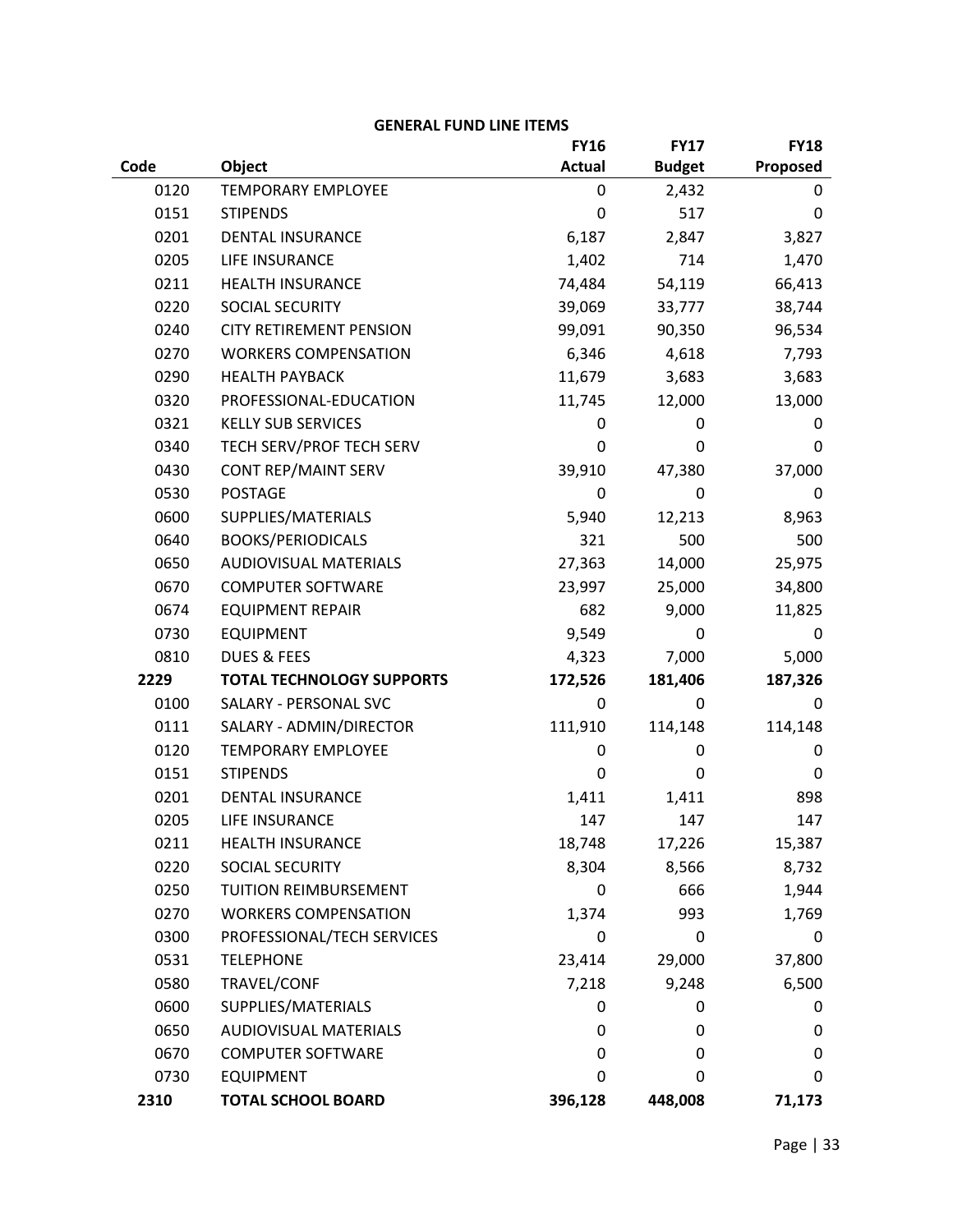|      |                                    | <b>FY16</b>   | <b>FY17</b>    | <b>FY18</b> |
|------|------------------------------------|---------------|----------------|-------------|
| Code | Object                             | <b>Actual</b> | <b>Budget</b>  | Proposed    |
| 0120 | <b>TEMPORARY EMPLOYEE</b>          | 373           | 1,000          | 1,000       |
| 0130 | SALARY - OVERTIME                  | 280           | 519            | 500         |
| 0151 | <b>STIPENDS</b>                    | 0             | 0              | 0           |
| 0220 | SOCIAL SECURITY                    | 50            | 116            | 115         |
| 0270 | <b>WORKERS COMPENSATION</b>        | 5             | $\overline{2}$ | 0           |
| 0321 | <b>KELLY SUB SERVICES</b>          | 630           | 1,000          | 1,000       |
| 0330 | <b>OTHER PROF SERVICES</b>         | 232,363       | 272,000        | 50,000      |
| 0341 | <b>AUDIT SERVICES</b>              | 37,200        | 45,000         | 0           |
| 0440 | <b>RENTALS</b>                     | 637           | 610            | 610         |
| 0522 | <b>LIABILITY INSURANCE</b>         | 109,772       | 109,272        | 0           |
| 0530 | <b>POSTAGE</b>                     | 0             | 0              | 0           |
| 0531 | <b>TELEPHONE</b>                   | 0             | 0              | 0           |
| 0540 | <b>ADVERTISING</b>                 | 0             | 0              | 0           |
| 0550 | PRINTING/BINDING                   | 2,225         | 3,585          | 3,585       |
| 0580 | TRAVEL/CONF                        | 2,457         | 4,000          | 4,000       |
| 0600 | SUPPLIES/MATERIALS                 | 4,797         | 3,890          | 3,890       |
| 0810 | <b>DUES &amp; FEES</b>             | 4,740         | 7,015          | 6,473       |
| 0890 | <b>MISCELLANEOUS</b>               | 0             | $\pmb{0}$      | 0           |
| 0980 | PRIOR YEAR ADJUSTMENTS             | 600           | 0              | 0           |
| 2315 | <b>TOTAL LEGAL SERVICES</b>        | 0             | 0              | 215,000     |
| 0360 | <b>LEGAL SERVICES</b>              | 0             | $\pmb{0}$      | 215,000     |
| 2317 | <b>TOTAL AUDIT SERVICES</b>        | 0             | $\mathbf 0$    | 45,000      |
| 0341 | <b>AUDIT SERVICES</b>              | 0             | 0              | 45,000      |
| 2320 | <b>TOTAL SUPERINTENDENT OFFICE</b> | 337,398       | 398,828        | 380,051     |
| 0111 | SALARY - ADMIN/DIRECTOR            | 151,649       | 165,324        | 154,836     |
| 0112 | SALARY - ADMIN ASSISTANT           | 77,849        | 85,426         | 86,080      |
| 0120 | <b>TEMPORARY EMPLOYEE</b>          | 294           | 360            | 260         |
| 0130 | <b>SALARY - OVERTIME</b>           | 0             | 1,572          | 1,000       |
| 0151 | <b>STIPENDS</b>                    | 6,000         | 6,000          | 6,000       |
| 0201 | DENTAL INSURANCE                   | 1,867         | 2,085          | 3,145       |
| 0205 | LIFE INSURANCE                     | 347           | 366            | 368         |
| 0211 | <b>HEALTH INSURANCE</b>            | 22,738        | 28,240         | 28,456      |
| 0220 | <b>SOCIAL SECURITY</b>             | 17,705        | 16,483         | 18,656      |
| 0230 | RETIREMENT CONTRIBUTIONS           | 579           | 0              | 0           |
| 0232 | OPEB ASSESSMENT                    | 1,097         | 1,097          | 1,710       |
| 0240 | <b>CITY RETIREMENT PENSION</b>     | 14,930        | 22,505         | 15,339      |
| 0270 | <b>WORKERS COMPENSATION</b>        | 2,822         | 3,740          | 3,638       |
| 0290 | <b>HEALTH PAYBACK</b>              | 0             | 1,886          | 1,886       |
| 0300 | PROFESSIONAL/TECH SERVICES         | 8,050         | 24,079         | 22,256      |
| 0321 | <b>KELLY SUB SERVICES</b>          | 0             | 0              | 0           |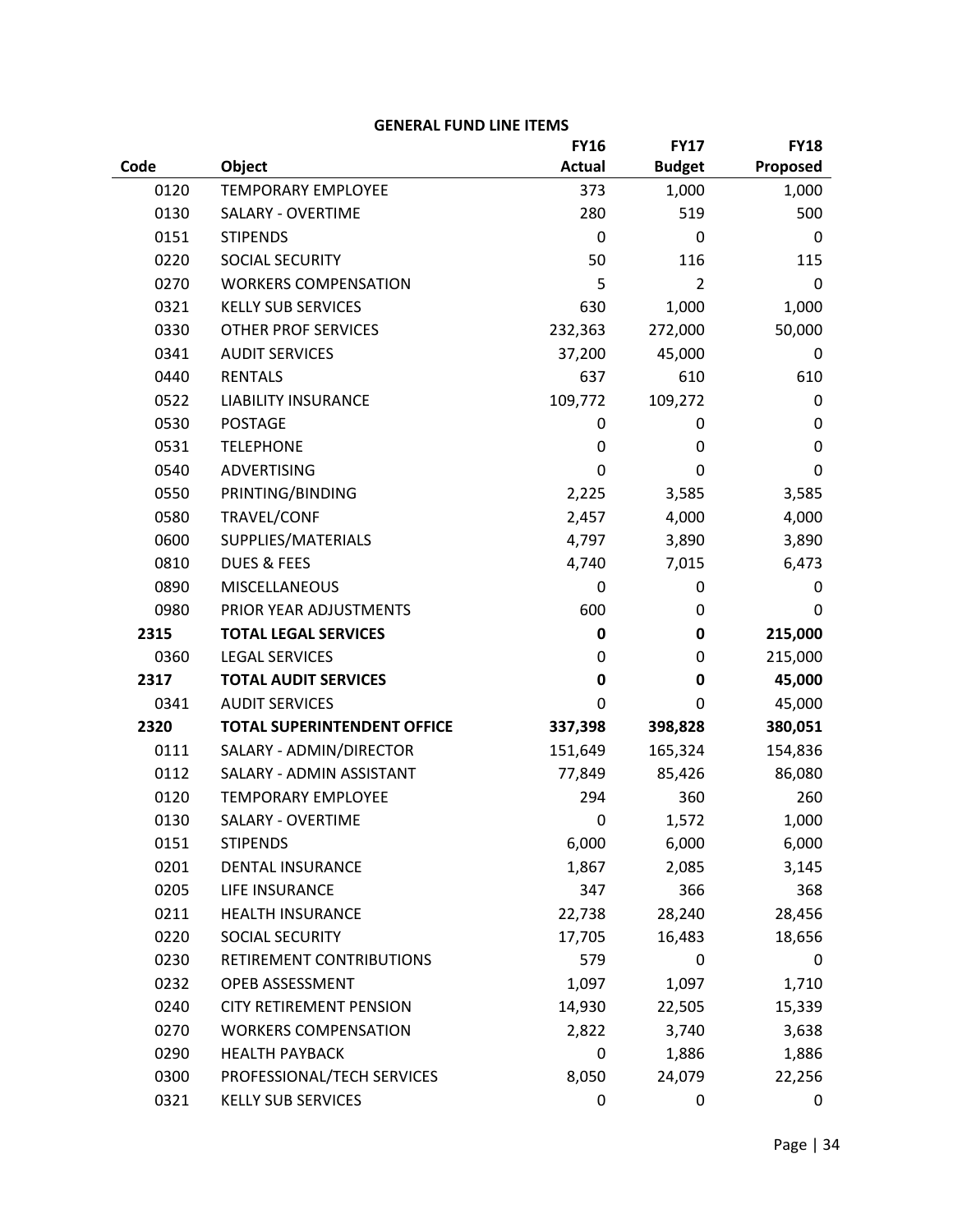|      |                                    | <b>FY16</b>   | <b>FY17</b>   | <b>FY18</b> |
|------|------------------------------------|---------------|---------------|-------------|
| Code | Object                             | <b>Actual</b> | <b>Budget</b> | Proposed    |
| 0530 | <b>POSTAGE</b>                     | 118           | 120           | 120         |
| 0531 | <b>TELEPHONE</b>                   | 2,514         | 2,200         | 2,200       |
| 0550 | PRINTING/BINDING                   | 1,363         | 3,000         | 3,000       |
| 0580 | TRAVEL/CONF                        | 7,685         | 6,215         | 6,215       |
| 0590 | MISCELLANEOUS PURCH SERV           | 0             | 0             | 0           |
| 0600 | SUPPLIES/MATERIALS                 | 7,047         | 6,880         | 6,880       |
| 0640 | <b>BOOKS/PERIODICALS</b>           | 0             | 0             | 0           |
| 0670 | <b>COMPUTER SOFTWARE</b>           | 269           | 670           | 670         |
| 0673 | <b>SMALL EQUIPMENT</b>             | 623           | 930           | 930         |
| 0730 | <b>EQUIPMENT</b>                   | $\mathbf 0$   | $\mathbf 0$   | 0           |
| 0810 | <b>DUES &amp; FEES</b>             | 11,850        | 16,850        | 16,406      |
| 0980 | PRIOR YEAR ADJUSTMENTS             | 0             | 2,800         | 0           |
| 2410 | <b>TOTAL SCHOOL BUILDING ADMIN</b> | 2,678,989     | 2,837,689     | 2,962,642   |
| 0100 | SALARY - PERSONAL SVC              | 0             | 0             | 0           |
| 0103 | <b>SALARY - SUBSTITUTES</b>        | 38,505        | 64,550        | 64,150      |
| 0111 | SALARY - ADMIN/DIRECTOR            | 1,447,272     | 1,469,187     | 1,511,392   |
| 0112 | SALARY - ADMIN ASSISTANT           | 472,257       | 497,241       | 501,193     |
| 0120 | <b>TEMPORARY EMPLOYEE</b>          | 4,180         | 2,546         | 4,000       |
| 0130 | <b>SALARY - OVERTIME</b>           | 2,684         | 2,882         | 3,000       |
| 0135 | <b>SALARY - EXTRA HOURS</b>        | 0             | 130           | 0           |
| 0151 | <b>STIPENDS</b>                    | 500           | 0             | 0           |
| 0201 | <b>DENTAL INSURANCE</b>            | 24,869        | 24,244        | 24,911      |
| 0202 | <b>DENTAL INS - AIDES</b>          | 0             | 0             | 0           |
| 0205 | LIFE INSURANCE                     | 3,631         | 3,791         | 4,337       |
| 0211 | <b>HEALTH INSURANCE</b>            | 308,719       | 375,393       | 384,635     |
| 0220 | SOCIAL SECURITY                    | 146,292       | 150,676       | 159,698     |
| 0232 | OPEB ASSESSMENT                    | 0             | 1,097         | 3,421       |
| 0240 | <b>CITY RETIREMENT PENSION</b>     | 85,491        | 79,190        | 89,700      |
| 0250 | <b>TUITION REIMBURSEMENT</b>       | 10,227        | 16,050        | 44,712      |
| 0270 | <b>WORKERS COMPENSATION</b>        | 24,104        | 16,897        | 31,428      |
| 0290 | <b>HEALTH PAYBACK</b>              | 13,371        | 9,125         | 9,125       |
| 0291 | <b>GOLDEN HANDSHAKE</b>            | 0             | 0             | 0           |
| 0300 | PROFESSIONAL/TECH SERVICES         | 0             | $\pmb{0}$     | 0           |
| 0320 | PROFESSIONAL-EDUCATION             | 0             | 0             | 0           |
| 0330 | <b>OTHER PROF SERVICES</b>         | 0             | 0             | 0           |
| 0421 | <b>DISPOSAL SERVICES</b>           | 0             | 20            | 40          |
| 0430 | <b>CONT REP/MAINT SERV</b>         | 9,978         | 11,565        | 11,565      |
| 0440 | <b>RENTALS</b>                     | 700           | 4,252         | 4,252       |
| 0530 | <b>POSTAGE</b>                     | 12,681        | 20,300        | 20,640      |
| 0531 | <b>TELEPHONE</b>                   | 52,400        | 56,733        | 57,841      |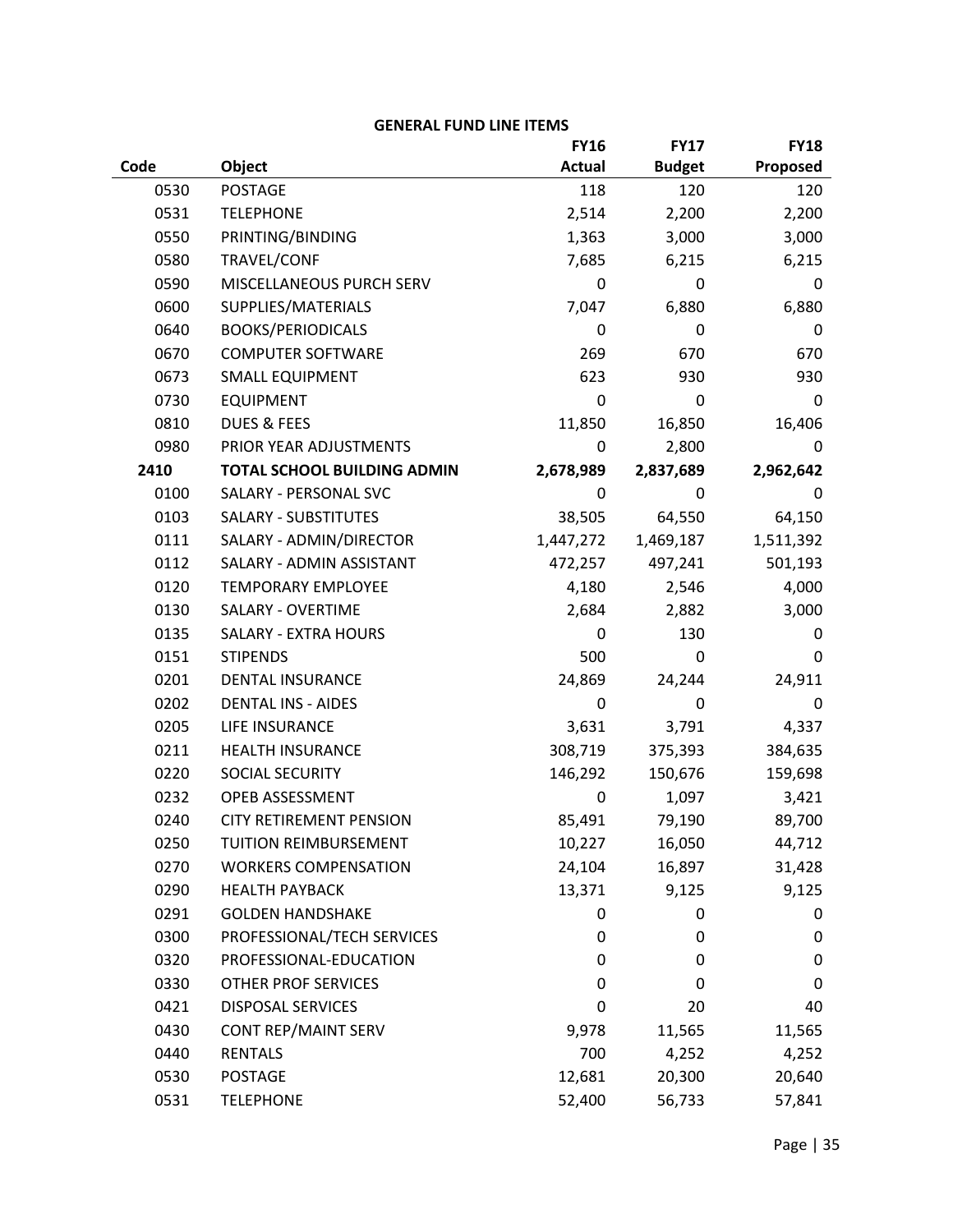|      |                                 | <b>FY16</b>      | <b>FY17</b>      | <b>FY18</b> |
|------|---------------------------------|------------------|------------------|-------------|
| Code | Object                          | <b>Actual</b>    | <b>Budget</b>    | Proposed    |
| 0550 | PRINTING/BINDING                | 952              | 1,098            | 1,084       |
| 0580 | TRAVEL/CONF                     | 109              | 1,565            | 1,565       |
| 0590 | MISCELLANEOUS PURCH SERV        | 0                | 0                | 0           |
| 0600 | SUPPLIES/MATERIALS              | 6,253            | 9,213            | 9,698       |
| 0640 | <b>BOOKS/PERIODICALS</b>        | 872              | 695              | 895         |
| 0670 | <b>COMPUTER SOFTWARE</b>        | 0                | 56               | 56          |
| 0673 | <b>SMALL EQUIPMENT</b>          | 3,766            | 3,092            | 3,092       |
| 0730 | <b>EQUIPMENT</b>                | 0                | 0                | 0           |
| 0733 | <b>FURNITURE &amp; FIXTURES</b> | 0                | 0                | 0           |
| 0810 | <b>DUES &amp; FEES</b>          | 9,046            | 16,099           | 16,213      |
| 0980 | PRIOR YEAR ADJUSTMENTS          | 130              | 0                | 0           |
| 2420 | <b>TOTAL SPECIAL ED. ADMIN</b>  | 425,285          | 374,646          | 621,774     |
| 0101 | <b>SALARY - TEACHERS</b>        | 0                | 265              | 0           |
| 0103 | <b>SALARY - SUBSTITUTES</b>     | 0                | 0                | 0           |
| 0111 | SALARY - ADMIN/DIRECTOR         | 243,672          | 148,914          | 244,593     |
| 0112 | SALARY - ADMIN ASSISTANT        | 64,741           | 90,291           | 143,111     |
| 0120 | <b>TEMPORARY EMPLOYEE</b>       | 12,935           | $\pmb{0}$        | 13,000      |
| 0130 | SALARY - OVERTIME               | 0                | 330              | 1,000       |
| 0135 | <b>SALARY - EXTRA HOURS</b>     | 555              | 751              | 1,000       |
| 0151 | <b>STIPENDS</b>                 | 1,500            | $\boldsymbol{0}$ | 0           |
| 0201 | <b>DENTAL INSURANCE</b>         | 3,400            | 4,004            | 6,598       |
| 0205 | LIFE INSURANCE                  | 541              | 421              | 864         |
| 0211 | <b>HEALTH INSURANCE</b>         | 36,054           | 57,432           | 94,342      |
| 0220 | SOCIAL SECURITY                 | 24,240           | 17,642           | 31,095      |
| 0240 | <b>CITY RETIREMENT PENSION</b>  | 10,462           | 7,961            | 20,815      |
| 0250 | <b>TUITION REIMBURSEMENT</b>    | 1,755            | 2,386            | 3,888       |
| 0270 | <b>WORKERS COMPENSATION</b>     | 3,946            | 2,834            | 6,009       |
| 0290 | <b>HEALTH PAYBACK</b>           | 4,687            | $\boldsymbol{0}$ | 3,771       |
| 0330 | <b>OTHER PROF SERVICES</b>      | 0                | 22,500           | 22,500      |
| 0430 | <b>CONT REP/MAINT SERV</b>      | 4,961            | 4,331            | 7,031       |
| 0510 | <b>TRANSPORTATION</b>           | 0                | 0                | 0           |
| 0521 | PROPERTY INSURANCE              | 746              | 746              | 768         |
| 0530 | <b>POSTAGE</b>                  | 0                | 100              | 200         |
| 0531 | <b>TELEPHONE</b>                | 5,823            | 7,732            | 10,332      |
| 0540 | <b>ADVERTISING</b>              | 0                | 0                | 0           |
| 0550 | PRINTING/BINDING                | 0                | $\mathbf 0$      | 0           |
| 0580 | TRAVEL/CONF                     | 2,307            | 2,065            | 2,065       |
| 0590 | MISCELLANEOUS PURCH SERV        | $\boldsymbol{0}$ | $\mathbf 0$      | 0           |
| 0600 | SUPPLIES/MATERIALS              | 2,834            | 3,726            | 8,576       |
| 0670 | <b>COMPUTER SOFTWARE</b>        | 68               | 0                | 0           |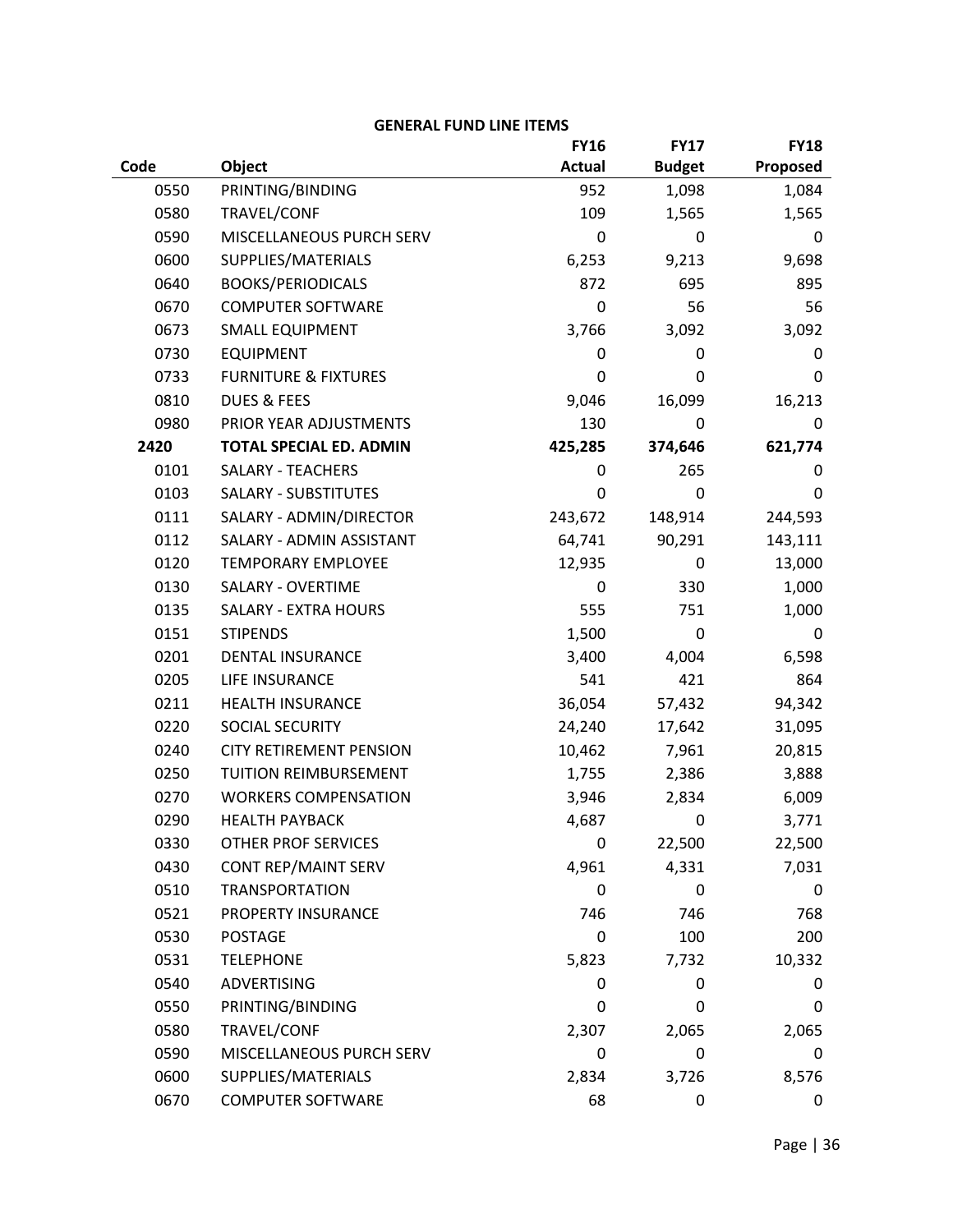| <b>GENERAL FUND LINE ITEMS</b> |  |  |
|--------------------------------|--|--|
|--------------------------------|--|--|

|      |                                      | <b>FY16</b>      | <b>FY17</b>   | <b>FY18</b> |
|------|--------------------------------------|------------------|---------------|-------------|
| Code | Object                               | <b>Actual</b>    | <b>Budget</b> | Proposed    |
| 0673 | <b>SMALL EQUIPMENT</b>               | $\mathbf 0$      | 0             | 0           |
| 0730 | <b>EQUIPMENT</b>                     | $\boldsymbol{0}$ | 0             | 0           |
| 0810 | <b>DUES &amp; FEES</b>               | 59               | 215           | 215         |
| 2490 | <b>TOTAL OTHER SUPPORTS SERVICES</b> | 8,187            | 6,948         | 6,948       |
| 0300 | PROFESSIONAL/TECH SERVICES           | 0                | 0             | 0           |
| 0440 | <b>RENTALS</b>                       | 1,981            | 2,699         | 2,699       |
| 0590 | MISCELLANEOUS PURCH SERV             | 1,250            | 1,218         | 1,218       |
| 0600 | SUPPLIES/MATERIALS                   | 4,956            | 3,031         | 3,031       |
| 2510 | <b>TOTAL FISCAL SERVICES</b>         | 670,307          | 777,875       | 812,522     |
| 0111 | SALARY - ADMIN/DIRECTOR              | 163,827          | 186,029       | 195,748     |
| 0112 | SALARY - ADMIN ASSISTANT             | 180,625          | 216,995       | 216,995     |
| 0120 | <b>TEMPORARY EMPLOYEE</b>            | 1,180            | 3,000         | 4,198       |
| 0130 | SALARY - OVERTIME                    | 1,925            | 5,000         | 5,000       |
| 0201 | <b>DENTAL INSURANCE</b>              | 4,771            | 6,371         | 6,633       |
| 0205 | LIFE INSURANCE                       | 783              | 894           | 882         |
| 0211 | <b>HEALTH INSURANCE</b>              | 79,952           | 109,829       | 113,285     |
| 0220 | <b>SOCIAL SECURITY</b>               | 25,265           | 30,670        | 32,279      |
| 0240 | <b>CITY RETIREMENT PENSION</b>       | 66,059           | 50,015        | 79,247      |
| 0250 | TUITION REIMBURSEMENT                | 1,305            | 3,888         | 3,888       |
| 0270 | <b>WORKERS COMPENSATION</b>          | 4,244            | 2,548         | 6,398       |
| 0300 | PROFESSIONAL/TECH SERVICES           | 263              | 8,257         | 29,970      |
| 0330 | <b>OTHER PROF SERVICES</b>           | 29,654           | 30,000        | 30,000      |
| 0430 | CONT REP/MAINT SERV                  | 77,830           | 64,087        | 30,000      |
| 0440 | <b>RENTALS</b>                       | 0                | 0             | 0           |
| 0530 | <b>POSTAGE</b>                       | 19               | 83            | 0           |
| 0531 | <b>TELEPHONE</b>                     | 611              | 700           | 700         |
| 0540 | ADVERTISING                          | 0                | 0             | 0           |
| 0580 | TRAVEL/CONF                          | 624              | 6,125         | 6,000       |
| 0600 | SUPPLIES/MATERIALS                   | 5,451            | 10,043        | 10,000      |
| 0670 | <b>COMPUTER SOFTWARE</b>             | 272              | 300           | 300         |
| 0673 | <b>SMALL EQUIPMENT</b>               | 2,309            | 3,991         | 4,000       |
| 0730 | <b>EQUIPMENT</b>                     | 0                | 0             | 0           |
| 0733 | <b>FURNITURE &amp; FIXTURES</b>      | 0                | 0             | 0           |
| 0810 | <b>DUES &amp; FEES</b>               | 23,289           | 24,050        | 25,000      |
| 0830 | <b>INTEREST</b>                      | 49               | 15,000        | 12,000      |
| 0890 | <b>MISCELLANEOUS</b>                 | $\mathbf{1}$     | 0             | 0           |
| 2570 | <b>TOTAL HUMAN RESOURCES</b>         | 609,657          | 696,132       | 748,473     |
| 0100 | SALARY - PERSONAL SVC                | 100,874          | 208,282       | 221,246     |
| 0111 | SALARY - ADMIN/DIRECTOR              | 225,121          | 189,148       | 189,148     |
| 0120 | <b>TEMPORARY EMPLOYEE</b>            | 15,495           | 9,974         | 7,885       |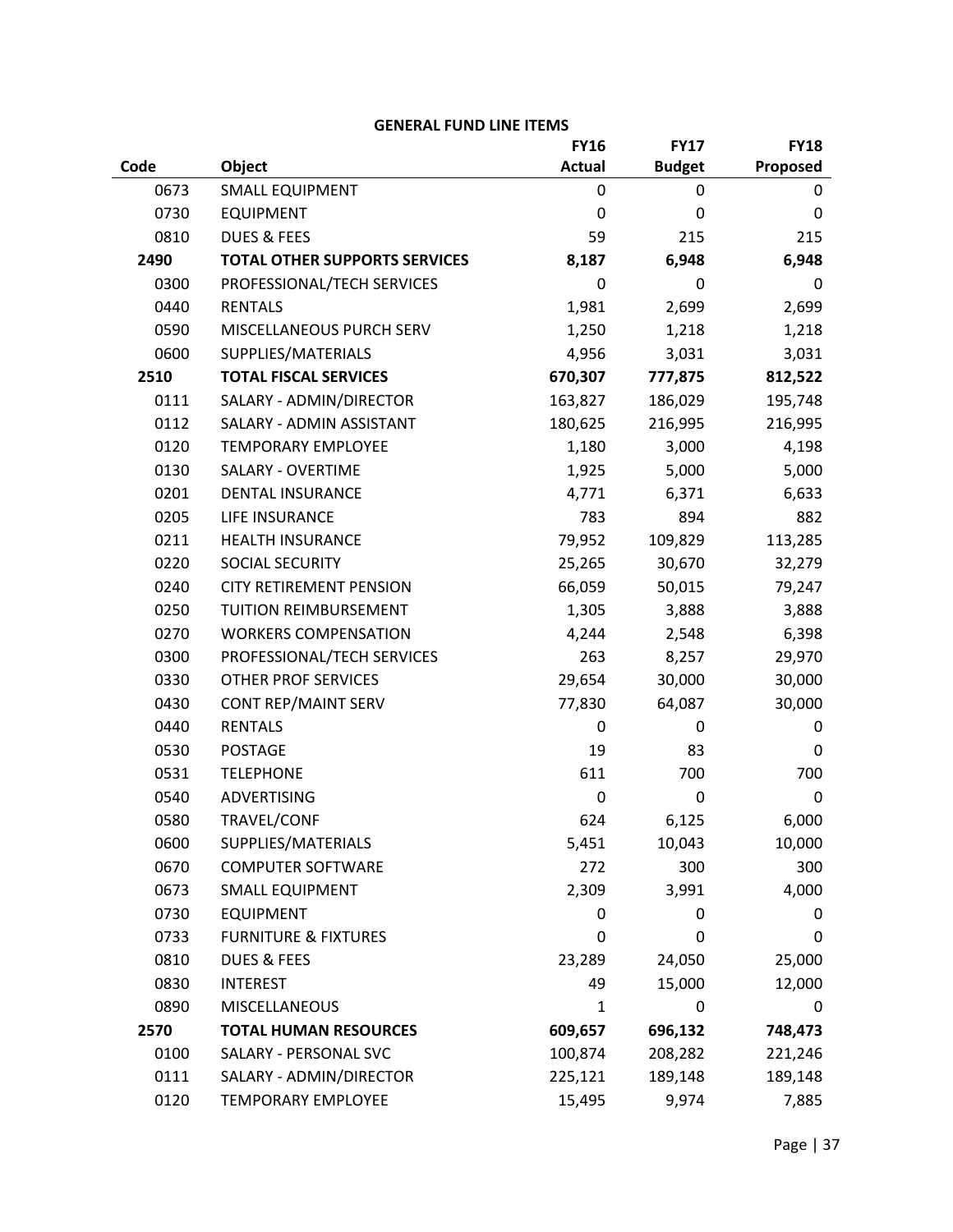|      |                                  | <b>FY16</b>   | <b>FY17</b>   | <b>FY18</b> |
|------|----------------------------------|---------------|---------------|-------------|
| Code | Object                           | <b>Actual</b> | <b>Budget</b> | Proposed    |
| 0130 | <b>SALARY - OVERTIME</b>         | 777           | 0             | 500         |
| 0151 | <b>STIPENDS</b>                  | 1,725         | 0             | 0           |
| 0201 | <b>DENTAL INSURANCE</b>          | 5,071         | 6,220         | 6,683       |
| 0205 | LIFE INSURANCE                   | 716           | 984           | 1,029       |
| 0211 | <b>HEALTH INSURANCE</b>          | 84,345        | 81,474        | 85,367      |
| 0220 | SOCIAL SECURITY                  | 24,907        | 30,762        | 32,325      |
| 0240 | <b>CITY RETIREMENT PENSION</b>   | 60,049        | 52,418        | 78,796      |
| 0250 | <b>TUITION REIMBURSEMENT</b>     | 50            | 2,744         | 1,591       |
| 0270 | <b>WORKERS COMPENSATION</b>      | 4,277         | 2,806         | 6,361       |
| 0290 | <b>HEALTH PAYBACK</b>            | 291           | 3,771         | 3,771       |
| 0300 | PROFESSIONAL/TECH SERVICES       | 6,871         | 26,141        | 29,363      |
| 0320 | PROFESSIONAL-EDUCATION           | 0             | 0             | 3,000       |
| 0321 | <b>KELLY SUB SERVICES</b>        | 0             | 0             | 0           |
| 0330 | <b>OTHER PROF SERVICES</b>       | 18,002        | 18,087        | 18,087      |
| 0430 | <b>CONT REP/MAINT SERV</b>       | 0             | 0             | 0           |
| 0531 | <b>TELEPHONE</b>                 | 0             | 0             | 0           |
| 0540 | <b>ADVERTISING</b>               | 14,107        | 12,851        | 12,851      |
| 0580 | TRAVEL/CONF                      | 1,426         | 10,896        | 10,896      |
| 0590 | MISCELLANEOUS PURCH SERV         | 0             | 55            | 55          |
| 0600 | SUPPLIES/MATERIALS               | 2,870         | 8,536         | 8,536       |
| 0670 | <b>COMPUTER SOFTWARE</b>         | 15,331        | 5,800         | 5,800       |
| 0673 | <b>SMALL EQUIPMENT</b>           | 8,802         | 4,113         | 4,113       |
| 0730 | <b>EQUIPMENT</b>                 | 0             | 0             | 0           |
| 0810 | <b>DUES &amp; FEES</b>           | 18,552        | 21,000        | 21,000      |
| 0890 | <b>MISCELLANEOUS</b>             | 0             | 70            | 70          |
| 2580 | <b>TOTAL TECHNOLOGY SERVICES</b> | 303,797       | 300,989       | 333,214     |
| 0100 | SALARY - PERSONAL SVC            | 119,119       | 121,228       | 121,228     |
| 0201 | <b>DENTAL INSURANCE</b>          | 2,660         | 2,660         | 2,352       |
| 0205 | LIFE INSURANCE                   | 300           | 300           | 294         |
| 0211 | <b>HEALTH INSURANCE</b>          | 32,733        | 35,309        | 36,015      |
| 0220 | SOCIAL SECURITY                  | 8,393         | 8,886         | 9,274       |
| 0240 | <b>CITY RETIREMENT PENSION</b>   | 22,793        | 19,123        | 23,276      |
| 0270 | <b>WORKERS COMPENSATION</b>      | 1,463         | 989           | 1,879       |
| 0300 | PROFESSIONAL/TECH SERVICES       | 0             | 0             | 0           |
| 0340 | TECH SERV/PROF TECH SERV         | 1,500         | 12,850        | 39,000      |
| 0430 | <b>CONT REP/MAINT SERV</b>       | 114,837       | 99,644        | 99,896      |
| 0600 | SUPPLIES/MATERIALS               | 0             | 0             | 0           |
| 0673 | <b>SMALL EQUIPMENT</b>           | 0             | 0             | 0           |
| 0730 | <b>EQUIPMENT</b>                 | $\Omega$      | $\Omega$      | 0           |
| 2590 | <b>TOTAL GRANTS DEPARTMENT</b>   | 157,682       | 152,004       | 165,865     |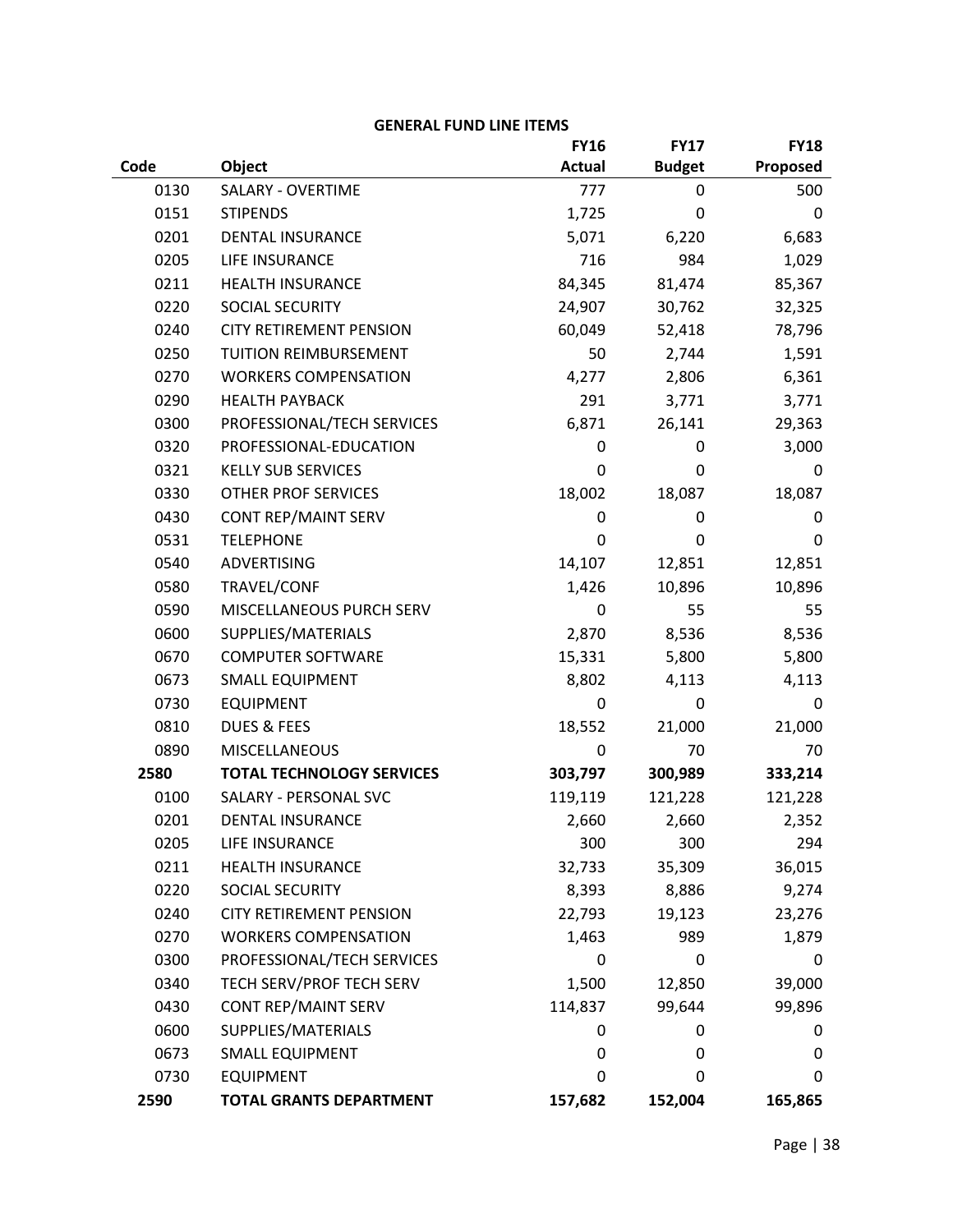|      |                                           | <b>FY16</b>   | <b>FY17</b>   | <b>FY18</b> |
|------|-------------------------------------------|---------------|---------------|-------------|
| Code | Object                                    | <b>Actual</b> | <b>Budget</b> | Proposed    |
| 0110 | <b>SALARY - REGULAR EMPLOYEES</b>         | $\mathbf 0$   | 0             | 0           |
| 0111 | SALARY - ADMIN/DIRECTOR                   | 76,875        | 78,413        | 78,413      |
| 0112 | SALARY - ADMIN ASSISTANT                  | 19,926        | 20,524        | 20,524      |
| 0201 | <b>DENTAL INSURANCE</b>                   | 1,103         | 1,220         | 1,136       |
| 0205 | LIFE INSURANCE                            | 222           | 222           | 221         |
| 0211 | <b>HEALTH INSURANCE</b>                   | 20,978        | 14,505        | 23,081      |
| 0220 | SOCIAL SECURITY                           | 6,953         | 7,336         | 7,569       |
| 0240 | <b>CITY RETIREMENT PENSION</b>            | 18,564        | 15,467        | 18,996      |
| 0250 | TUITION REIMBURSEMENT                     | 500           | 662           | 1,944       |
| 0270 | <b>WORKERS COMPENSATION</b>               | 1,189         | 1,206         | 1,534       |
| 0330 | <b>OTHER PROF SERVICES</b>                | 9,350         | 9,350         | 9,350       |
| 0530 | <b>POSTAGE</b>                            | 0             | 0             | 0           |
| 0531 | <b>TELEPHONE</b>                          | 825           | 900           | 900         |
| 0550 | PRINTING/BINDING                          | $\mathbf 0$   | 60            | 60          |
| 0580 | TRAVEL/CONF                               | 0             | 400           | 400         |
| 0600 | SUPPLIES/MATERIALS                        | 1,198         | 1,140         | 1,140       |
| 0670 | <b>COMPUTER SOFTWARE</b>                  | $\mathbf 0$   | 600           | 600         |
| 0810 | <b>DUES &amp; FEES</b>                    | 0             | 0             | 0           |
| 2600 | <b>TOTAL PLANT OPERATIONS &amp; MAINT</b> | 66,617        | 77,148        | 79,000      |
| 0330 | <b>OTHER PROF SERVICES</b>                | 66,617        | 77,148        | 79,000      |
| 2610 | <b>TOTAL BUILDING OPERATIONS</b>          | 452,379       | 510,071       | 595,131     |
| 0111 | SALARY - ADMIN/DIRECTOR                   | 203,098       | 207,635       | 207,635     |
| 0112 | SALARY - ADMIN ASSISTANT                  | 58,161        | 59,905        | 59,905      |
| 0120 | <b>TEMPORARY EMPLOYEE</b>                 | 0             | 9,618         | 0           |
| 0130 | <b>SALARY - OVERTIME</b>                  | $\mathbf 0$   | 9,011         | 0           |
| 0151 | <b>STIPENDS</b>                           | 0             | $\mathbf 0$   | 0           |
| 0201 | <b>DENTAL INSURANCE</b>                   | 2,283         | 2,283         | 2,352       |
| 0205 | <b>LIFE INSURANCE</b>                     | 591           | 591           | 588         |
| 0211 | <b>HEALTH INSURANCE</b>                   | 51,481        | 55,532        | 56,643      |
| 0220 | SOCIAL SECURITY                           | 19,605        | 21,848        | 20,876      |
| 0240 | <b>CITY RETIREMENT PENSION</b>            | 38,950        | 25,270        | 39,866      |
| 0270 | <b>WORKERS COMPENSATION</b>               | 3,208         | 12,435        | 4,147       |
| 0290 | <b>HEALTH PAYBACK</b>                     | 4,687         | 5,353         | 5,353       |
| 0320 | PROFESSIONAL-EDUCATION                    | 80            | 0             | 0           |
| 0330 | <b>OTHER PROF SERVICES</b>                | 24,703        | 40,000        | 30,000      |
| 0430 | <b>CONT REP/MAINT SERV</b>                | 13,225        | 15,450        | 15,000      |
| 0522 | <b>LIABILITY INSURANCE</b>                | $\mathbf 0$   | $\mathbf 0$   | 113,065     |
| 0531 | <b>TELEPHONE</b>                          | 20,313        | 25,000        | 23,000      |
| 0540 | <b>ADVERTISING</b>                        | 1,623         | 1,700         | 1,700       |
| 0550 | PRINTING/BINDING                          | 0             | 0             | 0           |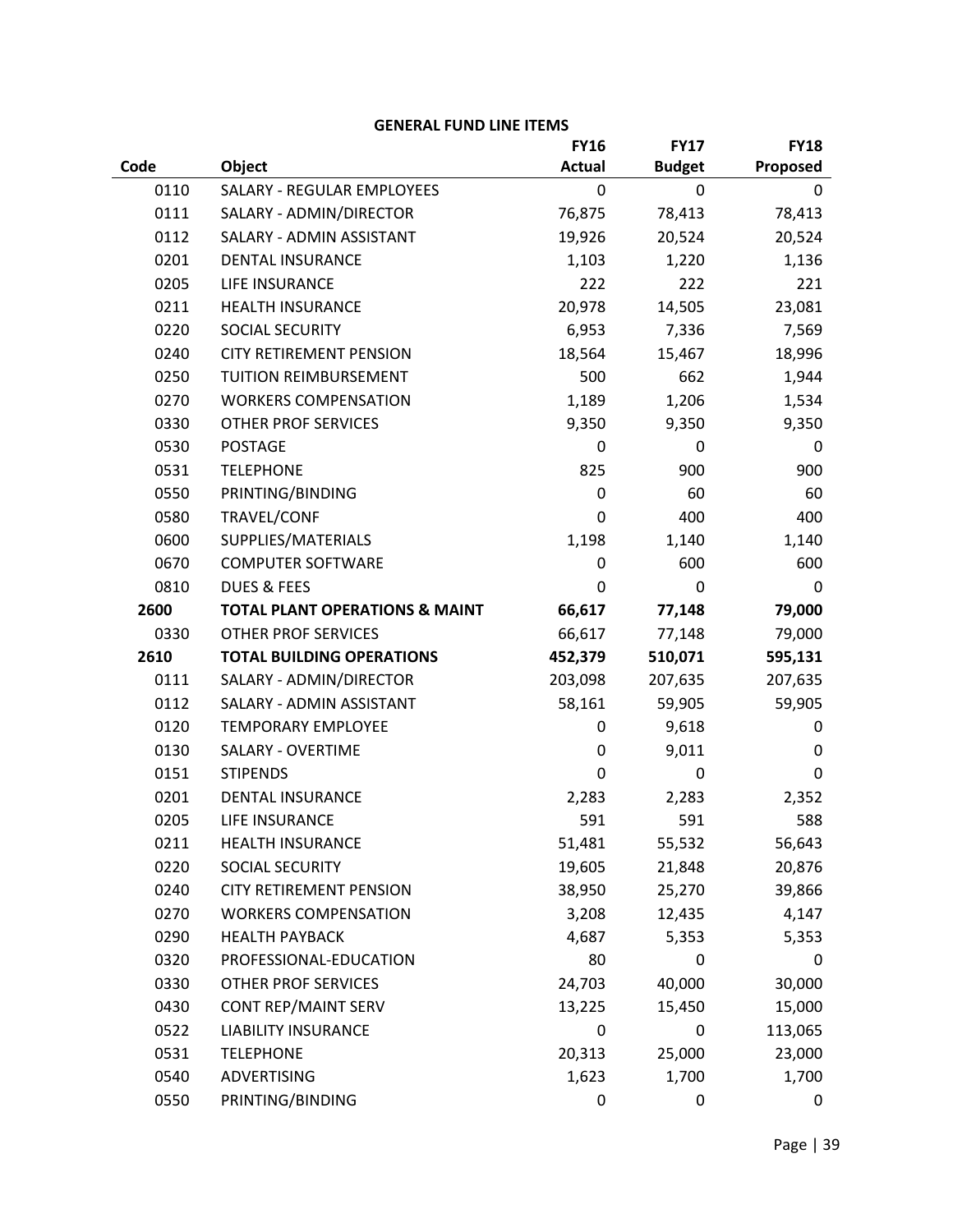|      |                                   | <b>FY16</b>   | <b>FY17</b>   | <b>FY18</b> |
|------|-----------------------------------|---------------|---------------|-------------|
| Code | Object                            | <b>Actual</b> | <b>Budget</b> | Proposed    |
| 0580 | TRAVEL/CONF                       | 728           | 1,000         | 1,000       |
| 0590 | MISCELLANEOUS PURCH SERV          | 0             | $\mathbf 0$   | 0           |
| 0600 | SUPPLIES/MATERIALS                | 8,844         | 8,318         | 9,000       |
| 0810 | <b>DUES &amp; FEES</b>            | 590           | 7,317         | 5,000       |
| 0980 | PRIOR YEAR ADJUSTMENTS            | 210           | 1,805         | 0           |
| 2620 | <b>TOTAL BUILDING CARE/UPKEEP</b> | 5,632,099     | 5,981,630     | 6,059,990   |
| 0114 | <b>SALARY - MAINTENANCE</b>       | 800,061       | 797,535       | 870,047     |
| 0115 | <b>SALARY - CUSTODIAN</b>         | 1,197,539     | 1,241,326     | 1,338,007   |
| 0120 | <b>TEMPORARY EMPLOYEE</b>         | 66,816        | 79,702        | 70,000      |
| 0130 | <b>SALARY - OVERTIME</b>          | 58,461        | 55,000        | 60,000      |
| 0131 | <b>SALARY - MAINT OT</b>          | 97,025        | 84,351        | 91,000      |
| 0132 | <b>SALARY - SECURITY OT</b>       | 1,096         | 8,785         | 9,000       |
| 0133 | SALARY - CUSTODIAN/RENTAL OT      | 0             | 6             | 0           |
| 0201 | <b>DENTAL INSURANCE</b>           | 44,016        | 43,472        | 43,541      |
| 0205 | LIFE INSURANCE                    | 7,027         | 7,075         | 12,017      |
| 0211 | <b>HEALTH INSURANCE</b>           | 701,098       | 726,775       | 709,536     |
| 0220 | SOCIAL SECURITY                   | 166,075       | 173,243       | 185,669     |
| 0240 | <b>CITY RETIREMENT PENSION</b>    | 332,055       | 286,293       | 379,235     |
| 0270 | <b>WORKERS COMPENSATION</b>       | 25,354        | 156,120       | 33,286      |
| 0290 | <b>HEALTH PAYBACK</b>             | 5,211         | 3,998         | 3,998       |
| 0330 | OTHER PROF SERVICES               | 6,749         | 20,000        | 20,000      |
| 0342 | ARCHITECTURE & ENGINEERING SVC    | 57,718        | 8,000         | 10,000      |
| 0411 | WATER/SEWAGE                      | 121,933       | 127,275       | 130,594     |
| 0415 | <b>OUTSIDE LIGHTING</b>           | 13,408        | 22,195        | 22,195      |
| 0421 | <b>DISPOSAL SERVICES</b>          | 86,876        | 82,400        | 86,000      |
| 0424 | <b>DUST MOP SERVICE</b>           | 17,296        | 20,000        | 20,000      |
| 0425 | <b>UNIFORMS</b>                   | 0             | 500           | 0           |
| 0430 | CONT REP/MAINT SERV               | 215,245       | 176,342       | 180,000     |
| 0433 | <b>FIRE ALARMS</b>                | 5,695         | 6,180         | 6,000       |
| 0435 | <b>GLASS REPLACEMENT</b>          | 8,917         | 10,000        | 10,000      |
| 0439 | FIRE EXTINQUISHER MAINT           | 4,600         | 10,000        | 7,000       |
| 0440 | <b>RENTALS</b>                    | 14,992        | 5,000         | 6,000       |
| 0442 | EQUIPMENT-LEASE/RENTAL            | 5,517         | 5,615         | 6,000       |
| 0521 | PROPERTY INSURANCE                | 136,872       | 139,885       | 144,082     |
| 0539 | <b>ENERGY MANAGEMENT</b>          | 7,440         | 8,000         | 0           |
| 0550 | PRINTING/BINDING                  | 0             | 0             | 0           |
| 0580 | TRAVEL/CONF                       | 0             | 0             | 0           |
| 0600 | SUPPLIES/MATERIALS                | $\mathbf 0$   | 3,000         | 0           |
| 0602 | <b>UNIFORMS</b>                   | 7,155         | 10,000        | 10,000      |
| 0611 | <b>CUSTODIAL SUPPLIES</b>         | 130,067       | 115,702       | 130,000     |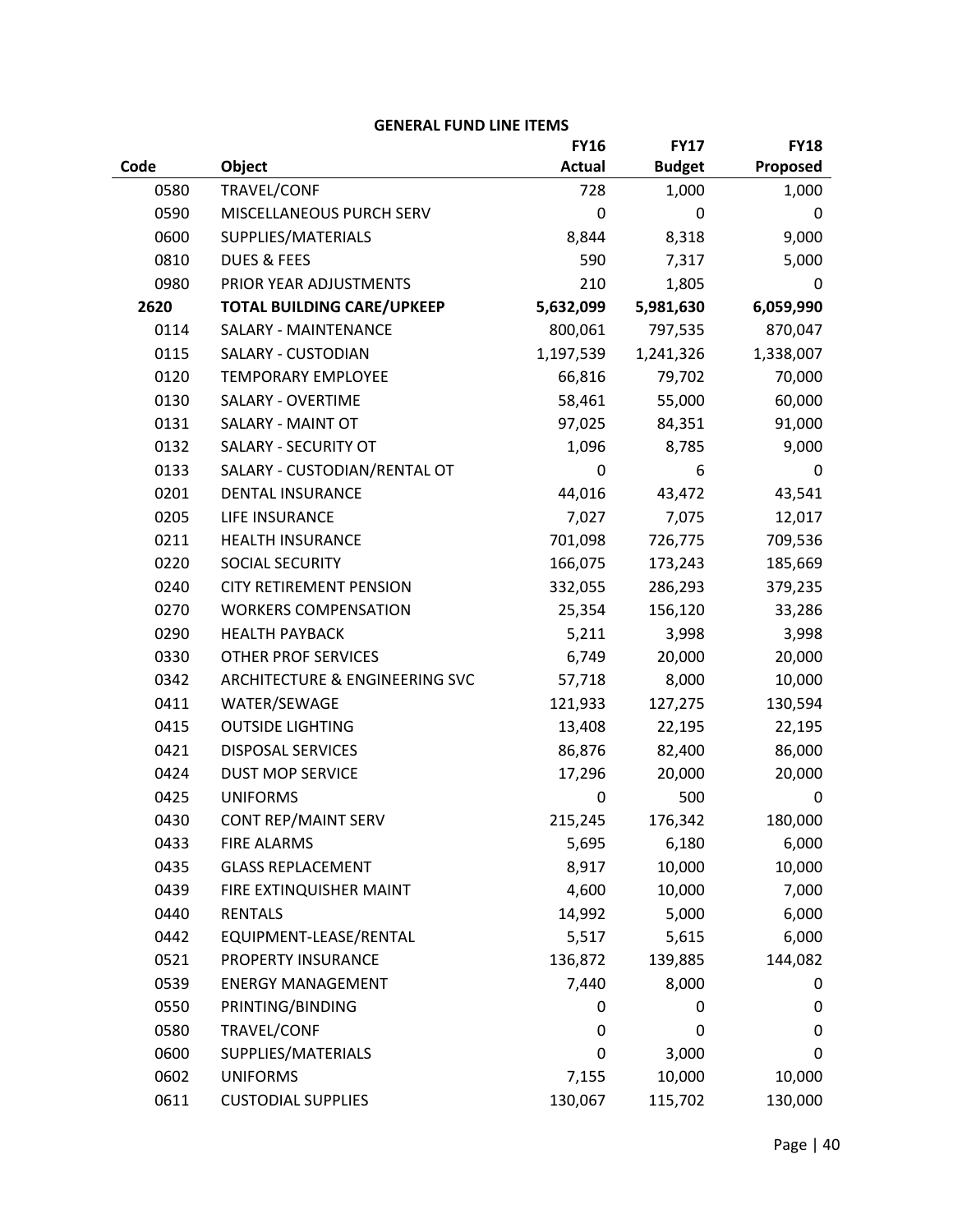|      |                                  | <b>FY16</b>   | <b>FY17</b>   | <b>FY18</b> |
|------|----------------------------------|---------------|---------------|-------------|
| Code | Object                           | <b>Actual</b> | <b>Budget</b> | Proposed    |
| 0612 | <b>BUILDING MATERIALS</b>        | 14,490        | 20,000        | 18,000      |
| 0613 | PLUMBING SUPPLIES                | 42,883        | 40,000        | 40,000      |
| 0614 | <b>ELECTRICAL MATERIALS</b>      | 39,247        | 39,490        | 40,000      |
| 0615 | HARDWARE MATERIALS               | 24,082        | 37,500        | 30,000      |
| 0616 | PAINT MATERIALS                  | 6,452         | 5,000         | 5,000       |
| 0617 | <b>HVAC MATERIALS</b>            | 45,052        | 44,500        | 45,000      |
| 0618 | <b>LAMPING LIGHT BULBS</b>       | 6,545         | 4,510         | 5,000       |
| 0622 | <b>ELECTRICITY</b>               | 669,525       | 812,651       | 748,154     |
| 0623 | NATURAL GAS CONCESSION           | 1,325         | 9,270         | 5,000       |
| 0625 | <b>BOILER TREATMENT</b>          | 5,800         | 7,210         | 7,000       |
| 0628 | <b>WOOD CHIPS</b>                | 55,620        | 94,522        | 86,400      |
| 0629 | NATURAL GAS HEAT                 | 261,908       | 342,353       | 354,227     |
| 0673 | <b>SMALL EQUIPMENT</b>           | 49,310        | 16,773        | 20,000      |
| 0679 | <b>FLOORING MATERIALS</b>        | 11,281        | 20,000        | 18,000      |
| 0690 | OTHER SUPPLIES MATERIALS         | 3,378         | 8,713         | 5,000       |
| 0730 | <b>EQUIPMENT</b>                 | 10,305        | 0             | 0           |
| 0731 | <b>MACHINERY</b>                 | 20,690        | 24,757        | 25,000      |
| 0733 | <b>FURNITURE &amp; FIXTURES</b>  | 21,895        | 20,603        | 15,000      |
| 2630 | <b>TOTAL GROUNDS CARE/UPKEEP</b> | 115,536       | 131,648       | 150,000     |
| 0422 | SNOW PLOWING SERVICE             | 0             | 0             | 0           |
| 0426 | <b>TREE REMOVAL</b>              | 0             | 0             | 5,000       |
| 0427 | PAVING SERVICE                   | $\mathbf 0$   | 8,450         | 5,000       |
| 0430 | CONT REP/MAINT SERV              | 22,431        | 23,360        | 25,000      |
| 0442 | EQUIPMENT-LEASE/RENTAL           | 23,316        | 25,750        | 25,000      |
| 0461 | <b>SALT &amp; SAND</b>           | $\pmb{0}$     | 0             | 20,000      |
| 0462 | <b>SEED</b>                      | 4,338         | 5,000         | 10,000      |
| 0464 | <b>FENCING MATERIALS</b>         | 3,153         | 6,000         | 5,000       |
| 0465 | LOAM                             | $\mathbf 0$   | 0             | 0           |
| 0466 | FILL/GRAVEL/STONE                | 643           | 9,000         | 5,000       |
| 0469 | <b>MISCELLANEOUS</b>             | $\mathbf 0$   | 0             | 0           |
| 0600 | SUPPLIES/MATERIALS               | 48,810        | 35,000        | 15,000      |
| 0619 | <b>REPAIR PARTS</b>              | 2,161         | 10,000        | 5,000       |
| 0673 | <b>SMALL EQUIPMENT</b>           | 10,684        | 8,788         | 10,000      |
| 0730 | <b>EQUIPMENT</b>                 | 0             | 0             | 20,000      |
| 0731 | <b>MACHINERY</b>                 | 0             | 300           | 0           |
| 2650 | <b>TOTAL VEHICLE MAINTENANCE</b> | 223,038       | 288,239       | 248,527     |
| 0114 | <b>SALARY - MAINTENANCE</b>      | 52,447        | 55,612        | 56,052      |
| 0201 | <b>DENTAL INSURANCE</b>          | 0             | 0             | 0           |
| 0205 | LIFE INSURANCE                   | 146           | 149           | 147         |
| 0211 | <b>HEALTH INSURANCE</b>          | 2,992         | 21,160        | 21,409      |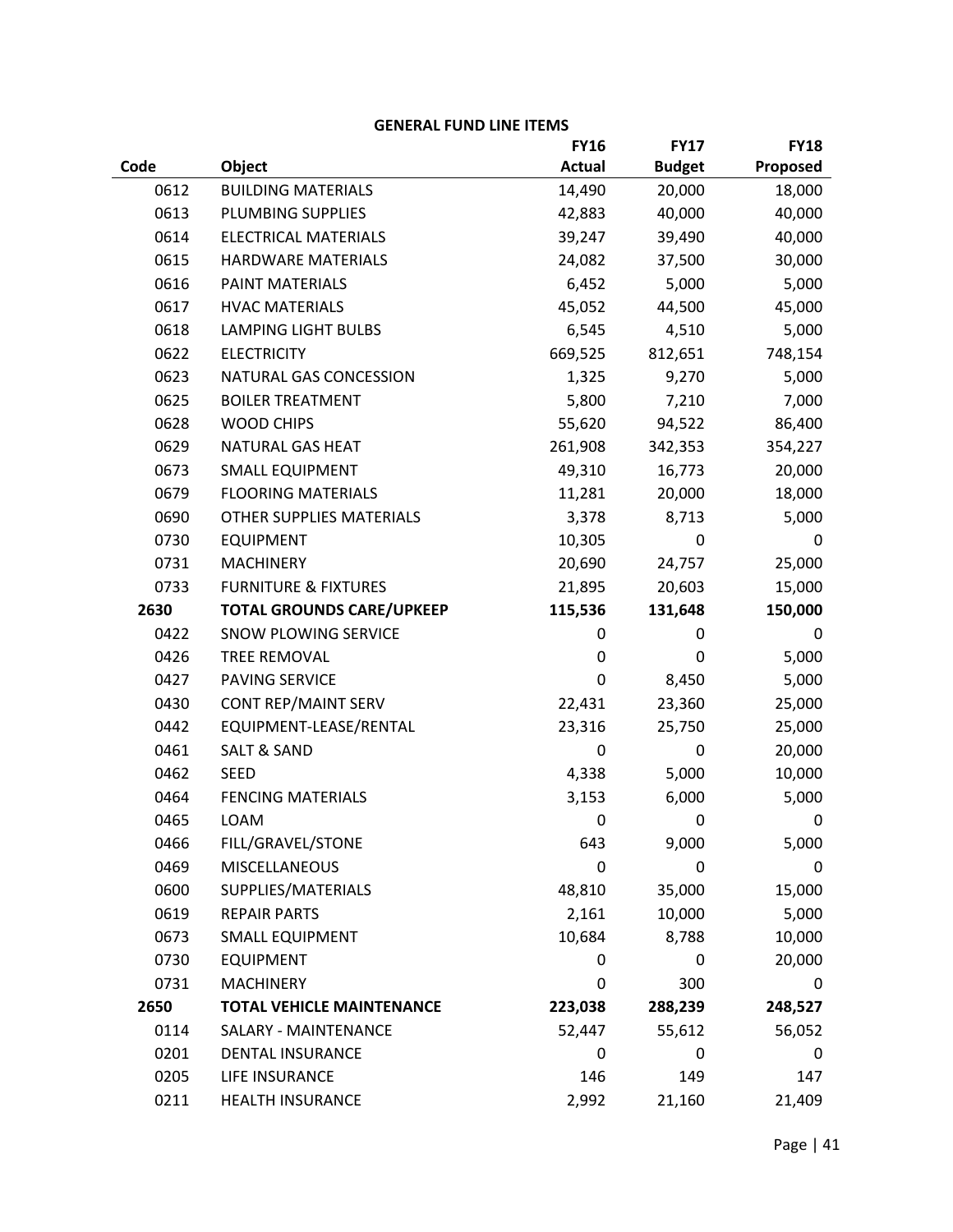|      |                                       | <b>FY16</b>   | <b>FY17</b>   | <b>FY18</b> |
|------|---------------------------------------|---------------|---------------|-------------|
| Code | Object                                | <b>Actual</b> | <b>Budget</b> | Proposed    |
| 0220 | <b>SOCIAL SECURITY</b>                | 3,936         | 4,233         | 4,288       |
| 0240 | <b>CITY RETIREMENT PENSION</b>        | 10,134        | 9,012         | 10,762      |
| 0270 | <b>WORKERS COMPENSATION</b>           | 644           | 3,619         | 869         |
| 0290 | <b>HEALTH PAYBACK</b>                 | 0             | 0             | 0           |
| 0430 | <b>CONT REP/MAINT SERV</b>            | 2,621         | 2,803         | 3,000       |
| 0442 | EQUIPMENT-LEASE/RENTAL                | 29,614        | 32,960        | 0           |
| 0521 | PROPERTY INSURANCE                    | 0             | 0             | 0           |
| 0590 | MISCELLANEOUS PURCH SERV              | 0             | 0             | 0           |
| 0619 | <b>REPAIR PARTS</b>                   | 23,018        | 29,279        | 30,000      |
| 0626 | <b>GASOLINE</b>                       | 16,783        | 39,900        | 35,000      |
| 0627 | <b>DIESEL FUEL</b>                    | 1,719         | 6,300         | 5,000       |
| 0673 | <b>SMALL EQUIPMENT</b>                | 0             | 0             | 0           |
| 0690 | <b>OTHER SUPPLIES MATERIALS</b>       | 1,619         | 6,000         | 5,000       |
| 0730 | <b>EQUIPMENT</b>                      | 77,366        | 77,212        | 77,000      |
| 2660 | <b>TOTAL SECURITY</b>                 | 11,230        | 22,391        | 25,407      |
| 0100 | SALARY - PERSONAL SVC                 | 9,403         | 18,287        | 17,970      |
| 0205 | LIFE INSURANCE                        | 0             | 0             | 147         |
| 0211 | <b>HEALTH INSURANCE</b>               | 0             | 0             | 0           |
| 0220 | SOCIAL SECURITY                       | 779           | 1,554         | 1,530       |
| 0240 | <b>CITY RETIREMENT PENSION</b>        | 0             | 0             | 3,450       |
| 0270 | <b>WORKERS COMPENSATION</b>           | 115           | 122           | 279         |
| 0290 | <b>HEALTH PAYBACK</b>                 | 785           | 2,032         | 2,032       |
| 0300 | PROFESSIONAL/TECH SERVICES            | $\mathbf 0$   | 0             | 0           |
| 0590 | MISCELLANEOUS PURCH SERV              | 148           | 396           | 0           |
| 0600 | SUPPLIES/MATERIALS                    | $\mathbf 0$   | 0             | 0           |
| 2690 | <b>TOTAL PREVENTATIVE MAINTENANCE</b> | 248,380       | 330,356       | 315,960     |
| 0114 | SALARY - MAINTENANCE                  | 0             | 0             | 0           |
| 0201 | <b>DENTAL INSURANCE</b>               | $\mathbf 0$   | 0             | 0           |
| 0205 | <b>LIFE INSURANCE</b>                 | 0             | 0             | 0           |
| 0211 | <b>HEALTH INSURANCE</b>               | $\mathbf 0$   | 0             | 0           |
| 0220 | SOCIAL SECURITY                       | $\mathbf 0$   | 0             | 0           |
| 0240 | <b>CITY RETIREMENT PENSION</b>        | 0             | 0             | 0           |
| 0270 | <b>WORKERS COMPENSATION</b>           | 0             | 0             | 0           |
| 0330 | <b>OTHER PROF SERVICES</b>            | 0             | 0             | 0           |
| 0342 | ARCHITECTURE & ENGINEERING SVC        | 39,939        | 40,000        | 40,000      |
| 0430 | <b>CONT REP/MAINT SERV</b>            | 133,065       | 168,005       | 170,000     |
| 0431 | <b>ELEVATOR MAINTENANCE</b>           | 28,403        | 35,000        | 35,000      |
| 0433 | <b>FIRE ALARMS</b>                    | 6,380         | 13,390        | 10,000      |
| 0434 | SPRINKLER MAINTENANCE                 | 3,973         | 4,000         | 4,000       |
| 0436 | <b>ROOF REPAIRS</b>                   | 7,239         | 10,000        | 10,000      |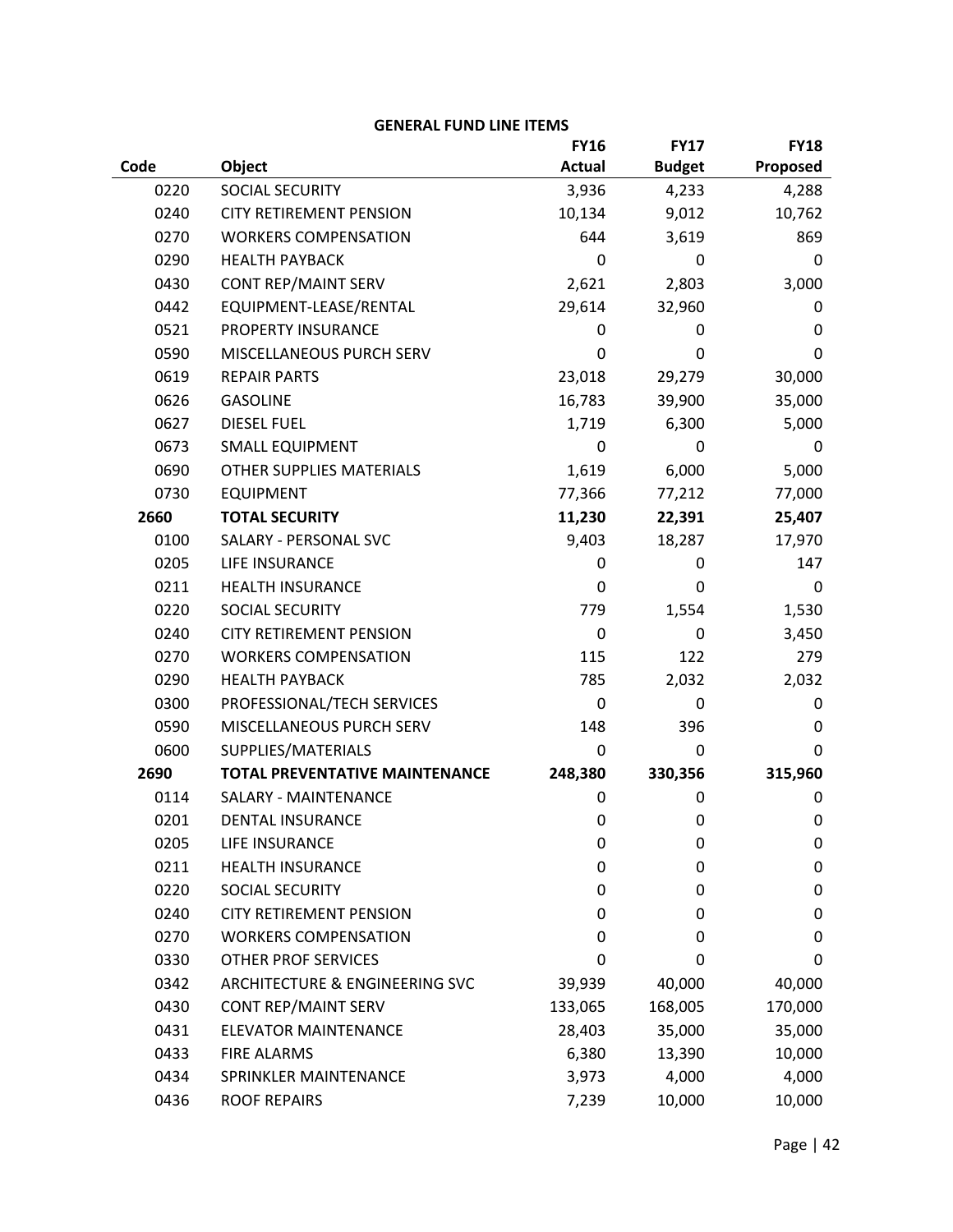|      |                                      | <b>FY16</b>   | <b>FY17</b>   | <b>FY18</b> |
|------|--------------------------------------|---------------|---------------|-------------|
| Code | Object                               | <b>Actual</b> | <b>Budget</b> | Proposed    |
| 0437 | HVAC EQUIPMENT MAINT                 | 1,735         | 25,000        | 17,000      |
| 0600 | SUPPLIES/MATERIALS                   | 4,960         | 4,960         | 4,960       |
| 0616 | PAINT MATERIALS                      | 633           | 7,000         | 5,000       |
| 0617 | <b>HVAC MATERIALS</b>                | 14,961        | 18,000        | 15,000      |
| 0670 | <b>COMPUTER SOFTWARE</b>             | 0             | 0             | 0           |
| 0690 | <b>OTHER SUPPLIES MATERIALS</b>      |               | 5,000         | 5,000       |
| 2710 | <b>TOTAL PUPIL TRANSPORTATION</b>    | 956,811       | 1,246,736     | 1,288,802   |
| 0116 | <b>SALARY - DRIVER</b>               | 371,408       | 410,923       | 506,704     |
| 0120 | <b>TEMPORARY EMPLOYEE</b>            | 24,520        | 65,074        | 40,000      |
| 0122 | <b>TEMP SALARY AIDES</b>             | 0             | 0             | 2,500       |
| 0130 | <b>SALARY - OVERTIME</b>             | 2,612         | 47,800        | 50,800      |
| 0201 | <b>DENTAL INSURANCE</b>              | 4,432         | 5,055         | 5,180       |
| 0205 | LIFE INSURANCE                       | 1,080         | 1,316         | 2,003       |
| 0211 | <b>HEALTH INSURANCE</b>              | 101,077       | 176,310       | 137,999     |
| 0220 | <b>SOCIAL SECURITY</b>               | 28,929        | 39,777        | 43,452      |
| 0240 | <b>CITY RETIREMENT PENSION</b>       | 55,309        | 24,797        | 77,479      |
| 0270 | <b>WORKERS COMPENSATION</b>          | 5,083         | 18,012        | 7,358       |
| 0300 | PROFESSIONAL/TECH SERVICES           | 0             | 2,555         | 0           |
| 0330 | <b>OTHER PROF SERVICES</b>           | 0             | 0             | 0           |
| 0430 | CONT REP/MAINT SERV                  | 4,424         | 200           | 0           |
| 0440 | <b>RENTALS</b>                       | $\mathbf 0$   | 0             | 0           |
| 0442 | EQUIPMENT-LEASE/RENTAL               | 40,081        | 54,494        | 54,494      |
| 0510 | <b>TRANSPORTATION</b>                | 29,515        | 132,173       | 89,734      |
| 0511 | TRANSPORTATION - PUBLIC VT LEA       | 103,454       | 117,557       | 120,000     |
| 0518 | <b>STUDENT BUS TICKETS</b>           | 131,616       | 150,000       | 150,000     |
| 0531 | <b>TELEPHONE</b>                     | 2,094         | 0             | 0           |
| 0580 | TRAVEL/CONF                          | 0             | 0             | 0           |
| 0600 | SUPPLIES/MATERIALS                   | $\mathbf 0$   | 0             | 0           |
| 0619 | <b>REPAIR PARTS</b>                  | 18,283        | 0             | 0           |
| 0626 | <b>GASOLINE</b>                      | 0             | 100           | 100         |
| 0627 | <b>DIESEL FUEL</b>                   | 15,024        | 0             | 0           |
| 0730 | <b>EQUIPMENT</b>                     | 16,864        | 0             | 0           |
| 0810 | <b>DUES &amp; FEES</b>               | 1,006         | 593           | 1,000       |
| 2720 | <b>TOTAL CO-CURRICULAR TRANSPORT</b> | 90,090        | 113,984       | 118,583     |
| 0442 | EQUIPMENT-LEASE/RENTAL               | 678           | 1,500         | 2,360       |
| 0510 | <b>TRANSPORTATION</b>                | 88,264        | 112,484       | 114,781     |
| 0511 | TRANSPORTATION - PUBLIC VT LEA       | 1,148         | 0             | 1,442       |
| 2740 | <b>TOTAL BUS MAINTENANCE</b>         | 7,882         | 102,760       | 165,183     |
| 0114 | <b>SALARY - MAINTENANCE</b>          | $\mathbf 0$   | 0             | 0           |
| 0201 | DENTAL INSURANCE                     | 0             | 0             | 0           |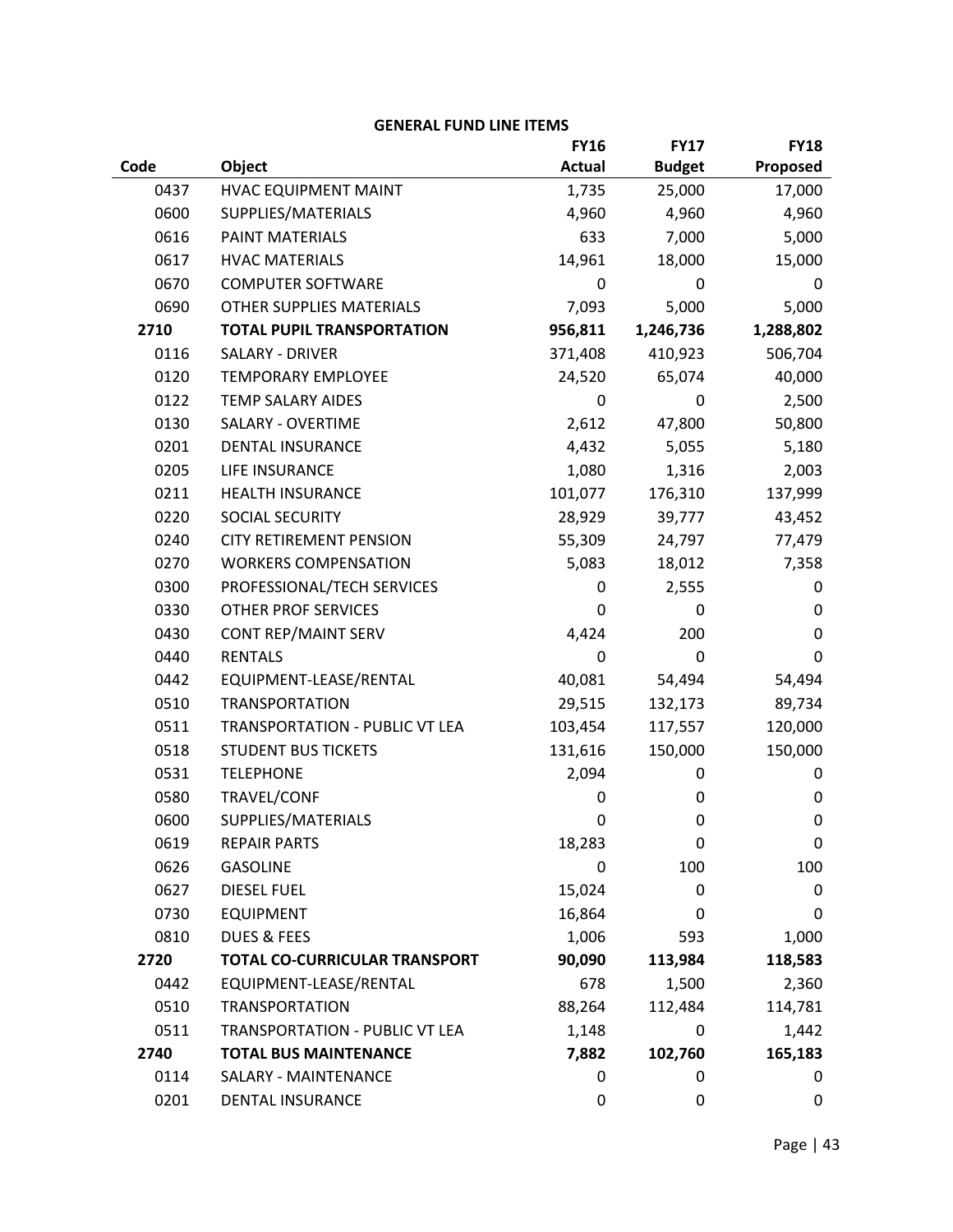|      |                                       | <b>FY16</b>      | <b>FY17</b>   | <b>FY18</b> |
|------|---------------------------------------|------------------|---------------|-------------|
| Code | Object                                | <b>Actual</b>    | <b>Budget</b> | Proposed    |
| 0205 | LIFE INSURANCE                        | 0                | 0             | 0           |
| 0211 | <b>HEALTH INSURANCE</b>               | $\mathbf 0$      | 0             | 0           |
| 0220 | <b>SOCIAL SECURITY</b>                | $\mathbf 0$      | 0             | 0           |
| 0240 | <b>CITY RETIREMENT PENSION</b>        | $\mathbf 0$      | 0             | 0           |
| 0270 | <b>WORKERS COMPENSATION</b>           | 0                | $\Omega$      | 0           |
| 0430 | <b>CONT REP/MAINT SERV</b>            | $\mathbf 0$      | 23,000        | 4,691       |
| 0442 | EQUIPMENT-LEASE/RENTAL                | 1,701            | 11,840        | 10,000      |
| 0521 | PROPERTY INSURANCE                    | $\mathbf 0$      | 0             | 0           |
| 0531 | <b>TELEPHONE</b>                      | 326              | 2,191         | 2,740       |
| 0619 | <b>REPAIR PARTS</b>                   | 185              | 11,094        | 20,000      |
| 0626 | <b>GASOLINE</b>                       | 5,670            | 12,369        | 6,000       |
| 0627 | <b>DIESEL FUEL</b>                    | 0                | 24,514        | 24,000      |
| 0690 | <b>OTHER SUPPLIES MATERIALS</b>       | 0                | 0             | 0           |
| 0730 | <b>EQUIPMENT</b>                      | $\boldsymbol{0}$ | 17,752        | 97,752      |
| 2760 | <b>TOTAL SAFETY</b>                   | $\pmb{0}$        | 39,386        | 44,265      |
| 0100 | SALARY - PERSONAL SVC                 | 0                | 35,000        | 35,000      |
| 0201 | <b>DENTAL INSURANCE</b>               | 0                | 611           | 898         |
| 0205 | LIFE INSURANCE                        | $\boldsymbol{0}$ | 103           | 147         |
| 0211 | <b>HEALTH INSURANCE</b>               | 0                | $\mathbf 0$   | 0           |
| 0220 | SOCIAL SECURITY                       | 0                | 2,672         | 2,678       |
| 0270 | <b>WORKERS COMPENSATION</b>           | 0                | 0             | 543         |
| 0550 | PRINTING/BINDING                      | $\mathbf 0$      | 0             | 0           |
| 0600 | SUPPLIES/MATERIALS                    | 0                | 1,000         | 5,000       |
| 0673 | <b>SMALL EQUIPMENT</b>                | $\mathbf 0$      | 0             | 0           |
| 2900 | <b>TOTAL OTHER EMPLOYEE BENEFITS</b>  | 478,868          | 513,366       | 523,210     |
| 0140 | 20-20 RETIRED TEACHERS                | 0                | 0             | 0           |
| 0160 | SALARY - GOLDEN HANDSHAKE             | 262,568          | 285,000       | 325,000     |
| 0201 | <b>DENTAL INSURANCE</b>               | $\mathbf 0$      | $\mathbf 0$   | 0           |
| 0205 | LIFE INSURANCE                        | $\mathbf 0$      | 0             | 0           |
| 0211 | <b>HEALTH INSURANCE</b>               | 28,308           | 32,400        | 0           |
| 0215 | HEALTH INS-EARLY RETIRE               | 21,921           | 25,000        | 25,000      |
| 0220 | SOCIAL SECURITY                       | 24,929           | 21,803        | 24,863      |
| 0240 | <b>CITY RETIREMENT PENSION</b>        | 0                | 0             | 0           |
| 0250 | TUITION REIMBURSEMENT                 | $\mathbf 0$      | 0             | 0           |
| 0260 | UNEMPLOYMENT COMPENSATION             | 48,272           | 90,196        | 75,000      |
| 0270 | <b>WORKERS COMPENSATION</b>           | $\mathbf 0$      | 22,935        | 0           |
| 0290 | <b>HEALTH PAYBACK</b>                 | 14,061           | 0             | 0           |
| 0291 | <b>GOLDEN HANDSHAKE</b>               | 49,236           | 0             | 0           |
| 0292 | <b>CATAMOUNT HEALTH FEES</b>          | 0                | 0             | 24,000      |
| 0310 | <b>ADMINISTRATIVE SERVICES - S125</b> | 0                | $\pmb{0}$     | 13,400      |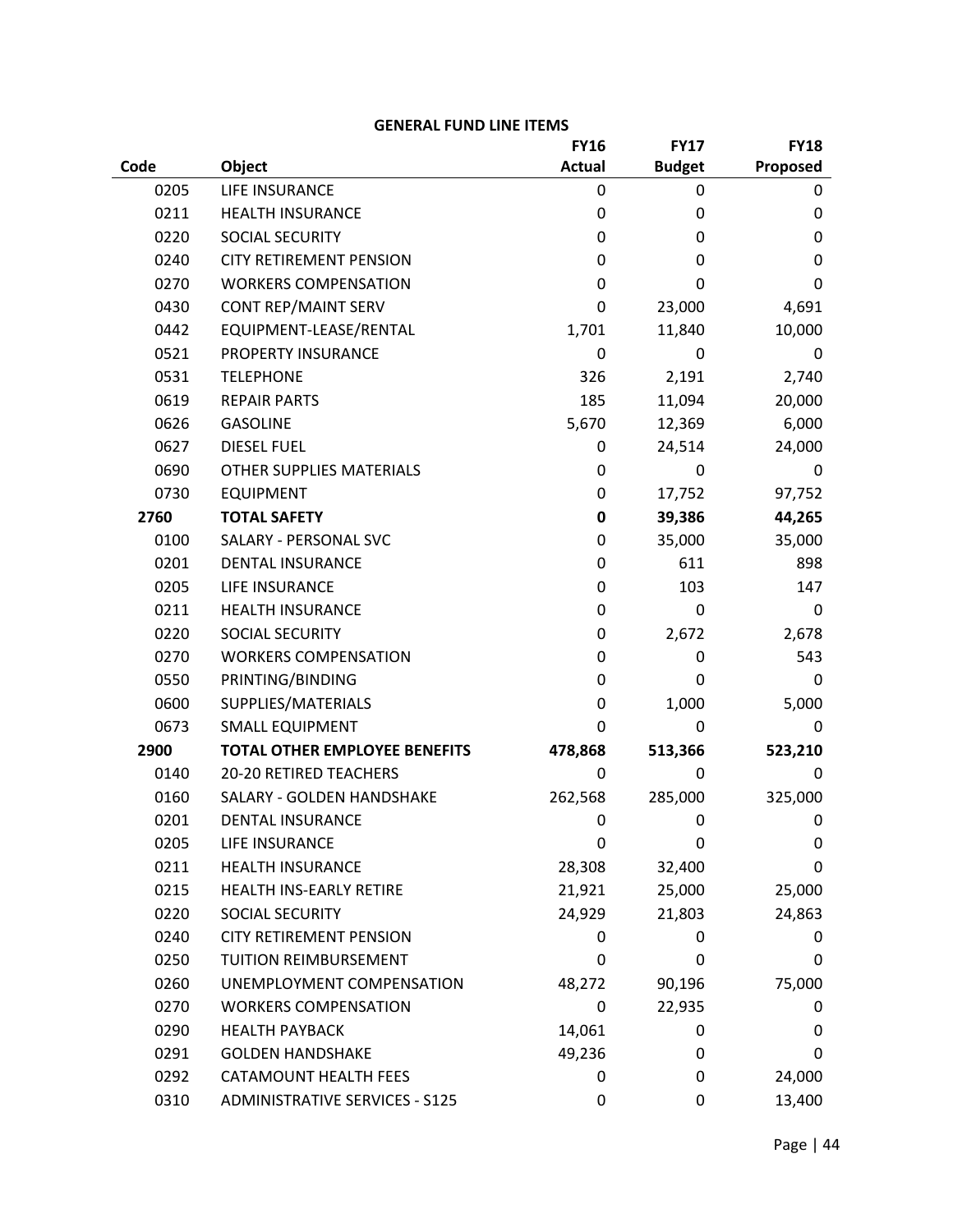|      |                                        | <b>FY16</b> | <b>FY17</b>   | <b>FY18</b>     |
|------|----------------------------------------|-------------|---------------|-----------------|
| Code | Object                                 | Actual      | <b>Budget</b> | <b>Proposed</b> |
| 0330 | <b>OTHER PROF SERVICES</b>             | $\Omega$    | $\Omega$      | $\Omega$        |
| 0530 | <b>POSTAGE</b>                         | 10,858      | 16,000        | 16,000          |
| 0531 | <b>TELEPHONE</b>                       | 18,716      | 19,947        | 19,947          |
| 0590 | MISCELLANEOUS PURCH SERV               | 0           | 86            | 0               |
| 4700 | <b>TOTAL BUILDING IMPROVEMENTS</b>     | 411,072     | 0             | 0               |
| 0343 | <b>CONSTRUCTION SVCS</b>               | 411,072     | $\Omega$      | $\Omega$        |
| 5100 | <b>TOTAL DEBT SERVICE</b>              | 3,234,888   | 3,376,600     | 3,371,078       |
| 0830 | <b>INTEREST</b>                        | 1,464,888   | 1,534,457     | 1,626,281       |
| 0833 | <b>BOND ISSUANCE COST</b>              | 3,714       | 20,000        | 20,000          |
| 0910 | <b>REDEMP OF PRINCIPAL</b>             | 1,766,286   | 1,822,143     | 1,724,796       |
| 5210 | <b>TOTAL PRIOR YEAR ADJUSTMENTS</b>    | 6,632       | 313           | 0               |
| 0980 | PRIOR YEAR ADJUSTMENTS                 | 6,632       | 313           | O               |
| 5310 | <b>TOTAL FUND TRANSFERS</b>            | 1,682,838   | 1,292,000     | 160,000         |
| 0900 | <b>TRANSFER TO FOOD SVC</b>            | 0           | 0             | $\Omega$        |
| 0920 | <b>FUND TRANSFERS</b>                  | 1,682,838   | 1,292,000     | 160,000         |
|      | <b>CONTINGENCY</b>                     |             |               | 335,000         |
|      | <b>CONTACT SETTLEMENTS</b>             |             |               | 750,000         |
|      | <b>TOTAL GENERAL FUND EXPENDITURES</b> | 67,617,390  | 69,869,865    | 73,755,000      |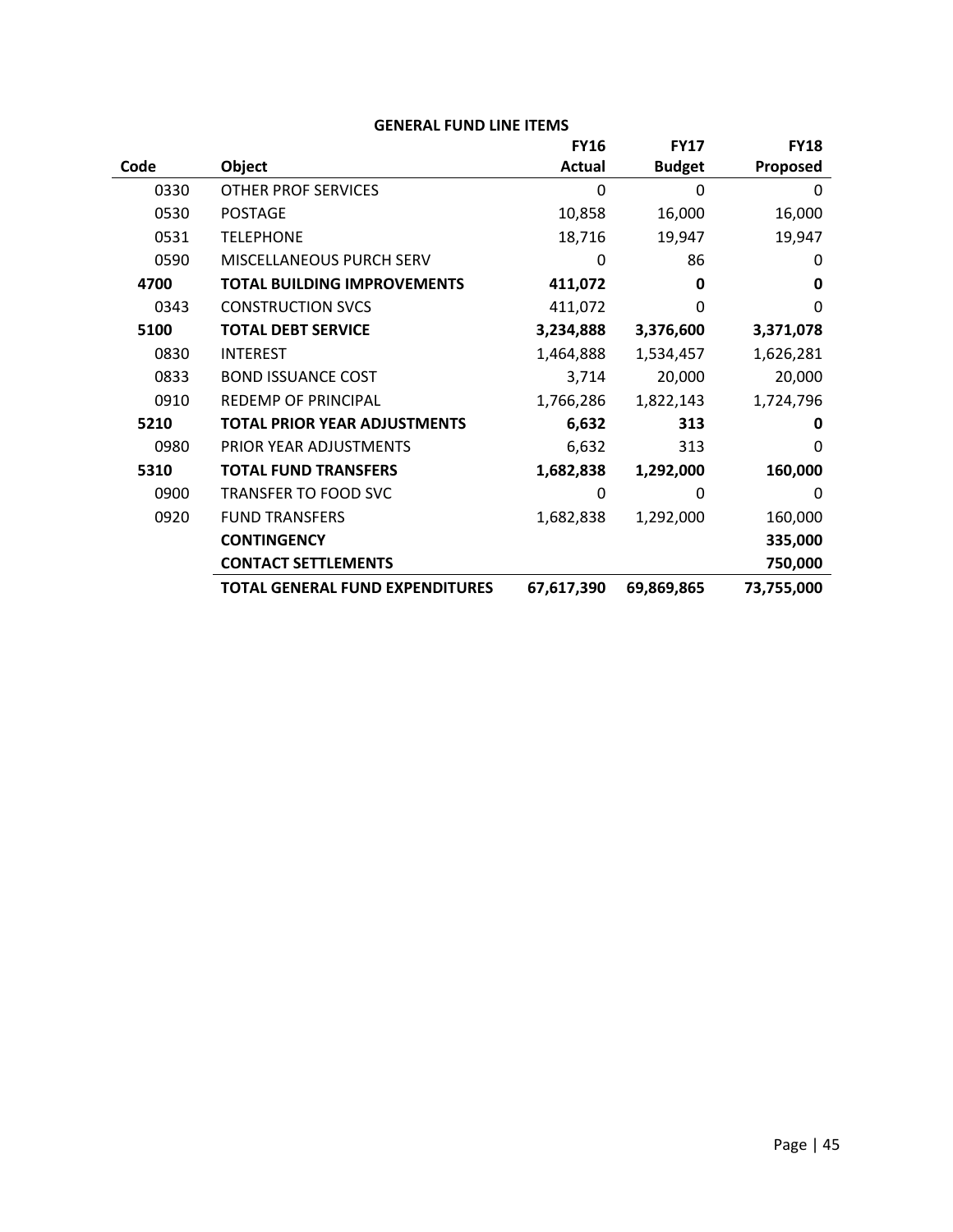|      |                                       | <b>FY16</b>   | <b>FY17</b>   | <b>FY18</b> |
|------|---------------------------------------|---------------|---------------|-------------|
|      | Object                                | <b>Actual</b> | <b>Budget</b> | Proposed    |
| 1100 | <b>TOTAL REGULAR INSTRUCTION</b>      | 1,380,343     | 1,324,352     | 769,817     |
| 0100 | SALARY - PERSONAL SVC                 | 65,600        | 45,644        | 21,538      |
| 0101 | <b>SALARY - TEACHERS</b>              | 361,450       | 336,821       | 37,672      |
| 0102 | <b>SALARY - AIDES</b>                 | 55,181        | 35,863        | 42,760      |
| 0103 | <b>SALARY - SUBSTITUTES</b>           | 206           | 1,250         | 0           |
| 0104 | <b>SALARY - TUTORS</b>                | 0             | 0             | 0           |
| 0108 | <b>SALARY - LIAISONS</b>              | 0             | 16,000        | 0           |
| 0111 | SALARY - ADMIN/DIRECTOR               | 89,739        | 91,582        | 39,414      |
| 0112 | SALARY - ADMIN ASSISTANT              | 7,908         | 0             | 0           |
| 0120 | <b>TEMPORARY EMPLOYEE</b>             | 221,271       | 132,726       | 91,676      |
| 0121 | TEMP SALARY TEACHERS                  | 0             | 0             | 0           |
| 0135 | <b>SALARY - EXTRA HOURS</b>           | 0             | 0             | 0           |
| 0151 | <b>STIPENDS</b>                       | 12,758        | 34,957        | 36,207      |
| 0201 | <b>DENTAL INSURANCE</b>               | 5,205         | 4,518         | 2,552       |
| 0205 | LIFE INSURANCE                        | 1,505         | 1,272         | 931         |
| 0211 | <b>HEALTH INSURANCE</b>               | 71,200        | 48,474        | 30,105      |
| 0212 | <b>HEALTH INS - AIDES</b>             | 0             | 0             | 0           |
| 0220 | <b>SOCIAL SECURITY</b>                | 61,989        | 50,256        | 37,218      |
| 0230 | RETIREMENT CONTRIBUTIONS              | 0             | 1,600         | 1,600       |
| 0231 | <b>VSTRS CONTRIBUTIONS</b>            | 4,083         | 4,000         | 4,000       |
| 0232 | OPEB ASSESSMENT                       | 0             | 0             | 1,967       |
| 0240 | <b>CITY RETIREMENT PENSION</b>        | 31,074        | 16,180        | 4,396       |
| 0250 | TUITION REIMBURSEMENT                 | 7,754         | 9,435         | 0           |
| 0260 | UNEMPLOYMENT COMPENSATION             | 0             | 225           | 0           |
| 0270 | <b>WORKERS COMPENSATION</b>           | 7,093         | 5,655         | 4,218       |
| 0290 | <b>HEALTH PAYBACK</b>                 | 17,960        | 18,726        | 3,771       |
| 0300 | PROFESSIONAL/TECH SERVICES            | 221,730       | 204,026       | 193,846     |
| 0310 | <b>ADMINISTRATIVE SERVICES - S125</b> | 0             | 0             | 0           |
| 0320 | PROFESSIONAL-EDUCATION                | 7,833         | 0             | 0           |
| 0321 | <b>KELLY SUB SERVICES</b>             | 5,975         | 3,525         | 3,025       |
| 0330 | <b>OTHER PROF SERVICES</b>            | 8,391         | 45,725        | 44,150      |
| 0430 | <b>CONT REP/MAINT SERV</b>            | 6,918         | 6,950         | 0           |
| 0440 | <b>RENTALS</b>                        | 7,620         | 10,225        | 2,225       |
| 0500 | OTHER PURCHASED SERVICE               | 0             | 0             | 0           |
| 0510 | <b>TRANSPORTATION</b>                 | 0             | 0             | 0           |
| 0518 | <b>STUDENT BUS TICKETS</b>            | 0             | 0             | 0           |
| 0530 | <b>POSTAGE</b>                        | 72            | 3,450         | 3,450       |
| 0531 | <b>TELEPHONE</b>                      | 5,090         | 4,296         | 3,496       |
| 0540 | <b>ADVERTISING</b>                    | 0             | 0             | 0           |
| 0550 | PRINTING/BINDING                      | 217           | 0             | 0           |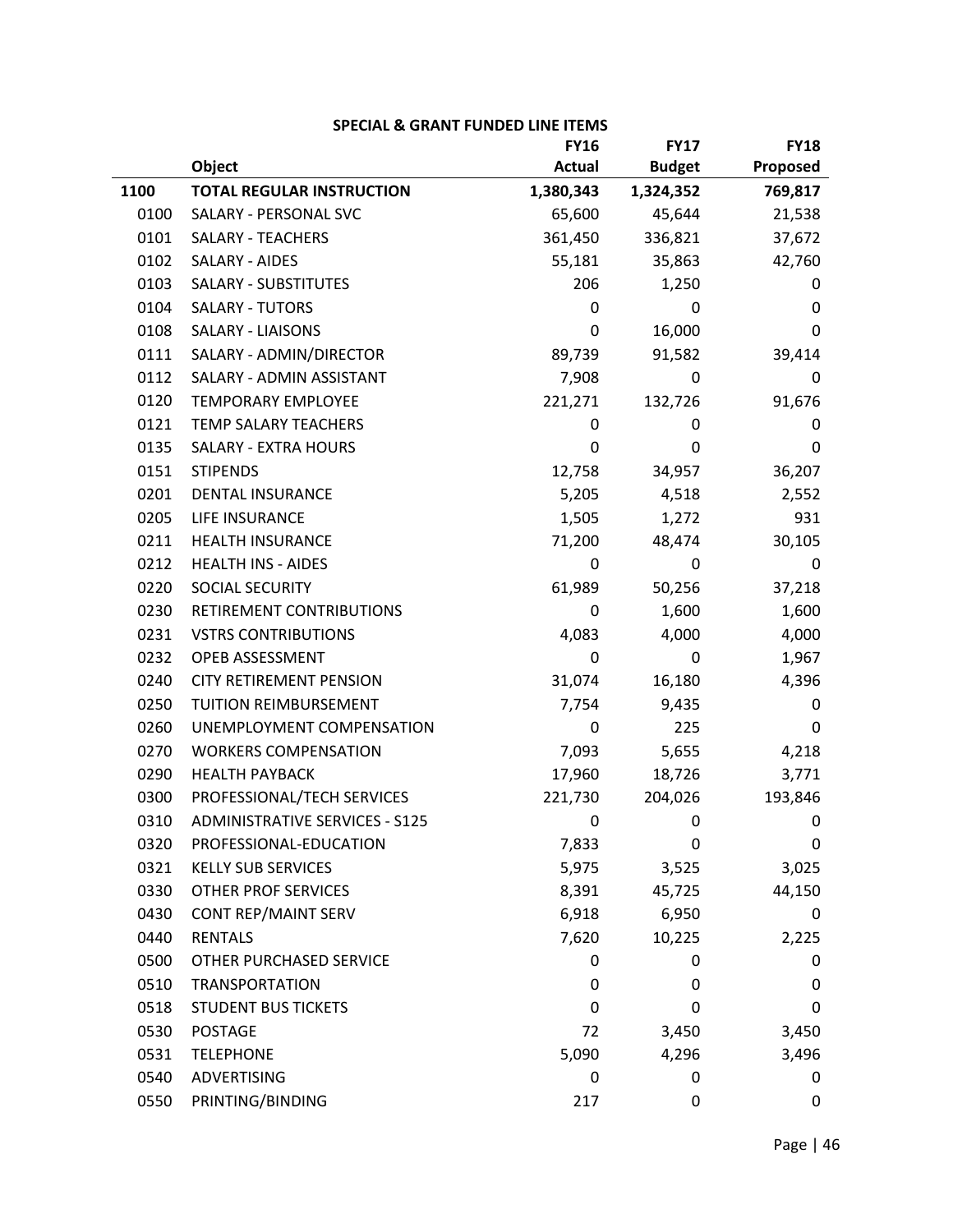|      | SPECIAL & ORANT FONDED EINE ITEMS    |               |               |             |
|------|--------------------------------------|---------------|---------------|-------------|
|      |                                      | <b>FY16</b>   | <b>FY17</b>   | <b>FY18</b> |
|      | Object                               | <b>Actual</b> | <b>Budget</b> | Proposed    |
| 0580 | TRAVEL/CONF                          | 27,655        | 83,329        | 79,379      |
| 0590 | MISCELLANEOUS PURCH SERV             | 0             | 0             | $\mathbf 0$ |
| 0600 | SUPPLIES/MATERIALS                   | 45,544        | 44,874        | 35,610      |
| 0610 | <b>MISC SUPPLIES</b>                 | 511           | 0             | 0           |
| 0626 | <b>GASOLINE</b>                      | 1,131         | 2,500         | 0           |
| 0630 | <b>FOOD</b>                          | 372           | 380           | 0           |
| 0640 | <b>BOOKS/PERIODICALS</b>             | 1,180         | 4,373         | 873         |
| 0660 | <b>MANIPULATIVE DEVICES</b>          | $\pmb{0}$     | 726           | 0           |
| 0670 | <b>COMPUTER SOFTWARE</b>             | 0             | 3,494         | 3,494       |
| 0673 | <b>SMALL EQUIPMENT</b>               | 8,523         | 41,009        | 37,741      |
| 0730 | <b>EQUIPMENT</b>                     | 0             | 0             | 0           |
| 0810 | DUES & FEES                          | 7,851         | 10,285        | 2,503       |
| 0890 | MISCELLANEOUS                        | 1,755         | 0             | 0           |
| 1200 | <b>TOTAL SPECIAL ED. INSTRUCTION</b> | 1,470,563     | 2,063,229     | 1,015,264   |
| 0100 | SALARY - PERSONAL SVC                | 180,339       | 118,502       | 107,604     |
| 0101 | <b>SALARY - TEACHERS</b>             | 471,600       | 482,757       | 44,752      |
| 0102 | SALARY - AIDES                       | 431,487       | 555,212       | 391,092     |
| 0103 | SALARY - SUBSTITUTES                 | 7,133         | 0             | 0           |
| 0104 | <b>SALARY - TUTORS</b>               | 165           | 0             | 0           |
| 0120 | <b>TEMPORARY EMPLOYEE</b>            | $\pmb{0}$     | 60,139        | 70,188      |
| 0151 | <b>STIPENDS</b>                      | 0             | 1,000         | 1,000       |
| 0201 | <b>DENTAL INSURANCE</b>              | 11,382        | 12,509        | 8,554       |
| 0205 | LIFE INSURANCE                       | 2,340         | 2,307         | 2,103       |
| 0211 | <b>HEALTH INSURANCE</b>              | 158,017       | 209,965       | 135,835     |
| 0212 | <b>HEALTH INS - AIDES</b>            | 0             | 0             | 0           |
| 0214 | HEALTH INS - OTHER EMPL              | 0             | 0             | 0           |
| 0220 | SOCIAL SECURITY                      | 82,769        | 92,963        | 43,815      |
| 0231 | <b>VSTRS CONTRIBUTIONS</b>           | 0             | 0             | 0           |
| 0240 | <b>CITY RETIREMENT PENSION</b>       | 10,603        | 68,252        | 66,914      |
| 0250 | TUITION REIMBURSEMENT                | 6,301         | 9,435         | 0           |
| 0270 | <b>WORKERS COMPENSATION</b>          | 6,555         | 8,710         | 8,701       |
| 0290 | <b>HEALTH PAYBACK</b>                | 12,283        | 7,587         | 10,406      |
| 0300 | PROFESSIONAL/TECH SERVICES           | 0             | 0             | 0           |
| 0321 | <b>KELLY SUB SERVICES</b>            | 2,529         | 2,600         | 0           |
| 0330 | <b>OTHER PROF SERVICES</b>           | 5,527         | 81,300        | 40,000      |
| 0510 | <b>TRANSPORTATION</b>                | 0             | 0             | 0           |
| 0530 | <b>POSTAGE</b>                       | 104           | 103           | 0           |
| 0566 | TUITION INDEPENDENT SCHOOLS          | 0             | 230,000       | 0           |
| 0580 | TRAVEL/CONF                          | 3,498         | 5,000         | 2,000       |
| 0590 | MISCELLANEOUS PURCH SERV             | 0             | 0             | 0           |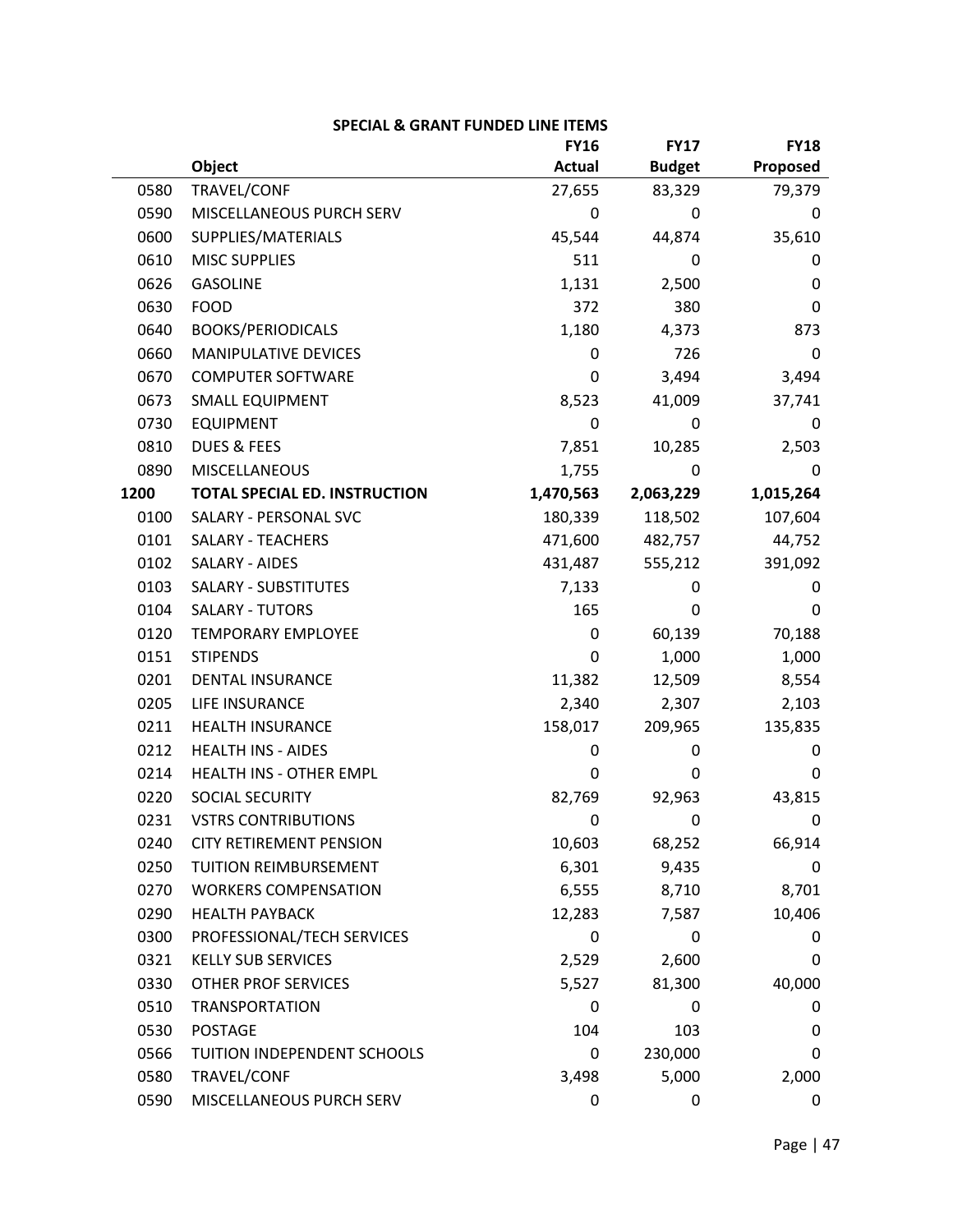|      |                                   | <b>FY16</b>      | <b>FY17</b>   | <b>FY18</b> |
|------|-----------------------------------|------------------|---------------|-------------|
|      | Object                            | <b>Actual</b>    | <b>Budget</b> | Proposed    |
| 0600 | SUPPLIES/MATERIALS                | 55,822           | 61,309        | 45,200      |
| 0630 | <b>FOOD</b>                       | 882              | 1,550         | 0           |
| 0640 | <b>BOOKS/PERIODICALS</b>          | 556              | 932           | 0           |
| 0650 | <b>AUDIOVISUAL MATERIALS</b>      | 0                | 169           | 0           |
| 0660 | MANIPULATIVE DEVICES              | 1,310            | 2,310         | 0           |
| 0670 | <b>COMPUTER SOFTWARE</b>          | 1,000            | 10,000        | 10,000      |
| 0673 | <b>SMALL EQUIPMENT</b>            | 14,898           | 32,168        | 27,100      |
| 0730 | <b>EQUIPMENT</b>                  | 0                | 4,000         | 0           |
| 0810 | <b>DUES &amp; FEES</b>            | 3,375            | 2,450         | 0           |
| 5220 | PAYMENTS BACK TO THE STATE        | 89               | 0             | 0           |
| 1250 | <b>TOTAL TITLE I INSTRUCTION</b>  | 1,511,231        | 1,442,397     | 1,374,047   |
| 0100 | SALARY - PERSONAL SVC             | 0                | 0             | 0           |
| 0101 | <b>SALARY - TEACHERS</b>          | 772,779          | 614,786       | 610,351     |
| 0102 | SALARY - AIDES                    | 0                | 0             | 0           |
| 0103 | <b>SALARY - SUBSTITUTES</b>       | 79               | 0             | 0           |
| 0104 | <b>SALARY - TUTORS</b>            | 15,694           | 22,100        | 15,750      |
| 0108 | <b>SALARY - LIAISONS</b>          | 156,943          | 148,511       | 138,527     |
| 0110 | <b>SALARY - REGULAR EMPLOYEES</b> | 0                | 0             | 0           |
| 0120 | <b>TEMPORARY EMPLOYEE</b>         | 0                | 0             | $\mathbf 0$ |
| 0130 | <b>SALARY - OVERTIME</b>          | 0                | 0             | $\mathbf 0$ |
| 0135 | <b>SALARY - EXTRA HOURS</b>       | 0                | 0             | $\mathbf 0$ |
| 0151 | <b>STIPENDS</b>                   | 0                | 0             | 0           |
| 0201 | <b>DENTAL INSURANCE</b>           | 11,205           | 9,656         | 7,268       |
| 0205 | LIFE INSURANCE                    | 2,227            | 2,163         | 2,487       |
| 0211 | <b>HEALTH INSURANCE</b>           | 156,672          | 140,019       | 105,897     |
| 0220 | SOCIAL SECURITY                   | 70,095           | 63,572        | 60,421      |
| 0231 | <b>VSTRS CONTRIBUTIONS</b>        | 98,304           | 86,477        | 86,477      |
| 0240 | CITY RETIREMENT PENSION           | 0                | 19,416        | 19,916      |
| 0250 | <b>TUITION REIMBURSEMENT</b>      | 6,106            | 17,643        | 0           |
| 0260 | UNEMPLOYMENT COMPENSATION         | 0                | 4,882         | 1,003       |
| 0270 | <b>WORKERS COMPENSATION</b>       | 0                | 5,940         | 11,852      |
| 0290 | <b>HEALTH PAYBACK</b>             | 4,687            | 8,593         | 15,460      |
| 0300 | PROFESSIONAL/TECH SERVICES        | 193,673          | 205,800       | 205,800     |
| 0320 | PROFESSIONAL-EDUCATION            | 0                | 0             | 0           |
| 0321 | <b>KELLY SUB SERVICES</b>         | 2,514            | 3,033         | 3,033       |
| 0330 | <b>OTHER PROF SERVICES</b>        | 0                | 0             | 0           |
| 0440 | <b>RENTALS</b>                    | 0                | 0             | 0           |
| 0510 | <b>TRANSPORTATION</b>             | 0                | 500           | 500         |
| 0530 | <b>POSTAGE</b>                    | 109              | 0             | 0           |
| 0531 | <b>TELEPHONE</b>                  | $\boldsymbol{0}$ | 0             | 0           |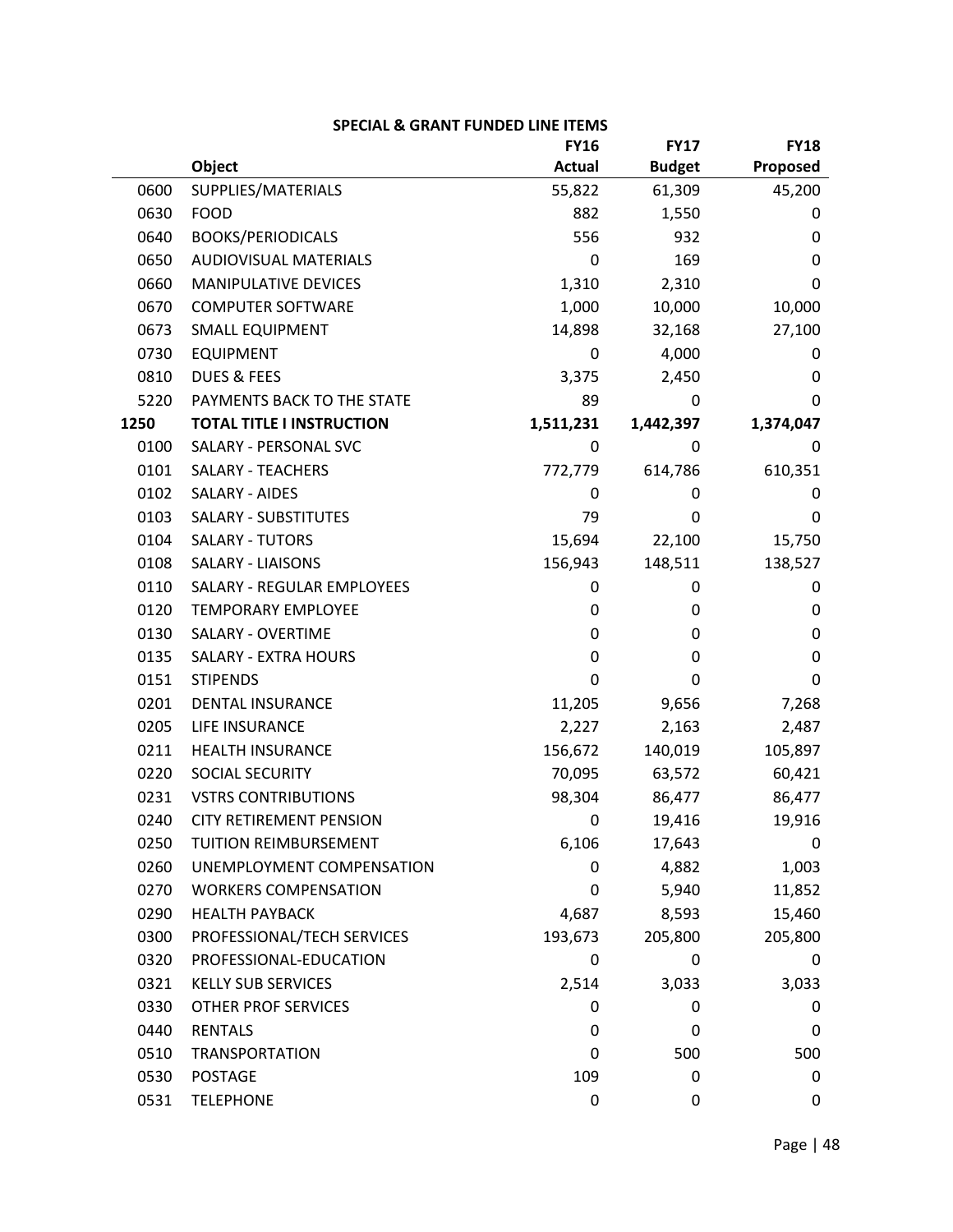|      |                                  | <b>FY16</b>   | <b>FY17</b>   | <b>FY18</b> |
|------|----------------------------------|---------------|---------------|-------------|
|      | Object                           | <b>Actual</b> | <b>Budget</b> | Proposed    |
| 0550 | PRINTING/BINDING                 | 0             | 0             | 0           |
| 0580 | TRAVEL/CONF                      | 3,603         | 7,300         | 7,300       |
| 0600 | SUPPLIES/MATERIALS               | 7,814         | 12,871        | 12,871      |
| 0640 | <b>BOOKS/PERIODICALS</b>         | 0             | 0             | 0           |
| 0670 | <b>COMPUTER SOFTWARE</b>         | 7,608         | 6,000         | 6,000       |
| 0673 | <b>SMALL EQUIPMENT</b>           | 0             | 0             | 0           |
| 0730 | <b>EQUIPMENT</b>                 | 0             | 0             | 0           |
| 0810 | DUES & FEES                      | 1,118         | 700           | 700         |
| 0990 | <b>ADMIN COST REIMB</b>          | 0             | 62,434        | 62,434      |
| 1300 | <b>TOTAL TECH ED INSTRUCTION</b> | 2,194,909     | 2,127,631     | 2,054,588   |
| 0100 | SALARY - PERSONAL SVC            | 141,961       | 54,186        | 188,641     |
| 0101 | <b>SALARY - TEACHERS</b>         | 1,112,847     | 1,202,651     | 1,055,082   |
| 0102 | SALARY - AIDES                   | 45,186        | 46,492        | 44,336      |
| 0103 | <b>SALARY - SUBSTITUTES</b>      | 88            | 0             | 200         |
| 0120 | <b>TEMPORARY EMPLOYEE</b>        | 390           | 0             | 0           |
| 0140 | <b>20-20 RETIRED TEACHERS</b>    | 0             | 0             | 0           |
| 0151 | <b>STIPENDS</b>                  | 28,748        | 19,500        | 20,000      |
| 0201 | <b>DENTAL INSURANCE</b>          | 15,100        | 45,963        | 17,317      |
| 0205 | LIFE INSURANCE                   | 2,582         | 2,845         | 2,823       |
| 0211 | <b>HEALTH INSURANCE</b>          | 208,672       | 211,735       | 271,878     |
| 0220 | SOCIAL SECURITY                  | 99,436        | 144,215       | 98,652      |
| 0232 | OPEB ASSESSMENT                  | 1,097         | 0             | 6,841       |
| 0240 | <b>CITY RETIREMENT PENSION</b>   | 15,391        | 0             | 18,987      |
| 0250 | TUITION REIMBURSEMENT            | 4,510         | 5,000         | 5,000       |
| 0260 | UNEMPLOYMENT COMPENSATION        | 0             | 2,586         | 2,000       |
| 0270 | <b>WORKERS COMPENSATION</b>      | 14,532        | 8,444         | 19,465      |
| 0290 | <b>HEALTH PAYBACK</b>            | 12,870        | 1,919         | 13,556      |
| 0300 | PROFESSIONAL/TECH SERVICES       | 3,600         | 15,184        | 15,184      |
| 0320 | PROFESSIONAL-EDUCATION           | 3,072         | 546           | 0           |
| 0321 | <b>KELLY SUB SERVICES</b>        | 56,622        | 5,000         | 8,000       |
| 0330 | <b>OTHER PROF SERVICES</b>       | 0             | 0             | 0           |
| 0430 | <b>CONT REP/MAINT SERV</b>       | 32,238        | 60,496        | 30,608      |
| 0433 | <b>FIRE ALARMS</b>               | 705           | 519           | 519         |
| 0439 | FIRE EXTINQUISHER MAINT          | 74            | 78            | 78          |
| 0440 | <b>RENTALS</b>                   | 3,701         | 4,206         | 4,206       |
| 0442 | EQUIPMENT-LEASE/RENTAL           | 0             | 0             | 0           |
| 0500 | OTHER PURCHASED SERVICE          | 11,397        | 400           | 400         |
| 0510 | <b>TRANSPORTATION</b>            | 17,904        | 12,500        | 500         |
| 0522 | <b>LIABILITY INSURANCE</b>       | 13,751        | 13,326        | 0           |
| 0530 | <b>POSTAGE</b>                   | 1,562         | 0             | 100         |

|  | <b>SPECIAL &amp; GRANT FUNDED LINE ITEMS</b> |
|--|----------------------------------------------|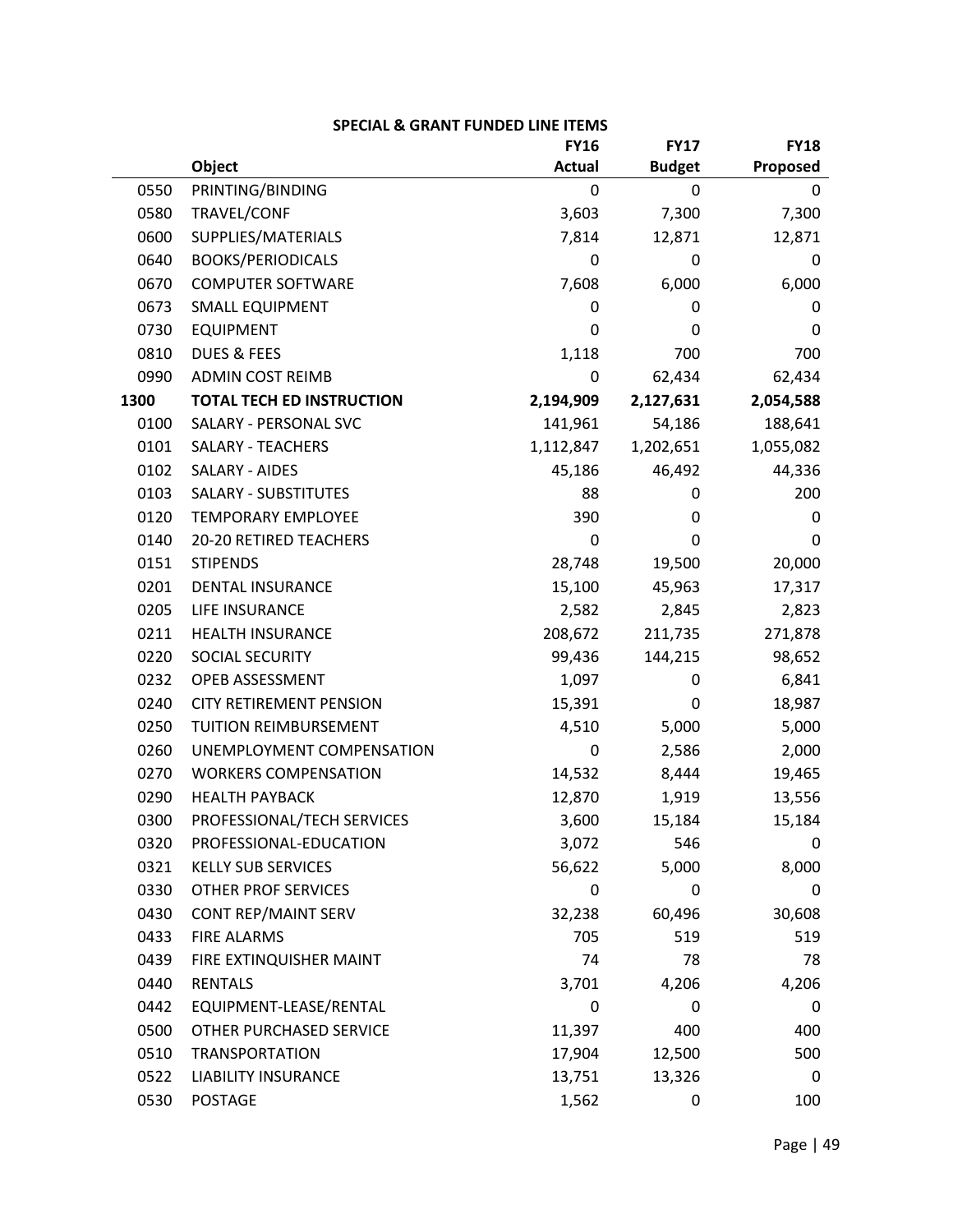| <b>SPECIAL &amp; GRANT FUNDED LINE ITEMS</b> |                                   |               |               |             |  |
|----------------------------------------------|-----------------------------------|---------------|---------------|-------------|--|
|                                              |                                   | <b>FY16</b>   | <b>FY17</b>   | <b>FY18</b> |  |
|                                              | Object                            | <b>Actual</b> | <b>Budget</b> | Proposed    |  |
| 0531                                         | <b>TELEPHONE</b>                  | 2,451         | 2,547         | 2,547       |  |
| 0540                                         | <b>ADVERTISING</b>                | 479           | 2,179         | 479         |  |
| 0550                                         | PRINTING/BINDING                  | 3,227         | 2,850         | 100         |  |
| 0561                                         | <b>TUITION IN STATE</b>           | 0             | 0             | 0           |  |
| 0580                                         | TRAVEL/CONF                       | 18,420        | 12,727        | 12,946      |  |
| 0590                                         | MISCELLANEOUS PURCH SERV          | 1,208         | 1,909         | 1,909       |  |
| 0600                                         | SUPPLIES/MATERIALS                | 70,955        | 120,150       | 116,773     |  |
| 0621                                         | <b>JET FUEL</b>                   | 0             | 500           | 500         |  |
| 0622                                         | <b>ELECTRICITY</b>                | 520           | 520           | 796         |  |
| 0626                                         | <b>GASOLINE</b>                   | 23            | 350           | 200         |  |
| 0627                                         | <b>DIESEL FUEL</b>                | 94            | 514           | 164         |  |
| 0629                                         | NATURAL GAS HEAT                  | 6,885         | 6,885         | 7,160       |  |
| 0630                                         | <b>FOOD</b>                       | 12,192        | 16,200        | 16,700      |  |
| 0640                                         | <b>BOOKS/PERIODICALS</b>          | 7,150         | 4,264         | 4,275       |  |
| 0650                                         | <b>AUDIOVISUAL MATERIALS</b>      | 3,341         | 0             | 0           |  |
| 0670                                         | <b>COMPUTER SOFTWARE</b>          | 6,907         | 5,600         | 5,000       |  |
| 0673                                         | <b>SMALL EQUIPMENT</b>            | 158,567       | 54,659        | 49,603      |  |
| 0674                                         | <b>EQUIPMENT REPAIR</b>           | 0             | 1,200         | 0           |  |
| 0730                                         | <b>EQUIPMENT</b>                  | 27,421        | 22,703        | 0           |  |
| 0733                                         | <b>FURNITURE &amp; FIXTURES</b>   | 0             | 1,750         | 0           |  |
| 0810                                         | <b>DUES &amp; FEES</b>            | 26,921        | 12,220        | 10,949      |  |
| 0980                                         | PRIOR YEAR ADJUSTMENTS            | 115           | 115           | 115         |  |
| 0990                                         | <b>ADMIN COST REIMB</b>           | 0             | 0             | 0           |  |
| 1450                                         | <b>TOTAL AFTERSCHOOL PROGRAMS</b> | 1,377,152     | 1,532,904     | 1,672,361   |  |
| 0100                                         | SALARY - PERSONAL SVC             | 433,746       | 519,497       | 486,669     |  |
| 0108                                         | <b>SALARY - LIAISONS</b>          | 0             | 0             | 0           |  |
| 0111                                         | SALARY - ADMIN/DIRECTOR           | 48,750        | 0             | 70,000      |  |
| 0112                                         | SALARY - ADMIN ASSISTANT          | 9,963         | 24,500        | 45,415      |  |
| 0120                                         | <b>TEMPORARY EMPLOYEE</b>         | 426,287       | 559,368       | 560,993     |  |
| 0151                                         | <b>STIPENDS</b>                   | 1,230         | 290           | 0           |  |
| 0201                                         | <b>DENTAL INSURANCE</b>           | 6,625         | 0             | 6,674       |  |
| 0205                                         | LIFE INSURANCE                    | 1,497         | 0             | 2,352       |  |
| 0211                                         | <b>HEALTH INSURANCE</b>           | 101,799       | 28,200        | 124,192     |  |
| 0220                                         | SOCIAL SECURITY                   | 69,548        | 427           | 88,759      |  |
| 0240                                         | <b>CITY RETIREMENT PENSION</b>    | 0             | 60,000        | 31,600      |  |
| 0250                                         | <b>TUITION REIMBURSEMENT</b>      | 375           | 250           | 0           |  |
| 0260                                         | UNEMPLOYMENT COMPENSATION         | 0             | 0             | 0           |  |
| 0270                                         | <b>WORKERS COMPENSATION</b>       | 0             | 88,184        | 9,332       |  |
| 0290                                         | <b>HEALTH PAYBACK</b>             | 6,886         | 0             | 1,886       |  |
| 0300                                         | PROFESSIONAL/TECH SERVICES        | 102,078       | 54,673        | 50,135      |  |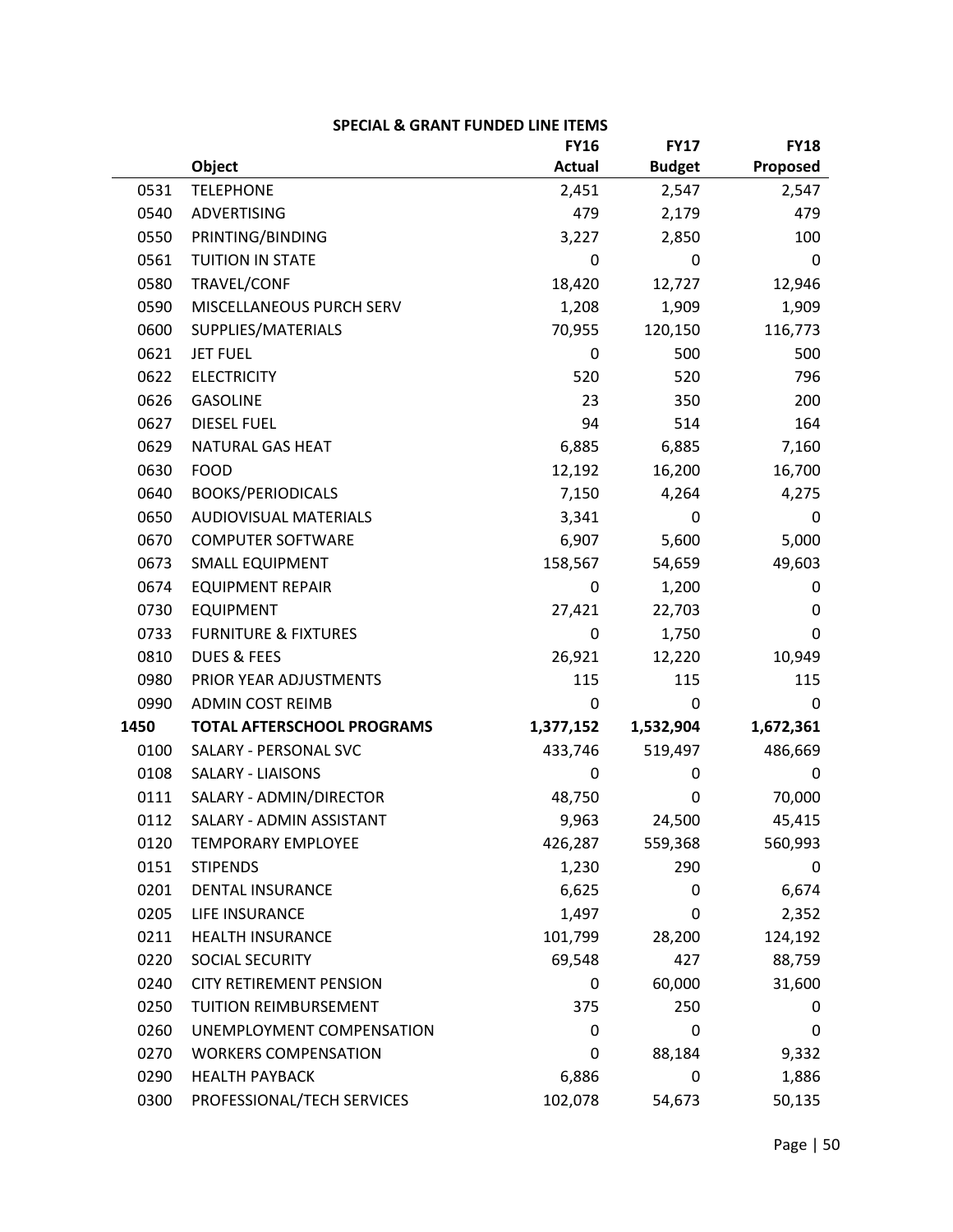|      |                                       | <b>FY16</b>   | <b>FY17</b>   | <b>FY18</b> |
|------|---------------------------------------|---------------|---------------|-------------|
|      | Object                                | <b>Actual</b> | <b>Budget</b> | Proposed    |
| 0310 | <b>ADMINISTRATIVE SERVICES - S125</b> | 0             | 0             | 0           |
| 0330 | <b>OTHER PROF SERVICES</b>            | 112,666       | 131,457       | 131,737     |
| 0440 | <b>RENTALS</b>                        | 80            | 1,780         | $\Omega$    |
| 0510 | <b>TRANSPORTATION</b>                 | 5,180         | 1,436         | 1,436       |
| 0530 | <b>POSTAGE</b>                        | 548           | 2,500         | 2,500       |
| 0531 | <b>TELEPHONE</b>                      | 4,638         | 4,000         | 4,000       |
| 0540 | <b>ADVERTISING</b>                    | 1,053         | 0             | 0           |
| 0550 | PRINTING/BINDING                      | 5,429         | 7,563         | 7,563       |
| 0580 | TRAVEL/CONF                           | 4,905         | 8,764         | 8,554       |
| 0600 | SUPPLIES/MATERIALS                    | 28,774        | 31,456        | 31,053      |
| 0610 | <b>MISC SUPPLIES</b>                  | 0             | 0             | 0           |
| 0611 | <b>CUSTODIAL SUPPLIES</b>             | 0             | 0             | 0           |
| 0614 | <b>ELECTRICAL MATERIALS</b>           | 0             | 0             | 0           |
| 0615 | <b>HARDWARE MATERIALS</b>             | 0             | 0             | 0           |
| 0616 | <b>PAINT MATERIALS</b>                | 0             | 0             | 0           |
| 0618 | <b>LAMPING LIGHT BULBS</b>            | 0             | 0             | 0           |
| 0619 | <b>REPAIR PARTS</b>                   | 0             | 0             | 0           |
| 0630 | <b>FOOD</b>                           | 0             | 0             | 0           |
| 0640 | <b>BOOKS/PERIODICALS</b>              | 0             | 0             | 0           |
| 0670 | <b>COMPUTER SOFTWARE</b>              | 0             | 1,393         | 70          |
| 0673 | <b>SMALL EQUIPMENT</b>                | 2,748         | 0             | 3,250       |
| 0730 | <b>EQUIPMENT</b>                      | 0             | 2,000         | 0           |
| 0733 | <b>FURNITURE &amp; FIXTURES</b>       | 0             | 0             | 0           |
| 0810 | <b>DUES &amp; FEES</b>                | 2,031         | 5,166         | 4,191       |
| 0900 | TRANSFER TO FOOD SVC                  | 0             | 0             | 0           |
| 0980 | PRIOR YEAR ADJUSTMENTS                | 320           | 0             | 0           |
| 1600 | <b>TOTAL CONTINUING EDUCATION</b>     | 45,843        | 18,550        | 18,550      |
| 0120 | <b>TEMPORARY EMPLOYEE</b>             | 24,714        | 0             | 0           |
| 0151 | <b>STIPENDS</b>                       | 0             | 0             | 0           |
| 0220 | SOCIAL SECURITY                       | 1,891         | 0             | $\mathbf 0$ |
| 0270 | <b>WORKERS COMPENSATION</b>           | 276           | 0             | 0           |
| 0440 | <b>RENTALS</b>                        | 0             | 0             | 0           |
| 0530 | <b>POSTAGE</b>                        | 5,538         | 500           | 500         |
| 0531 | <b>TELEPHONE</b>                      | 320           | 300           | 300         |
| 0540 | <b>ADVERTISING</b>                    | 1,000         | 13,006        | 13,006      |
| 0550 | PRINTING/BINDING                      | 2,636         | 2,500         | 2,500       |
| 0580 | TRAVEL/CONF                           | 0             | 70            | 70          |
| 0600 | SUPPLIES/MATERIALS                    | 1,244         | 1,000         | 930         |
| 0640 | <b>BOOKS/PERIODICALS</b>              | 2,993         | 930           | 1,000       |
| 0673 | SMALL EQUIPMENT                       | 4,282         | 19            | 19          |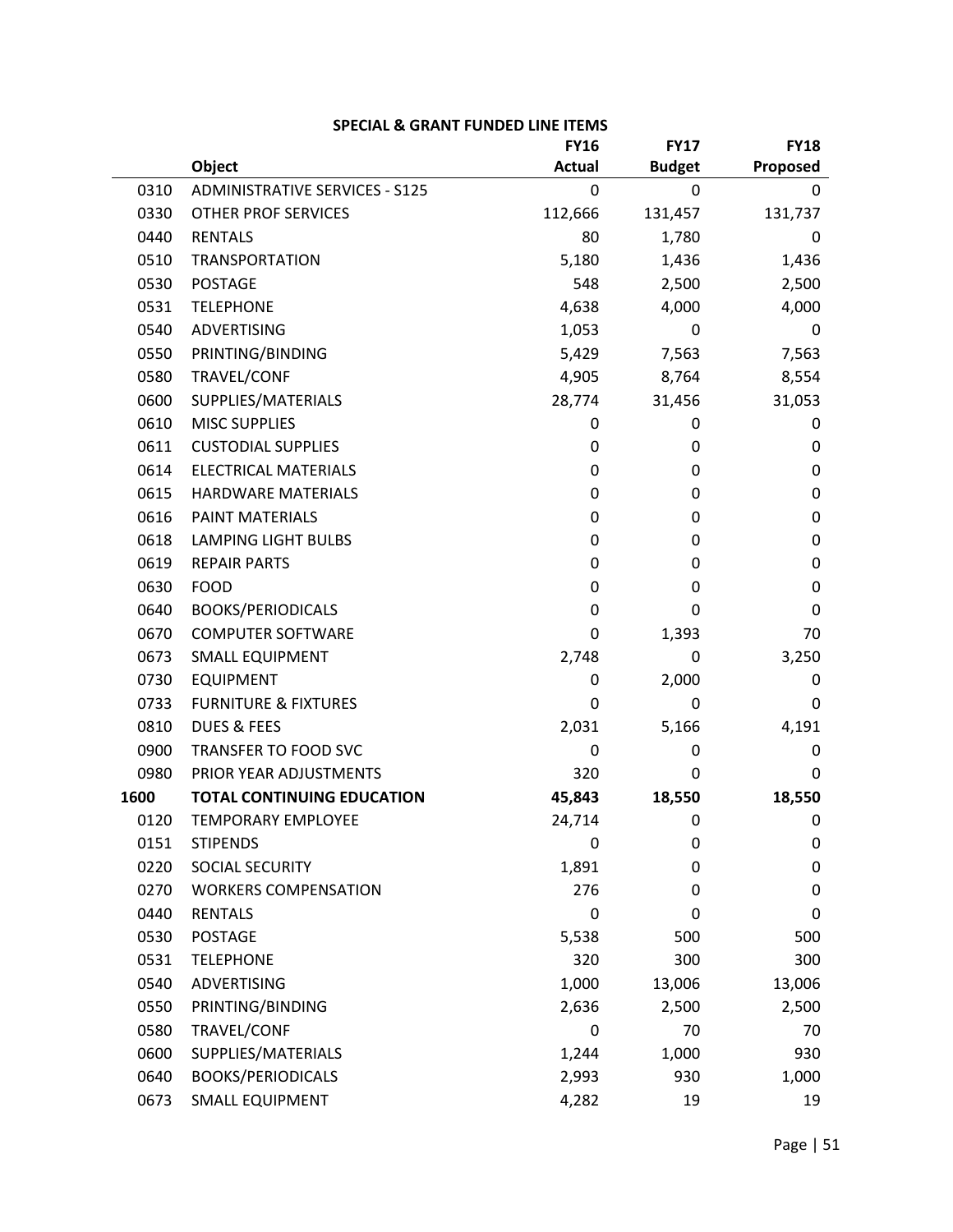|      |                                       | <b>FY16</b>   | <b>FY17</b>   | <b>FY18</b> |
|------|---------------------------------------|---------------|---------------|-------------|
|      | Object                                | <b>Actual</b> | <b>Budget</b> | Proposed    |
| 0810 | <b>DUES &amp; FEES</b>                | 0             | 225           | 225         |
| 0920 | <b>FUND TRANSFERS</b>                 | 950           | 0             | 0           |
| 1700 | <b>TOTAL SUMMER SCHOOL</b>            | 319,202       | 238,819       | 239,025     |
| 0100 | SALARY - PERSONAL SVC                 | 0             | 0             | 0           |
| 0101 | <b>SALARY - TEACHERS</b>              | 0             | 0             | 0           |
| 0102 | <b>SALARY - AIDES</b>                 | 17,242        | 0             | 0           |
| 0108 | <b>SALARY - LIAISONS</b>              | 840           | 0             | 0           |
| 0110 | <b>SALARY - REGULAR EMPLOYEES</b>     | 0             | 0             | 0           |
| 0120 | <b>TEMPORARY EMPLOYEE</b>             | 183,933       | 162,035       | 162,035     |
| 0151 | <b>STIPENDS</b>                       | 21,274        | 15,900        | 15,900      |
| 0201 | <b>DENTAL INSURANCE</b>               | 0             | 0             | 0           |
| 0205 | LIFE INSURANCE                        | 0             | 0             | 0           |
| 0211 | <b>HEALTH INSURANCE</b>               | 0             | 0             | 0           |
| 0220 | SOCIAL SECURITY                       | 16,925        | 11,223        | 13,612      |
| 0240 | <b>CITY RETIREMENT PENSION</b>        | 0             | 0             | 0           |
| 0270 | <b>WORKERS COMPENSATION</b>           | 339           | 2,183         | 0           |
| 0300 | PROFESSIONAL/TECH SERVICES            | 33,784        | 31,386        | 31,386      |
| 0330 | <b>OTHER PROF SERVICES</b>            | 12,000        | 12,000        | 12,000      |
| 0440 | <b>RENTALS</b>                        | 0             | 0             | 0           |
| 0510 | <b>TRANSPORTATION</b>                 | 10,710        | 116           | 116         |
| 0518 | <b>STUDENT BUS TICKETS</b>            | 0             | 0             | 0           |
| 0530 | <b>POSTAGE</b>                        | 0             | 0             | 0           |
| 0531 | <b>TELEPHONE</b>                      | 0             | 0             | 0           |
| 0550 | PRINTING/BINDING                      | 70            | 120           | 120         |
| 0580 | TRAVEL/CONF                           | 20,644        | 0             | 0           |
| 0590 | MISCELLANEOUS PURCH SERV              | 0             | 0             | 0           |
| 0600 | SUPPLIES/MATERIALS                    | 1,441         | 3,856         | 3,856       |
| 0630 | <b>FOOD</b>                           | 0             | 0             | 0           |
| 0640 | <b>BOOKS/PERIODICALS</b>              | 0             | 0             | 0           |
| 2100 | <b>TOTAL STUDENT SUPPORT SERVICES</b> | 208,142       | 381,520       | 384,959     |
| 0100 | SALARY - PERSONAL SVC                 | 103,717       | 144,190       | 142,377     |
| 0101 | <b>SALARY - TEACHERS</b>              | 0             | 75,712        | 61,247      |
| 0104 | <b>SALARY - TUTORS</b>                | 28,090        | 18,528        | 18,529      |
| 0108 | <b>SALARY - LIAISONS</b>              | 24,261        | 17,957        | 15,563      |
| 0120 | <b>TEMPORARY EMPLOYEE</b>             | 8,955         | 12,767        | 21,761      |
| 0130 | <b>SALARY - OVERTIME</b>              | $\Omega$      | 0             | 0           |
| 0151 | <b>STIPENDS</b>                       | 1,500         | 0             | 0           |
| 0201 | <b>DENTAL INSURANCE</b>               | 865           | 1,143         | 3,024       |
| 0205 | LIFE INSURANCE                        | 388           | 506           | 929         |
| 0211 | HEALTH INSURANCE                      | 13,775        | 19,202        | 26,906      |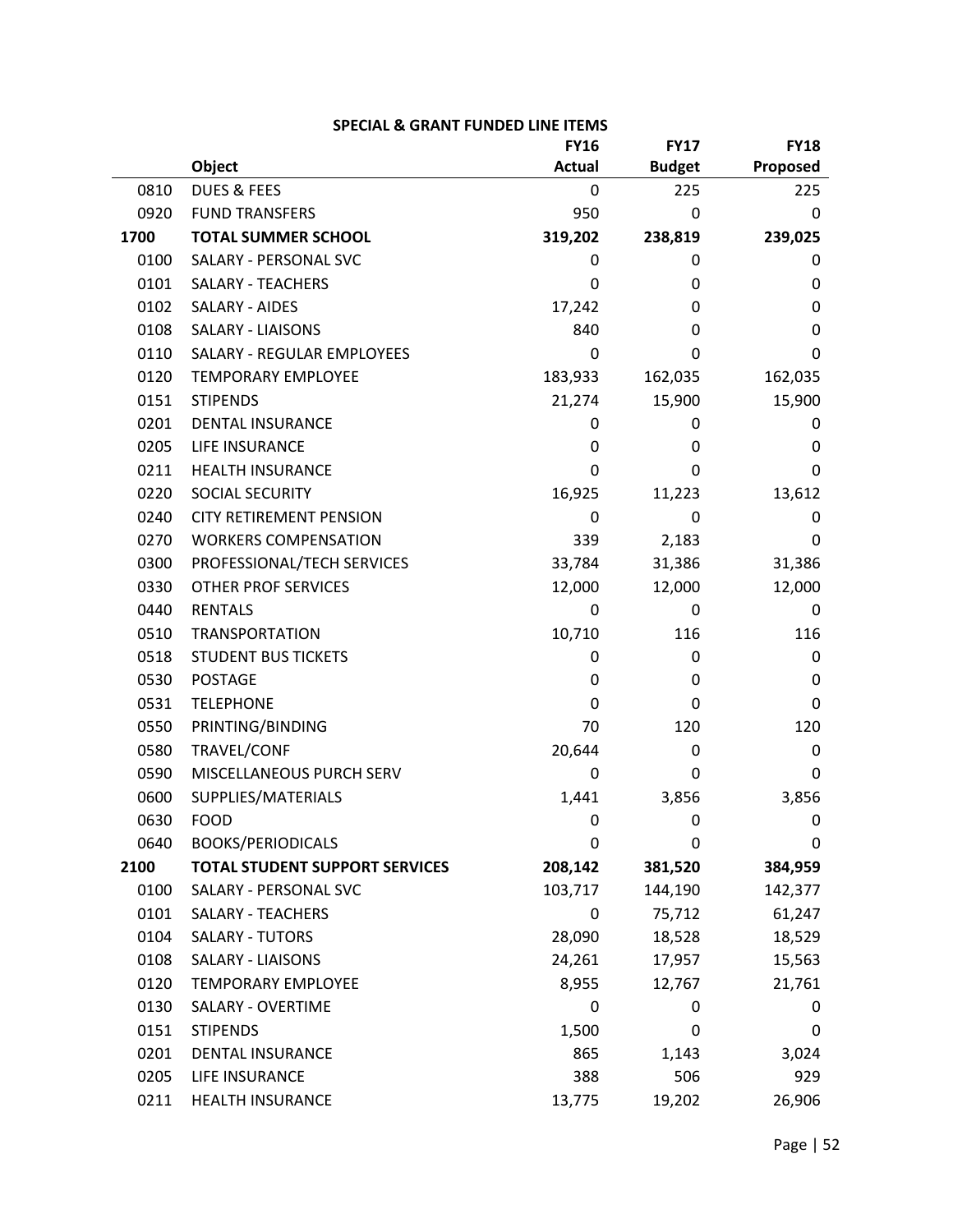|      |                                   | <b>FY16</b>   | <b>FY17</b>   | <b>FY18</b> |
|------|-----------------------------------|---------------|---------------|-------------|
|      | Object                            | <b>Actual</b> | <b>Budget</b> | Proposed    |
| 0220 | <b>SOCIAL SECURITY</b>            | 11,812        | 19,719        | 19,536      |
| 0231 | <b>VSTRS CONTRIBUTIONS</b>        | 0             | 7,594         | 7,593       |
| 0240 | <b>CITY RETIREMENT PENSION</b>    | 0             | 15,611        | 20,949      |
| 0250 | TUITION REIMBURSEMENT             | 0             | 1,510         | 0           |
| 0260 | UNEMPLOYMENT COMPENSATION         | 0             | 446           | 0           |
| 0270 | <b>WORKERS COMPENSATION</b>       | 0             | 2,784         | 3,537       |
| 0290 | <b>HEALTH PAYBACK</b>             | $\Omega$      | 0             | 0           |
| 0300 | PROFESSIONAL/TECH SERVICES        | 275           | 3,000         | 3,000       |
| 0321 | <b>KELLY SUB SERVICES</b>         | 1,871         | 3,000         | 3,000       |
| 0330 | <b>OTHER PROF SERVICES</b>        | 270           | 0             | 0           |
| 0440 | <b>RENTALS</b>                    | 210           | 0             | 0           |
| 0518 | <b>STUDENT BUS TICKETS</b>        | 300           | 0             | 0           |
| 0531 | <b>TELEPHONE</b>                  | 480           | 1,384         | 1,384       |
| 0540 | <b>ADVERTISING</b>                | 0             | 0             | 0           |
| 0580 | TRAVEL/CONF                       | 1,591         | 2,551         | 2,908       |
| 0590 | MISCELLANEOUS PURCH SERV          | 0             | 0             | 0           |
| 0600 | SUPPLIES/MATERIALS                | 2,762         | 31,011        | 30,269      |
| 0730 | <b>EQUIPMENT</b>                  | 0             | 0             | 0           |
| 0810 | <b>DUES &amp; FEES</b>            | 7,020         | 2,907         | 2,450       |
| 0980 | PRIOR YEAR ADJUSTMENTS            | 0             | 0             | 0           |
| 2110 | <b>TOTAL ATTENDANCE SERVICES</b>  | 55,199        | 76,866        | 69,617      |
| 0100 | SALARY - PERSONAL SVC             | 41,171        | 51,200        | 41,907      |
| 0101 | SALARY - TEACHERS                 | $\Omega$      | 0             | 0           |
| 0120 | <b>TEMPORARY EMPLOYEE</b>         | 7,765         | 12,000        | 12,000      |
| 0201 | <b>DENTAL INSURANCE</b>           | 461           | 461           | 475         |
| 0205 | <b>LIFE INSURANCE</b>             | 150           | 150           | 147         |
| 0211 | <b>HEALTH INSURANCE</b>           | $\Omega$      | 0             | 0           |
| 0220 | <b>SOCIAL SECURITY</b>            | 3,873         | 5,080         | 4,271       |
| 0240 | <b>CITY RETIREMENT PENSION</b>    | 0             | 5,448         | 8,046       |
| 0270 | <b>WORKERS COMPENSATION</b>       | 0             | 400           | 650         |
| 0290 | <b>HEALTH PAYBACK</b>             | 1,779         | 1,920         | 1,919       |
| 0531 | <b>TELEPHONE</b>                  | 0             | 204           | 204         |
| 0580 | TRAVEL/CONF                       | 0             | 3             | 0           |
| 2113 | <b>TOTAL SOCIAL WORK SERVICES</b> | 309,496       | 366,932       | 367,352     |
| 0100 | SALARY - PERSONAL SVC             | 0             | 0             | 0           |
| 0101 | <b>SALARY - TEACHERS</b>          | 55,277        | 57,564        | 57,563      |
| 0201 | <b>DENTAL INSURANCE</b>           | 1,412         | 1,412         | 1,454       |
| 0205 | <b>LIFE INSURANCE</b>             | 0             | 150           | 147         |
| 0211 | <b>HEALTH INSURANCE</b>           | 18,975        | 20,229        | 20,142      |
| 0220 | SOCIAL SECURITY                   | 3,880         | 4,404         | 4,404       |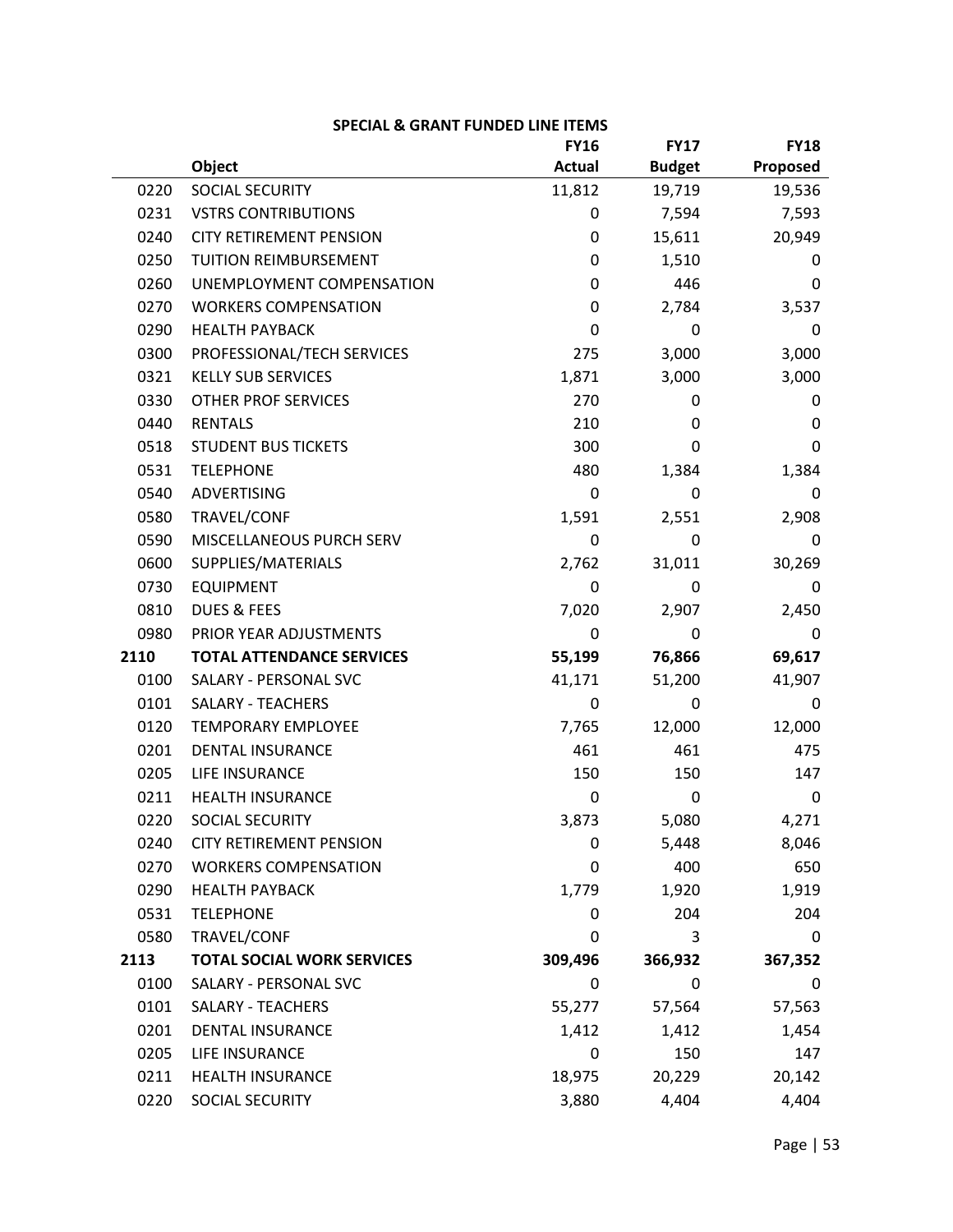|      |                                | <b>FY16</b>   | <b>FY17</b>   | <b>FY18</b> |
|------|--------------------------------|---------------|---------------|-------------|
|      | <b>Object</b>                  | <b>Actual</b> | <b>Budget</b> | Proposed    |
| 0240 | <b>CITY RETIREMENT PENSION</b> | 0             | 0             | 0           |
| 0270 | <b>WORKERS COMPENSATION</b>    | 0             | 400           | 869         |
| 0300 | PROFESSIONAL/TECH SERVICES     | 0             | $\Omega$      | 0           |
| 0330 | <b>OTHER PROF SERVICES</b>     | 229,953       | 282,773       | 282,773     |
| 2120 | <b>TOTAL GUIDANCE</b>          | 132,015       | 127,965       | 131,209     |
| 0101 | <b>SALARY - TEACHERS</b>       | 60,561        | 58,009        | 59,560      |
| 0112 | SALARY - ADMIN ASSISTANT       | 25,040        | 25,792        | 25,324      |
| 0120 | <b>TEMPORARY EMPLOYEE</b>      | 699           | 0             | 0           |
| 0201 | <b>DENTAL INSURANCE</b>        | 1,412         | 1,440         | 1,454       |
| 0205 | LIFE INSURANCE                 | 147           | 153           | 294         |
| 0211 | <b>HEALTH INSURANCE</b>        | 18,975        | 20,229        | 23,142      |
| 0220 | <b>SOCIAL SECURITY</b>         | 6,314         | 6,411         | 6,494       |
| 0240 | <b>CITY RETIREMENT PENSION</b> | 5,230         | 0             | 0           |
| 0250 | TUITION REIMBURSEMENT          | 0             | 1,380         | 0           |
| 0270 | <b>WORKERS COMPENSATION</b>    | 964           | 551           | 1,292       |
| 0320 | PROFESSIONAL-EDUCATION         | 0             | 0             | 0           |
| 0500 | OTHER PURCHASED SERVICE        | 6,032         | 3,000         | 1,000       |
| 0550 | PRINTING/BINDING               | 0             | 0             | 0           |
| 0580 | TRAVEL/CONF                    | 291           | 150           | 150         |
| 0600 | SUPPLIES/MATERIALS             | 1,176         | 3,350         | 5,000       |
| 0630 | <b>FOOD</b>                    | 4,851         | 7,000         | 7,000       |
| 0673 | <b>SMALL EQUIPMENT</b>         | 0             | 0             | 0           |
| 0810 | <b>DUES &amp; FEES</b>         | 323           | 500           | 500         |
| 2130 | <b>TOTAL HEALTH SERVICES</b>   | 13,514        | 24,557        | 22,590      |
| 0100 | SALARY - PERSONAL SVC          | 0             | 0             | 0           |
| 0101 | <b>SALARY - TEACHERS</b>       | 8,713         | 0             | 0           |
| 0104 | <b>SALARY - TUTORS</b>         | 0             | 0             | 0           |
| 0120 | <b>TEMPORARY EMPLOYEE</b>      | 0             | 2,350         | 2,350       |
| 0151 | <b>STIPENDS</b>                | 0             | 1,860         | $\mathbf 0$ |
| 0201 | <b>DENTAL INSURANCE</b>        | 390           | 0             | $\mathbf 0$ |
| 0205 | <b>LIFE INSURANCE</b>          | 0             | 0             | 0           |
| 0211 | <b>HEALTH INSURANCE</b>        | 3,795         | 0             | 0           |
| 0220 | SOCIAL SECURITY                | 605           | 290           | 180         |
| 0250 | <b>TUITION REIMBURSEMENT</b>   | 11            | 0             | 0           |
| 0270 | <b>WORKERS COMPENSATION</b>    | 0             | 0             | 0           |
| 0300 | PROFESSIONAL/TECH SERVICES     | 0             | 19,560        | 19,560      |
| 0550 | PRINTING/BINDING               | 0             | 140           | 60          |
| 0580 | TRAVEL/CONF                    | 0             | 7             | 0           |
| 0600 | SUPPLIES/MATERIALS             | 0             | 350           | 440         |
| 0640 | <b>BOOKS/PERIODICALS</b>       | 0             | 0             | $\mathbf 0$ |

| <b>SPECIAL &amp; GRANT FUNDED LINE ITEMS</b> |  |  |  |  |  |  |
|----------------------------------------------|--|--|--|--|--|--|
|----------------------------------------------|--|--|--|--|--|--|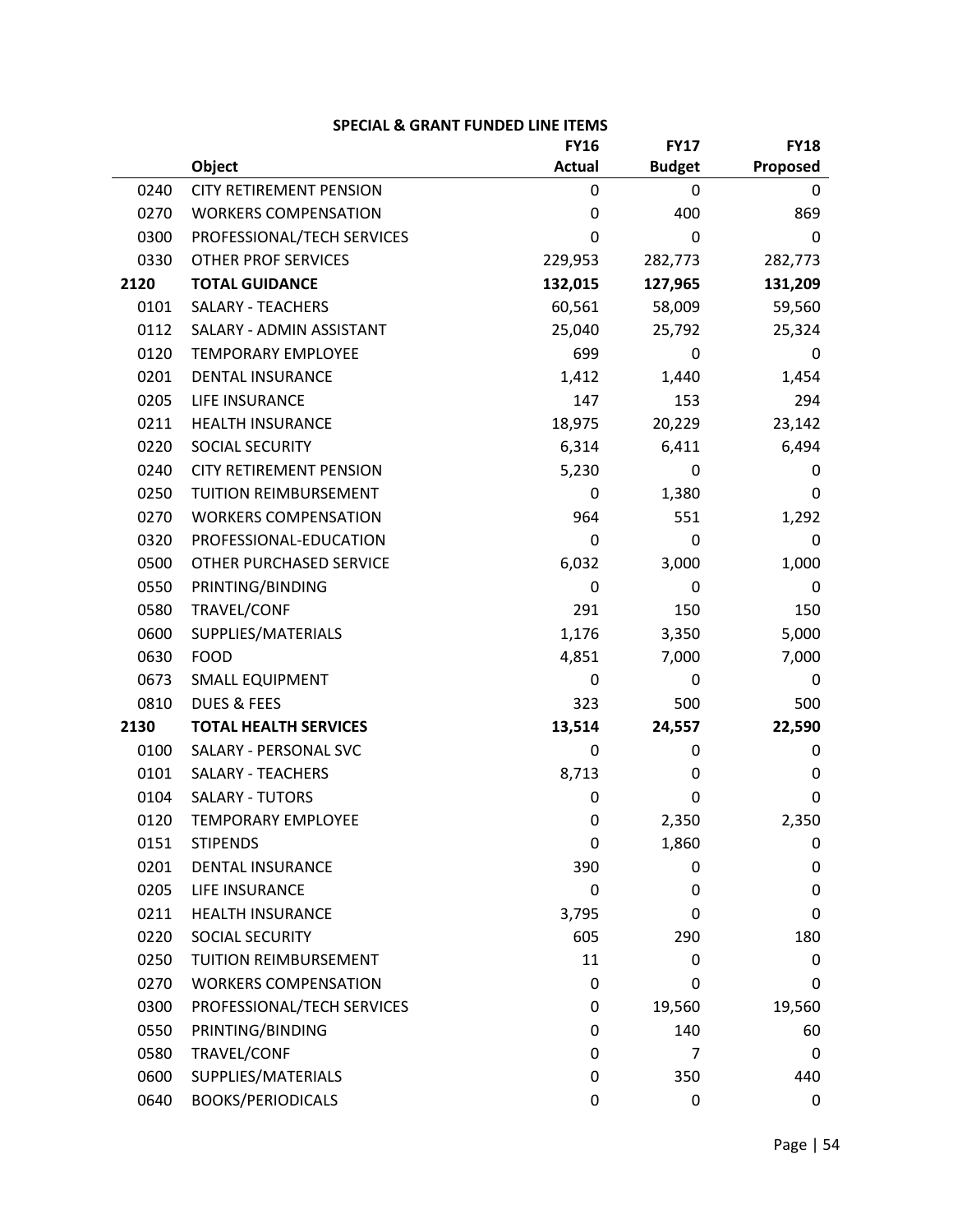|      |                                             | <b>FY16</b>   | <b>FY17</b>   | <b>FY18</b> |
|------|---------------------------------------------|---------------|---------------|-------------|
|      | <b>Object</b>                               | <b>Actual</b> | <b>Budget</b> | Proposed    |
| 0673 | <b>SMALL EQUIPMENT</b>                      | 0             | 0             | 0           |
| 0810 | <b>DUES &amp; FEES</b>                      | 0             | 0             | 0           |
| 2140 | <b>TOTAL PSYCHOLOGICAL SERVICES</b>         | 0             | 0             | 0           |
| 0100 | SALARY - PERSONAL SVC                       | 0             | 0             | 0           |
| 0101 | <b>SALARY - TEACHERS</b>                    | 0             | 0             | 0           |
| 0201 | <b>DENTAL INSURANCE</b>                     | 0             | 0             | 0           |
| 0205 | LIFE INSURANCE                              | 0             | 0             | 0           |
| 0211 | <b>HEALTH INSURANCE</b>                     | 0             | 0             | 0           |
| 0220 | <b>SOCIAL SECURITY</b>                      | 0             | 0             | 0           |
| 0250 | <b>TUITION REIMBURSEMENT</b>                | 0             | 0             | 0           |
| 0270 | <b>WORKERS COMPENSATION</b>                 | 0             | 0             | 0           |
| 0300 | PROFESSIONAL/TECH SERVICES                  | 0             | 0             | 0           |
| 0330 | <b>OTHER PROF SERVICES</b>                  | 0             | 0             | 0           |
| 0600 | SUPPLIES/MATERIALS                          | 0             | 0             | 0           |
| 2150 | <b>TOTAL SPEECH &amp; LANGUAGE SERVICES</b> | 43,894        | 71,382        | 39,300      |
| 0100 | SALARY - PERSONAL SVC                       | 15,983        | 0             | 0           |
| 0101 | <b>SALARY - TEACHERS</b>                    | 0             | 0             | 0           |
| 0120 | <b>TEMPORARY EMPLOYEE</b>                   | 0             | 25,622        | 0           |
| 0201 | <b>DENTAL INSURANCE</b>                     | 0             | 0             | 0           |
| 0205 | LIFE INSURANCE                              | 0             | 0             | 0           |
| 0211 | <b>HEALTH INSURANCE</b>                     | 0             | 0             | 0           |
| 0220 | <b>SOCIAL SECURITY</b>                      | 1,223         | 1,960         | 0           |
| 0250 | <b>TUITION REIMBURSEMENT</b>                | 0             | 0             | 0           |
| 0270 | <b>WORKERS COMPENSATION</b>                 | 0             | 0             | 0           |
| 0290 | <b>HEALTH PAYBACK</b>                       | 0             | 0             | 0           |
| 0300 | PROFESSIONAL/TECH SERVICES                  | 0             | 0             | 0           |
| 0330 | <b>OTHER PROF SERVICES</b>                  | 24,741        | 41,800        | 37,300      |
| 0580 | TRAVEL/CONF                                 | 0             | 0             | 0           |
| 0600 | SUPPLIES/MATERIALS                          | 1,948         | 2,000         | 2,000       |
| 0673 | <b>SMALL EQUIPMENT</b>                      | 0             | 0             | 0           |
| 0730 | <b>EQUIPMENT</b>                            | $\Omega$      | 0             | 0           |
| 2160 | <b>TOTAL OCCUPATIONAL THERAPY</b>           | 66,979        | 69,623        | 67,905      |
| 0100 | SALARY - PERSONAL SVC                       | 62,219        | 61,928        | 61,982      |
| 0120 | <b>TEMPORARY EMPLOYEE</b>                   | 0             | 1,850         | 0           |
| 0201 | <b>DENTAL INSURANCE</b>                     | 0             | 0             | 0           |
| 0205 | LIFE INSURANCE                              | 0             | 0             | 221         |
| 0211 | <b>HEALTH INSURANCE</b>                     | 0             | 0             | 0           |
| 0214 | HEALTH INS - OTHER EMPL                     | 0             | 0             | 0           |
| 0220 | SOCIAL SECURITY                             | 4,760         | 4,892         | 4,742       |
| 0250 | TUITION REIMBURSEMENT                       | $\pmb{0}$     | 0             | $\pmb{0}$   |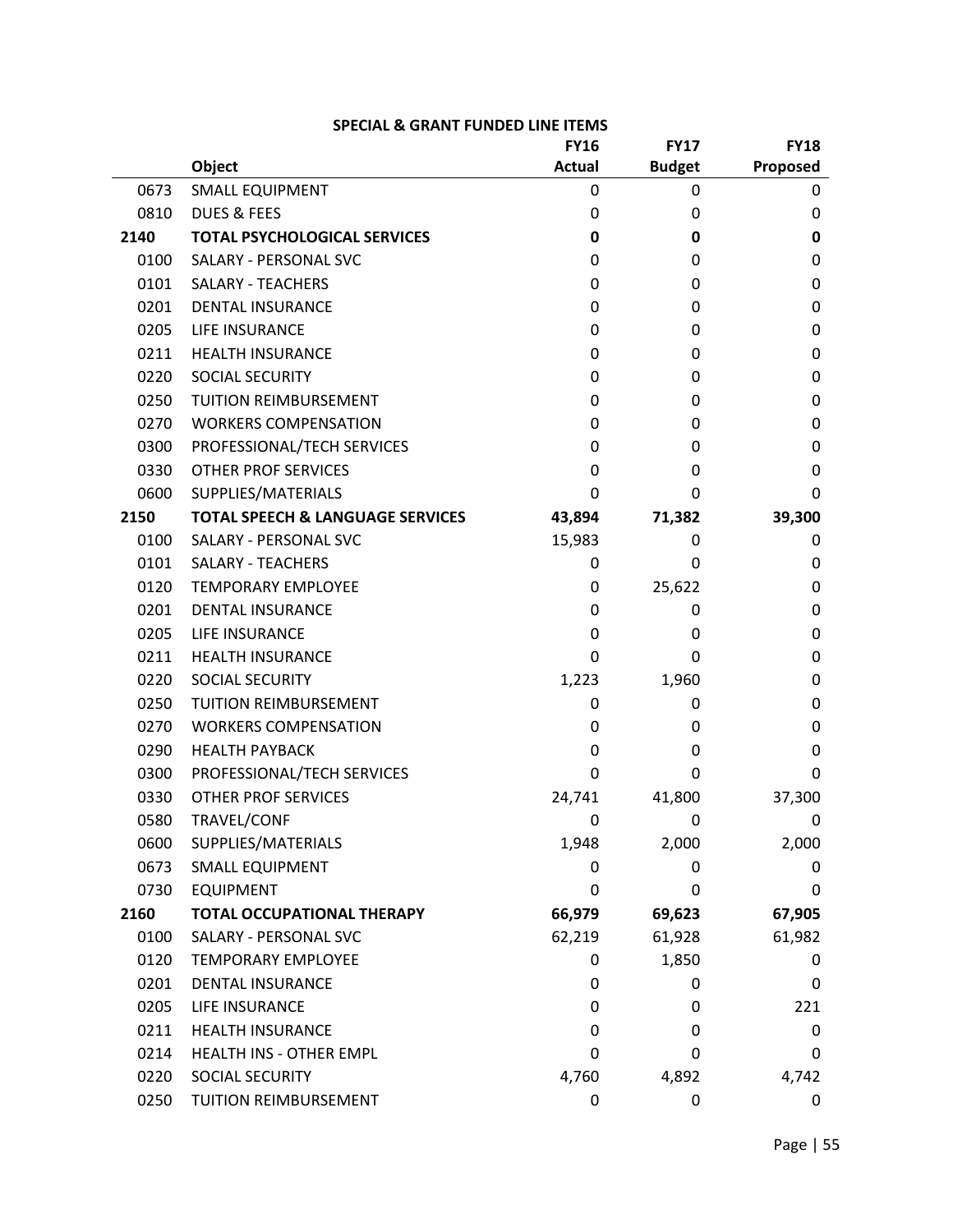|      |                                     | <b>FY16</b>   | <b>FY17</b>   | <b>FY18</b> |
|------|-------------------------------------|---------------|---------------|-------------|
|      | Object                              | <b>Actual</b> | <b>Budget</b> | Proposed    |
| 0270 | <b>WORKERS COMPENSATION</b>         | 0             | 953           | 961         |
| 0290 | <b>HEALTH PAYBACK</b>               | 0             | 0             | 0           |
| 2190 | <b>TOTAL PHYSICAL THERAPY</b>       | 21,039        | 21,923        | 21,042      |
| 0100 | SALARY - PERSONAL SVC               | 14,901        | 14,385        | 15,402      |
| 0120 | <b>TEMPORARY EMPLOYEE</b>           | 0             | 2,173         | 0           |
| 0201 | <b>DENTAL INSURANCE</b>             | 353           | 312           | 276         |
| 0205 | LIFE INSURANCE                      | 32            | 25            | 28          |
| 0211 | <b>HEALTH INSURANCE</b>             | 4,684         | 3,540         | 3,919       |
| 0220 | <b>SOCIAL SECURITY</b>              | 1,069         | 1,268         | 1,178       |
| 0240 | <b>CITY RETIREMENT PENSION</b>      | 0             | 0             | 0           |
| 0250 | <b>TUITION REIMBURSEMENT</b>        | 0             | 0             | 0           |
| 0270 | <b>WORKERS COMPENSATION</b>         | 0             | 220           | 239         |
| 0290 | <b>HEALTH PAYBACK</b>               | 0             | 0             | 0           |
| 0300 | PROFESSIONAL/TECH SERVICES          | 0             | 0             | 0           |
| 0600 | SUPPLIES/MATERIALS                  | 0             | 0             | 0           |
| 0730 | <b>EQUIPMENT</b>                    | $\mathbf 0$   | 0             | 0           |
| 2200 | <b>TOTAL INSTRUCTIONAL SUPPORTS</b> | 155,852       | 86,061        | 85,983      |
| 0100 | SALARY - PERSONAL SVC               | 64,575        | 27,185        | 26,139      |
| 0101 | <b>SALARY - TEACHERS</b>            | 15,628        | 16,253        | 16,018      |
| 0120 | <b>TEMPORARY EMPLOYEE</b>           | 18,000        | 18,470        | 22,000      |
| 0151 | <b>STIPENDS</b>                     | 2,400         | 3,901         | 1,850       |
| 0201 | <b>DENTAL INSURANCE</b>             | 813           | 629           | 648         |
| 0205 | <b>LIFE INSURANCE</b>               | 187           | 128           | 125         |
| 0211 | <b>HEALTH INSURANCE</b>             | 7,205         | 4,606         | 4,697       |
| 0220 | <b>SOCIAL SECURITY</b>              | 7,592         | 4,886         | 3,461       |
| 0232 | OPEB ASSESSMENT                     | 0             | 0             | 1,026       |
| 0240 | <b>CITY RETIREMENT PENSION</b>      | 10,251        | (0)           | 0           |
| 0250 | TUITION REIMBURSEMENT               | 94            | $\mathbf 0$   | 0           |
| 0270 | <b>WORKERS COMPENSATION</b>         | 1,096         | 511           | 653         |
| 0290 | <b>HEALTH PAYBACK</b>               | 0             | 1,011         | 1,234       |
| 0300 | PROFESSIONAL/TECH SERVICES          | 0             | 0             | 0           |
| 0320 | PROFESSIONAL-EDUCATION              | 6,370         | 0             | 0           |
| 0321 | <b>KELLY SUB SERVICES</b>           | 483           | 0             | 0           |
| 0330 | <b>OTHER PROF SERVICES</b>          | 6,763         | 2,949         | 5,000       |
| 0580 | TRAVEL/CONF                         | 12,821        | 4,400         | 2,000       |
| 0600 | SUPPLIES/MATERIALS                  | $\pmb{0}$     | 0             | 0           |
| 0810 | <b>DUES &amp; FEES</b>              | 1,574         | 1,132         | 1,132       |
| 2210 | TOTAL CURRICULUM/STAFF TRAINING     | 603,599       | 681,530       | 612,598     |
| 0100 | SALARY - PERSONAL SVC               | 122,133       | 103,328       | 57,578      |
| 0101 | SALARY - TEACHERS                   | 147,007       | 179,907       | 177,672     |

| <b>SPECIAL &amp; GRANT FUNDED LINE ITEMS</b> |  |
|----------------------------------------------|--|
|----------------------------------------------|--|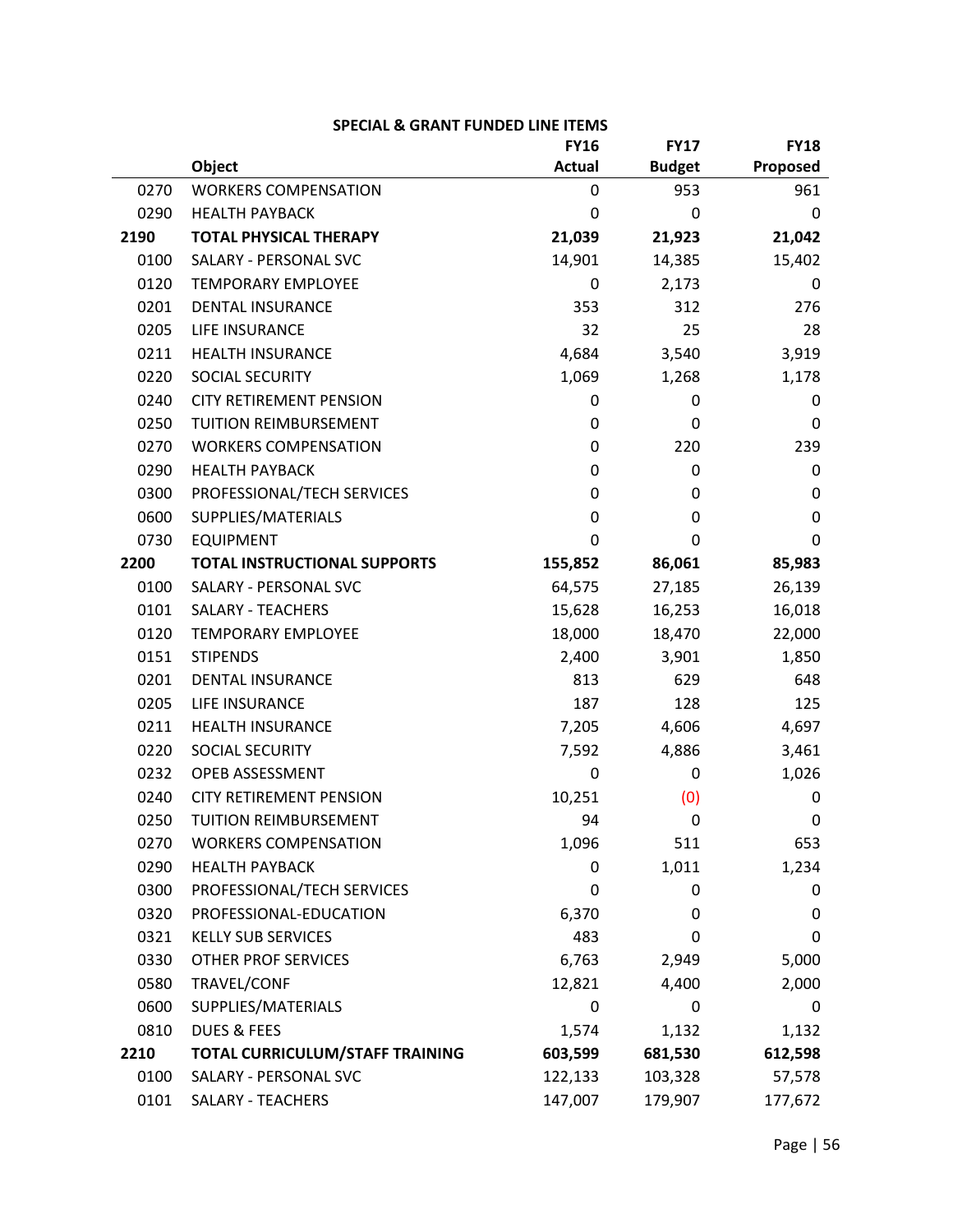|      |                                   | <b>FY16</b>      | <b>FY17</b>   | <b>FY18</b> |
|------|-----------------------------------|------------------|---------------|-------------|
|      | Object                            | <b>Actual</b>    | <b>Budget</b> | Proposed    |
| 0103 | <b>SALARY - SUBSTITUTES</b>       | 0                | 0             | 0           |
| 0109 | <b>SALARY - COACHES</b>           | $\mathbf 0$      | 0             | 0           |
| 0111 | SALARY - ADMIN/DIRECTOR           | 0                | 0             | 0           |
| 0120 | <b>TEMPORARY EMPLOYEE</b>         | 17,363           | 0             | $\mathbf 0$ |
| 0121 | <b>TEMP SALARY TEACHERS</b>       | $\mathbf 0$      | 0             | 0           |
| 0151 | <b>STIPENDS</b>                   | 56,000           | 76,019        | 62,000      |
| 0201 | <b>DENTAL INSURANCE</b>           | 3,900            | 3,728         | 3,840       |
| 0205 | LIFE INSURANCE                    | 502              | 456           | 456         |
| 0211 | <b>HEALTH INSURANCE</b>           | 53,997           | 59,096        | 56,640      |
| 0220 | SOCIAL SECURITY                   | 25,495           | 27,581        | 22,740      |
| 0231 | <b>VSTRS CONTRIBUTIONS</b>        | 24,188           | 25,043        | 24,983      |
| 0240 | <b>CITY RETIREMENT PENSION</b>    | $\pmb{0}$        | 8,925         | 11,055      |
| 0250 | TUITION REIMBURSEMENT             | 1,676            | 4,529         | 0           |
| 0260 | UNEMPLOYMENT COMPENSATION         | $\mathbf 0$      | 1,531         | 0           |
| 0270 | <b>WORKERS COMPENSATION</b>       | 92               | 2,070         | 3,646       |
| 0290 | <b>HEALTH PAYBACK</b>             | $\boldsymbol{0}$ | 0             | 0           |
| 0300 | PROFESSIONAL/TECH SERVICES        | 99,970           | 95,743        | 100,253     |
| 0320 | PROFESSIONAL-EDUCATION            | $\mathbf 0$      | 13,010        | 0           |
| 0321 | <b>KELLY SUB SERVICES</b>         | 23,191           | 8,562         | 14,237      |
| 0330 | <b>OTHER PROF SERVICES</b>        | 10,800           | 1,200         | 1,200       |
| 0440 | <b>RENTALS</b>                    | 300              | 0             | 0           |
| 0442 | EQUIPMENT-LEASE/RENTAL            | $\pmb{0}$        | 229           | 229         |
| 0510 | <b>TRANSPORTATION</b>             | 0                | 0             | 0           |
| 0530 | <b>POSTAGE</b>                    | $\mathbf 0$      | 0             | $\mathbf 0$ |
| 0531 | <b>TELEPHONE</b>                  | $\mathbf 0$      | 0             | 0           |
| 0550 | PRINTING/BINDING                  | 91               | 850           | 850         |
| 0580 | TRAVEL/CONF                       | 6,049            | 4,000         | 1,810       |
| 0600 | SUPPLIES/MATERIALS                | 7,394            | 17,700        | 27,719      |
| 0640 | <b>BOOKS/PERIODICALS</b>          | 1,829            | 2,516         | 0           |
| 0670 | <b>COMPUTER SOFTWARE</b>          | 0                | 3,130         | 3,130       |
| 0673 | <b>SMALL EQUIPMENT</b>            | $\mathbf 0$      | 0             | 0           |
| 0690 | OTHER SUPPLIES MATERIALS          | 0                | 0             | 0           |
| 0810 | <b>DUES &amp; FEES</b>            | 1,622            | 42,379        | 42,560      |
| 2220 | <b>TOTAL LIBRARY/MEDIA</b>        | 749              | 0             | 0           |
| 0640 | <b>BOOKS/PERIODICALS</b>          | 749              | 0             | 0           |
| 2225 | <b>TOTAL COMPUTER INSTRUCTION</b> | 10,106           | 58,090        | 85,000      |
| 0100 | SALARY - PERSONAL SVC             | 0                | 0             | 0           |
| 0110 | <b>SALARY - REGULAR EMPLOYEES</b> | 0                | 0             | $\mathbf 0$ |
| 0120 | <b>TEMPORARY EMPLOYEE</b>         | 0                | 0             | 0           |
| 0151 | <b>STIPENDS</b>                   | 0                | 0             | $\mathbf 0$ |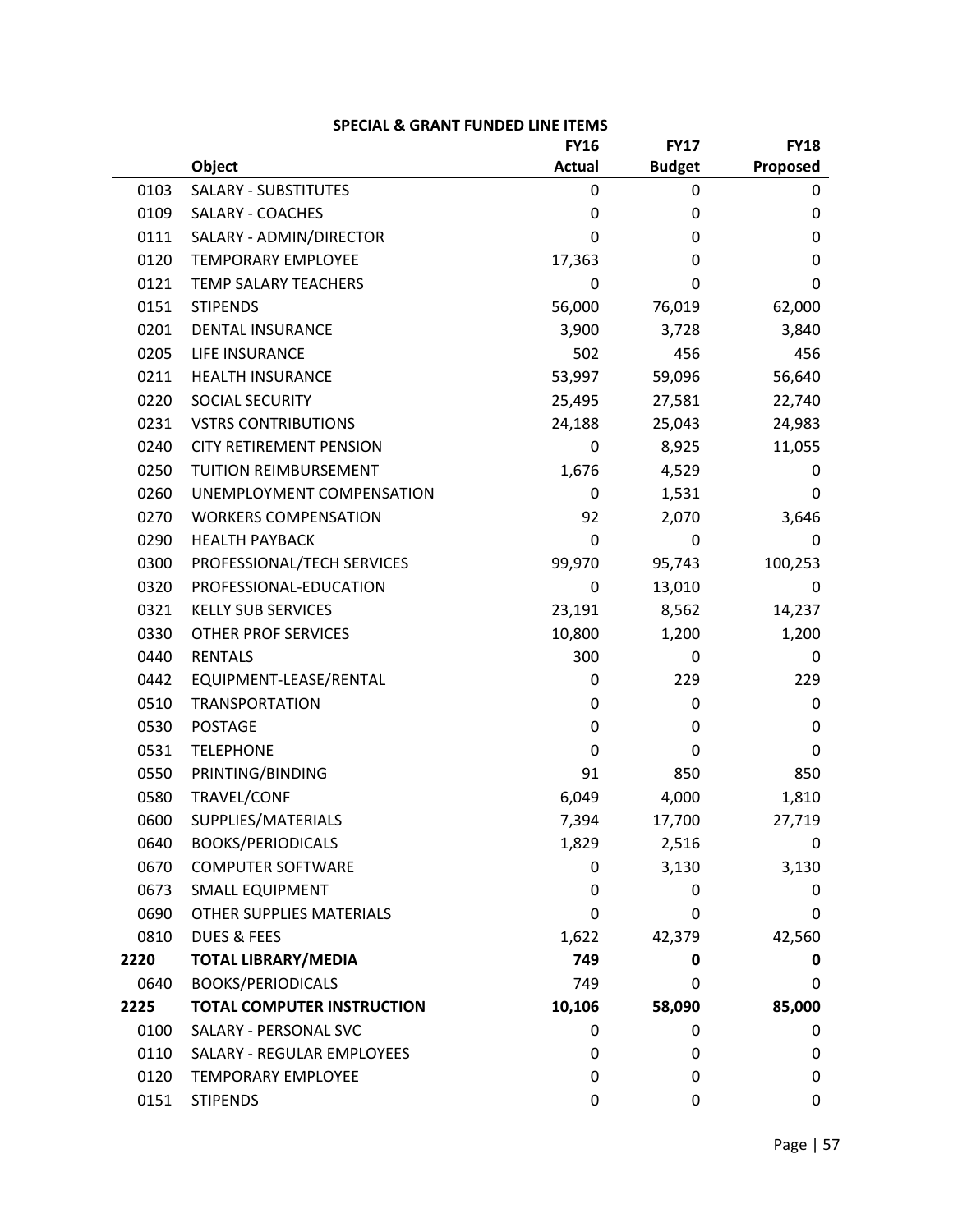|      |                                       | <b>FY16</b>   | <b>FY17</b>   | <b>FY18</b> |
|------|---------------------------------------|---------------|---------------|-------------|
|      | Object                                | <b>Actual</b> | <b>Budget</b> | Proposed    |
| 0201 | <b>DENTAL INSURANCE</b>               | 0             | 0             | 0           |
| 0205 | LIFE INSURANCE                        | 0             | 0             | 0           |
| 0211 | <b>HEALTH INSURANCE</b>               | 0             | 0             | 0           |
| 0220 | SOCIAL SECURITY                       | 0             | 0             | 0           |
| 0260 | UNEMPLOYMENT COMPENSATION             | 0             | 0             | 0           |
| 0270 | <b>WORKERS COMPENSATION</b>           | 0             | 0             | 0           |
| 0310 | <b>ADMINISTRATIVE SERVICES - S125</b> | 0             | 0             | 0           |
| 0320 | PROFESSIONAL-EDUCATION                | 0             | 0             | 0           |
| 0330 | <b>OTHER PROF SERVICES</b>            | 4,731         | 10,000        | 10,000      |
| 0580 | TRAVEL/CONF                           | 0             | 0             | 0           |
| 0600 | SUPPLIES/MATERIALS                    | 0             | 0             | 0           |
| 0640 | <b>BOOKS/PERIODICALS</b>              | 0             | 0             | 0           |
| 0650 | <b>AUDIOVISUAL MATERIALS</b>          | 0             | 0             | 0           |
| 0670 | <b>COMPUTER SOFTWARE</b>              | 204           | 10,000        | 10,000      |
| 0673 | <b>SMALL EQUIPMENT</b>                | 5,172         | 20,000        | 35,000      |
| 0730 | <b>EQUIPMENT</b>                      | 0             | 18,090        | 30,000      |
| 0920 | <b>FUND TRANSFERS</b>                 | $\Omega$      | 0             | 0           |
| 2322 | <b>TOTAL COMMUNITY RELATIONS</b>      | 25,000        | 42,500        | 12,500      |
| 0100 | SALARY - PERSONAL SVC                 | 0             | 21,000        | 0           |
| 0120 | <b>TEMPORARY EMPLOYEE</b>             | 0             | 0             | 0           |
| 0151 | <b>STIPENDS</b>                       | 0             | 0             | 0           |
| 0201 | <b>DENTAL INSURANCE</b>               | 0             | 450           | 0           |
| 0205 | LIFE INSURANCE                        | 0             | 150           | 0           |
| 0211 | <b>HEALTH INSURANCE</b>               | 0             | 5,100         | 0           |
| 0220 | <b>SOCIAL SECURITY</b>                | 0             | 1,607         | 0           |
| 0240 | <b>CITY RETIREMENT PENSION</b>        | 0             | 1,382         | 0           |
| 0250 | <b>TUITION REIMBURSEMENT</b>          | 0             | 0             | 0           |
| 0260 | UNEMPLOYMENT COMPENSATION             | 0             | 85            | 0           |
| 0270 | <b>WORKERS COMPENSATION</b>           | 0             | 226           | 0           |
| 0300 | PROFESSIONAL/TECH SERVICES            | 0             | 0             | $\mathbf 0$ |
| 0321 | <b>KELLY SUB SERVICES</b>             | 0             | 0             | 0           |
| 0330 | <b>OTHER PROF SERVICES</b>            | 25,000        | 12,500        | 12,500      |
| 0580 | TRAVEL/CONF                           | 0             | 0             | 0           |
| 0600 | SUPPLIES/MATERIALS                    | 0             | 0             | 0           |
| 0810 | <b>DUES &amp; FEES</b>                | 0             | 0             | 0           |
| 2410 | <b>TOTAL SCHOOL BUILDING ADMIN</b>    | 315,152       | 297,067       | 234,544     |
| 0100 | <b>SALARY - PERSONAL SVC</b>          | 0             | 0             | 0           |
| 0103 | <b>SALARY - SUBSTITUTES</b>           | 0             | 0             | 0           |
| 0111 | SALARY - ADMIN/DIRECTOR               | 151,601       | 154,633       | 92,500      |
| 0112 | SALARY - ADMIN ASSISTANT              | 60,361        | 54,904        | 40,789      |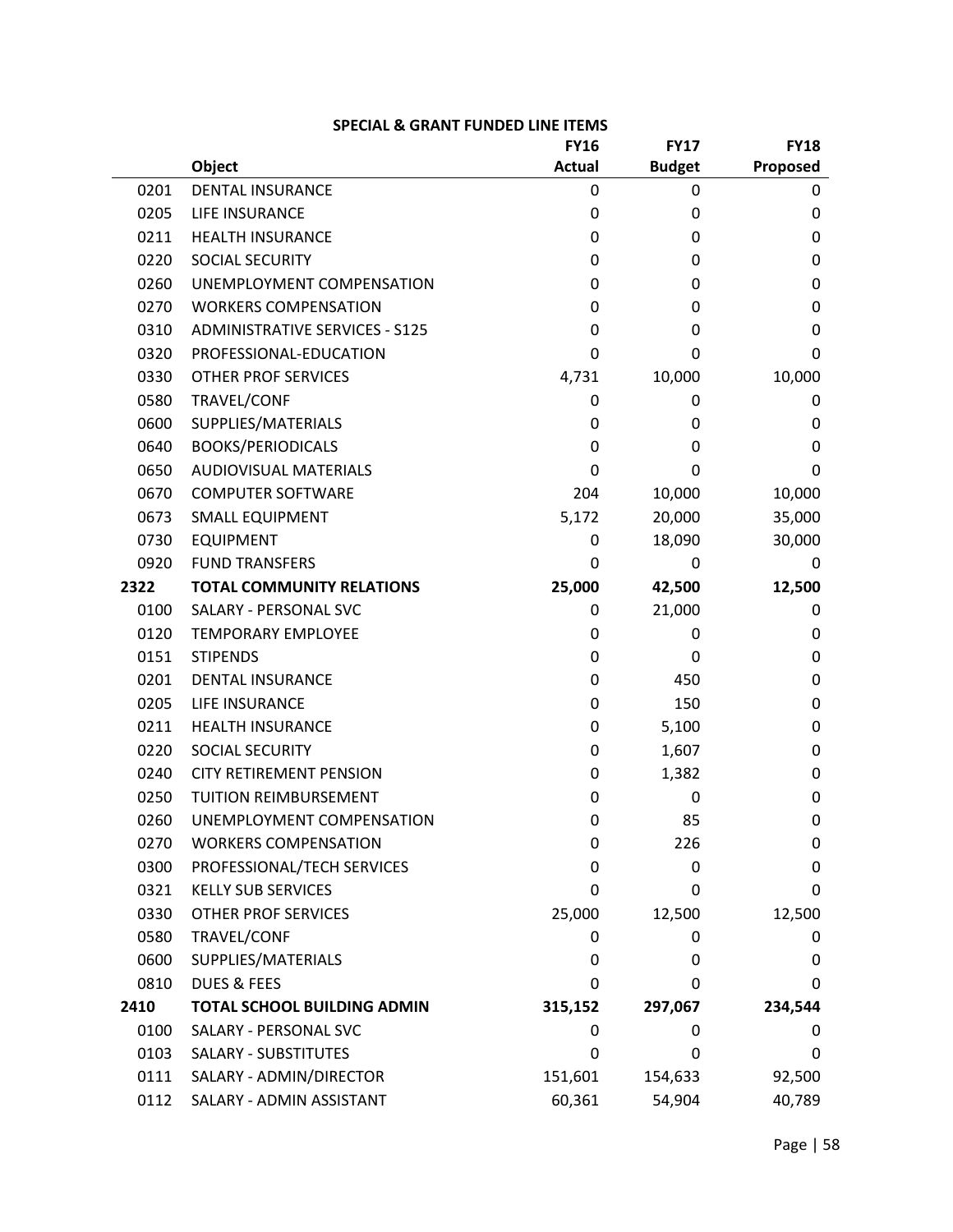|      |                                | <b>FY16</b>   | <b>FY17</b>   | <b>FY18</b> |
|------|--------------------------------|---------------|---------------|-------------|
|      | Object                         | <b>Actual</b> | <b>Budget</b> | Proposed    |
| 0151 | <b>STIPENDS</b>                | 0             | 0             | 0           |
| 0201 | <b>DENTAL INSURANCE</b>        | 1,152         | 1,171         | 1,928       |
| 0205 | <b>LIFE INSURANCE</b>          | 370           | 380           | 294         |
| 0211 | <b>HEALTH INSURANCE</b>        | 17,787        | 19,191        | 28,456      |
| 0220 | <b>SOCIAL SECURITY</b>         | 17,136        | 16,030        | 10,197      |
| 0232 | OPEB ASSESSMENT                | 1,097         | 0             | 0           |
| 0240 | <b>CITY RETIREMENT PENSION</b> | 9,582         | 1,977         | 7,831       |
| 0250 | TUITION REIMBURSEMENT          | 0             | 1,380         | 1,944       |
| 0270 | <b>WORKERS COMPENSATION</b>    | 2,367         | 2,084         | 2,066       |
| 0290 | <b>HEALTH PAYBACK</b>          | 0             | 0             | 0           |
| 0291 | <b>GOLDEN HANDSHAKE</b>        | 20,173        | 0             | 0           |
| 0300 | PROFESSIONAL/TECH SERVICES     | 0             | 0             | 0           |
| 0330 | <b>OTHER PROF SERVICES</b>     | 16,341        | 17,100        | 17,100      |
| 0421 | <b>DISPOSAL SERVICES</b>       | 0             | 20            | 0           |
| 0430 | CONT REP/MAINT SERV            | 3,764         | 4,000         | 4,000       |
| 0440 | <b>RENTALS</b>                 | 0             | 0             | 0           |
| 0530 | <b>POSTAGE</b>                 | 1,235         | 3,140         | 1,500       |
| 0531 | <b>TELEPHONE</b>               | 6,053         | 7,308         | 7,308       |
| 0550 | PRINTING/BINDING               | 823           | 2,000         | 2,000       |
| 0580 | TRAVEL/CONF                    | 2,103         | 1,300         | 2,000       |
| 0600 | SUPPLIES/MATERIALS             | 484           | 3,971         | 3,971       |
| 0640 | <b>BOOKS/PERIODICALS</b>       | 107           | 218           | 150         |
| 0650 | <b>AUDIOVISUAL MATERIALS</b>   | 105           | 0             | 0           |
| 0670 | <b>COMPUTER SOFTWARE</b>       | 0             | 0             | 0           |
| 0673 | <b>SMALL EQUIPMENT</b>         | 2,187         | 250           | 5,000       |
| 0730 | <b>EQUIPMENT</b>               | 0             | 5,500         | 5,000       |
| 0810 | <b>DUES &amp; FEES</b>         | 325           | 510           | 510         |
| 2420 | <b>TOTAL SPECIAL ED. ADMIN</b> | 125,552       | 159,406       | 23,064      |
| 0100 | SALARY - PERSONAL SVC          | 20,372        | 23,000        | 21,054      |
| 0103 | <b>SALARY - SUBSTITUTES</b>    | 0             | 0             | 0           |
| 0111 | SALARY - ADMIN/DIRECTOR        | 49,601        | 58,982        | 0           |
| 0112 | SALARY - ADMIN ASSISTANT       | 20,761        | 41,753        | 0           |
| 0201 | <b>DENTAL INSURANCE</b>        | 230           | 349           | 0           |
| 0205 | LIFE INSURANCE                 | 74            | 86            | 74          |
| 0211 | <b>HEALTH INSURANCE</b>        | 3,557         | 4,400         | 0           |
| 0214 | HEALTH INS - OTHER EMPL        | 0             | 0             | 0           |
| 0220 | <b>SOCIAL SECURITY</b>         | 6,893         | 9,404         | 1,611       |
| 0240 | <b>CITY RETIREMENT PENSION</b> | 3,296         | 5,846         | 0           |
| 0250 | <b>TUITION REIMBURSEMENT</b>   | 0             | 1,887         | 0           |
| 0270 | <b>WORKERS COMPENSATION</b>    | 786           | 1,449         | 326         |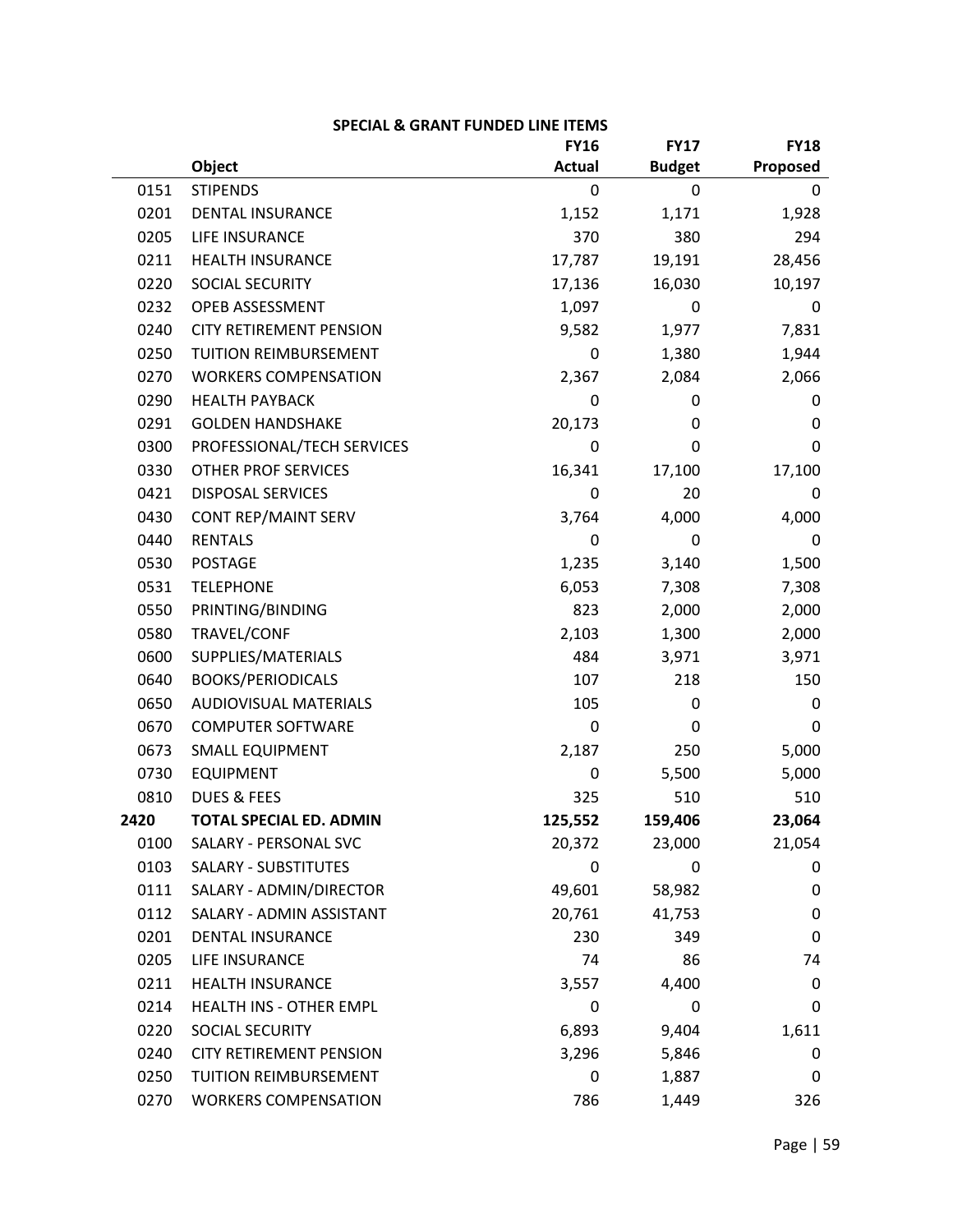|      |                                      | <b>FY16</b>   | <b>FY17</b>   | <b>FY18</b> |
|------|--------------------------------------|---------------|---------------|-------------|
|      | <b>Object</b>                        | <b>Actual</b> | <b>Budget</b> | Proposed    |
| 0290 | <b>HEALTH PAYBACK</b>                | 0             | 4,000         | 0           |
| 0300 | PROFESSIONAL/TECH SERVICES           | 0             | 0             | 0           |
| 0430 | CONT REP/MAINT SERV                  | 2,566         | 2,700         | $\mathbf 0$ |
| 0510 | <b>TRANSPORTATION</b>                | 0             | 0             | $\mathbf 0$ |
| 0530 | <b>POSTAGE</b>                       | 0             | 100           | $\mathbf 0$ |
| 0531 | <b>TELEPHONE</b>                     | 2,379         | 2,600         | 0           |
| 0580 | TRAVEL/CONF                          | 0             | 0             | $\mathbf 0$ |
| 0600 | SUPPLIES/MATERIALS                   | 37            | 2,850         | $\mathbf 0$ |
| 0673 | <b>SMALL EQUIPMENT</b>               | 15,000        | 0             | $\mathbf 0$ |
| 0730 | <b>EQUIPMENT</b>                     | 0             | 0             | 0           |
| 0810 | <b>DUES &amp; FEES</b>               | 0             | 0             | 0           |
| 2490 | <b>TOTAL OTHER SUPPORTS SERVICES</b> | 62,019        | 84,871        | 73,125      |
| 0100 | SALARY - PERSONAL SVC                | 46,414        | 47,141        | 47,170      |
| 0111 | SALARY - ADMIN/DIRECTOR              | 0             | 0             | 0           |
| 0120 | <b>TEMPORARY EMPLOYEE</b>            | 360           | 0             | 0           |
| 0201 | <b>DENTAL INSURANCE</b>              | 620           | 480           | 645         |
| 0205 | LIFE INSURANCE                       | 174           | 135           | 200         |
| 0211 | <b>HEALTH INSURANCE</b>              | 9,792         | 7,073         | 10,713      |
| 0220 | <b>SOCIAL SECURITY</b>               | 3,452         | 3,613         | 3,609       |
| 0240 | <b>CITY RETIREMENT PENSION</b>       | 0             | 4,834         | 9,057       |
| 0270 | <b>WORKERS COMPENSATION</b>          | 4             | 595           | 731         |
| 0330 | <b>OTHER PROF SERVICES</b>           | 0             | 11,400        | 0           |
| 0550 | PRINTING/BINDING                     | 417           | 0             | 0           |
| 0600 | SUPPLIES/MATERIALS                   | 786           | 4,000         | 1,000       |
| 0673 | <b>SMALL EQUIPMENT</b>               | 0             | 5,600         | 0           |
| 2510 | <b>TOTAL FISCAL SERVICES</b>         | 0             | 22,277        | 22,277      |
| 0100 | SALARY - PERSONAL SVC                | 0             | 0             | 0           |
| 0220 | SOCIAL SECURITY                      | 0             | 0             | 0           |
| 0270 | <b>WORKERS COMPENSATION</b>          | 0             | 0             | $\mathbf 0$ |
| 0300 | PROFESSIONAL/TECH SERVICES           | 0             | 0             | 0           |
| 0330 | <b>OTHER PROF SERVICES</b>           | 0             | 4,744         | 4,744       |
| 0440 | <b>RENTALS</b>                       | 0             | 0             | 0           |
| 0990 | <b>ADMIN COST REIMB</b>              | 0             | 17,533        | 17,533      |
| 2570 | <b>TOTAL HUMAN RESOURCES</b>         | 0             | 0             | 0           |
| 0151 | <b>STIPENDS</b>                      | 0             | 0             | 0           |
| 0220 | SOCIAL SECURITY                      | 0             | 0             | 0           |
| 0300 | PROFESSIONAL/TECH SERVICES           | 0             | 0             | 0           |
| 0330 | <b>OTHER PROF SERVICES</b>           | 0             | 0             | 0           |
| 0440 | <b>RENTALS</b>                       | 0             | 0             | 0           |
| 0600 | SUPPLIES/MATERIALS                   | 0             | 0             | 0           |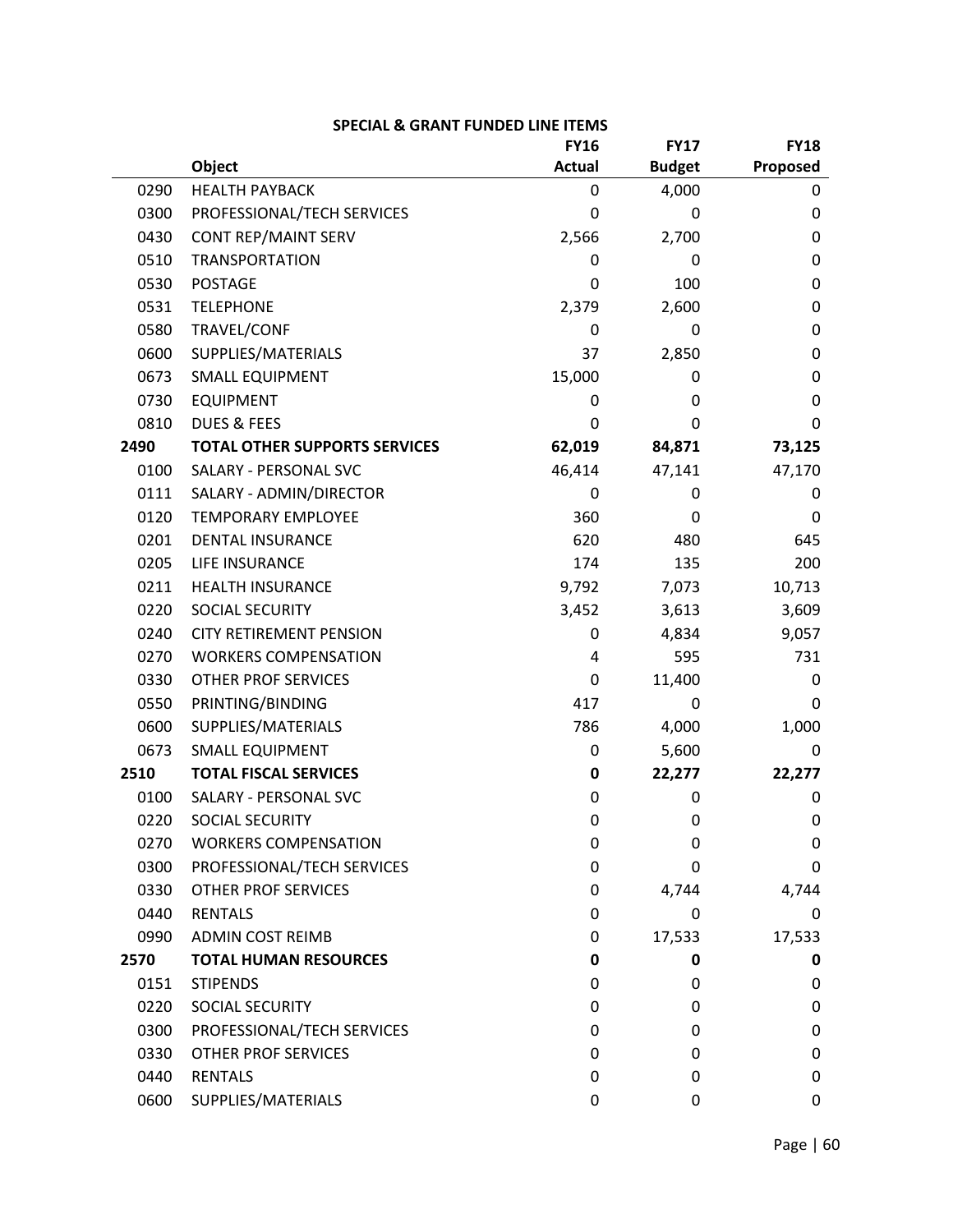|      |                                           | <b>FY16</b>   | <b>FY17</b>   | <b>FY18</b> |
|------|-------------------------------------------|---------------|---------------|-------------|
|      | Object                                    | <b>Actual</b> | <b>Budget</b> | Proposed    |
| 0640 | <b>BOOKS/PERIODICALS</b>                  | 0             | $\Omega$      | 0           |
| 2590 | <b>TOTAL GRANTS DEPARTMENT</b>            | 22,579        | 47,067        | 48,420      |
| 0111 | SALARY - ADMIN/DIRECTOR                   | 20,400        | 20,808        | 20,808      |
| 0151 | <b>STIPENDS</b>                           | 0             | 3,000         | 3,000       |
| 0201 | <b>DENTAL INSURANCE</b>                   | 282           | 282           | 291         |
| 0205 | LIFE INSURANCE                            | 29            | 29            | 29          |
| 0211 | <b>HEALTH INSURANCE</b>                   | 0             | 0             | 0           |
| 0220 | SOCIAL SECURITY                           | 1,554         | 1,669         | 1,903       |
| 0240 | <b>CITY RETIREMENT PENSION</b>            | 0             | 3,121         | 3,995       |
| 0250 | TUITION REIMBURSEMENT                     | 313           | 0             | 0           |
| 0270 | <b>WORKERS COMPENSATION</b>               | 0             | 146           | 323         |
| 0290 | <b>HEALTH PAYBACK</b>                     | 0             | 1,011         | 1,071       |
| 0300 | PROFESSIONAL/TECH SERVICES                | 0             | 16,000        | 16,000      |
| 0540 | <b>ADVERTISING</b>                        | 0             | 48            | 48          |
| 0580 | TRAVEL/CONF                               | 0             | 500           | 500         |
| 0590 | MISCELLANEOUS PURCH SERV                  | 0             | 0             | 0           |
| 0640 | <b>BOOKS/PERIODICALS</b>                  | 0             | 0             | 0           |
| 0810 | <b>DUES &amp; FEES</b>                    | $\Omega$      | 453           | 453         |
| 2600 | <b>TOTAL PLANT OPERATIONS &amp; MAINT</b> | 1,305         | 523,696       | 523,696     |
| 0300 | PROFESSIONAL/TECH SERVICES                | 0             | 0             | 0           |
| 0430 | <b>CONT REP/MAINT SERV</b>                | 1,305         | 448,696       | 448,696     |
| 0440 | <b>RENTALS</b>                            | 0             | 75,000        | 75,000      |
| 0600 | SUPPLIES/MATERIALS                        | 0             | 0             | 0           |
| 0673 | <b>SMALL EQUIPMENT</b>                    | 0             | 0             | 0           |
| 0730 | <b>EQUIPMENT</b>                          | 0             | 0             | 0           |
| 2610 | <b>TOTAL BUILDING OPERATIONS</b>          | 0             | 0             | 16,420      |
| 0522 | <b>LIABILITY INSURANCE</b>                | 0             | 0             | 16,420      |
| 2620 | <b>TOTAL BUILDING CARE/UPKEEP</b>         | 3,674         | 650,000       | 0           |
| 0330 | <b>OTHER PROF SERVICES</b>                | 3,674         | 0             | 0           |
| 0430 | <b>CONT REP/MAINT SERV</b>                | 0             | 650,000       | 0           |
| 2710 | <b>TOTAL PUPIL TRANSPORTATION</b>         | 27,835        | 14            | 0           |
| 0116 | SALARY - DRIVER                           | 17,982        | 0             | 0           |
| 0130 | <b>SALARY - OVERTIME</b>                  | 98            | 0             | 0           |
| 0201 | <b>DENTAL INSURANCE</b>                   | 212           | 0             | 0           |
| 0205 | LIFE INSURANCE                            | 55            | 0             | 0           |
| 0211 | <b>HEALTH INSURANCE</b>                   | 5,029         | 0             | 0           |
| 0220 | <b>SOCIAL SECURITY</b>                    | 1,305         | 0             | 0           |
| 0430 | <b>CONT REP/MAINT SERV</b>                | 233           | 0             | 0           |
| 0510 | <b>TRANSPORTATION</b>                     | 172           | 14            | 0           |
| 0531 | <b>TELEPHONE</b>                          | 110           | 0             | 0           |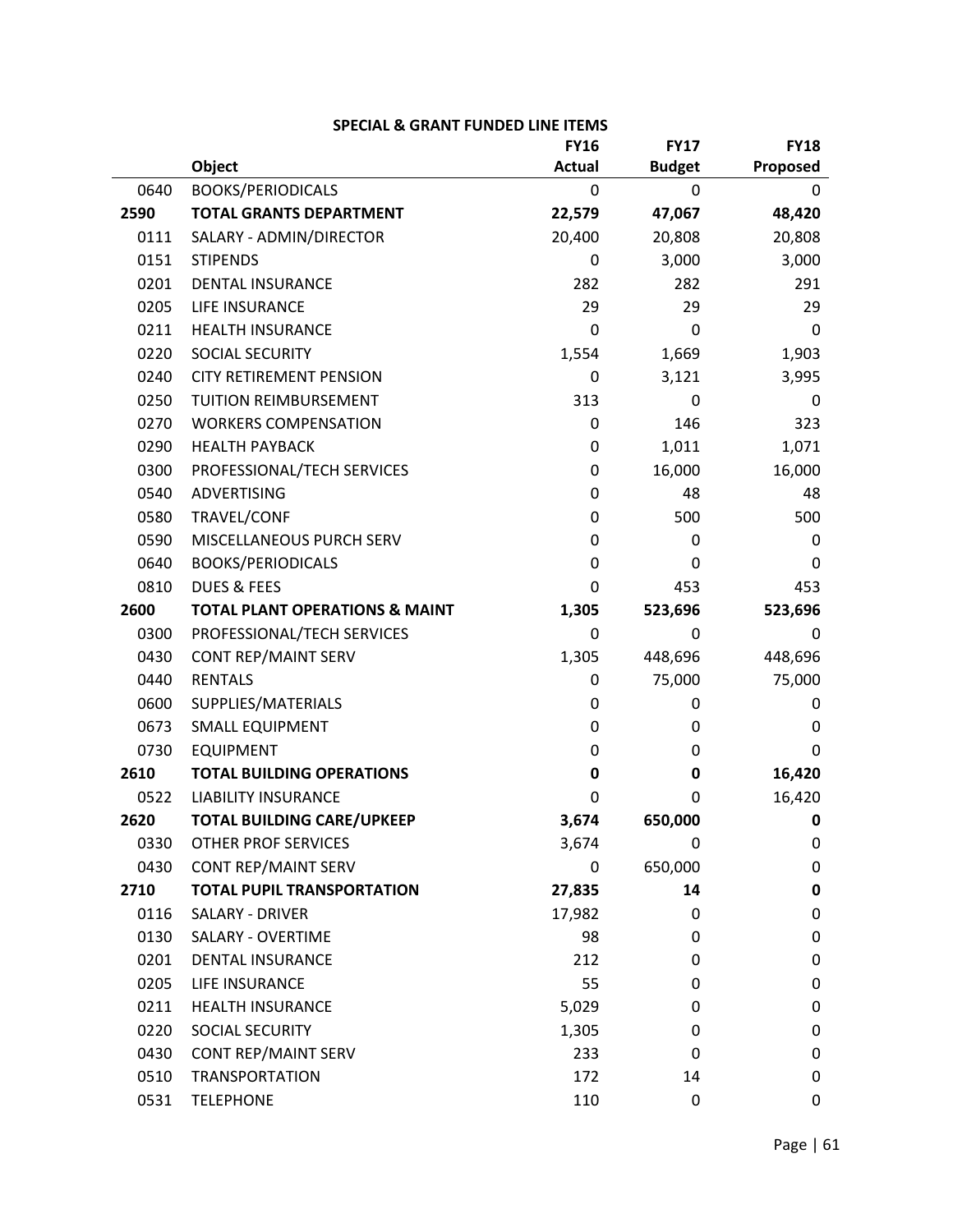|      |                                               | <b>FY16</b>   | <b>FY17</b>   | <b>FY18</b> |
|------|-----------------------------------------------|---------------|---------------|-------------|
|      | <b>Object</b>                                 | <b>Actual</b> | <b>Budget</b> | Proposed    |
| 0580 | TRAVEL/CONF                                   | 0             | 0             | 0           |
| 0619 | <b>REPAIR PARTS</b>                           | 962           | 0             | 0           |
| 0627 | <b>DIESEL FUEL</b>                            | 791           | 0             | 0           |
| 0730 | <b>EQUIPMENT</b>                              | 888           | 0             | 0           |
| 0810 | <b>DUES &amp; FEES</b>                        | 0             | 0             | 0           |
| 2720 | <b>TOTAL CO-CURRICULAR TRANSPORT</b>          | 22,755        | 63,737        | 78,033      |
| 0442 | EQUIPMENT-LEASE/RENTAL                        | 828           | 510           | 1,070       |
| 0510 | <b>TRANSPORTATION</b>                         | 21,927        | 63,227        | 76,963      |
| 2740 | <b>TOTAL BUS MAINTENANCE</b>                  | 1,000         | 0             | 0           |
| 0442 | EQUIPMENT-LEASE/RENTAL                        | 399           | 0             | 0           |
| 0626 | <b>GASOLINE</b>                               | 601           | 0             | 0           |
| 3100 | <b>TOTAL SCHOOL FOOD PROJECTS</b>             | 112,470       | 164,844       | 157,084     |
| 0100 | SALARY - PERSONAL SVC                         | 0             | 0             | 0           |
| 0117 | <b>SALARY - FOOD SERVICE</b>                  | 0             | 0             | 0           |
| 0120 | <b>TEMPORARY EMPLOYEE</b>                     | 0             | 4,000         | 0           |
| 0205 | LIFE INSURANCE                                | 0             | 0             | 0           |
| 0211 | <b>HEALTH INSURANCE</b>                       | 0             | 0             | 0           |
| 0220 | <b>SOCIAL SECURITY</b>                        | 0             | 0             | 0           |
| 0230 | RETIREMENT CONTRIBUTIONS                      | 0             | 0             | 0           |
| 0240 | <b>CITY RETIREMENT PENSION</b>                | 0             | 0             | 0           |
| 0260 | UNEMPLOYMENT COMPENSATION                     | 0             | 0             | 0           |
| 0270 | <b>WORKERS COMPENSATION</b>                   | 0             | 0             | 0           |
| 0300 | PROFESSIONAL/TECH SERVICES                    | 21,792        | 22,583        | 22,583      |
| 0330 | <b>OTHER PROF SERVICES</b>                    | 0             | 7,500         | 7,500       |
| 0580 | TRAVEL/CONF                                   | 2,670         | 254           | 254         |
| 0600 | SUPPLIES/MATERIALS                            | 670           | 6,330         | 6,330       |
| 0630 | <b>FOOD</b>                                   | 87,337        | 112,760       | 109,000     |
| 0730 | <b>EQUIPMENT</b>                              | 0             | 11,418        | 11,418      |
| 5200 | <b>TOTAL REPAYMENTS</b>                       | 14,446        | 0             | 0           |
| 0920 | <b>FUND TRANSFERS</b>                         | 0             | 0             | 0           |
| 0930 | <b>REPAYMENTS TO FUNDING SOURCE</b>           | 14,446        | 0             | 0           |
| 5310 | <b>TOTAL FUND TRANSFERS</b>                   | 1,600,069     | 950,820       | 919,216     |
| 0900 | TRANSFER TO FOOD SVC                          | 0             | 0             | 0           |
| 0920 | <b>FUND TRANSFERS</b>                         | 1,600,069     | 950,820       | 919,216     |
| 0930 | REPAYMENTS TO FUNDING SOURCE                  | 0             | 0             | 0           |
| 0940 | TFER TO OTHER ORGANIZATIONS                   | 0             | 0             | 0           |
| 5390 | <b>TOTAL BTC OVERHEAD TRANSFER</b>            | 0             | 0             | 650,000     |
| 0920 | <b>FUND TRANSFERS</b>                         | 0             | 0             | 650,000     |
|      | <b>TOTAL SPECIAL &amp; GRANT EXPENDITURES</b> | 12,253,680    | 13,720,629    | 11,789,586  |

| <b>SPECIAL &amp; GRANT FUNDED LINE ITEMS</b> |
|----------------------------------------------|
|----------------------------------------------|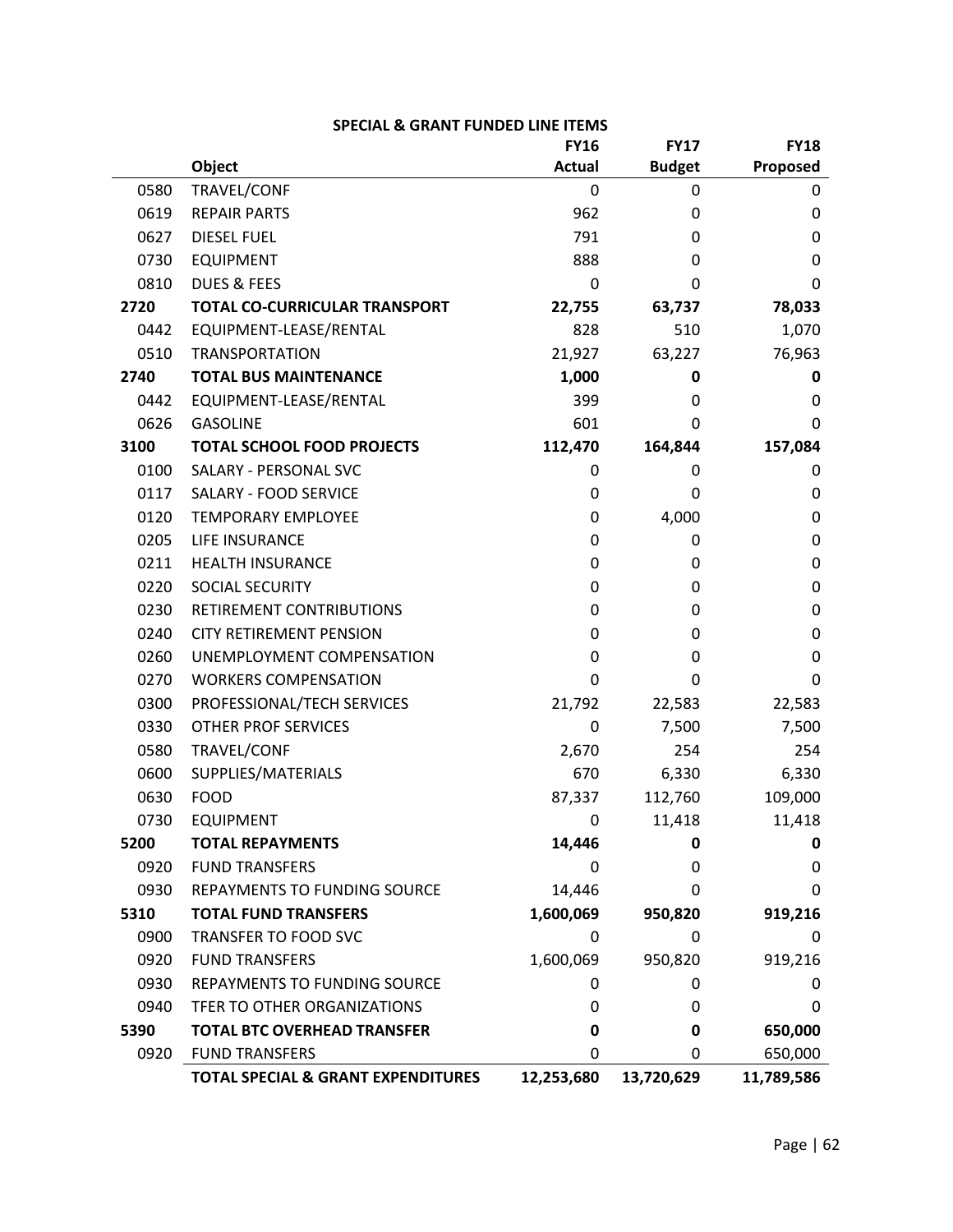# FY16 Audit

The following is an excerpt from the Management Discussion portion of the FY16 audit. The full audit can be found by visiting www.bsdvt.org and navigating to the Business Office website (under Departments). Prior year audits and management letters are also available from this website.

# **Government-Wide Financial Analysis**

Our analysis below focuses on the net position, and changes in net position of the District's governmental activities. The District's total net position for governmental activities increased by \$2,572,012 from \$9,836,019 to \$12,408,031. The District's total net position for business-type activities increased by \$92,694 from \$1,129,768 to \$1,222,462.

Unrestricted net position - the part of net position that can be used to finance dayto-day operations without constraints established by debt covenants, enabling legislation, or other legal requirements - increased for governmental activities to a deficit balance of \$2,509,538 at the end of this year. Unrestricted net position for business-type activities increased to a balance of \$1,198,946.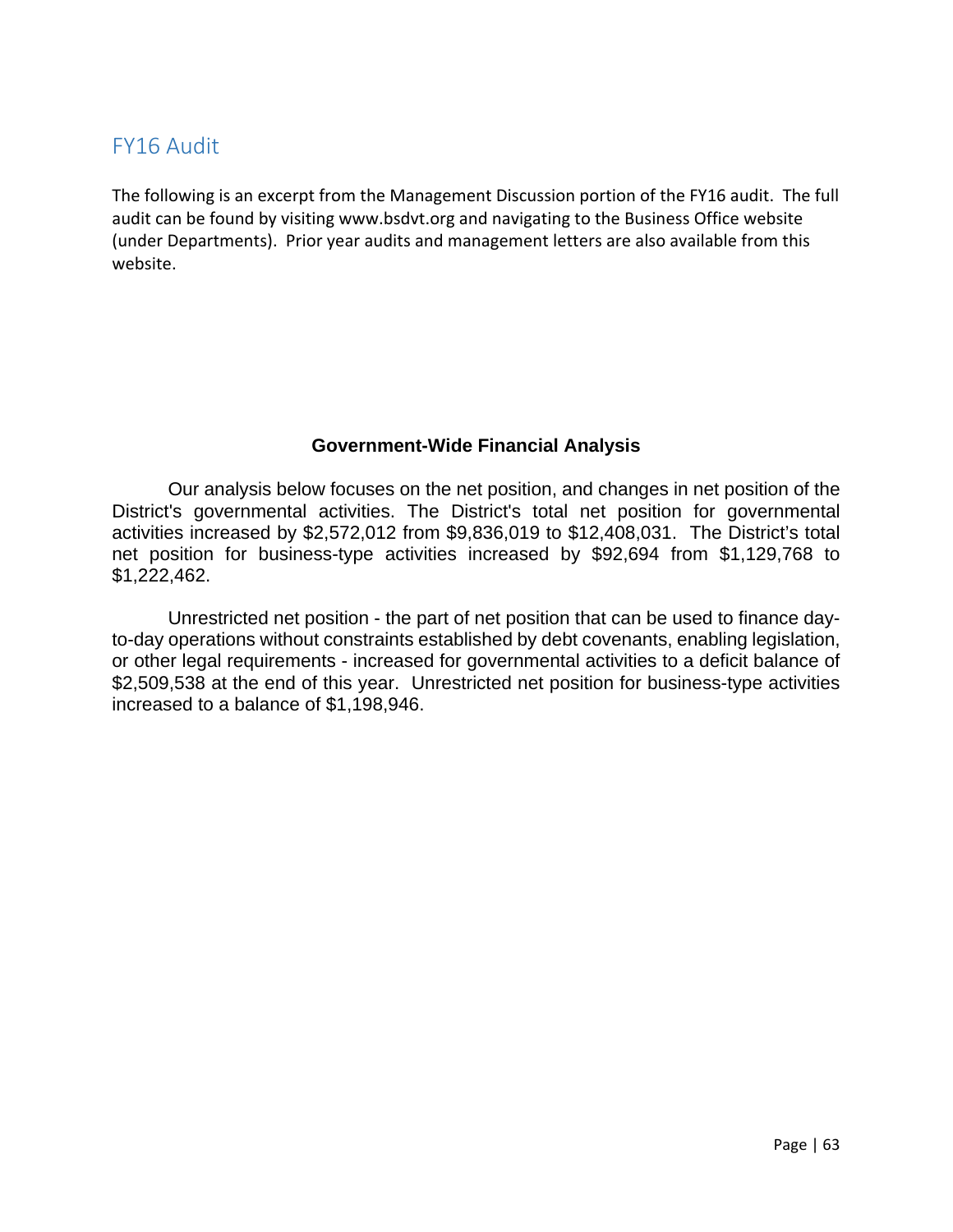### **Table 1 Burlington School District Net Position June 30,**

|                                       | <b>Governmental Activities</b> |                 | <b>Business-type Activities</b> |             |
|---------------------------------------|--------------------------------|-----------------|---------------------------------|-------------|
|                                       | 2016                           | 2015            | 2016                            | 2015        |
| <b>Assets:</b>                        |                                |                 |                                 |             |
| <b>Current Assets</b>                 | \$15,557,354                   | \$11,358,592    | \$1,315,849                     | \$1,143,399 |
| <b>Capital Assets</b>                 | 42,764,538                     | 41,961,762      | 23,516                          | 94,946      |
| <b>Total Assets</b>                   | 58,321,892                     | 53,320,354      | 1,339,365                       | 1,238,345   |
| <b>Deferred Outflows of Resources</b> | 2,522,582                      | 1,190,910       |                                 |             |
|                                       |                                |                 |                                 |             |
| Liabilities:                          |                                |                 |                                 |             |
| <b>Current Liabilities</b>            | 6,021,549                      | 4,951,892       | 116,903                         | 108,577     |
| Long-term Debt Outstanding            | 42,382,489                     | 37,906,764      |                                 |             |
| <b>Total Liabilities</b>              | 48,404,038                     | 42,858,656      | 116,903                         | 108,577     |
|                                       |                                |                 |                                 |             |
| <b>Deferred Inflows of Resources</b>  | 32,405                         | 1,816,589       |                                 |             |
|                                       |                                |                 |                                 |             |
| <b>Net Position:</b>                  |                                |                 |                                 |             |
| Net Investment in Capital Assets      | 13,703,102                     | 13,874,414      | 23,516                          | 94,946      |
| Restricted                            | 1,214,467                      | 646,896         |                                 |             |
| Unrestricted                          | (2,509,538)                    | (4,685,291)     | 1,198,946                       | 1,034,822   |
| <b>Total Net Position</b>             | \$12,408,031                   | \$<br>9,836,019 | \$1,222,462                     | \$1,129,768 |

## **Revenues and Expenses**

Revenues for the Burlington School District's governmental activities decreased by 0.87%, while total expenses increased by 2.32%. The biggest decreases in revenues were in operating grants and contributions and charges for services. The largest increase in expenses were in special education instruction and on-behalf payments.

 Revenues for the School District's business-type activities increased by .46%, while total expenses decreased by 1.78%. The District's revenues and expenses were consistent with the previous year.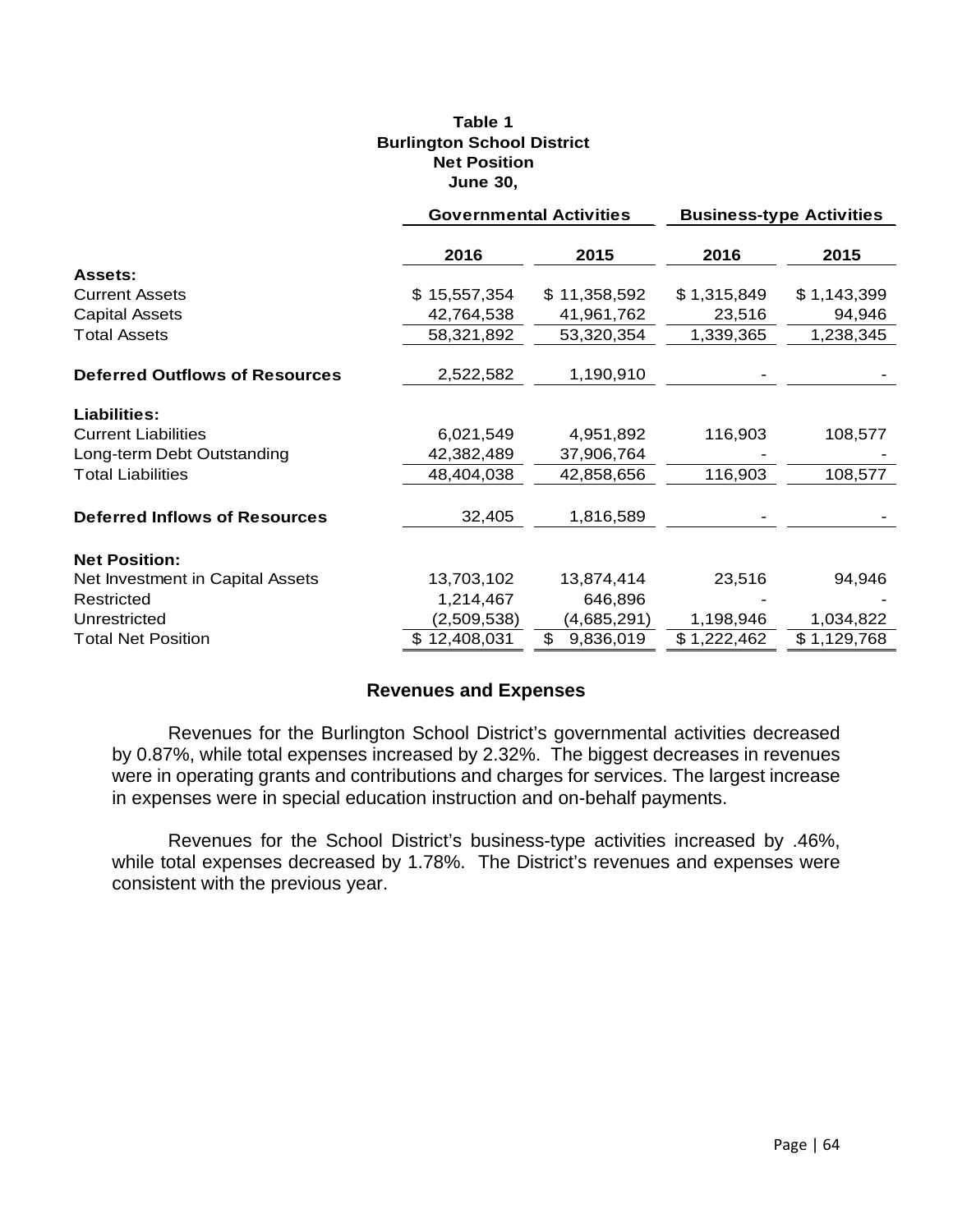### **Table 2 Burlington School District Changes in Net Position For the Years Ended June 30,**

|                                    | <b>Governmental Activities</b> |            |                 | <b>Business-type Activities</b> |           |                |           |
|------------------------------------|--------------------------------|------------|-----------------|---------------------------------|-----------|----------------|-----------|
|                                    |                                | 2016       | 2015            |                                 | 2016      |                | 2015      |
| <b>Revenues</b>                    |                                |            |                 |                                 |           |                |           |
| Program Revenues:                  |                                |            |                 |                                 |           |                |           |
| Charges for services               | \$                             | 257,670    | 560,191<br>\$   | $\frac{2}{3}$                   | 581,284   | \$             | 624,614   |
| Operating grants and contributions |                                | 26,274,122 | 28,791,999      |                                 | 2,606,053 |                | 2,534,773 |
| General Revenues:                  |                                |            |                 |                                 |           |                |           |
| General state support              |                                | 57,332,457 | 55,356,925      |                                 |           |                |           |
| Investment income                  |                                | 602,490    | 599,184         |                                 |           |                |           |
| Miscellaneous                      |                                | 2,787,069  | 2,712,630       |                                 | 64,709    |                | 77,840    |
| <b>Total Revenues</b>              |                                | 87,253,808 | 88,020,929      |                                 | 3,252,046 |                | 3,237,227 |
| <b>Expenses</b>                    |                                |            |                 |                                 |           |                |           |
| Regular instruction                |                                | 32,643,509 | 30,382,529      |                                 |           |                |           |
| Special education instruction      |                                | 13,023,703 | 15,087,249      |                                 |           |                |           |
| <b>Vocational tuition</b>          |                                | 2,558,887  | 3,118,042       |                                 |           |                |           |
| Other instructional programs       |                                | 1,853,639  | 1,878,255       |                                 |           |                |           |
| Summer school program              |                                | 146,277    | 122,692         |                                 |           |                |           |
| Student support services           |                                | 5,263,245  | 4,492,659       |                                 |           |                |           |
| Staff support services             |                                | 3,116,649  | 3,009,924       |                                 |           |                |           |
| General administration             |                                | 733,526    | 1,040,320       |                                 |           |                |           |
| School administration              |                                | 3,285,866  | 3,381,961       |                                 |           |                |           |
| Centralized services               |                                | 1,741,442  | 1,660,941       |                                 |           |                |           |
| Operations and maintenance         |                                | 6,749,279  | 6,600,446       |                                 |           |                |           |
| <b>Transportation services</b>     |                                | 1,069,529  | 1,134,283       |                                 |           |                |           |
| Employee benefits                  |                                | 480,586    | 811,595         |                                 |           |                |           |
| On-behalf payments                 |                                | 8,674,591  | 7,042,818       |                                 |           |                |           |
| Program expenses                   |                                | 74,202     | 6,986           |                                 |           |                |           |
| Unallocated depreciation           |                                | 1,510,234  | 1,424,774       |                                 |           |                |           |
| Interest on long-term debt         |                                | 1,468,602  | 1,422,614       |                                 |           |                |           |
| Food service                       |                                |            |                 |                                 | 3,189,962 |                | 3,247,673 |
| Prior year                         |                                | 6,651      | 116,797         |                                 |           |                |           |
| Capital improvement                |                                | 250,769    |                 |                                 |           |                |           |
| <b>Total Expenses</b>              |                                | 84,651,186 | 82,734,885      |                                 | 3,189,962 |                | 3,247,673 |
| <b>Transfers</b>                   |                                | (30, 610)  | (8,690)         |                                 | 30,610    |                | 8,690     |
| Change in Net Position             |                                | 2,572,012  | 5,277,354       |                                 | 92,694    |                | (1,756)   |
| Net Position - July 1              |                                | 9,836,019  | 4,558,665       |                                 | 1,129,768 |                | 1,131,524 |
| Net Position - June 30             | \$                             | 12,408,031 | 9,836,019<br>\$ | \$                              | 1,222,462 | $\mathfrak{P}$ | 1,129,768 |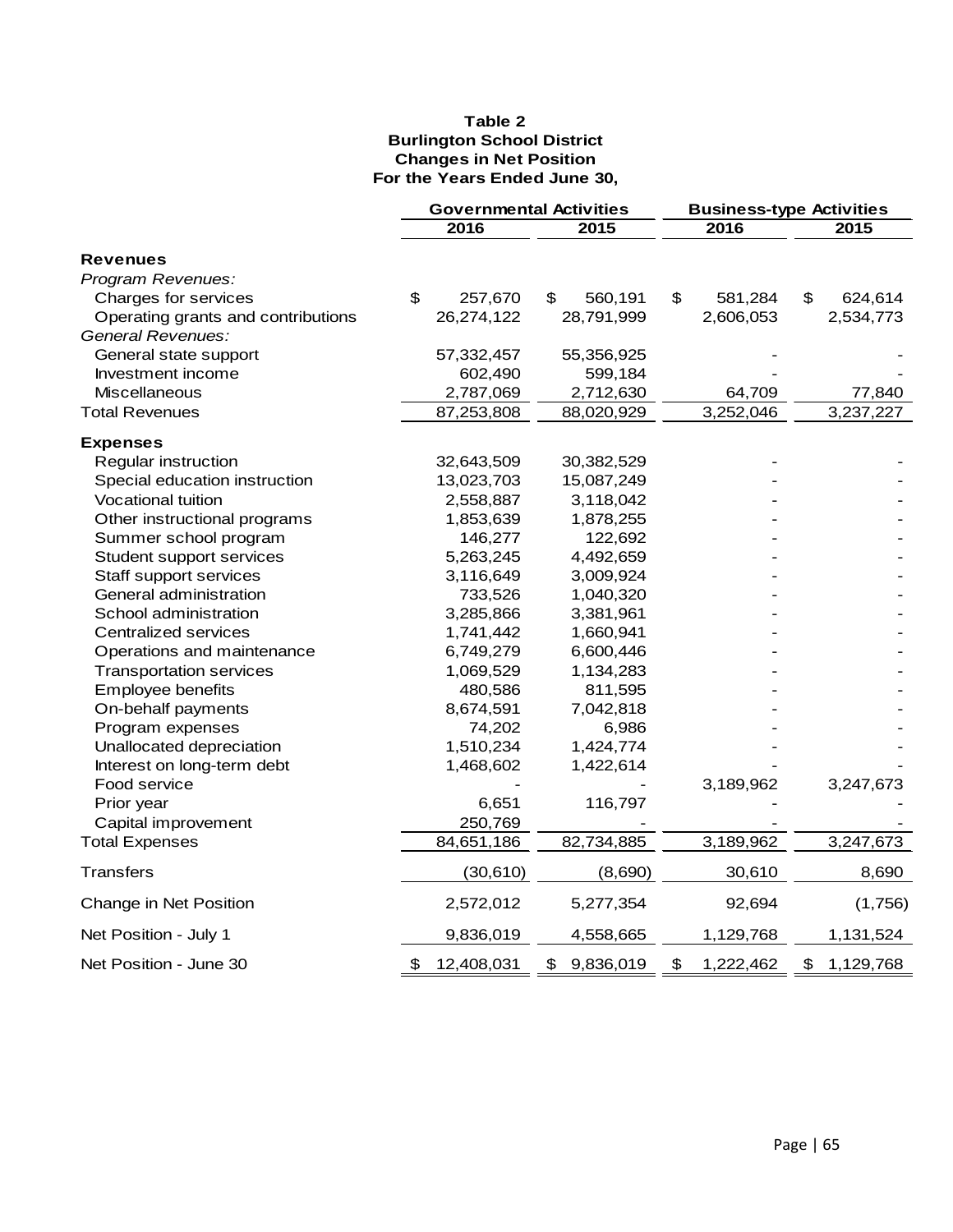## **Financial Analysis of the School District's Fund Statements**

*Governmental funds*: The financial reporting focus of the School District's governmental funds is to provide information on near-term inflows, outflows, and balances of spendable resources. Such information may be useful in assessing the School District's financial requirements. In particular, unassigned fund balance may serve as a useful measure of a government's financial position at the end of the year, and the net resources available for spending.

## **June 30, Fund Balances - Governmental Funds Burlington School District Table 3**

|                                | 2016            | 2015                        |
|--------------------------------|-----------------|-----------------------------|
| Major Funds:                   |                 |                             |
| <b>General Fund:</b>           |                 |                             |
| Nonspendable                   | \$<br>9,500     | \$<br>8,250                 |
| Committed                      | 2,933,363       | 1,104,785                   |
| Unassigned                     | 1,131,879       | 1,660,371                   |
| <b>Total General Fund</b>      | \$4,074,742     | \$2,773,406                 |
|                                |                 |                             |
| Debt Service Fund:             |                 |                             |
| Committed                      | 3,985,522       | \$ 3,169,464                |
| <b>Total Debt Service Fund</b> | \$3,985,522     | \$3,169,464                 |
| Nonmajor Funds:                |                 |                             |
| <b>Special Revenue Funds:</b>  |                 |                             |
| Restricted                     | \$<br>1,052,673 | $\mathfrak{S}$<br>643,507   |
| Committed                      | 45,472          | 141,152                     |
| Unassigned                     | (28, 850)       | (23, 266)                   |
| <b>Capital Projects Funds:</b> |                 |                             |
| Restricted                     | 161,794         | 3,389                       |
| Committed                      | 1,598,695       | 1,600,000                   |
| <b>Total Nonmajor Funds</b>    | 2,829,784<br>\$ | $\mathfrak{S}$<br>2,364,782 |

The general fund total fund balance increased by \$1,301,336 from the prior fiscal year. The debt service fund total fund balance increased by \$816,058 from the prior fiscal year. The nonmajor fund total fund balances increased by \$465,002 from the prior fiscal year.

*Proprietary funds*: The School District's proprietary funds provide the same type of information found in the government-wide financial statements, but in more detail.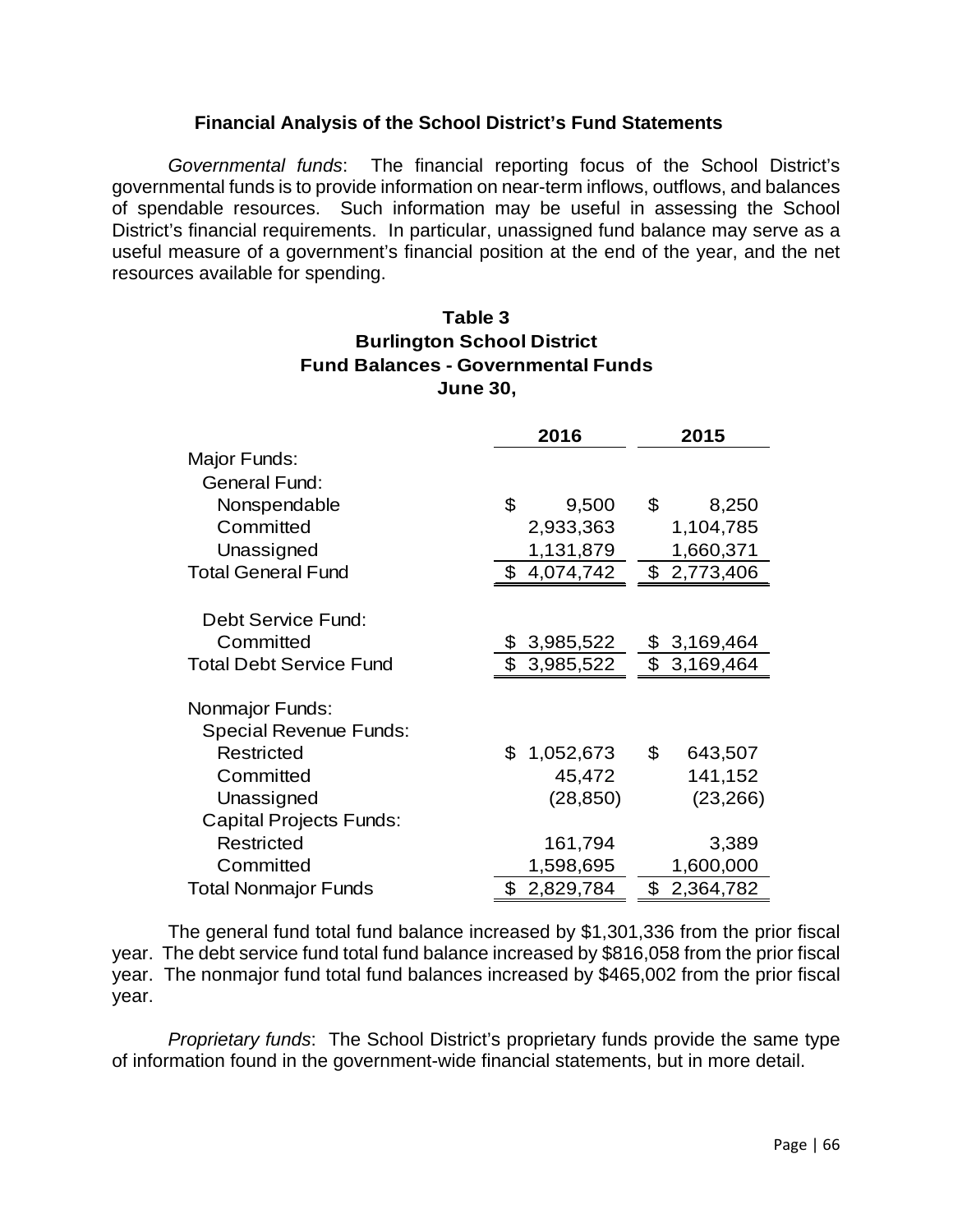The food service fund had an increase in net position of \$92,694 for the year ended June 30, 2016.

# **Budgetary Highlights**

There was no difference between the original and final budget for the general fund.

 For auditing purposes, the School District's general fund is an aggregation of a series of general funds. The most important, and by far the largest, of these funds is what the School District refers to as Fund 0100 General Fund. Fund 0100 General Fund is the only fund for which the school district legally adopted a budget.

 Both actual revenues and actual expenditures from Fund 0100 General Fund were below budgeted amounts, primarily due to special education revenues and expenditures. For the year ended June 30, 2016, total Fund 0100 General Fund revenues exceeded expenditures by \$577,748, resulting in an operating surplus of less than 1 percent. This surplus is added to the prior year's unassigned fund balance.

## **Capital Asset and Long-Term Debt Activity**

## **Capital Assets**

 As of June 30, 2016, the School District capital assets increased by \$731,346. This increase was due to capital additions of \$2,321,646 less current year depreciation of \$1,514,937 and net disposal of capital assets of \$75,363.

# **Table 4 Burlington School District Capital Assets (Net of Depreciation) June 30,**

|                                   | 2016           | 2015         |
|-----------------------------------|----------------|--------------|
| Land                              | 2,251,677<br>S | \$2,251,677  |
| Construction in progress          | 2,135,480      | 48,074       |
| Buildings and improvements        | 37,546,579     | 38,683,581   |
| Furniture, fixtures and equipment | 566,257        | 783,940      |
| Vehicles                          | 288,061        | 289,436      |
|                                   |                |              |
| Total                             | \$42,788,054   | \$42,056,708 |